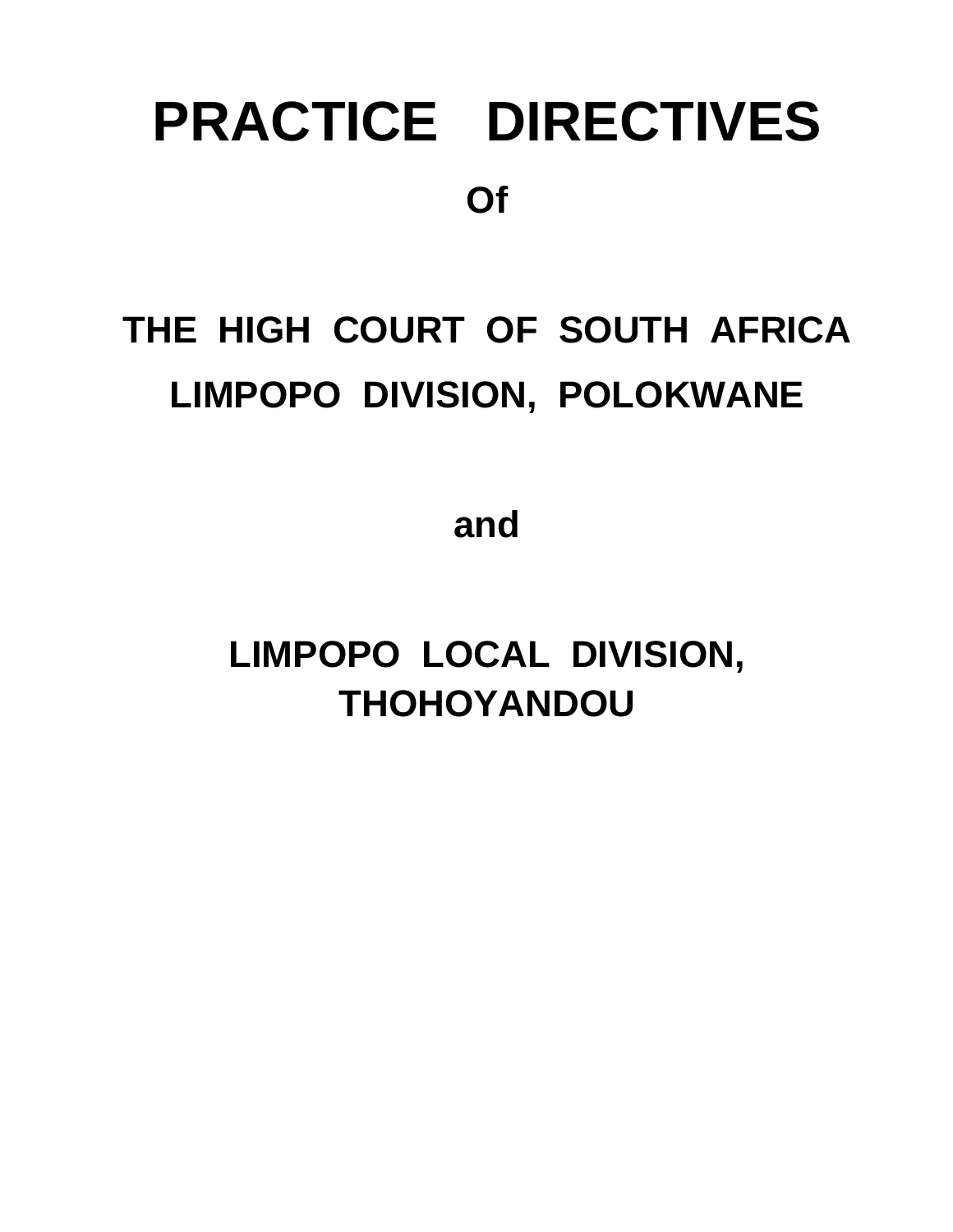### **NOTICE**

## **TO: ALL JUDGES, LIMPOPO DIVISIONS, ALL REGISTRARS, LIMPOPO DIVISIONS; DIRECTOR OF PUBLIC PROSECUTIONS, LIMPOPO; ADOVCATES AND ATTORNEYS.**

- 1. Section 6(1)(e) of the SUPERIOR COURTS ACT 10 OF 2013 ("the Act") assented to on 12 August 2013, establishes a Limpopo Division of the High Court of South Africa, with its seat in Polokwane.
- 2. In order to effectively and efficiently manage the court rolls, the Gauteng Division has over the years issued a number of practice directives which have now being published as a Manual.

The first group of Judges in these new Divisions were based in Gauteng Division and are acquainted with the Gauteng Division Practice Directives.

- 3. It is therefore logical, as the first set of practice directives of these new courts, to extend the Gauteng Division Practice Manual to apply in these courts. However, because of the difference in the case load, infra-structure and personnel, it is appropriate to commence with an amended version of the Manual, suitable for the existing conditions in the new Divisions.
- 4. I therefore publish these practice directives as the first set of directives for the Limpopo Division in Polokwane as well as the local seat of the Limpopo Division in Thohoyandou. As stated in the introduction to the Gauteng Division Practice Manual:

"The provisions set out in the practice manual are not rules of court. It does not displace or amend rules of court. It merely tells practitioners how things are done in this court."

5. It is therefore essential that for the efficient and effective conduct of business in the courts, qualitative and speedy delivery of the administration of Justice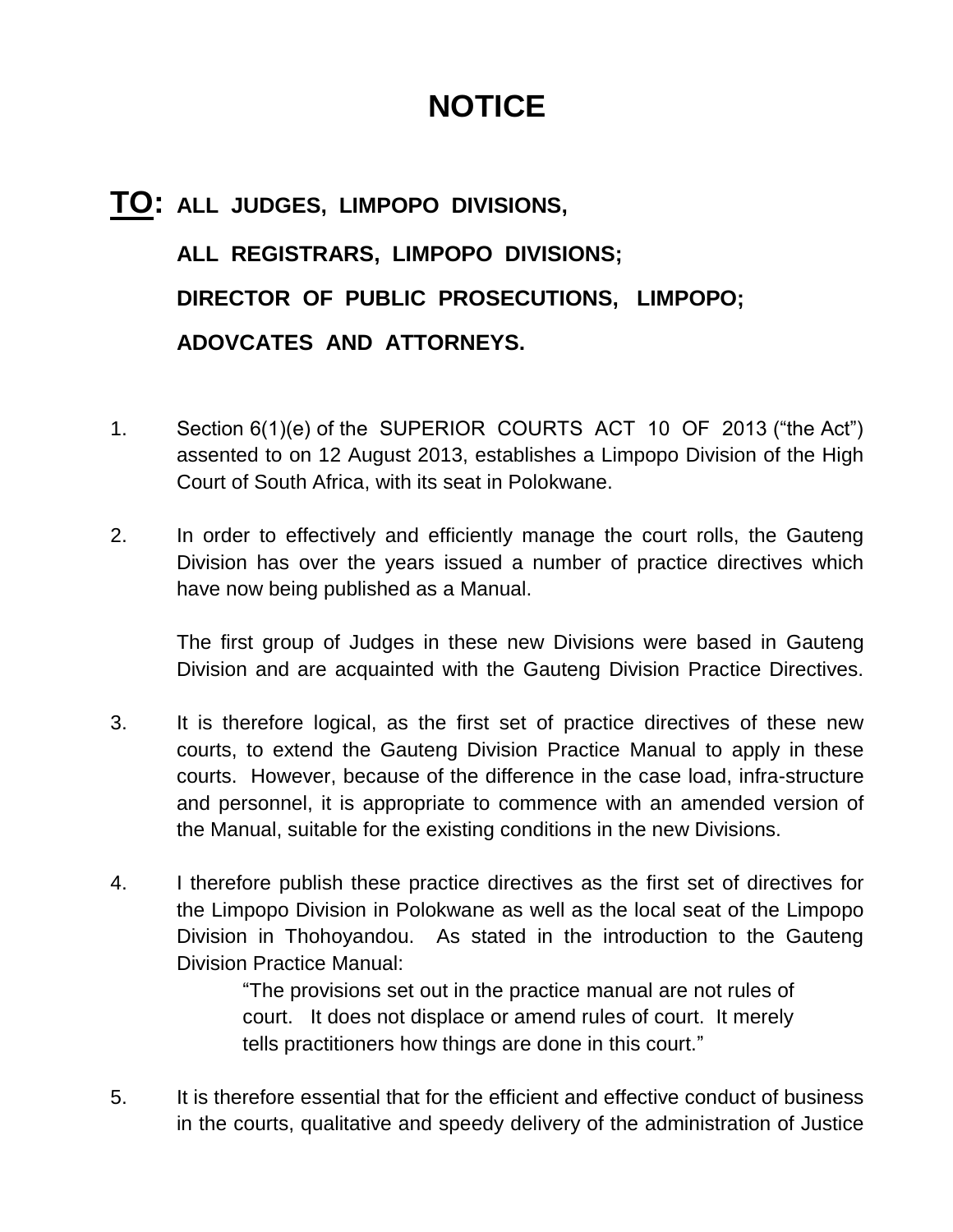to the public, ALL ADMINISTRATIVE PERSONNEL IN THE COURTS AS WELL AS PRACTITIONERS MUST SCRUPULOUSLY ADHERE TO THESE PRACTICE DIRECTIVES.

**EM MAKGOBA JUDGE PRESIDENT LIMPOPO DIVISION** 

Dated:  $/2$ . August 2015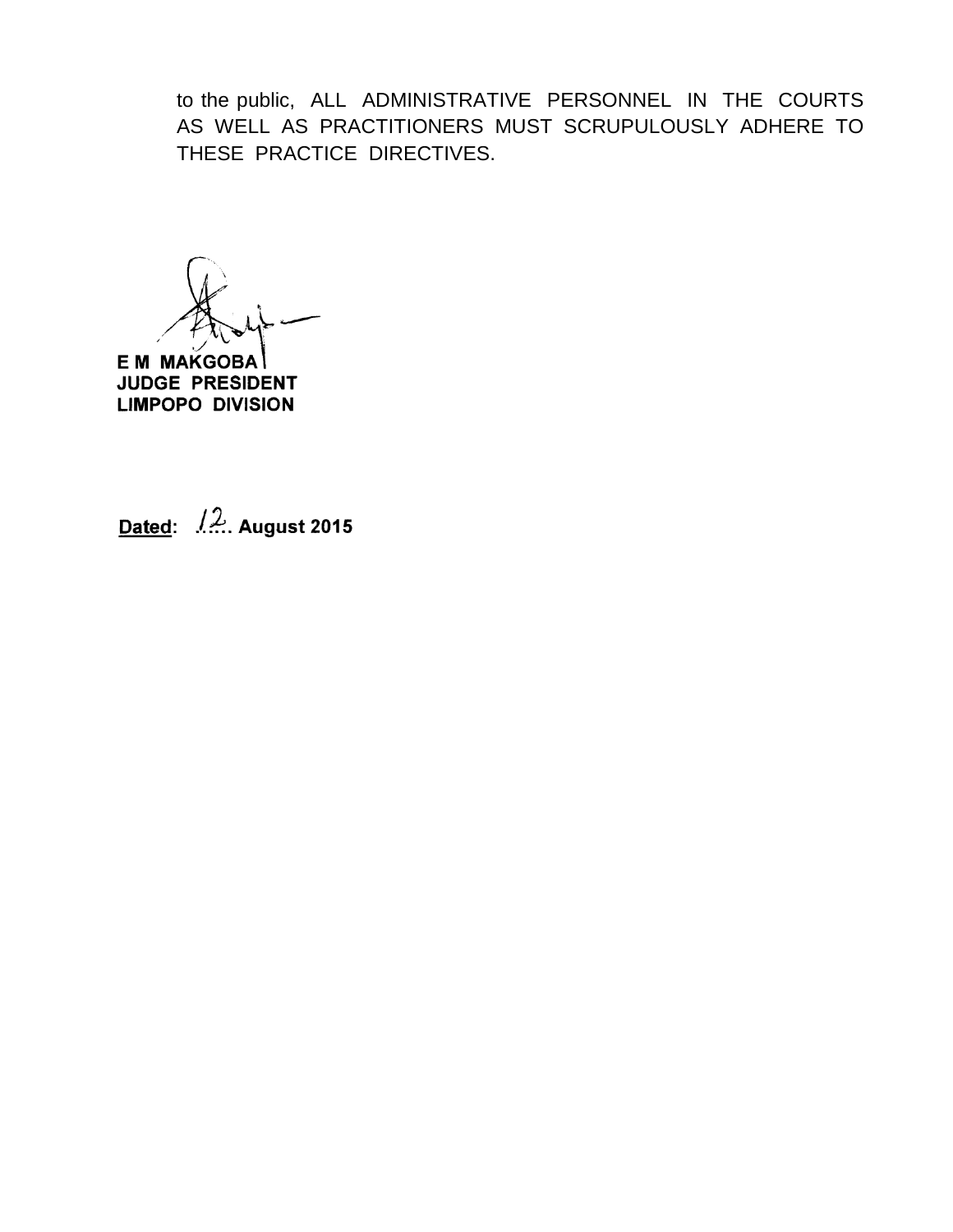#### **1 - APPLICATION OF THE PRACTICE DIRECTIVES**

- 1.1 These practice directives sets out the High Court practice in the Limpopo Division and Local Division of the High Court of South Africa.
- 1.2 As such it seeks to inform how the courts in this high court function. It also seeks to obtain uniformity amongst judges in respect of practice rulings. It must be emphasized that no judge is bound by practice directives. Accordingly, the practice directive is not intended to bind judicial discretion. Nonetheless, it should be noted, that the judges of this high court strive for uniformity in the functioning of the courts and their practice rulings. The practice directive thus sets out what can be anticipated occurring, in the normal course of events, on any issue dealt within the practice directive.
- 1.3 This practice directive supersedes all previous practice directives and will come into effect on **1 September 2015.**
- 1.4 Amendments to the practice directives can only be made by the Judge President or the Deputy Judge President after consultation with the other judges in the Limpopo Division of the High Court of South Africa.
- 1.5 Reference in these directives to the rules, is a reference to the Uniform Rules of Court published in Government Notice R48 of 12 January 1965, as amended, and the Transvaal Rules.
- 1.6 Reference in these directives to "counsel" includes an advocate and an attorney who appear in court or before a judge in chambers to represent a litigant. Reference in this practice directive to "legal representative" means a litigant's attorney of record and includes a party appearing in person.

#### **2 - COURT TERMS**

2.1 The terms of the Limpopo Division and Limpopo Local Division will be published from time to time to coincide with court terms of all the Divisions of the High Court of South Africa as determined by the Office of the Chief Justice.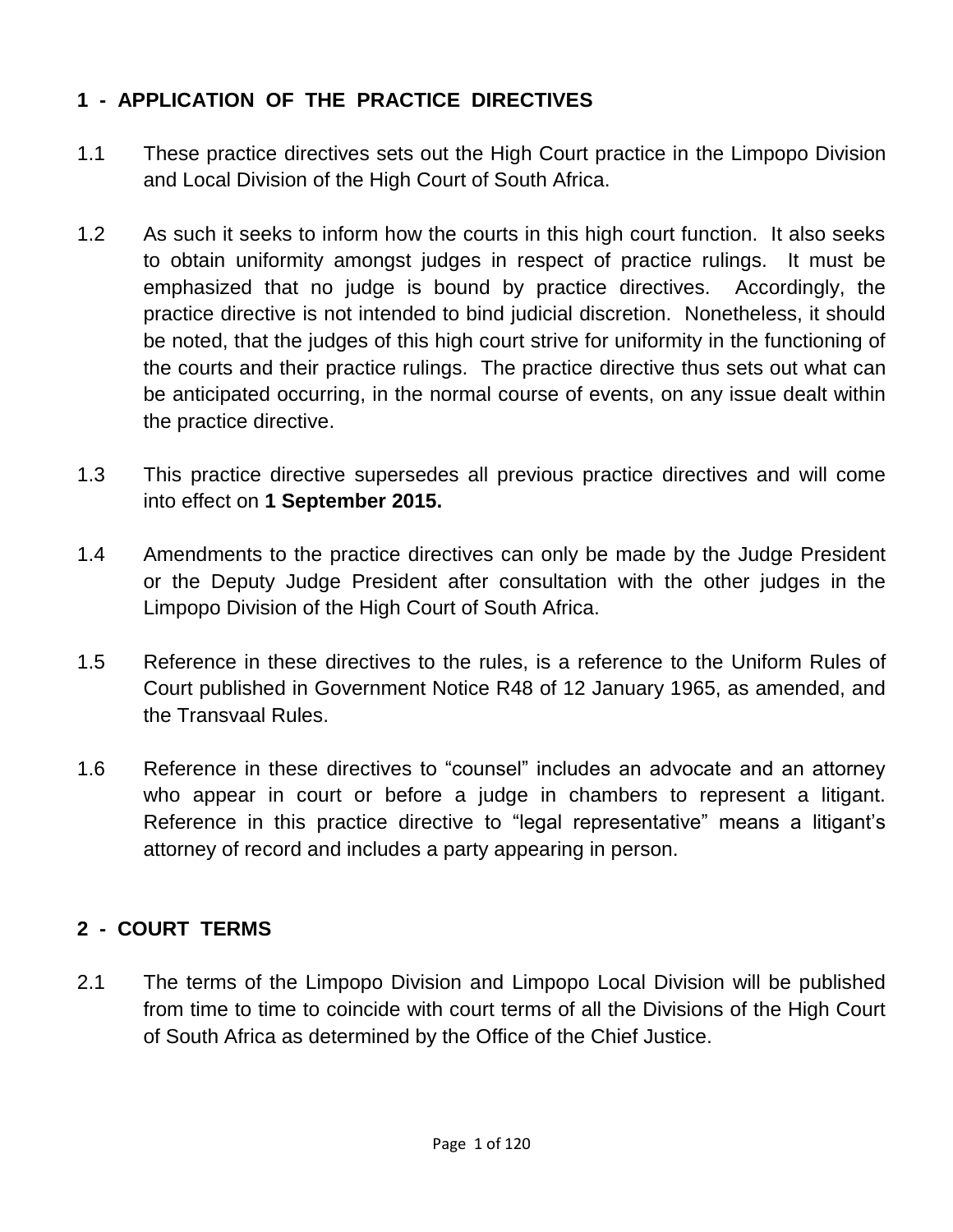#### **3 - COURT RECESS**

- 3.1 The Judge President determines the allocation of recess duty which the judges of the division must perform during recess. The Judge President or the most senior judge available further directs in which courts the judges who are on duty, sit.
- 3.2 Subject to 3.3 below, only unopposed motion court matters, unopposed divorce actions, opposed rule 43 applications without complexity, urgent applications and bail appeals will be heard during recess.
- 3.3 Save for urgent applications no matters at all may be enrolled for hearing from 25 December to 2 January of each year.
- 3.4 Subject to any direction by the Judge President or the Deputy Judge President or the senior judge on duty from time to time during the recess, allocates other matters requiring determination during recess to the judges on duty.
- 3.5 During recess automatic reviews are distributed equally amongst the judges on duty, except that the judge sitting in the urgent court will not be allocated reviews during the entire week.

#### **4 - LEGAL REPRESENTATIVE"S DRESS**

- 4.1 Legal representative is required to be properly dressed. If not properly dressed they run the risk of not being "seen" by the presiding judge.
- 4.2 Proper dress for junior counsel comprises:
	- 4.2.1 A black stuff gown.
	- 4.2.2 A plain black long sleeved jacket, which has both a collar and lapels (or sleeved waistcoat, similar to the one worn by English barristers). The jacket must have, for closing, one or two buttons at the waist. The buttons must be black.
	- 4.2.3 A white shirt or blouse closed at the neck.
	- 4.2.4 A white lace jabot or white bands.
	- 4.2.5 Dark pants or skirt.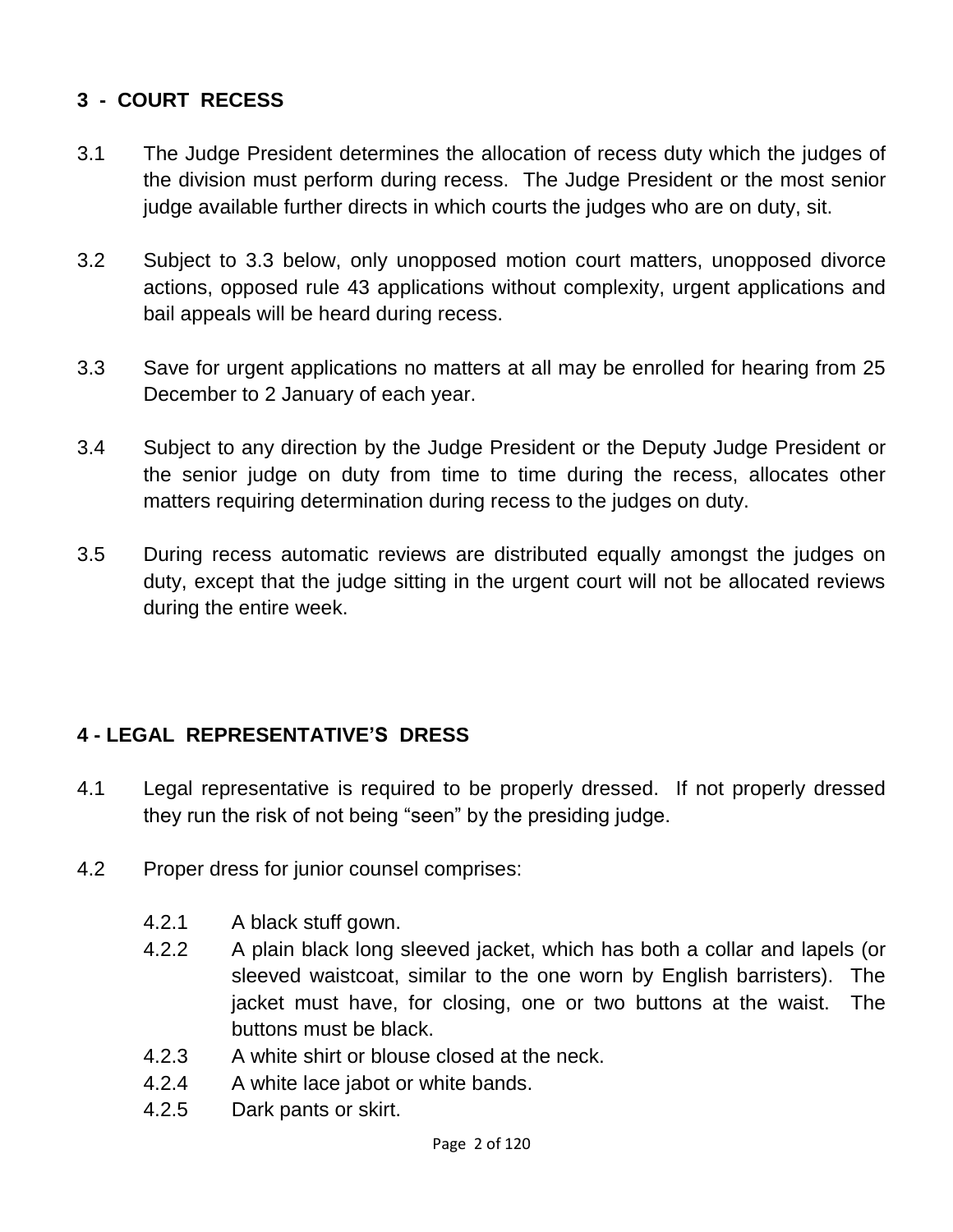- 4.2.6 Black or dark closed shoes.
- 4.3 Proper dress for senior counsel comprises:
	- 4.3.1 Senior counsel"s gown.
	- 4.3.2 Senior counsel"s waist coat.
	- 4.3.3 White shirt or blouse closed at the neck.
	- 4.3.4 White lace jabot or white bands.
	- 4.3.5 Dark pants, stripped charcoal pants for senior counsel or black skirt.
	- 4.3.6 Black or dark closed shoes.
- 4.4 **Legal representatives** must ensure, when appearing in court, that their waist coats or jackets, as the case may be, are buttoned up.
- 4.5 It is not proper for **a legal representative** to enter court not fully robed as set out in paragraph 3 and 4 *supra*. It follows that **a legal representative** should not robe in court.
- 4.6 On attending a judge"s chambers during the hearing of a case, counsel must be dressed as set out in paragraphs 3 and 4 above. On attending a judge"s chambers otherwise than during the hearing of a case, counsel must be properly dressed.

#### **5 - COURT SITTINGS**

- 5.1 Save as set out below, all the courts of the Division will commence sitting at 10:00. The courts adjourn at 11:15 and resume sitting at 11:30. The courts adjourn at 13:00 and resume sitting at 14:00. The courts adjourn for the day at 16:00.
- 5.2 Counsel must be punctual in their attendance in court at the aforesaid times.
- 5.3 Notwithstanding paragraph 5.1 above, it should be noted, that:
	- 5.3.1 Applications for leave to appeal are usually enrolled for hearing from 09h30 or 14h00.
	- 5.3.2 The handing down of written reserved judgments may be set down **from** 09h30.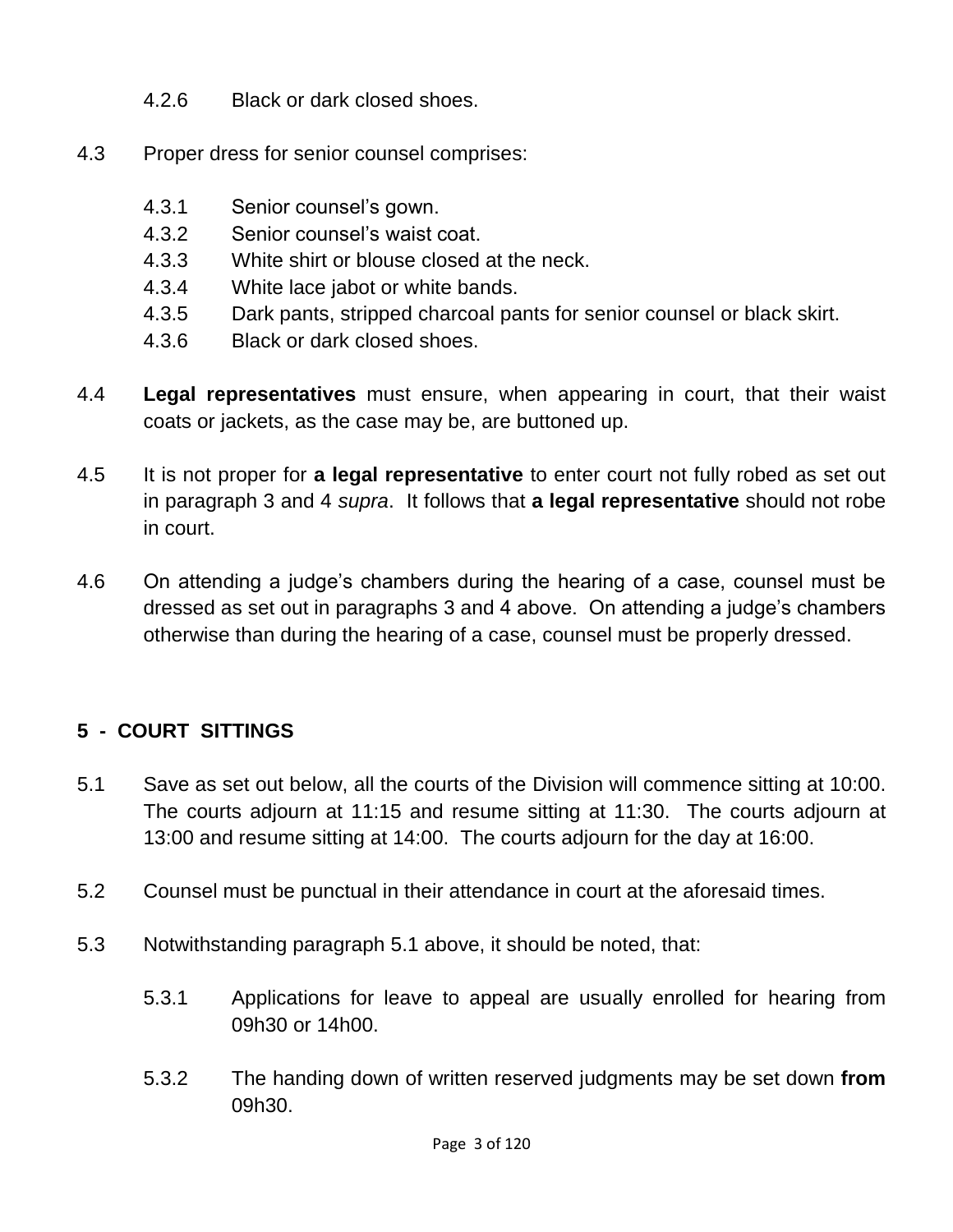- 5.3.3 Criminal trials will commence at 9h00.
- 5.4 The presiding judge may, at his/her discretion, deviate from the times set out above.

#### **6 - CIVIL TRIALS**

- 6.1 Briefing of Counsel
- 6.2 Bundles of documents
- 6.3 Case management
- 6.4 Closure of the trial roll
- 6.5 General
- 6.6 Hearing duration
- 6.7 Pagination, indexing, binding and general preparation of papers
- 6.8 Part-heard trials
- 6.9 Preferential trial date
- 6.10 Pre-trial conference
- 6.11 Roll call
- 6.12 Settlement agreements and draft orders

#### 6.1 **BRIEFING OF COUNSEL**

- 6.1.1 Legal representatives must ensure that counsel are briefed timeously to enable counsel to consult and be prepared to conduct the trial on behalf of the client.
- 6.1.2 The failure to brief counsel timeously will normally be regarded as a valid reason not to allocate a matter to a court for trial.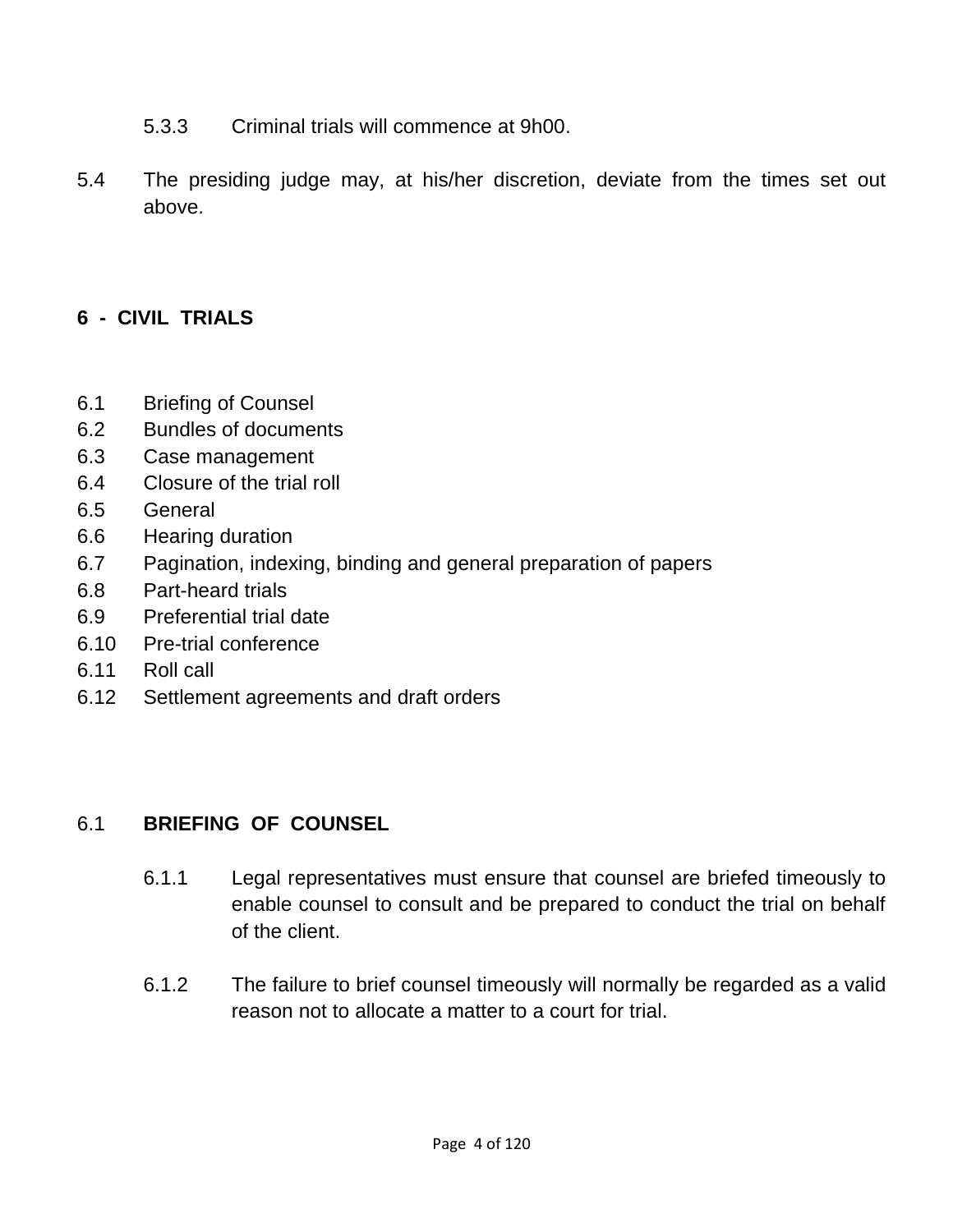#### 6.2 **BUNDLES OF DOCUMENTS**

- 6.2.1 Where a party or the parties to a trial intend utilizing documents in their conduct of the trial such documents must be collated, numbered consecutively and suitably bound.
- 6.2.2 Each bundle must be indexed. The index must briefly describe each document in the bundle as a separate item.
- 6.2.3 The parties should preferably agree upon a joint bundle of documents. Where the parties are unable to agree upon a joint bundle, the parties must agree which party"s bundle shall be the dominant bundle. The subservient bundle or bundles must not contain documents contained in the dominant bundle or bundles.
- 6.2.4 The documents should not be bound in volumes of more than **100** pages.
- 6.2.5 The bundle of documents must be bound in a manner that does not hinder the turning of pages and which enables it to remain open without being held open.
- 6.2.6 The parties must agree prior to the commencement of the trial upon the evidential status of the documents contained in the bundle. The agreement must be contained in a pre-trial minute. The agreement must also cover the issue as to which documents will be part of the record before the court, in the eventuality of an appeal.
- 6.2.7 If unnecessary documents are included in the bundle the court may on the application of any party to the trial, or *mero motu*, make a punitive cost order in respect thereof.
- 6.2.8 Legal representatives must, prior to the date of the trial, seek and obtain proper instructions from their clients in order to instruct counsel to properly conduct the trial.
- 6.2.9 The failure by legal representatives to seek and/or obtain proper instructions will normally be regarded as a valid reason not to allocate a matter to a court for trial.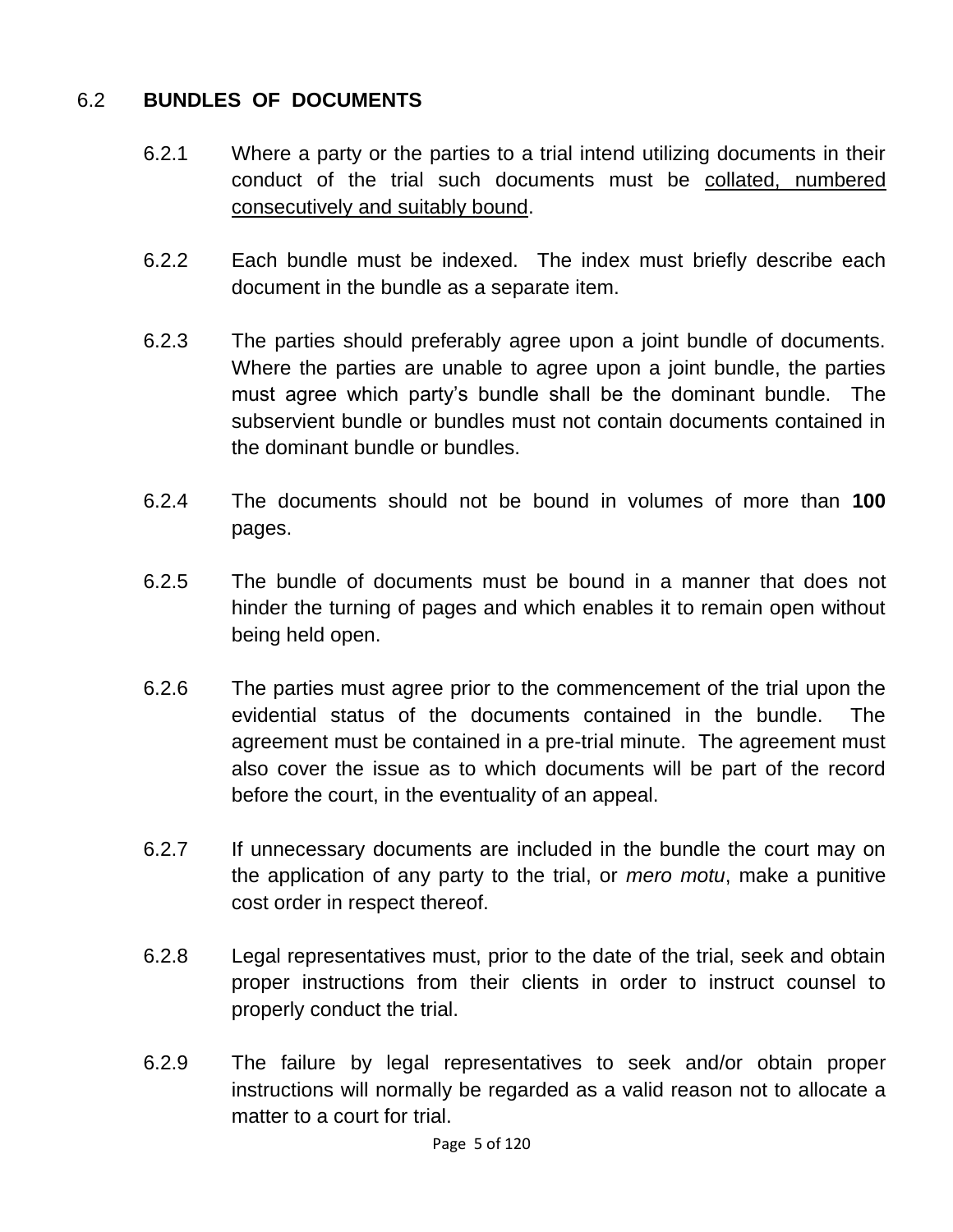#### 6.3 **CASE MANAGEMENT**

- 6.3.1 Any party to a trial who is of the opinion that by reason of its complexity, long duration or any other reason, the trial requires case management, shall deliver a letter to the office of the **Deputy** Judge President or the most senior judge available. The letter must set out:
	- 6.3.1.1 The names of the parties to the trial and the case number.
	- 6.3.1.2 The nature of the dispute.
	- 6.3.1.3 An estimate of the probable duration of the trial.
	- 6.3.1.4 The reason why the party is of the opinion that the trial requires case management.

Proof that a copy of this letter has been forwarded to the other party or parties in the trial must be provided.

- 6.3.2 Any party who is in receipt of such a letter and who wishes to make representations in respect thereof may do so by forthwith delivering a letter to the office of the **Deputy** Judge President or most senior judge available. A copy of the letter must be delivered to all other parties to the trial and proof thereof must be provided.
- 6.3.3 The Judge President or most senior judge available will advise the parties of the outcome of the request.
- 6.3.4 In the event of the request for case management being granted, the **Deputy** Judge President or most senior judge available shall appoint a judge to undertake the case management of the trial.
- 6.3.5 On the appointment of the judge as aforesaid:
	- 6.3.5.1 All interlocutory applications relating to the trial, will, after consultation with the **Deputy** Judge President or the most senior judge available, as far as possible, be heard by that judge.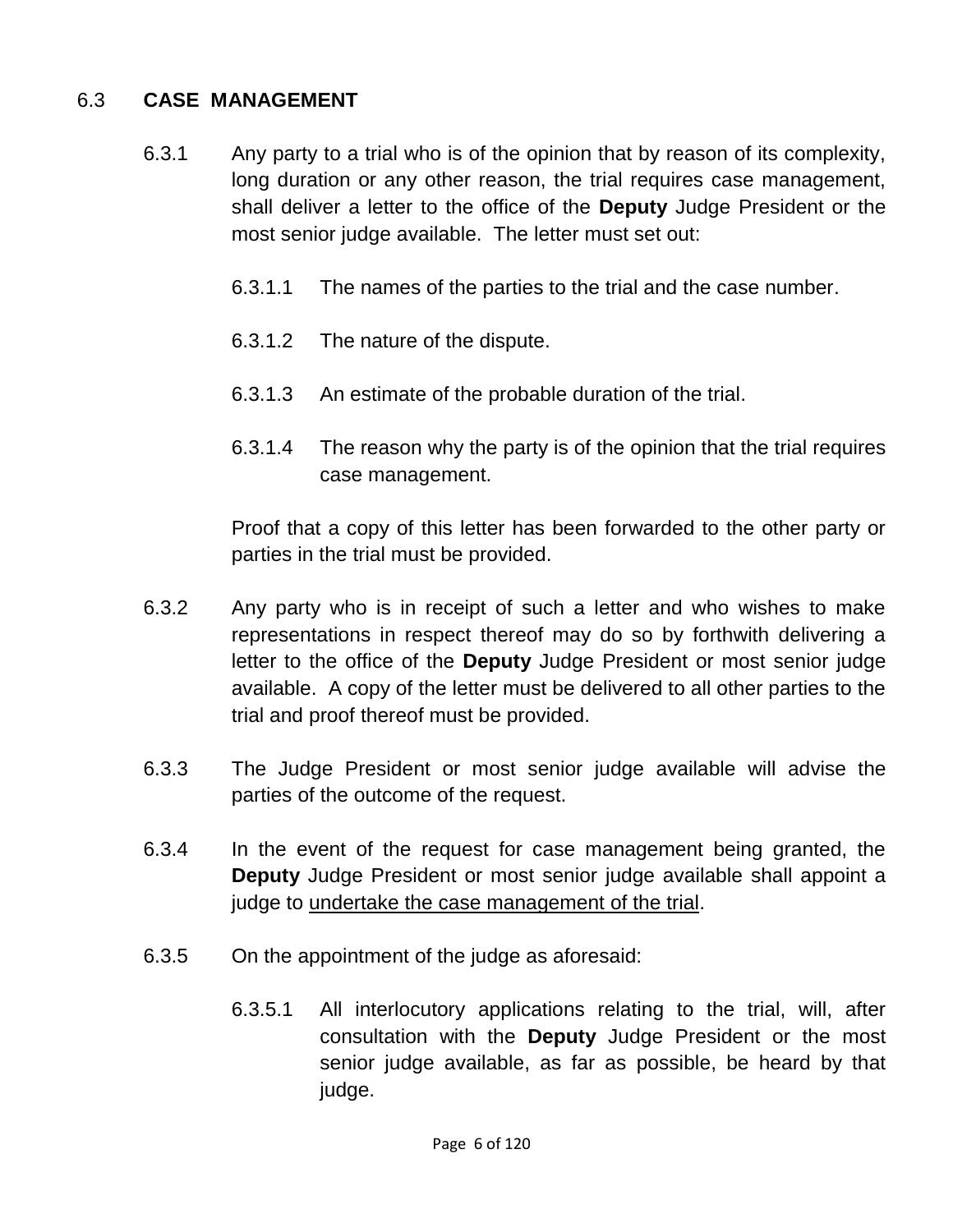- 6.3.5.2 Any party to the trial, on notice to all other parties to the trial, may apply to the judge for directions as to the conduct of the trial. The judge may furnish such directions or direct that an interlocutory application be brought.
- 6.3.5.3 The appointed judge may direct that one or more pre-trial conferences be held before him or in his absence.

#### 6.4 **CLOSURE OF THE TRIAL ROLL**

- 6.4.1 The trial roll closes **5 days** preceding the allocated **trial** date where after access to the court file will not be permitted.
- 6.4.2 The prohibition of access to the court file continues for the duration of the trial, save with the leave of the trial judge.
- 6.4.3 Notwithstanding the aforegoing, attention is drawn to the requirement in respect of pagination, indexing and binding of papers which must occur not less than ten (10) days prior to the date allocated for the calling of the roll call.

#### 6.5 **GENERAL**

- 6.5.1 **Legal representatives** must ensure that they are available for the entire duration of the trial. The failure to do so will result in **legal representative"s** conduct being referred to the relevant society or association of which **legal representative** is a member for disciplinary action.
- 6.5.2 A postponement of a trial will normally not be granted because the **legal representative** is not available for the trial or for the entire duration of the trial.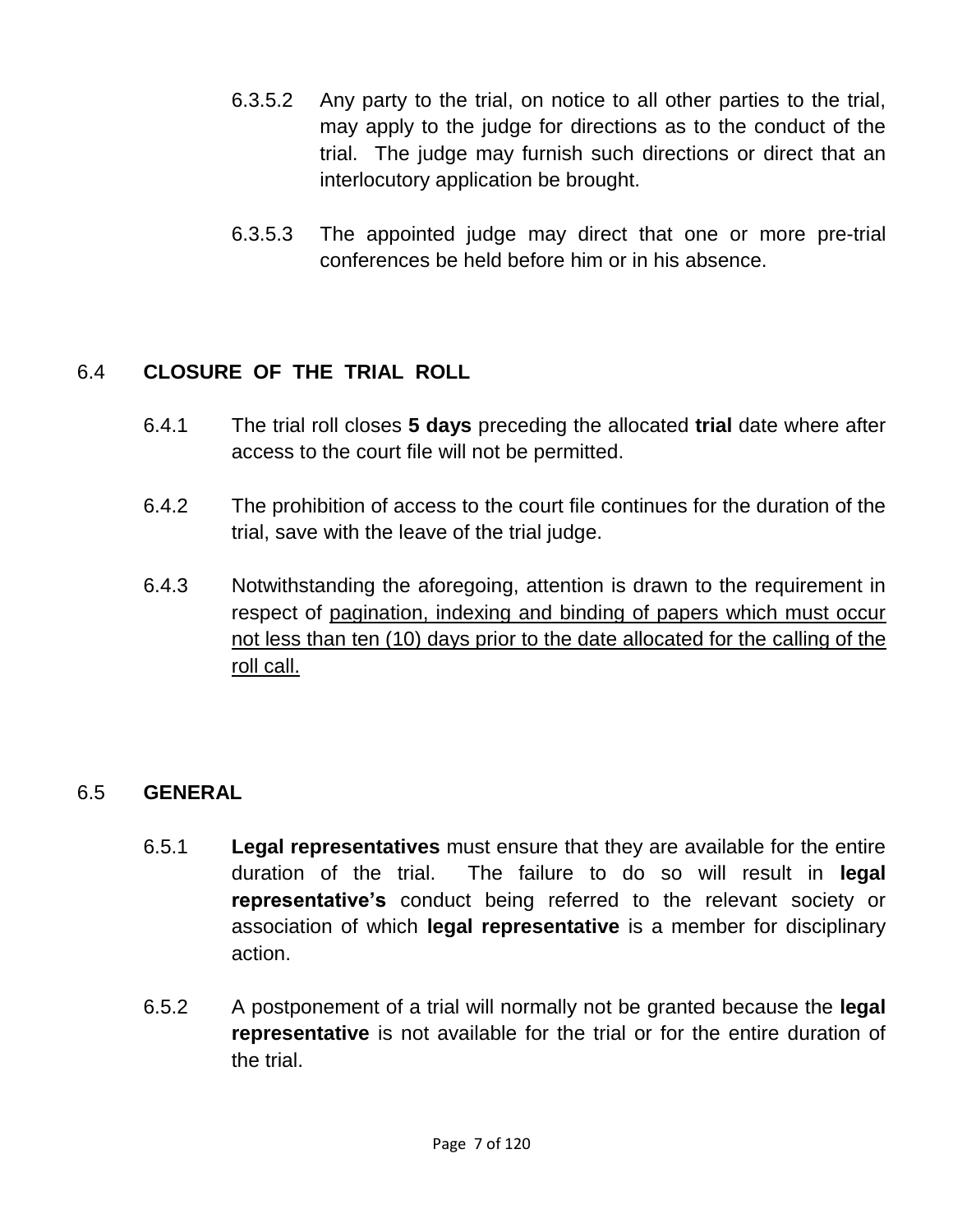6.5.3 Any matter which may affect the continuous running of the trial to its conclusion must be disclosed at roll call.

#### 6.6 **HEARING DURATION**

- 6.6.1 A trial is designated:
	- 6.6.1.1 "A special trial" if it is anticipated that it will last **5 (five)** or more days.
	- **6.6.1.2** "Of long duration" if it anticipated that it will be for **duration of 3 - 5 days.**

#### **6.6.1.3 Trials to last more than 3 days to be set down for hearing on a Monday or Tuesday.**

- 6.6.2 If any party to a trial is of the view that a trial qualifies as a special trial, that party shall deliver a written application to the office of the Judge President or the most senior judge available for the allocation of a special trial date. The letter must set out:
	- 6.6.2.1 The names of the parties to the trial and the case number.
	- 6.6.2.2 The nature of the dispute.
	- 6.6.2.3 An estimate of the probable duration of the trial.
	- 6.6.2.4 That a pre-trial conference in terms of rule 37 has been held and a copy of the relevant minute must be annexed to the letter.
- 6.6.3 The **Deputy Judge President** or the most senior judge available shall inform the parties in writing of the date allocated for the trial upon receipt of the letter that complies with 6.6.2 above.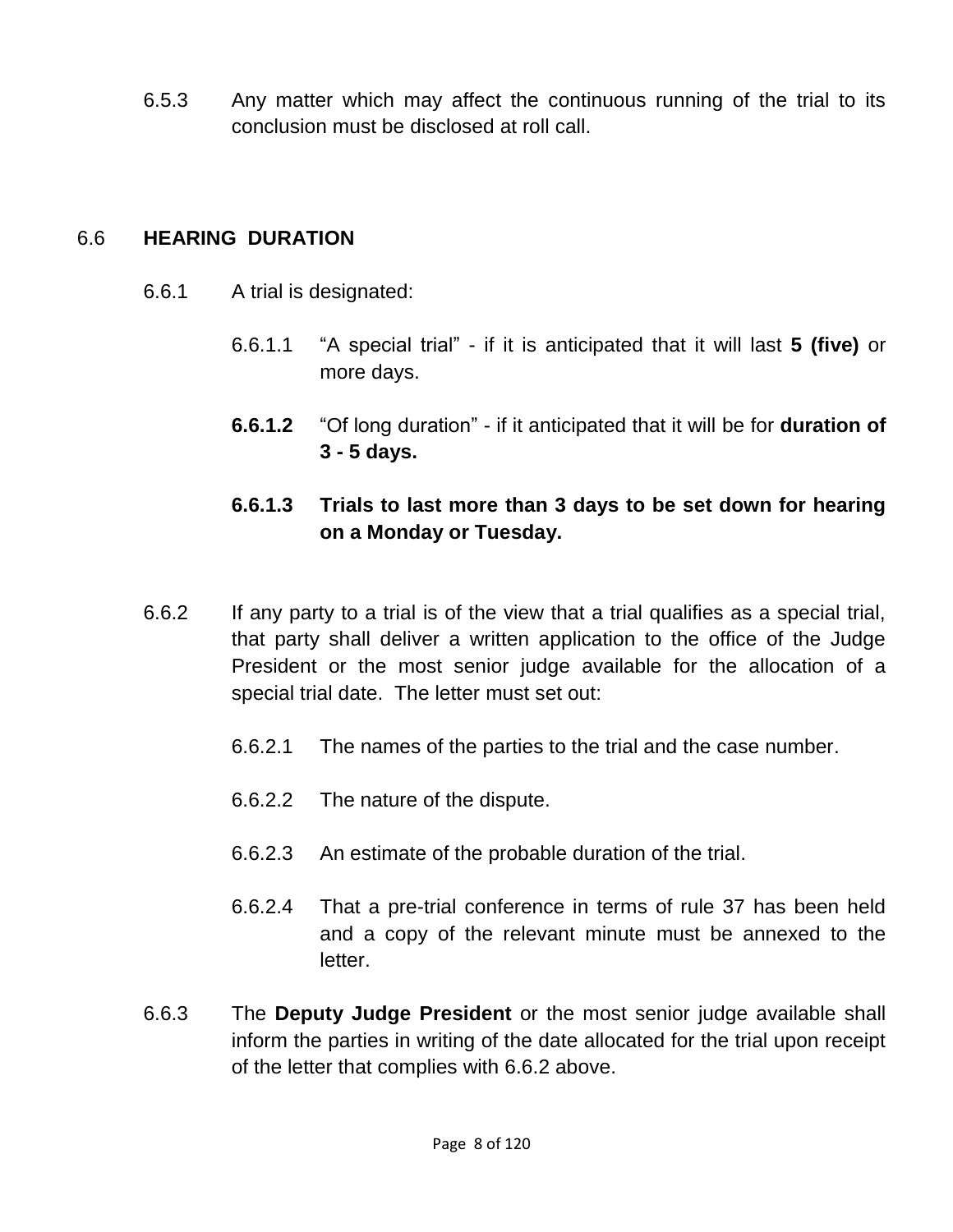- 6.6.4 If any party to a trial is of the view that a trial will be of long duration that party shall deliver at least 10 (ten) **but not more than 20 days** before the trial date a letter to the office of the **Deputy** Judge President or the most senior judge available. The letter must set out:
	- 6.6.4.1 The names of the parties to the trial and the case number.
	- 6.6.4.2 The nature of the dispute.
	- 6.6.4.3 An estimate of the probable duration of the trial.
	- 6.6.4.4 That a pre-trial conference has been held and a copy of the relevant minute must be annexed to the letter.
- 6.6.5 If the letters referred to in paragraphs 6.6.2 and 6.6.4 above are not joint letters by all the parties to the trial, proof that copies of the letters have been forwarded to the other party or parties to the trial, must be provided.
- 6.6.6 Any party who is in receipt of a letter referred to in paragraphs 6.6.2 and 6.6.4 above and who wishes to make representations in respect thereof may do so by forthwith delivering a letter to the office of the Judge President or the Deputy Judge President or the most senior judge available as the case may be. A copy of this letter must be delivered to all other parties to the trial and proof thereof must be provided.

#### 6.7 **PAGINATION, INDEXING, BINDING AND GENERAL PREPARATION OF PAPERS**

- 6.7.1 The **plaintiff/defendant** shall, **when applying for a trial date and also** not less than 10 (ten) days prior to the date allocated for the hearing of the trial:
	- 6.7.1.1 Collate, number consecutively and suitably bind all the pleadings relating to the trial as a separate bundle and ensure that they are in the court file.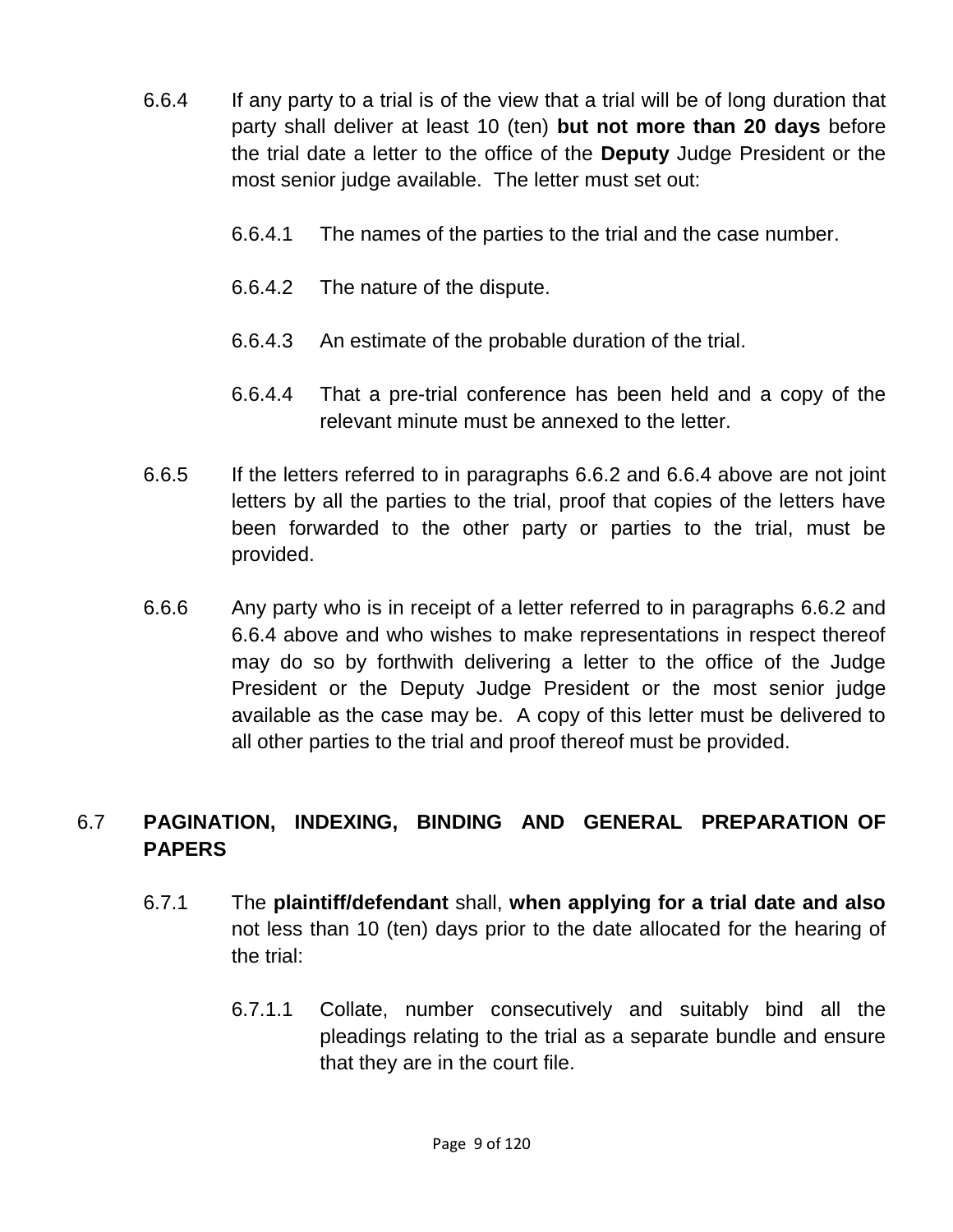- 6.7.1.2 Collate, number consecutively and suitably bind all the notices relating to the trial as a separate bundle and ensure that they are in the court file.
- 6.7.1.3 Collate, number consecutively and suitably bind all pleadings which were amended after delivery thereof.
- 6.7.1.4 Collate, number consecutively and suitably bind the pre-trial minute/s and all documents relating thereto.
- 6.7.1.5 Prepare and attach an index to the pleadings bundle, the notices bundle, the pre-amendment pleadings bundle and the pre-trial bundle respectively. The index must briefly describe each pleading, notice or document as a separate item.
- 6.7.2 In binding the pleadings, notices and documents, care must be taken to ensure that the method of binding does not hinder the turning of pages and the bundle should remain open without being held open.
- 6.7.3 The pleadings, notices and documents should not be bound in volumes of more than 100 pages.
- 6.7.4 The pleadings bundle must only contain the original pleadings (as amended, if applicable).
- 6.7.5 If a document or documents attached to the pleadings, or contained in the bundles as referred to in paragraph 6.7.1, is or are:
	- 6.7.5.1 In manuscript, or
	- 6.7.5.2 Not readily legible

the party filing such document shall ensure that legible typed copies of the documents are provided.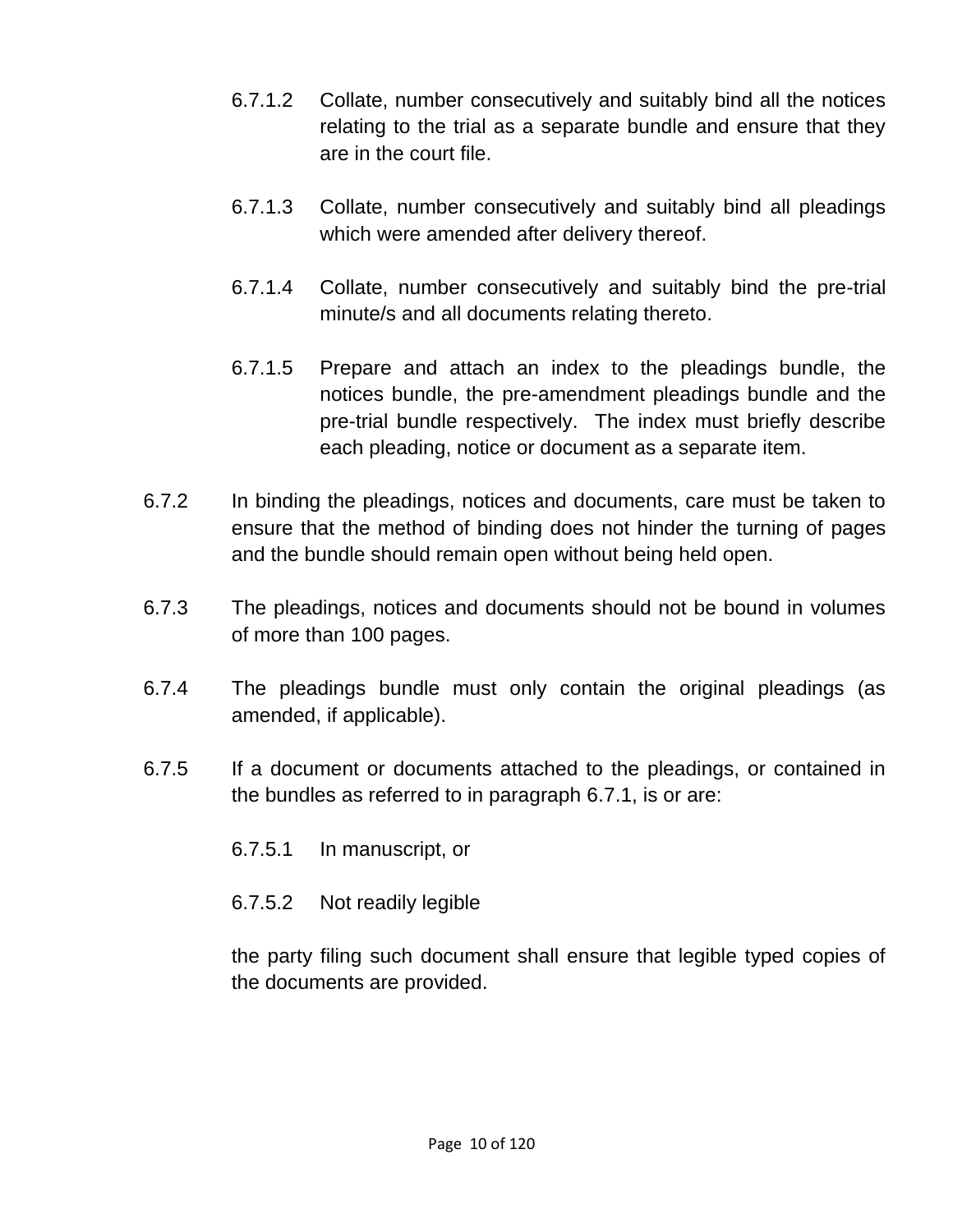#### 6.8 **PART-HEARD TRIALS**

- 6.8.1 As a general rule, part-heard trials should be avoided. Accordingly no trial should be commenced with where any issue or consideration exists to the knowledge of counsel that would interfere with the completion of the trial.
- 6.8.2 A judge hearing a trial will be most reluctant to postpone a trial which will result in a part-heard trial.
- 6.8.3 Where a trial is part-heard, a date for the continuation thereof must be applied for by delivering a letter to the registrar who shall forward it to the Judge President or most senior judge available. This letter must set out:
	- 6.8.3.1 The names of the parties to the action and the case number.
	- 6.8.3.2 The name of the judge before whom the trial became partheard.
	- 6.8.3.3 The date when the trial became part-heard.
	- 6.8.3.4 An estimate of the probable duration for the completion of the trial.
	- 6.8.3.5 Whether a copy of the record of the part-heard portion of the trial is available.
- 6.8.4 If the letter referred to in the previous paragraph is not a joint letter from all the parties to the trial, proof that a copy of the letter has been forwarded to the other party or parties to the trial, must be provided.
- 6.8.5 A party who is in receipt of a letter referred to in paragraph 6.8.4 above, and who wishes to make representations in respect thereof, may do so forthwith by delivering a letter to the office of the Registrar. A copy of the letter must be delivered to all other parties to the trial and proof thereof must be provided.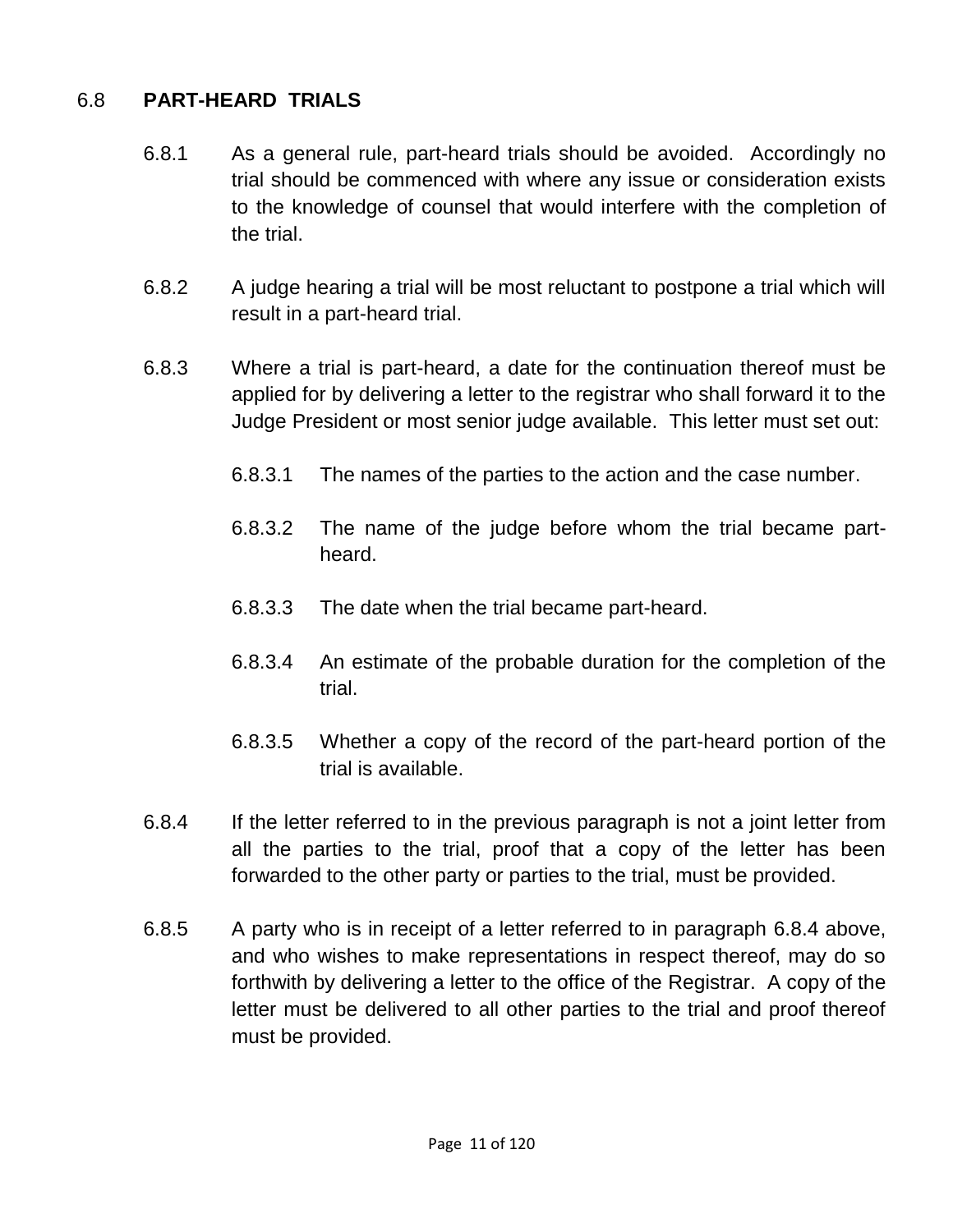6.8.6 The Judge President or the most senior judge available shall through the registrar, inform the parties in writing of the date for the completion of the trial.

#### 6.9 **PREFERENTIAL TRIAL DATE**

- 6.9.1 A request for a preferential trial date must be made only after following the procedure for the allocation of a trial date as set out in Transvaal Rule 7.
- 6.9.2 A request for a preferential date is made by delivering a letter to the registrar who shall forward it to the office of the Judge President or most senior judge available. The letter must set out:
	- 6.9.2.1 The names of the parties to the trial and the case number.
	- 6.9.2.2 The nature of the dispute.
	- 6.9.2.3 An estimate of the probable duration of the trial.
	- 6.9.2.4 The motivation for the allocation of a preferential date.
- 6.9.3 If the aforementioned letter is not a joint letter by all the parties to the trial, proof that a copy of the letter has been forwarded to the other party or parties to the trial, must be provided.
- 6.9.4 Any party who is in receipt of a letter referred to in paragraph 6.9.2 above, and who wishes to make representations in respect thereof, may do so forthwith by delivering a letter to the office of the Judge President or most senior judge available.. A copy of the letter must be delivered to the other party or parties to the trial and proof thereof must be provided.
- 6.9.5 The Judge President or most senior judge available shall inform the parties in writing of the outcome of the request. The party who requested the preferential trial date may then approach the registrar for the allocation of such a preferential trial date.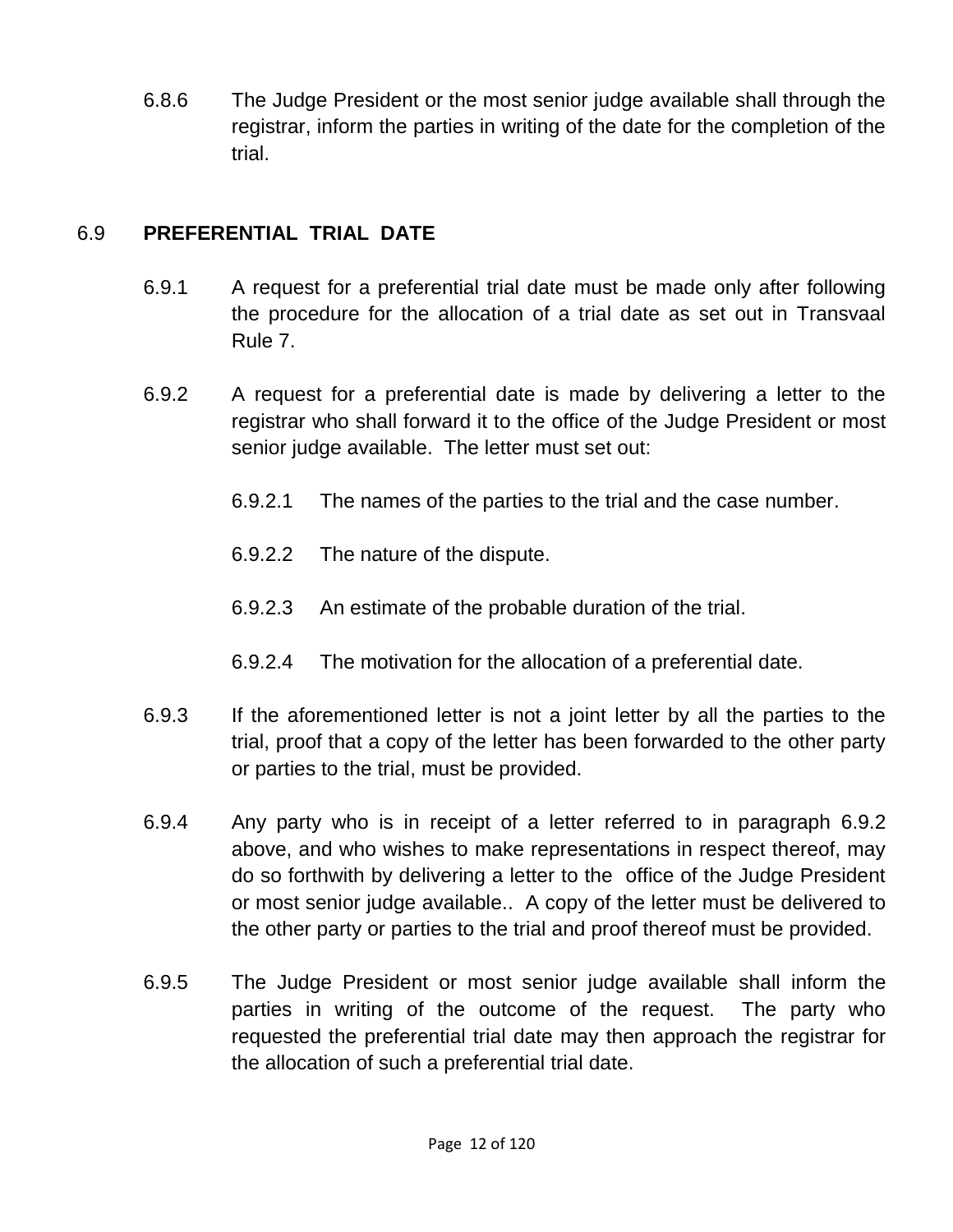6.9.6 After being informed of a trial date, all the parties to the trial must comply with Transvaal Rule 7(5). The letter from the Judge President or most senior judge available allocating the preferential trial date must be attached to the Notice of Set down delivered in terms of rule 7(5).

#### 6.10 **PRE-TRIAL CONFERENCE**

- 6.10.1 A pre-trial conference as contemplated in rule 37 must be held in every matter which is to proceed to trial.
- 6.10.2 In order to ensure that it is effective, a pre-trial conference must ideally be held after discovery and after the parties have exchanged documents as contemplated in rule 35. In the event of discovery being made after the holding of a pre-trial conference, a further pre-trial conference must be held after such discovery and exchange of discovered documents.
- 6.10.3 In claims for damages, whether delictual or contractual, and matters where expert notices and summaries must be delivered the following will apply:
	- 6.10.3.1 Within 10 (ten) days from the date the pleadings are considered to be closed in terms of rule 29 the plaintiff shall deliver a notice as contemplated in rule 37(2)(a) to hold a pretrial Conference (the  $1<sup>st</sup>$  pre-trial conference).
	- 6.10.3.2 If the plaintiff fails to comply with paragraph (1) above, the defendant shall within 10 (ten) days after the expiration of the said 10 (ten) day period deliver such a notice.
	- 6.10.3.3 The purpose of the first pre-trial conference is to facilitate a settlement of the merits and at that pre-trial conference the parties shall do everything in their power to achieve a settlement.
	- 6.10.3.4 If the parties settle the merits liability of the matter they shall state whether an appointment of damages applies or not and, if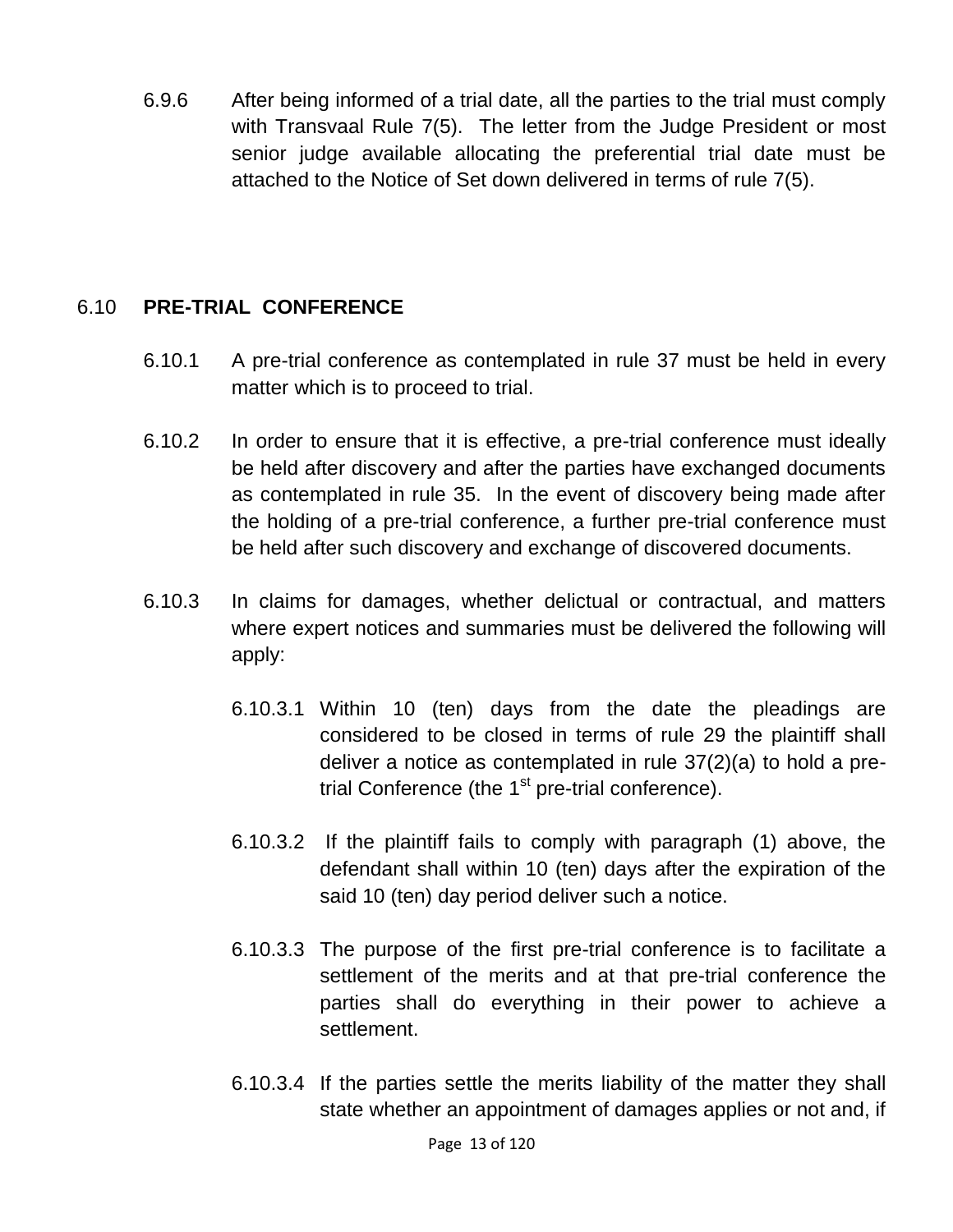so, in what percentages. **The issue of causation should also be discussed.**

- 6.10.3.5 If the parties do not settle the merits of the matter: **and they agree on separation of certain issues, a preferential trial date will only be allocated by the Registrar if:-**
	- 6.10.3.5.1 The pre-trial minute shows plaintiff(s) version supporting the claim and defendant(s) version and defence to the claim:-
		- (i) Clearly and concisely, sets out their clients" versions of how the incident giving rise to the action occurred;
		- (ii) Facts which are common cause and exactly what are the triable issues;
		- (iii) If there are any registered or recorded claims or actions arising out of the same incident and their status;
		- (iv) Notices in terms of Rule 36(9)(a) and 36(a)(b), if any, in respect of merits together with joint minutes shall have been served and filed;
		- (v) The estimated number of witnesses to be called by each party and
		- (vi) The probable estimation of the duration of trial must be agreed upon by the parties;
	- 6.10.3.5.2 The attorneys must prepare and file at court a pretrial minute within 10 days of the pre-trial conference. Should any party fail to sign minutes of the pre-trial minute served and not object thereto in writing within 10 days after receipt, the minute shall be presumed to reflect what was discussed at the pre-trial conference.
	- 6.10.3.6.1 In matters where the matter is to proceed on merits or liability only and the opponent (s) have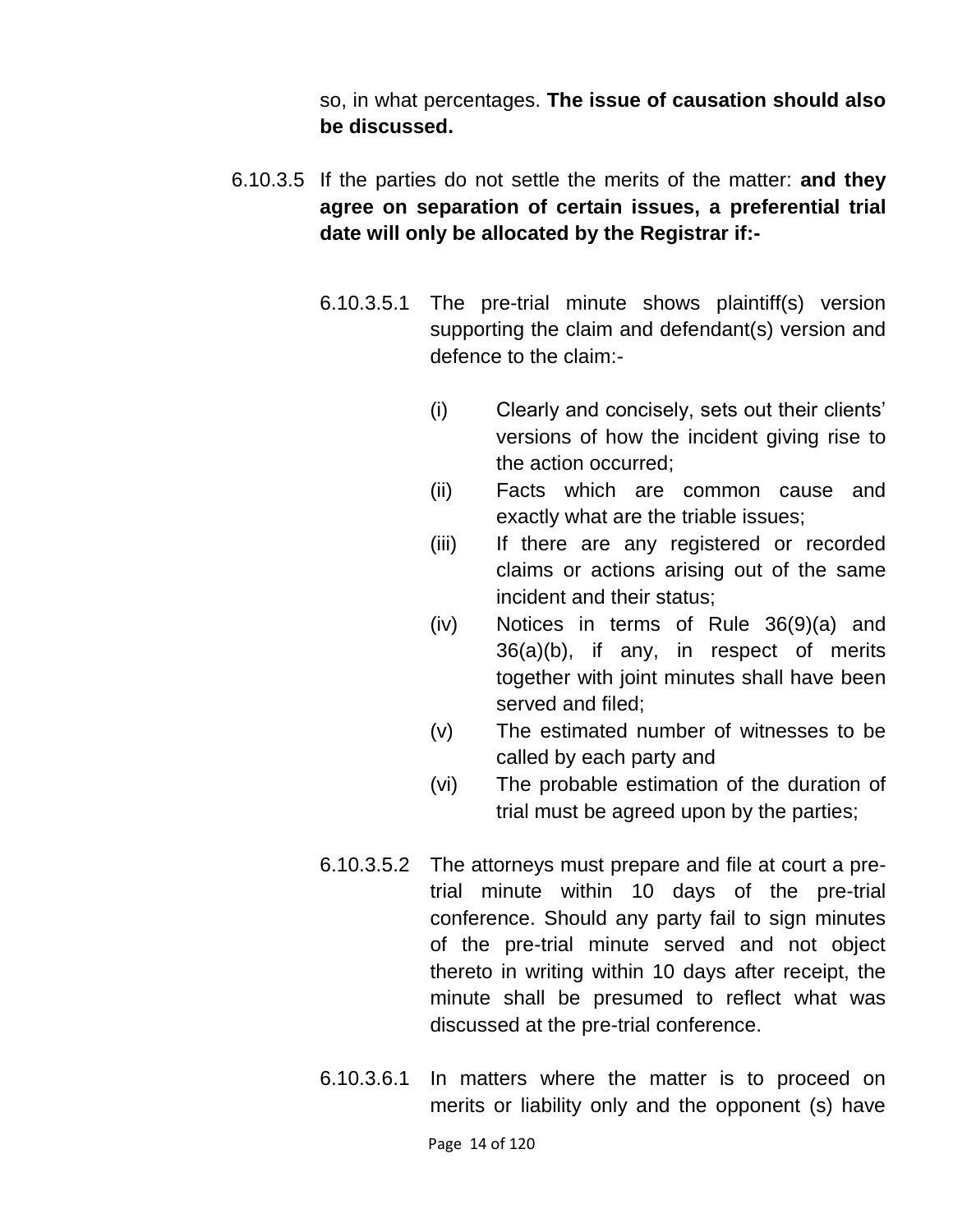not signed the minutes of the pre-trials conference, the party seeking a preferential trial date shall apply to the office of the DJP and annex the minutes of the ordinary said preferential conference. The opponent must be served or copied with such an application for a preferential or ordinary date.

- 6.10.3.6.2 The court may authorise separation of merits and quantum in accordance with rule 33 if it is convenient and the quantum is not ready to be dealt with.
- 6.10.3.6.3 If the merits and quantum remain separated, any of the parties may apply to the Registrar for the allocation of a preferential/ordinary trial date on the merits only after the court file shall have been indexed and paginated. The minute lf the pre-trial conference must be annexed to the application for a preferential/ordinary trial.
- 6.10.3.6.4 If the Registrar is not satisfied that a proper pretrial minute complying with clause 3.5.1 (above) the court file will be referred to the Deputy Judge President or a Judge designated by him or her to first certify that the matter to be trial ready before a trial date can be allocated.
- 6.10.3.6.5 If the Deputy Judge President (or a judge designated by him/her) he/she will direct that a further pre-trial conference (the  $2^{nd}$  pre-trial conference) will be held before him or her or a judge designated by the Deputy Judge President, who may, after such pre-trial conference, authorise the allocation of a preferential trial date on the merits only.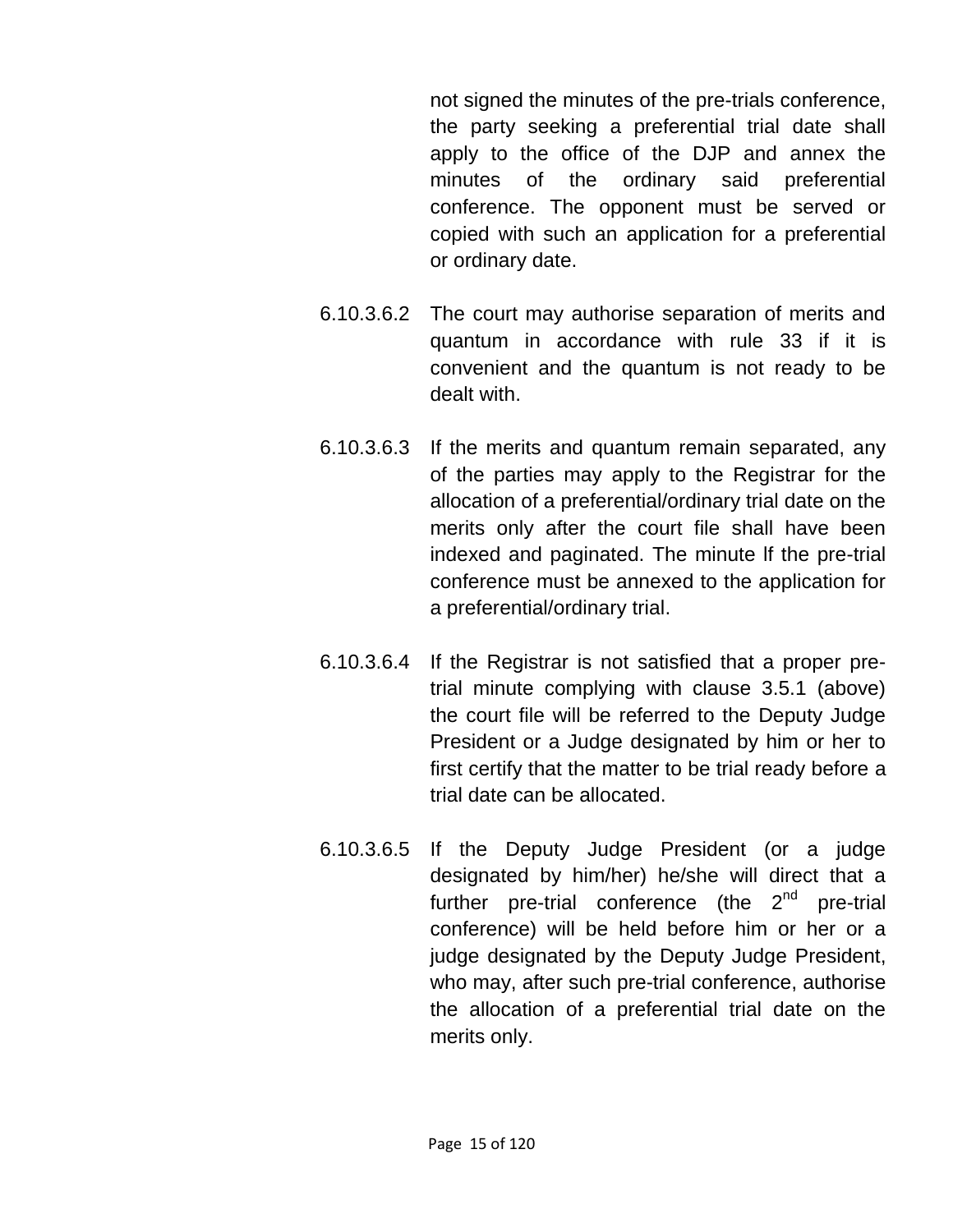- 6.10.4 In matters where the merits and quantum have not been separated or in matters to proceed on quantum only, a trial date shall not be allocated unless;
	- 6.10.4.1 The parties shall have filed a pre-trial conference minute reflecting that they genuinely endeavoured to achieve the objects of Rule 37 i.e. defining triable issues, curtailing the proceedings, filing the relevant experts" reports and joint minutes where they are required.
	- 6.10.4.2 If any of the parties is of the view that the matter is ready for trial such a party should apply by noting the matter in the relevant register kept in the Registrar"s office and furnish the Registrar with a court file being properly collated, numbered consecutively and suitably secured all pages of the pleading notices and other documents in the court file, together with the pre-trial minute which shall further deal with matters shown on in annexure E in the schedule hereto.
	- 6.10.4.3 The Registrar shall then distribute the said file to the office of the Deputy Judge President where they will be distributed to various Judges who shall hold a conference as contemplated by Rule 37(8) before a Judge. The Registrar or the secretary of the DJP shall notify the parties about the dates and time of the further pre-trial to be held in the presence of the Judge.
	- 6.10.4.4 The parties may agree to allow advocates "fees for attendance of any of the stages of the pre-trial procedures in terms of this directive, failing which the court may do so at the trial.
	- 6.10.4.5 The Registrar will only allocate a date of hearing if the Judge has certified a matter trial ready in respect of triable issues in dispute reflected in the minutes of the pre-trial.
	- 6.10.4.6 Each party to the action proceedings should file a practice note at least three (3) days before the allocated date of hearing.

The practice note shall set out:-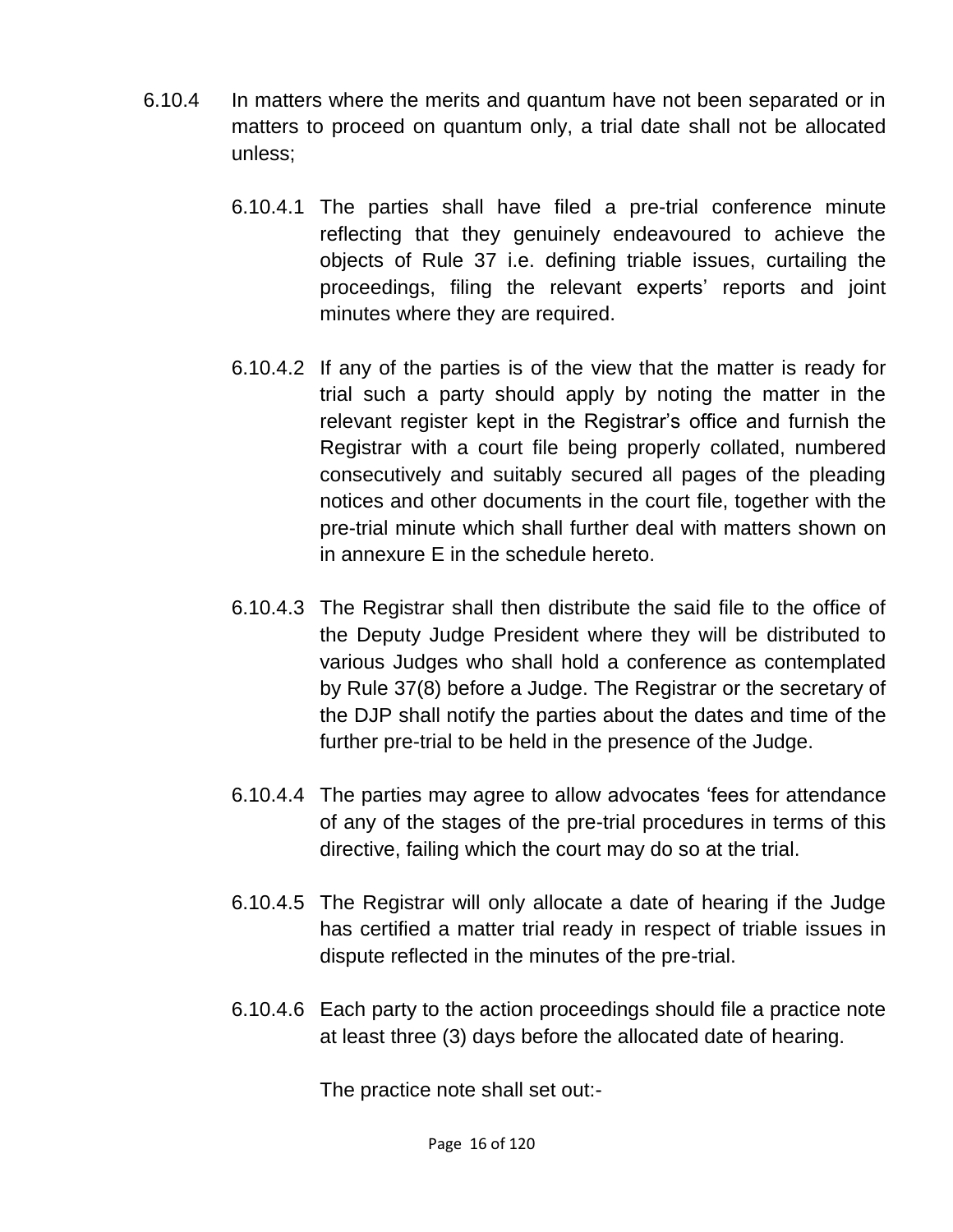- 1. Name of the legal representatives and contact details;
- 2. Date of hearing;
- 3. Duration;
- 4. Nature of the matter;
- 5. Issues(s);
- 6. Any prospects of settlement
- 6.10.4.7 If it appears at the roll call:-
	- 6.10.4.7.1 that the parties have seriously endeavoured to narrow the issues and explore settlements;
	- 6.10.4.7.2 That there are no outstanding requests for admissions or particularity and no outstanding requests for documents;
	- 6.10.4.7.3 that, where applicable, the experts have met and produced a joint minute;
	- 6.10.4.7.4 that the trial is ready to commence immediately and run continuously to a conclusion then the matter will be ripe for allocation provided a Judge is available.
- 6.10.5 Parties have a continuous obligation to seek to narrow issues and to comply with the substantive requirements of Rule 37 and this manual.
- 6.10.6 If, after allocation of a trial for hearing, it appears to the judge presiding that there has not been proper compliance with rule 37, and this practice directive, the presiding judge to whom the trial has been allocated, may, instead of commencing or continuing with the hearing of the trial, order proper compliance with rule 37. The presiding judge may order the pretrial to be held either in his/her chambers or on record in open court under his/her direction. The presiding judge will then determine the further hearing of the trial.
- Page 17 of 120 6.10.7 Where a party wishes to request that a judge presides over the pre-trial conference in terms of rule 37(8), that party shall do so by delivering a letter to the office of the **Deputy** Judge President or most senior judge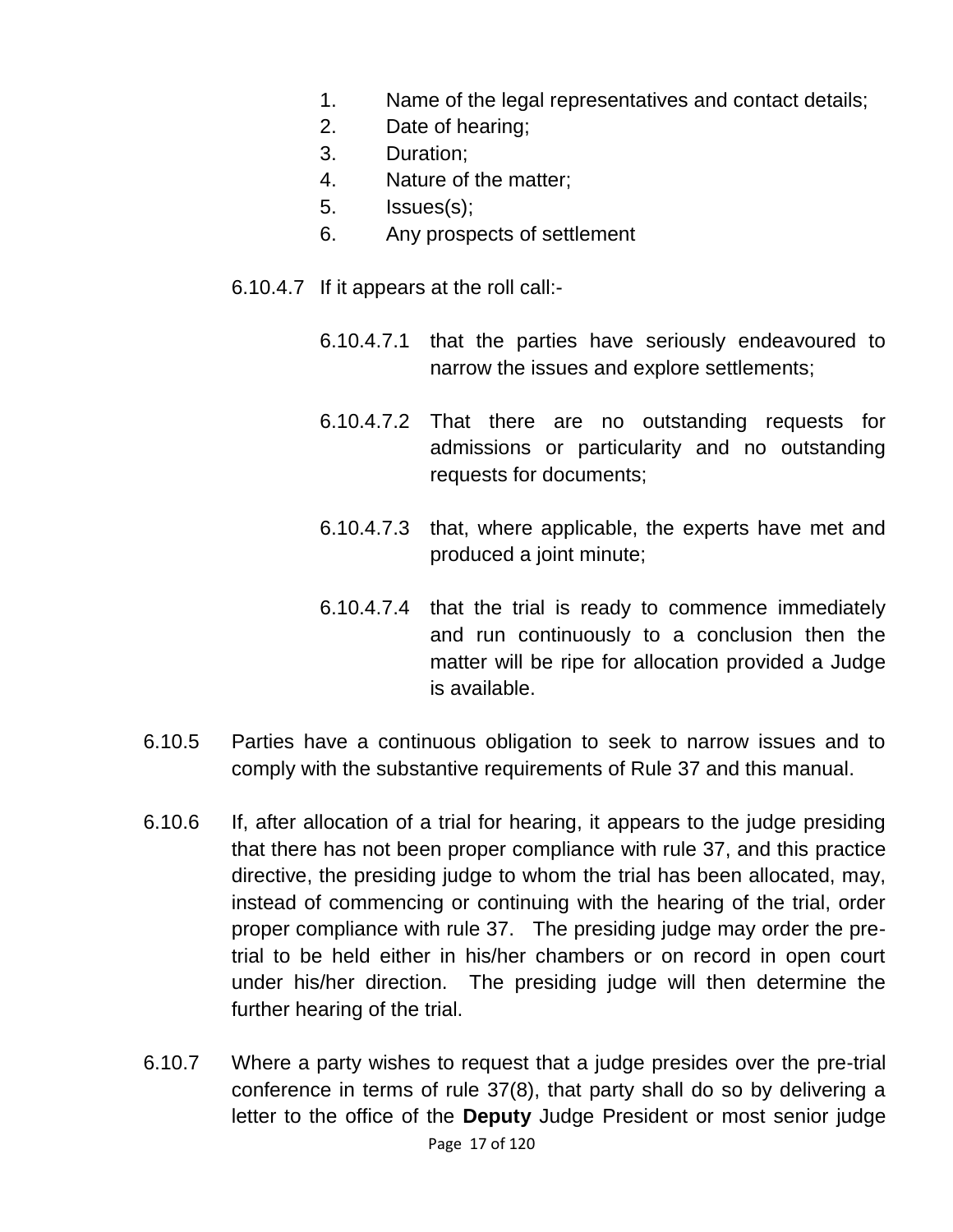available. A copy of this letter must be delivered to all other parties to the trial and proof thereof must appear from the letter directed to the Judge President or most senior judge available. Any party who is in receipt of such a letter and who wishes to make representations in respect thereof may do so by forthwith delivering a letter to the office of the **Deputy** Judge President or most senior judge available. A copy of this letter must be delivered to all other parties to the trial, and proof thereof must appear from the letter directed to the Judge President or most senior judge available.

- 6.10.8 Where a party wishes to request that the registrar should intervene by fixing the time, date and place for the conference in terms of rule 37(3)(b) that party shall do so by delivering a letter to the registrar. A copy of this letter must be directed to all other parties to the trial and the procedure contemplated in paragraph 6.10.7 above shall apply *mutatis mutandis*.
- 6.10.9 The request for intervention by the registrar as contemplated in rule 37(3)(b), or the Judge President or most senior judge available, as contemplated in rule 37(8), must be made timeously and preferably before the time prescribed for the holding of the conference has expired.

#### 6.11 **ROLL CALL**

- 6.11.1 The civil trials set down for each week will be allocated dates for hearing **on a Monday upon which a roll call would be made to allocate matters for a specific date**.
- 6.11.2 The registrar must not accept late documents for inclusion in any file which is already in the judge's chambers. Any request for late filing of a document must be on affidavit by the attorney, setting out the reasons why the document could not be filed timeously and be submitted, together with the document at the time the matter is heard during the roll call. The judge concerned will decide whether the document will be admitted into the file or not and whether there is no prejudice to the opposing party.
- Page 18 of 120 6.11.3 It shall be compulsory for parties whose civil trials are on the list for the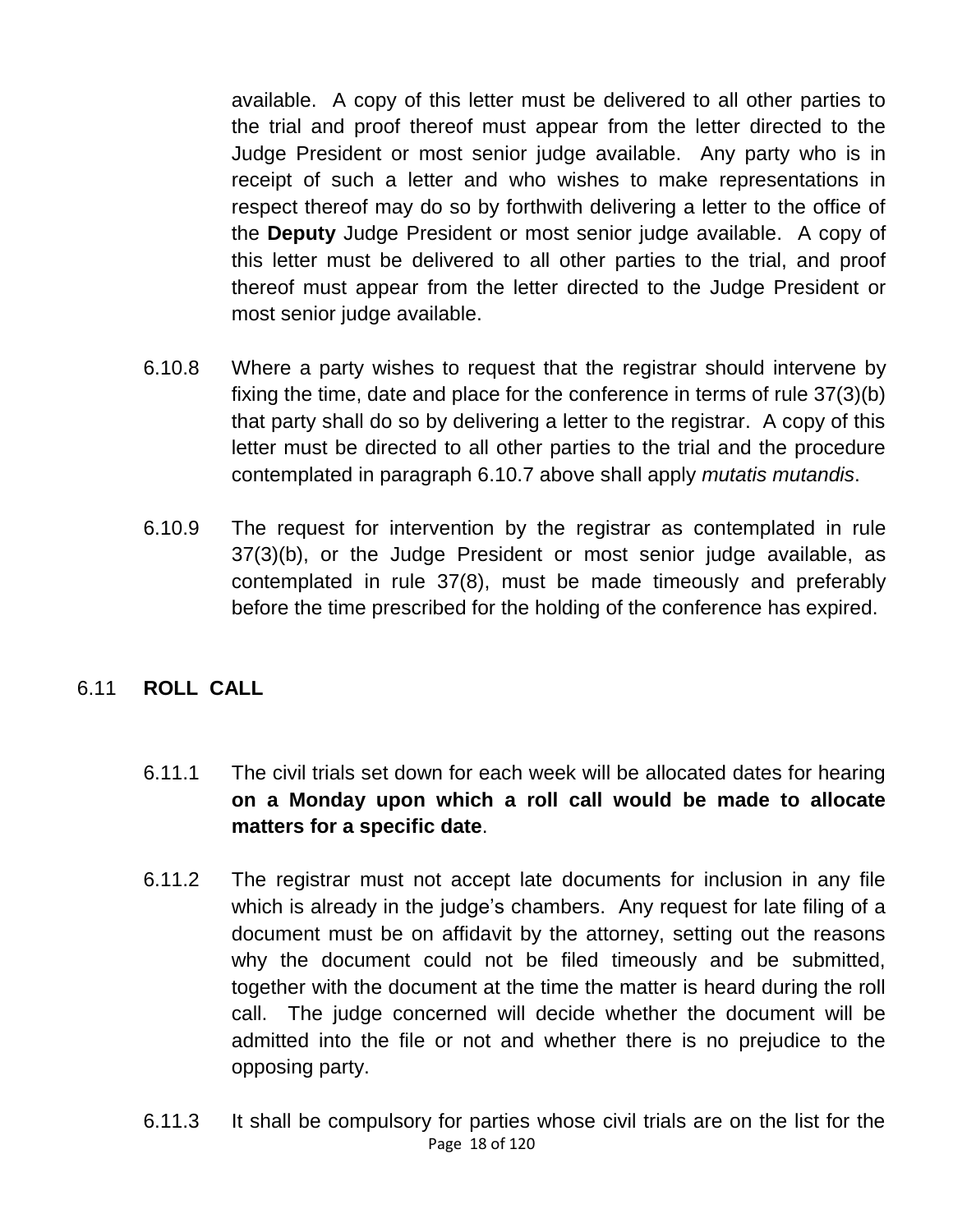roll call on **Monday**, to attend the roll call and inform the Court during the roll call as to:

- 6.11.6.1 The expected duration of the trial.
- 6.11.6.2 The number of witnesses to be called.
- 6.11.6.3 The pre-trial conference and minutes thereof.
- 6.11.6.4 The expert witnesses, if any, to testify.
- 6.11.6.5 Settlement attempts, if any.
- 6.11.6.6 State of readiness for the trial to proceed.
- 6.11.4 Only the matters that are ready to proceed to trial will be allocated a date and day(s) of hearing for the week in which they are set down.
- 6.11.5 Any civil trial which is settled or likely to be settled will not be allocated a date. Once allocated, any settlement may result in the forfeiture of costs if it appears that the parties envisaged settlement and also subject to the discretion of the presiding judge.

#### 6.12 **SETTLEMENT AGREEMENTS AND DRAFT ORDERS**

- 6.12.1 Where the parties to a civil trial have entered into a settlement agreement, a judge will only make such settlement agreement an order of court if:
	- 6.12.1.1 **Legal representatives** representing all the parties to the trial are present in court and confirm the signature of their respective clients to the settlement and that their clients want the settlement agreement made an order of court; or
	- 6.12.1.2 Proof to the satisfaction of the presiding judge is provided as to the identity of the person who signed the settlement agreement and that the parties thereto want the settlement made an order of court.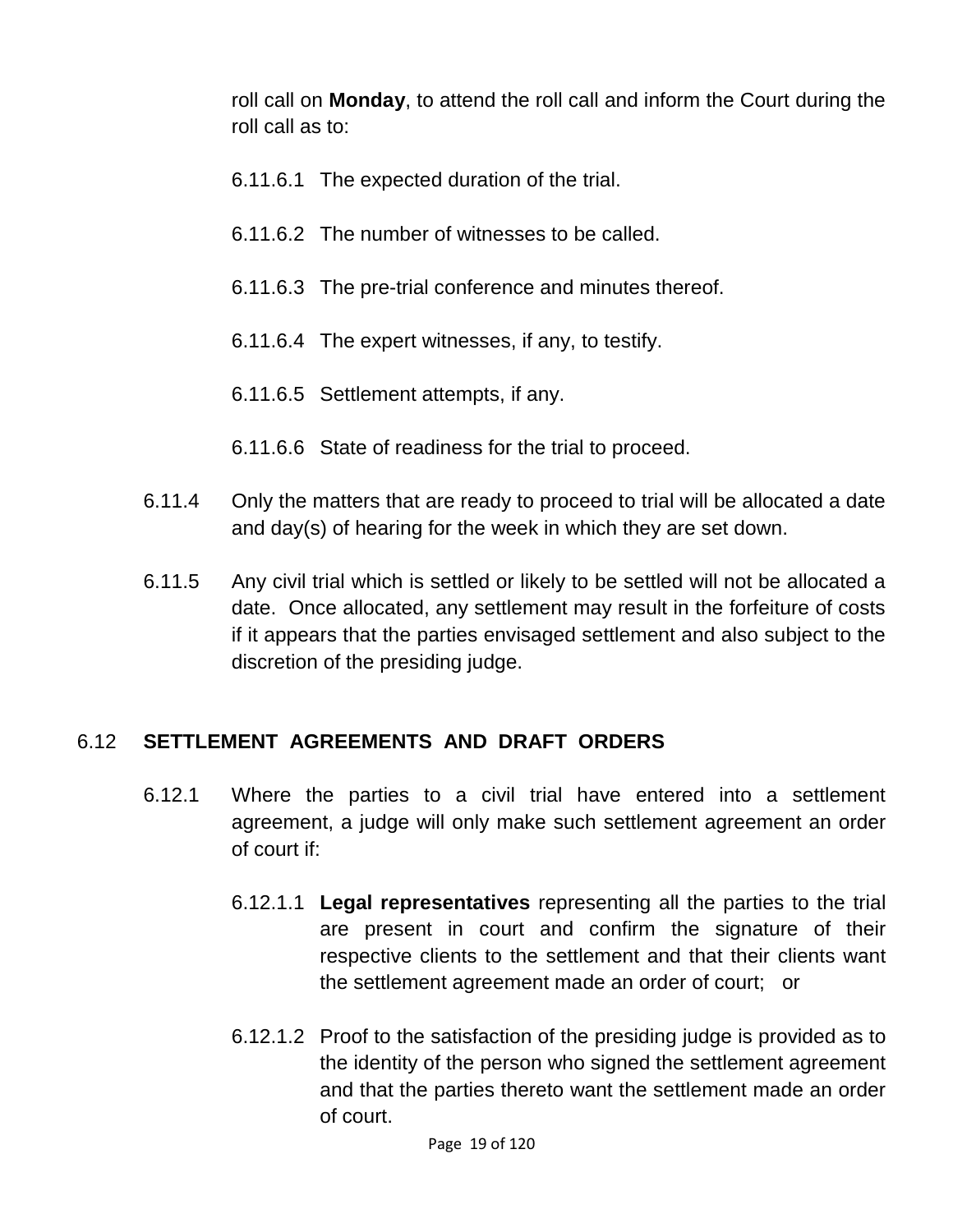- 6.12.2 Where the parties to a civil trial **Legal representatives** representing all the parties to the trial are present in court and confirm that the draft order correctly reflects the terms agreed upon; or
	- 6.12.2.1 Proof to the satisfaction of the presiding judge is provided that the draft order correctly reflects the terms agreed upon.
- 6.12.3 Where the parties to a trial have settled before the trial date, they will be entitled to remove the matter from the trial roll and enrol it **on a special roll call for "Draft Orders" that would be arranged by the Registrar.**

#### **7 - CIVIL APPEALS**

- 7.1 Once a date has been allocated for the hearing of any civil appeal, the parties may not agree to postpone the appeal without the leave of the Judge President, the most senior judge available or the judges to whom the appeal has been allocated for hearing.
- 7.2 In all civil appeals, the appellant"s heads of argument must be delivered not later than 15 (fifteen) days before the appeal is heard and the respondent"s heads of argument must be delivered not later than 10 (ten) days before the appeal is heard. Supplementary heads of argument will only be accepted with the leave of the judges presiding.
- 7.3 If **a** legal **representative** intend to rely on authority not referred to in their heads of argument, copies thereof should be available for the judges hearing the appeal and a **legal representative** for each other party.
- 7.4 In regard to the content of their heads of argument, **legal representatives** are reminded of the *dicta* in *Caterham Car Sales & Coachworks Ltd v Birkin Cars (Pty) Ltd and Another* 1998(3) SA 938 SCA at 955 B-F*.*
- 7.5 Counsels" names and contact details, including cell phone numbers, must appear on the heads of argument.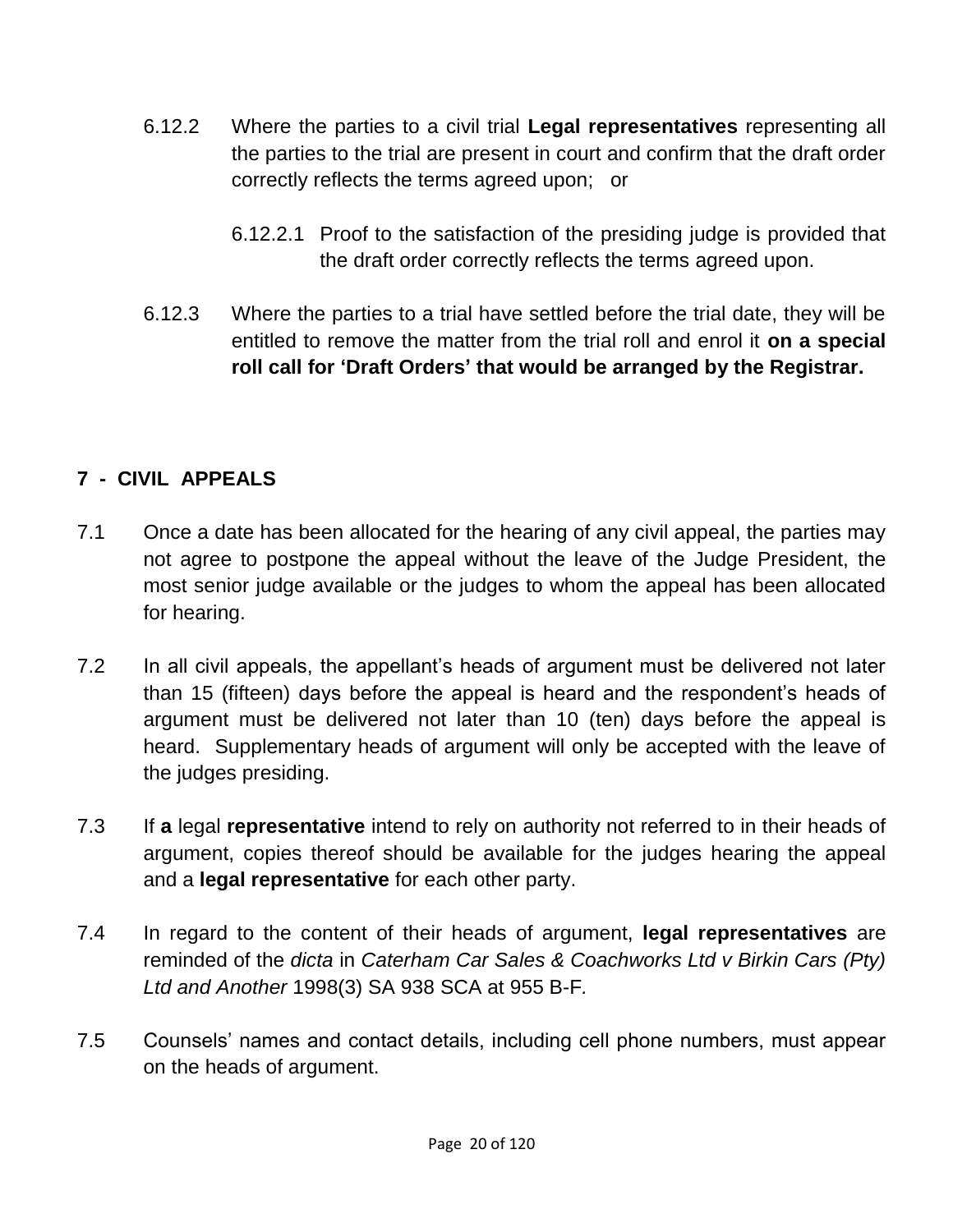- 7.6 When allocating a date for the hearing of an appeal, the Judge President or the most senior judge available may direct that the parties deliver heads of argument earlier than provided for in paragraph 7.2 above.
- 7.7 Simultaneously with the filing of their heads of argument counsel shall file a practice note. The practice note shall set out:
	- 7.7.1 Each issue that has to be determined in the appeal.
	- 7.7.2 An extremely brief submission in respect of each such issue.
	- 7.7.3 What portion of the record must be read.
- 7.8 Civil appeals court records must be prepared as follows:
	- 7.8.1 In all civil appeals the record shall be securely bound in volumes of no more than 100 pages. Each volume shall be consecutively paginated and have a cover sheet reflecting:
		- 7.8.1.1 The case number.
		- 7.8.1.2 The names of the parties.
		- 7.8.1.3 The total number of volumes in the record.
		- 7.8.1.4 The volume number of the particular volume.
		- 7.8.1.5 The court appealed from.
		- 7.8.1.6 The names, addresses and telephone numbers of the parties" legal representatives.
	- 7.8.2 The first volume of the record shall contain an index of the evidence, documents and exhibits. The index must identify each document and exhibit.
	- 7.8.3 Unless it is essential for the determination of the appeal, and the parties agree thereto in writing, the record shall not contain: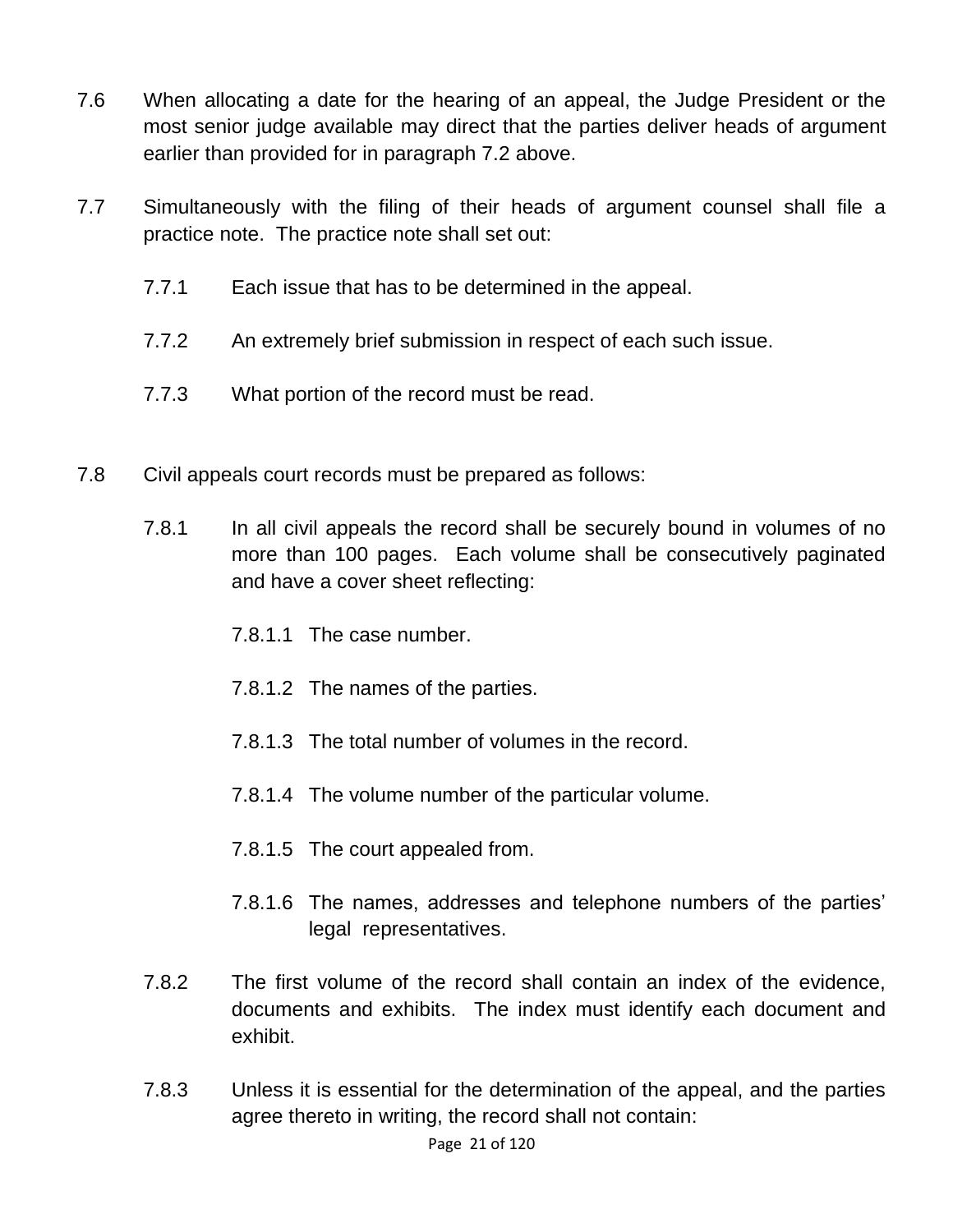- 7.8.3.1 The opening address to the court *a quo.*
- 7.8.3.2 Argument at the conclusion of the application or trial.
- 7.8.3.3 Discovery affidavits and notices in respect thereof.
- 7.8.3.4 Identical duplications of any document contained in the record.
- 7.8.3.5 Documents that were not proved or admitted in the court *a quo*.
- 7.8.4 If it will facilitate the hearing of the appeal, or if requested by the presiding judge in the appeal, the parties shall prepare a core bundle of documents relevant to the determination of the appeal. This bundle should be prepared in chronological sequence and must be paginated and indexed.
- 7.8.5 In the event of a party failing to comply with any of the aforegoing, the court may make *mero motu*, or on application of any party to the appeal, make a punitive cost order.
- 7.9 If the appellant decides to abandon or not to proceed with the appeal or the respondent decides not to oppose the appeal any longer, the registrar must be notified thereof immediately.

#### **8 - CRIMINAL MATTERS**

- 8.1 Petitions for leave to appeal from the lower court
- 8.2 Criminal Appeals
- 8.3 Automatic review
- 8.4 Bail appeals
- 8.5 Reviews
- 8.6 Criminal Trials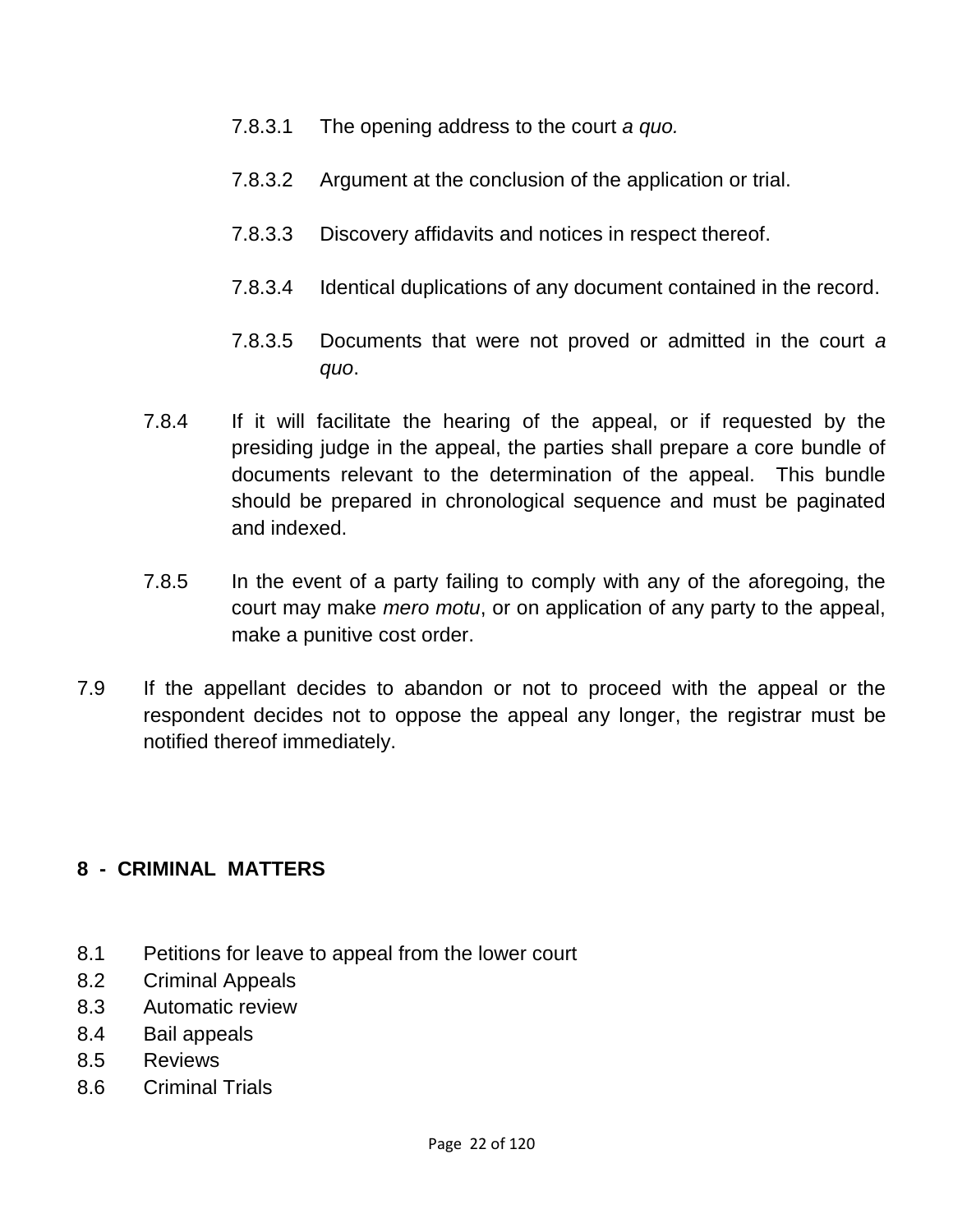#### 8.1 **PETITIONS FOR LEAVE TO APPEAL FROM THE LOWER COURT**

#### **Subject to the provisions of and the child Act.**

- 8.1.1 The Criminal Procedure Act now provides that an accused who wishes to note an appeal against conviction or sentence of a lower court must first apply to that court for leave to appeal. If such an application for leave to appeal is unsuccessful in the lower court, the accused may "by petition apply to the Judge President or most senior judge available of the Court having jurisdiction" for leave to appeal (section 309B and 309C).
- 8.1.2 The petition from the lower court must be lodged by way of petition procedure and not by way of notice of motion to the motion court.
- 8.1.3 The petition to the Judge President or most senior judge available for leave to appeal against the conviction or sentence of the lower court must be lodged by delivering the original and 2 (two) copies to the registrar dealing with petitions who shall in turn distribute them to judges in accordance with the directives given by the Judge President or most senior judge available.

#### 8.2 **CRIMINAL APPEALS**

- 8.2.1 Criminal appeals are enrolled by **Registrar in consultation with the office of the DIRECTOR OF PUBLIC PROCECUTIONS.**
- 8.2.2 When giving notice of the set down of a criminal appeal, the DPP shall, when the appeal is against conviction, specify the date by which the appellant"s heads of argument must be delivered and the date by which the respondent"s heads must be delivered. The registrar may, on the direction of the Judge President or the most senior judge available, where the appeal is against sentence only, specify the dates by which heads of arguments are to be delivered by the respective parties.
- 8.2.3 Failure to file the heads of argument timeously will, as a general rule, only be condoned in exceptional circumstances. Error or oversight by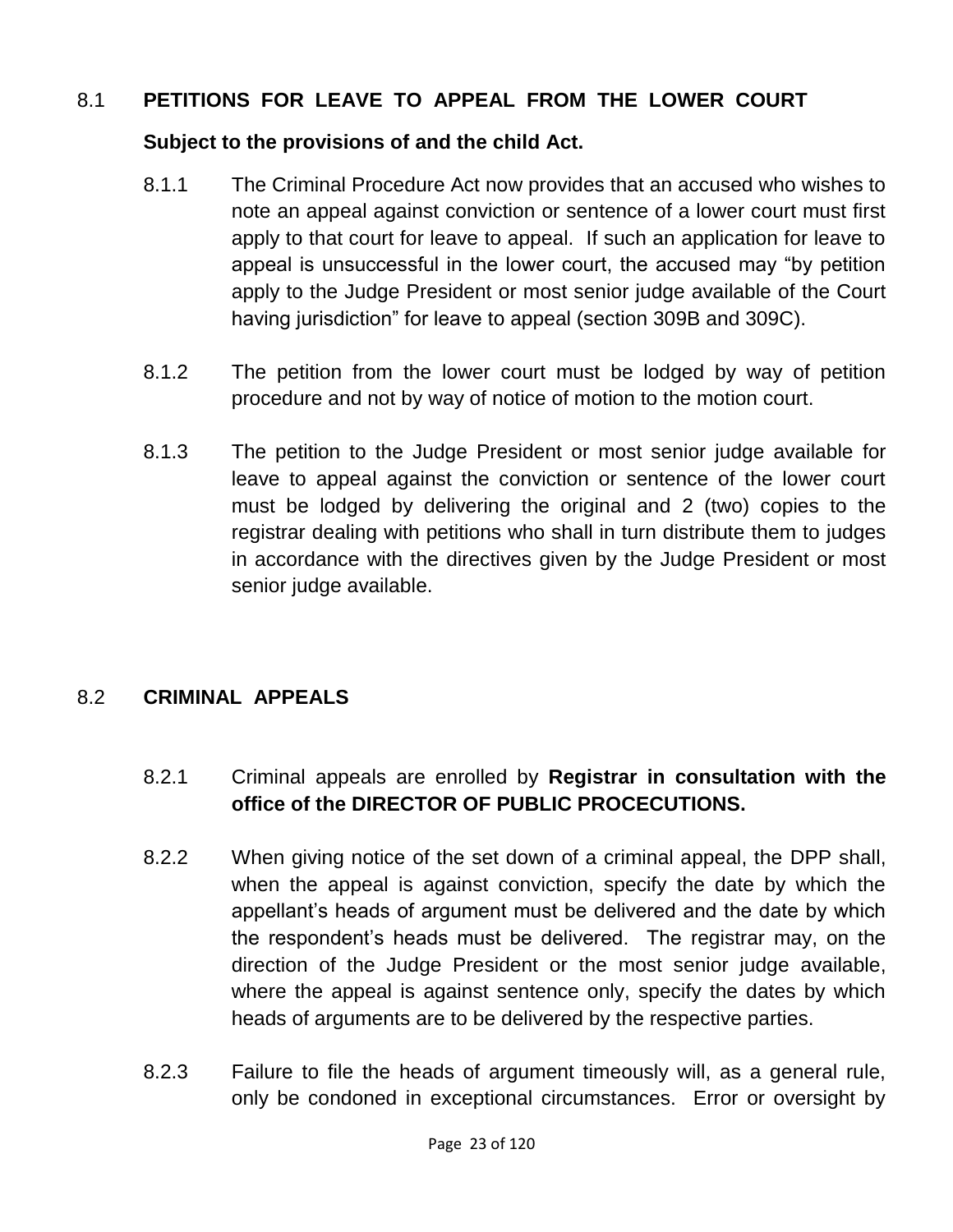counsel and legal representatives or the latter"s employees will rarely be regarded as exceptional circumstances.

- 8.2.4 The presiding judge in the criminal appeal, the Judge President or the most senior judge available may direct that the heads of argument be delivered earlier than the dates referred to above.
- 8.2.5 Counsels" names, contact details, including cell phone numbers, must appear on the heads of argument.
- 8.2.6 If counsel intend to rely on authority not referred to in their heads of argument, copies thereof should be available for the judges hearing the appeal and counsel for each party. The same should apply where counsel intend to rely on unreported judgments.
- 8.2.7 In regard to the content of their heads of argument counsel are reminded of the *dicta* in *Caterham Car Sales & Coachworks Ltd v Birkin Cars (Pty) Ltd and Another* 1998 (3) SA 938 SCA AT 955 B-F.

#### 8.3 **AUTOMATIC REVIEW**

- 8.3.1 Criminal matters that come before the High Court on automatic review during the court term are distributed equally amongst the judges on duty **by the Registrar as directed by the Judge President or the most senior Judge**.
- 8.3.2 Where a particular judge has directed a query to the magistrate who presided in the matter on review and the magistrate has responded thereto, the review may be referred to any other judge who shall deal with the matter. Similarly where a particular judge has referred a review to the Director of Public Prosecutions, and the Director"s opinion has been received, the review may be referred to any other judge who shall then deal with, and if possible, dispose of the matter.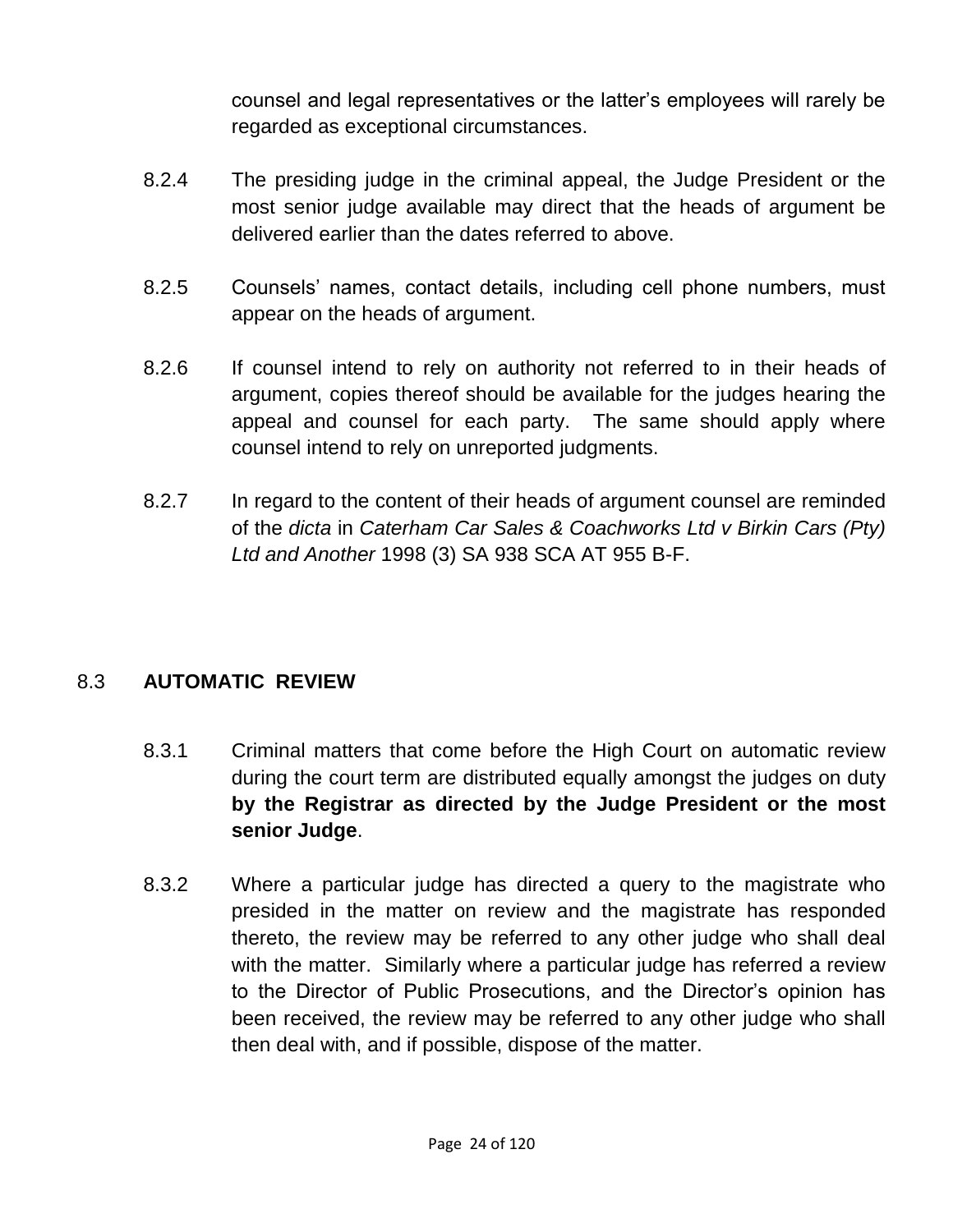- 8.3.3 Save in the case of the greatest urgency a query must be directed to the presiding magistrate before a judge interferes with a conviction or sentence on review. In all cases the opinion of the director of public prosecutions must be obtained before a judge interferes with a conviction or sentence on review.
- 8.3.4 Where a review, in which the judge who refers the matter is considering the release of the accused from prison, is referred to the Director of Public Prosecutions, the judge referring the matter should inform the director of public prosecutions of his consideration and the reason therefore and require a response within a stated period of time.
- 8.3.5 A review judgment is given by 2 (two) judges. If the 2 (two) judges agree, the release of the accused can be achieved by way of telegraphic communication.

#### 8.4 **BAIL APPEALS**

- 8.4.1 Irrespective of the urgency thereof, a bail appeal is not heard in the motion court.
- 8.4.2 As soon as the proceedings in the bail application and the magistrate"s judgment have been transcribed, application for the enrolment of the appeal is made to the director of public prosecutions. The registrar in consultation with the director of public prosecutions shall then apply to the Judge President or to the most senior judge on duty, for the allocation of a date and time for the hearing of the appeal. The director of public prosecutions shall inform all parties of the allocated date and time of the appeal.
- 8.4.3 Bail appeals are heard by a single judge.
- 8.4.4 If the matter is, in the opinion of the Judge President or the most senior judge available, of sufficient urgency to warrant immediate attention, a bail appeal may be heard before or after ordinary court hours.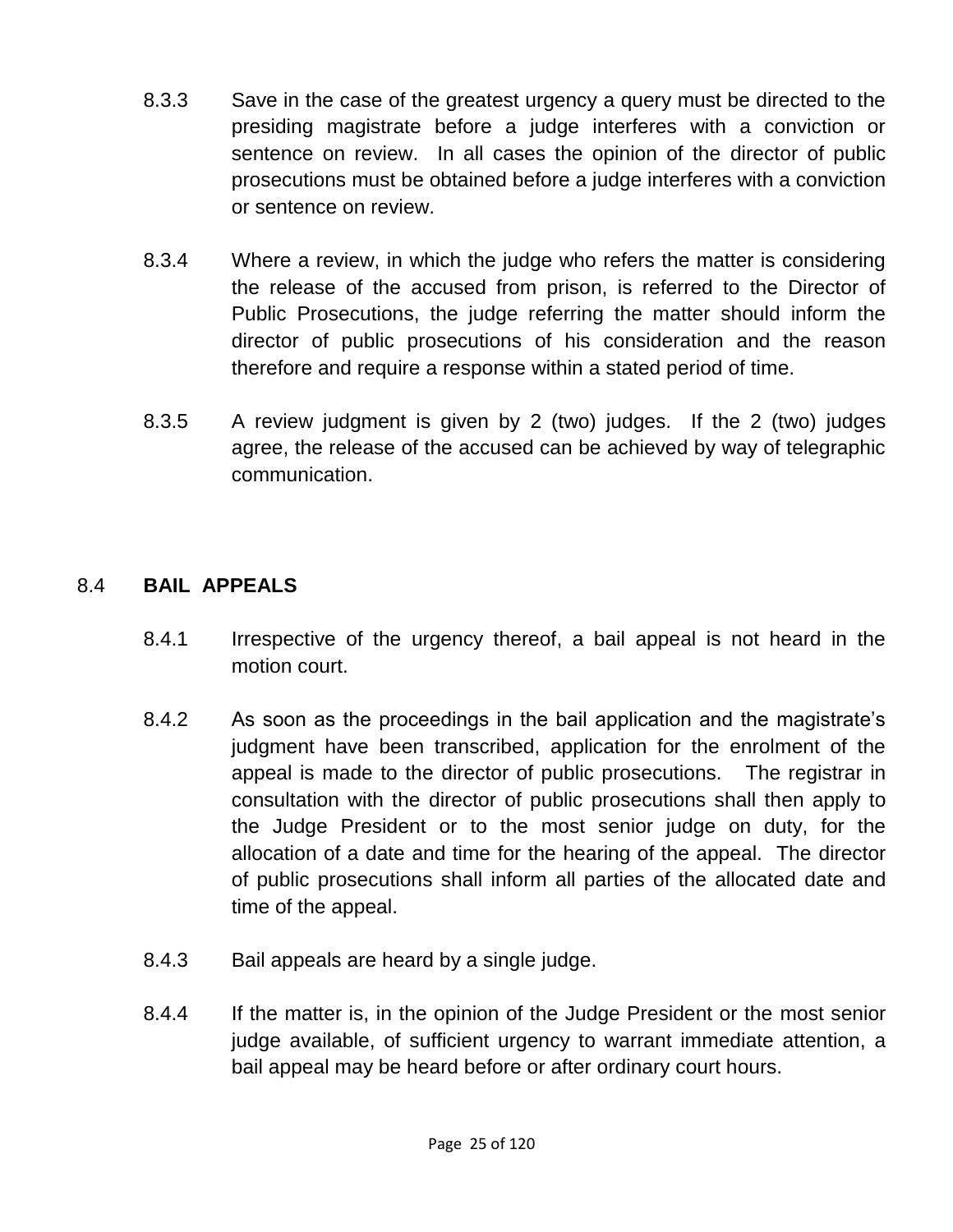#### 8.5 **REVIEWS**

- 8.5.1 Irrespective of the urgency thereof, a review of a magistrate"s decision in a criminal matter is not heard in the motion court.
- 8.5.2 As soon as the court papers relating to the review have been exchanged between the parties, the applicant may make application for the enrolment of the review to the registrar who will consult the director of public prosecutions. The director of public prosecutions shall then approach the Judge President or the most senior judge on duty, for the allocation of a date and time for hearing of the review. The registrar shall inform all parties of the allocated date and time of the review.
- 8.5.3 When allocating the date and time for the hearing of the review, the Judge President or most senior judge on duty may direct when each party is to deliver heads of argument prior to the hearing of the review.
- 8.5.4 The practices in regard to the binding of the papers, indexing and paginating as set out in the chapter hereof dealing with motion court, apply equally to the reviews.
- 8.5.5 Reviews are usually heard by two judges sitting in the criminal appeal court.

#### 8.6 **CRIMINAL TRIALS**

- 8.6.1 Criminal trials are enrolled by the registrar in consultation with the Director of Public Prosecutions.
- 8.6.2 **Legal representatives** must ensure that they are available for the entire duration of the trial. The failure to do so will result in counsel"s conduct being referred to the relevant society or association of which counsel is a member for disciplinary action.
- 8.6.3 A postponement of a trial will normally not be granted because counsel is not available for the trial or for the entire duration of the trial.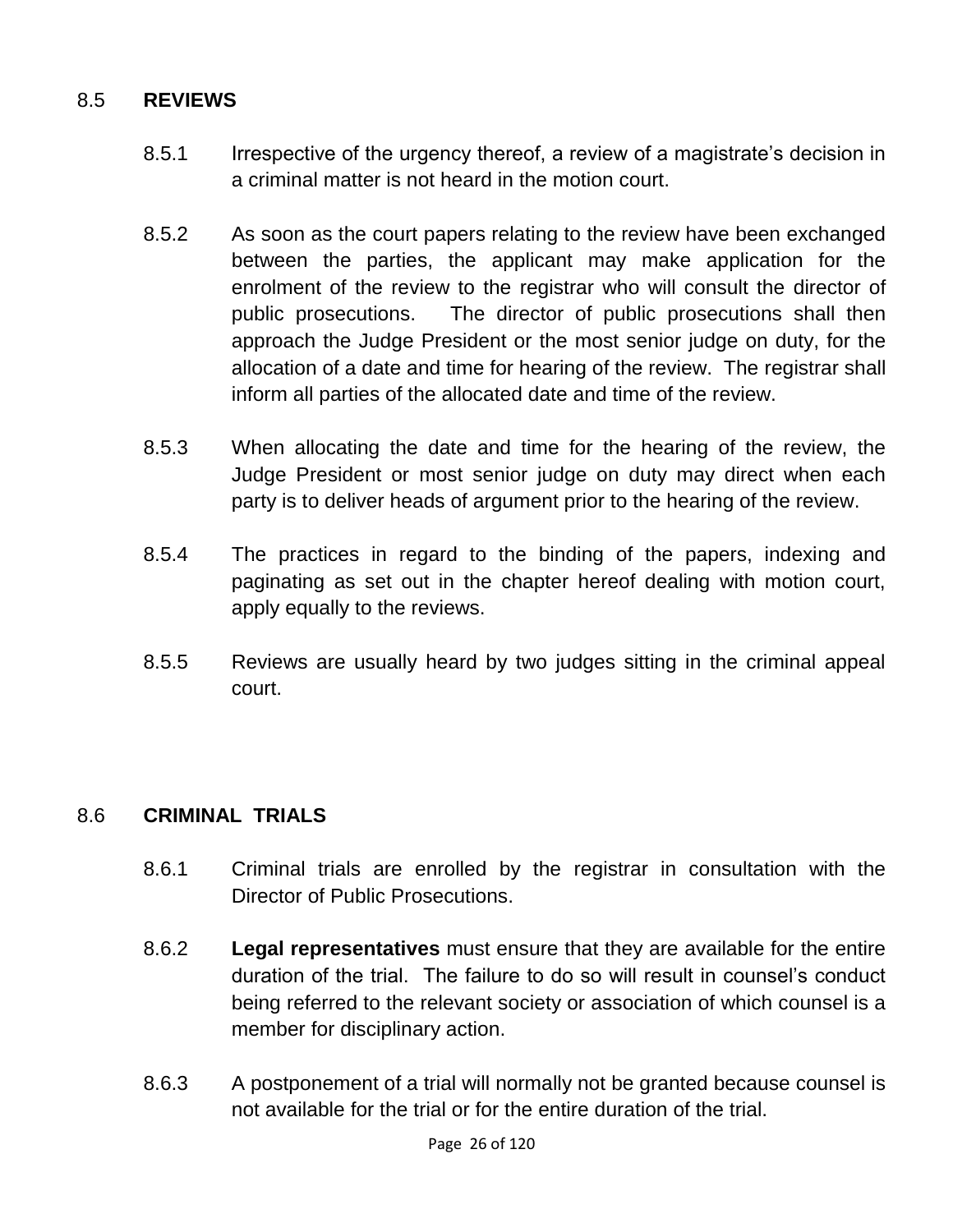- 8.6.4 Counsel shall disclose prior to the commencement of the trial any matter which may result in the matter being unable to run continuously to its conclusion.
- 8.6.5 Counsel will not be released from his/her obligation to remain in attendance for the duration of the trial.

#### **9 - JUDGE IN CHAMBERS**

- 9.1 Counsel who wishes to see a judge in chambers should approach the relevant judge's clerk. If the relevant judge's clerk is not available, another judge's clerk may be approached. If no judge's clerk is available the court usher may be approached.
- 9.2 The judge"s clerk or usher will advise counsel if and when the meeting with the judge will take place.
- 9.3 Where counsel seek to see a judge in chambers, all counsel in the matter must be present. In view hereof it is not advisable for counsel to see a judge in chambers where one or more of the parties are not represented by counsel.
- 9.4 It is not necessary for counsel who appear in a trial allocated to a particular judge, to see that judge in chambers prior to the commencement of the trial, other than for the purpose of introducing themselves to the judge, if they have not already done so.

#### **10 - JUDGES" CLERKS**

- 10.1 The duties of judges' clerks are set out in a practice directive which is made available to each judge"s clerk on his or her appointment.
- 10.2 The judges' clerks must familiarize themselves with their functions as set out in the practice manual.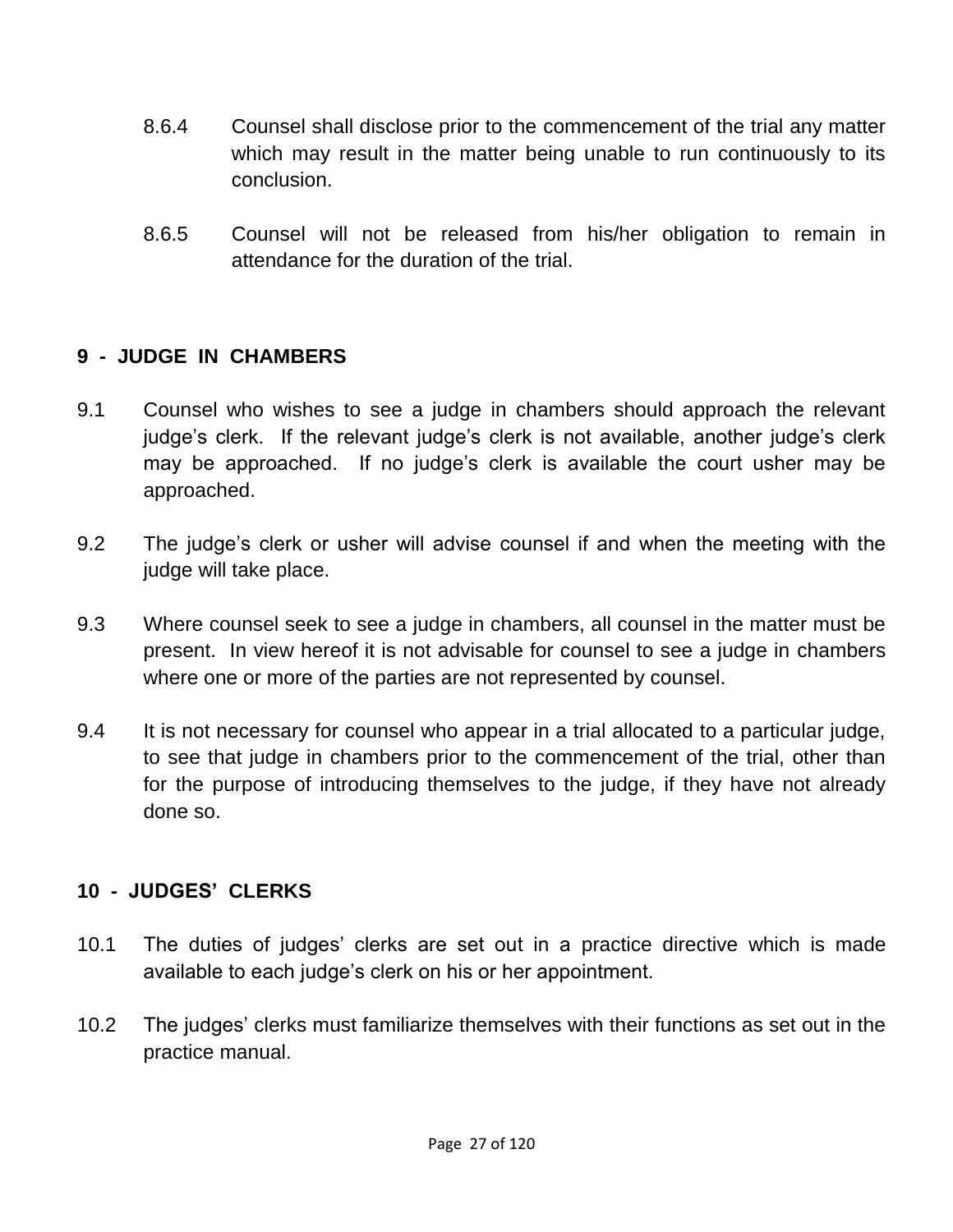- 10.3 Court orders must be carefully and correctly noted by the judges' clerks on the court file. If a draft order is made an order of court, judges' clerks must staple the draft order onto the inside of the front cover of the court file. If the draft order provides for the postponement of the matter or for the extension of a *rule nisi*, the date to which the matter is postponed or the extended return date must be noted on the court file.
- 10.4 If a judge has marked a judgment as reportable the judge"s clerk must hand a printed copy and an electronic copy of the judgment to the head librarian. The head librarian will arrange for the reporting of the judgment. The indication on the judgment that it is reportable must be signed in original on the copy of the judgment handed to the head librarian.
- 10.5 If a judge has marked a judgment as being of interest to other judges, a printed copy thereof bearing such indication signed by the judge in original must be handed by the judge's secretary to the head librarian. The head librarian will arrange for the distribution of the judgment to the judges of the division.
- 10.6 The judge`s clerk must hand a copy of every printed and signed judgment of his/her judge to the head librarian who shall compile and retain an electronic collection of all judgments delivered in the Limpopo Division and Local Division.

#### **11 - LEAVE TO APPEAL IN CIVIL MATTERS**

- 11.1 An application for leave **in compliance with the uniform rules of court** to appeal must be filed with the **R**egistrar in charge of civil appeals.
- 11.2 If the judgment in respect of which leave to appeal is sought was not handed down in typed form when the judgment was delivered, the applicant shall forthwith take the necessary steps to cause the judgment to be transcribed. All the other parties to the application for leave to appeal shall forthwith be informed in writing of the steps taken by the applicant in this regard.
- 11.3 If the applicant does not within 7 (seven) days of the service of the application for leave to appeal take the necessary steps to cause the judgment to be transcribed, the respondent"s legal representative may take the necessary steps to ensure that the judgment is transcribed. All the other parties to the application for leave to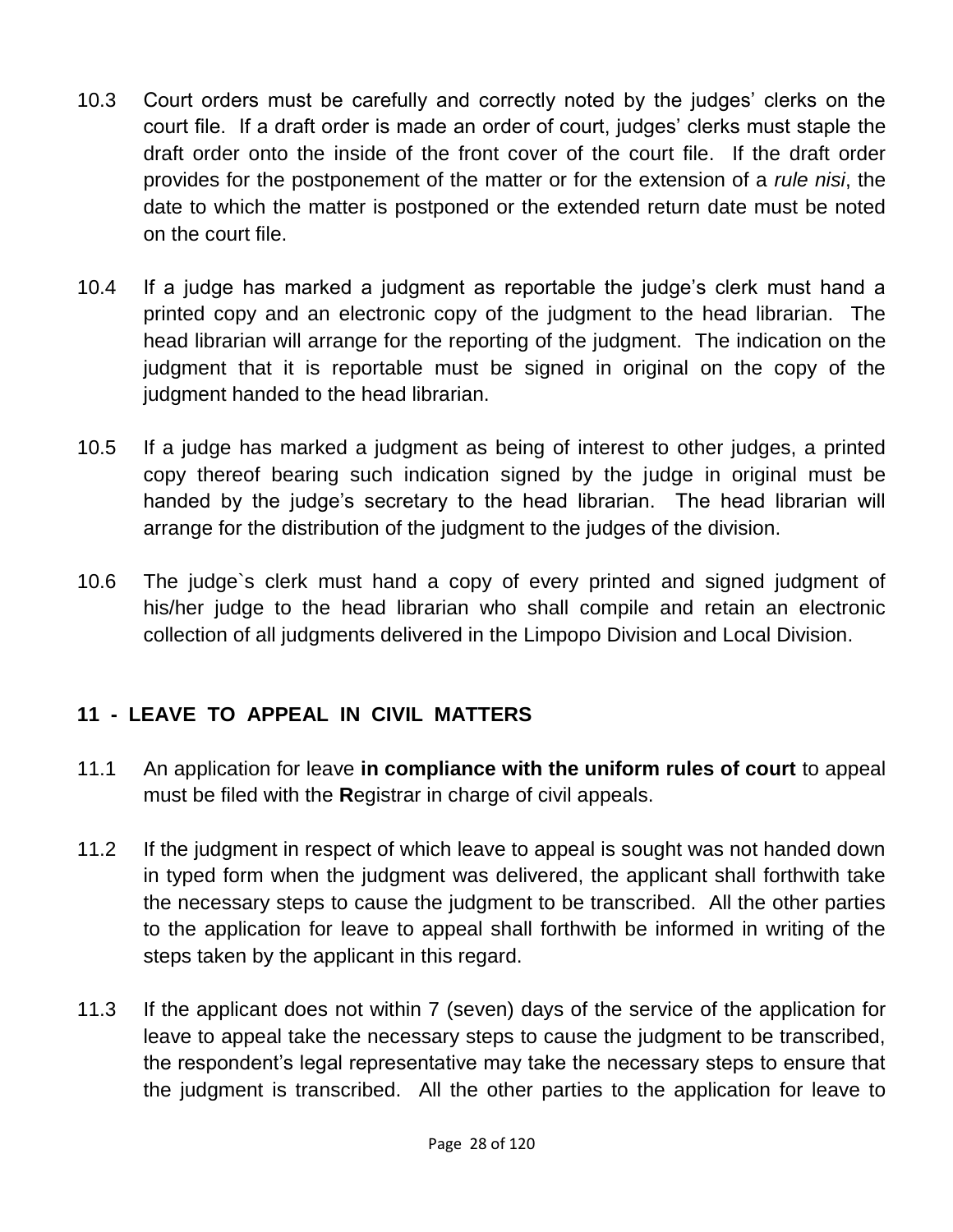appeal shall forthwith be informed in writing of the steps taken by the respondent in this regard.

- 11.4 If the judgment was handed down in typed form, or after the judgment has been transcribed, it may be placed in the court file and the applicant may apply by letter to the registrar in charge of civil appeals for the allocation of a date for the hearing of the application for leave to appeal. The applicant must forthwith forward a copy of the letter to all the other parties to the application for leave to appeal.
- 11.5 If the applicant does not apply for the allocation of a date for hearing of the application for leave to appeal within a period of 7 (seven) days after the judgment has become available, the respondent may so apply. The application is made by directing a letter to the registrar in charge of civil appeals. At the same time the respondent must place a copy of the judgment in the court file. The respondent must forthwith forward a copy of the letter to all the other parties to the application for leave to appeal.
- 11.6 Once the registrar in charge of civil appeals is in possession of:
	- 11.6.1 The application for leave to appeal.
	- 11.6.2 The judgment.

the aforesaid registrar will submit the relevant court file to the clerk of the judge who delivered the judgment. The judge`s clerk will endorse the date and time on which the application for leave to appeal is to be heard. The judge's clerk will return the file to the aforesaid registrar.

- 11.7 The registrar in charge of civil appeals shall thereupon notify the parties of the date and time so determined and shall enrol the matter accordingly. Thereafter the aforesaid registrar shall return the court file with proof of notification of the date and time of the hearing to the secretary of the judge who delivered the judgment and shall confirm that the application has been enrolled.
- 11.8 Applications for leave to appeal are normally enrolled for 09:30 or 14:00. It is anticipated that the application, including judgment thereon, will be concluded by 10:00 or 14:30. If the parties or any one of them envisage the application taking longer than half an hour to be concluded, a statement to this effect must be made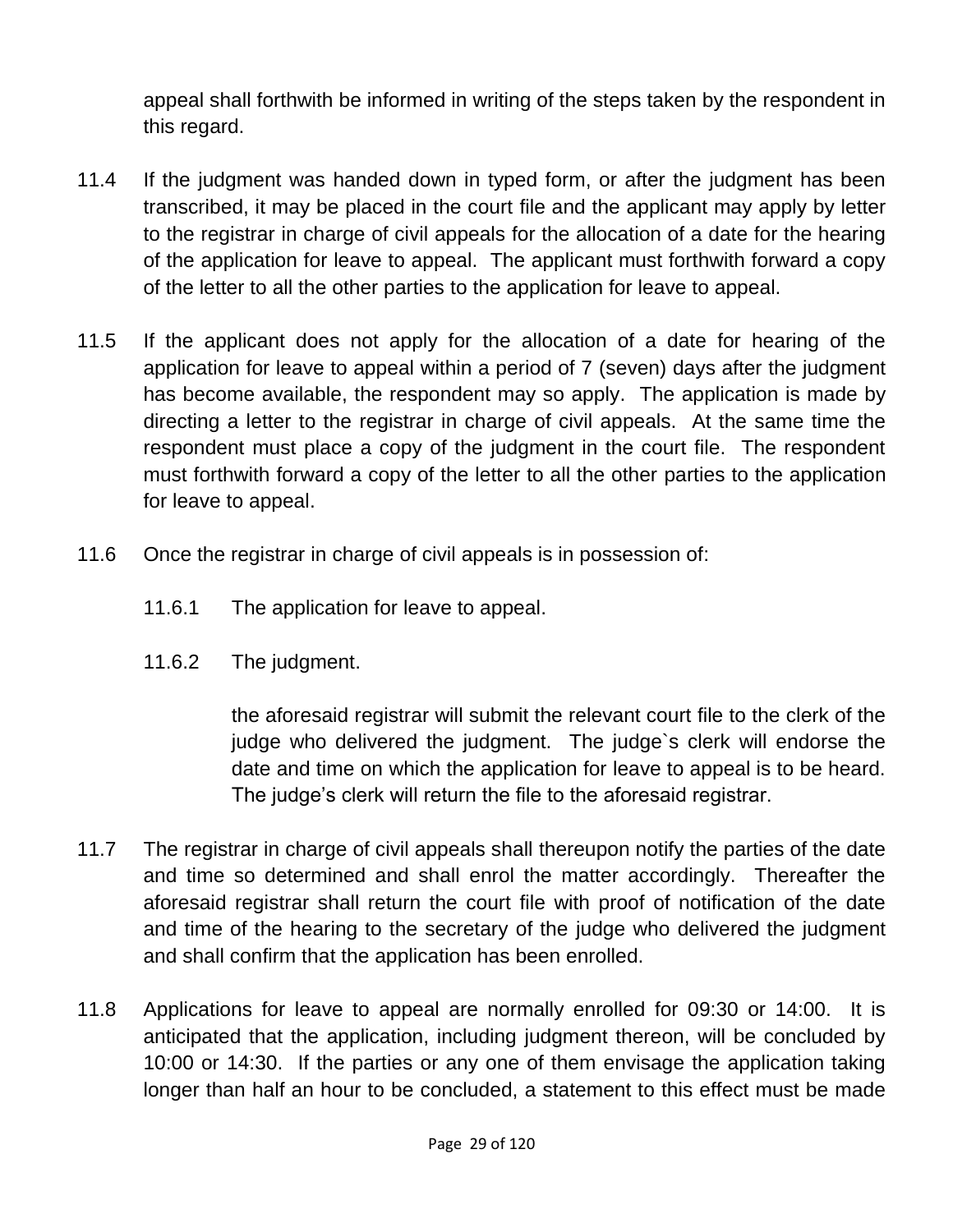in the letters referred to above. In such a case the presiding judge may determine another time for the hearing of the application for leave to appeal.

- 11.9 If none of the parties to the application for leave to appeal apply to the registrar for the allocation of a date for the hearing of the application for leave to appeal, the registrar in charge of civil appeals will submit the relevant court file to the clerk of the judge who delivered the judgment. The aforesaid registrar shall indicate the parties" failure to comply with the aforegoing and request a date for the hearing of the application for leave to appeal. The clerk of the judge will endorse the date and time on which the application is to be heard. The judge's clerk will return the court file to the aforesaid registrar. Thereafter the practice set out in paragraph 11.7 shall be followed.
- 11.10 The availability of counsel is not conclusive in the determination of a date for the hearing of an application for leave to appeal.
- 11.11 If the judge who delivered the judgment is not available for whatever reason, the file will be submitted to the Judge President or most senior judge available.

#### **12 – MEDIA COVERAGE OF COURT PROCEEDINGS**

**Applications for media coverage should be directed to the Judge President or the Judge presiding in the said proceedings. The Registrar and the court manager should also be served with a copy of the said application.** 

- 12.1 In the practice notice reported 2009(3) S.A.1 the Supreme Court of Appeal issued guidelines to standardize the procedure where permission is requested to film or record court proceedings.
- 12.2 The same guidelines will be applicable in the Limpopo Division and the Local Division of the High Court of South Africa, subject to the Judge President"s right to add to or alter any of the guidelines.

#### **13 - MOTION COURT**

13.1 Binding of papers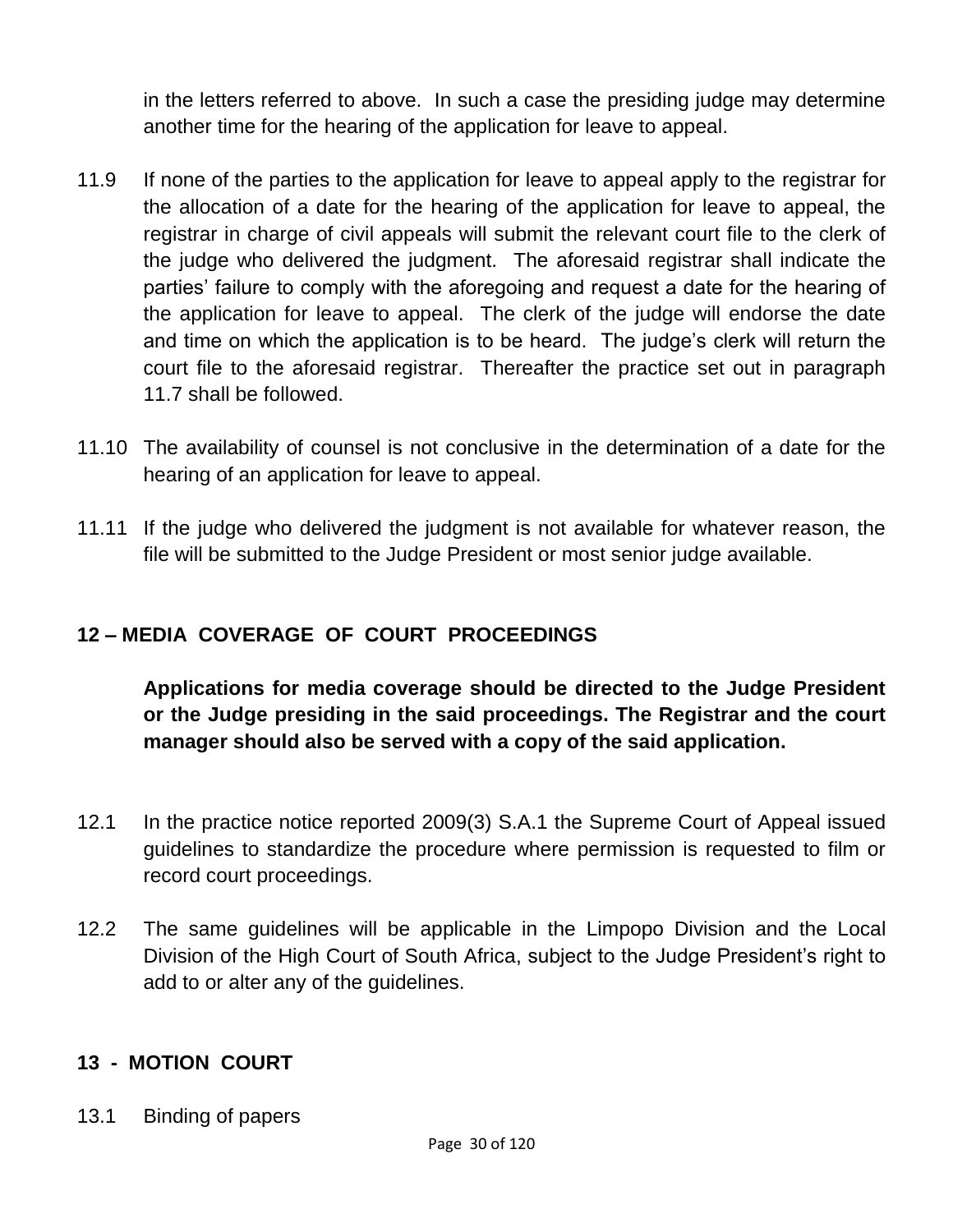- 13.2 Calling of the roll of unopposed matters
- 13.3 Hearing of opposed matters
- 13.4 Third motion court matters
- 13.5 Matters not on the roll
- 13.6 Postponements
- 13.7 Practice note
- 13.8 Preparation of papers
- 13.9 Service
- 13.10 Settlement
- 13.11 Settlement agreements and draft orders
- 13.12 Stale service
- 13.13 Striking from the roll
- 13.14 Summary judgments
- 13.15 Urgent applications

#### 13.1 **BINDING OF PAPERS**

- 13.1.1 Prior to the set down of the application the applicant must ensure that all the documentation before the court for the determination of the application is properly bound.
- 13.1.2 In binding the application, care must be taken to prevent that the method of binding hinders the turning of papers.
- 13.1.3 The documentation should not be bound in volumes of more than 100 pages each.

#### 13.2 **CALLING OF THE ROLL OF UNOPPOSED MATTERS**

13.2.1 Prior to the calling of the roll **the Judge** of the presiding judge will invite counsel and legal practitioners to call matters which are to be removed from the roll or postponed.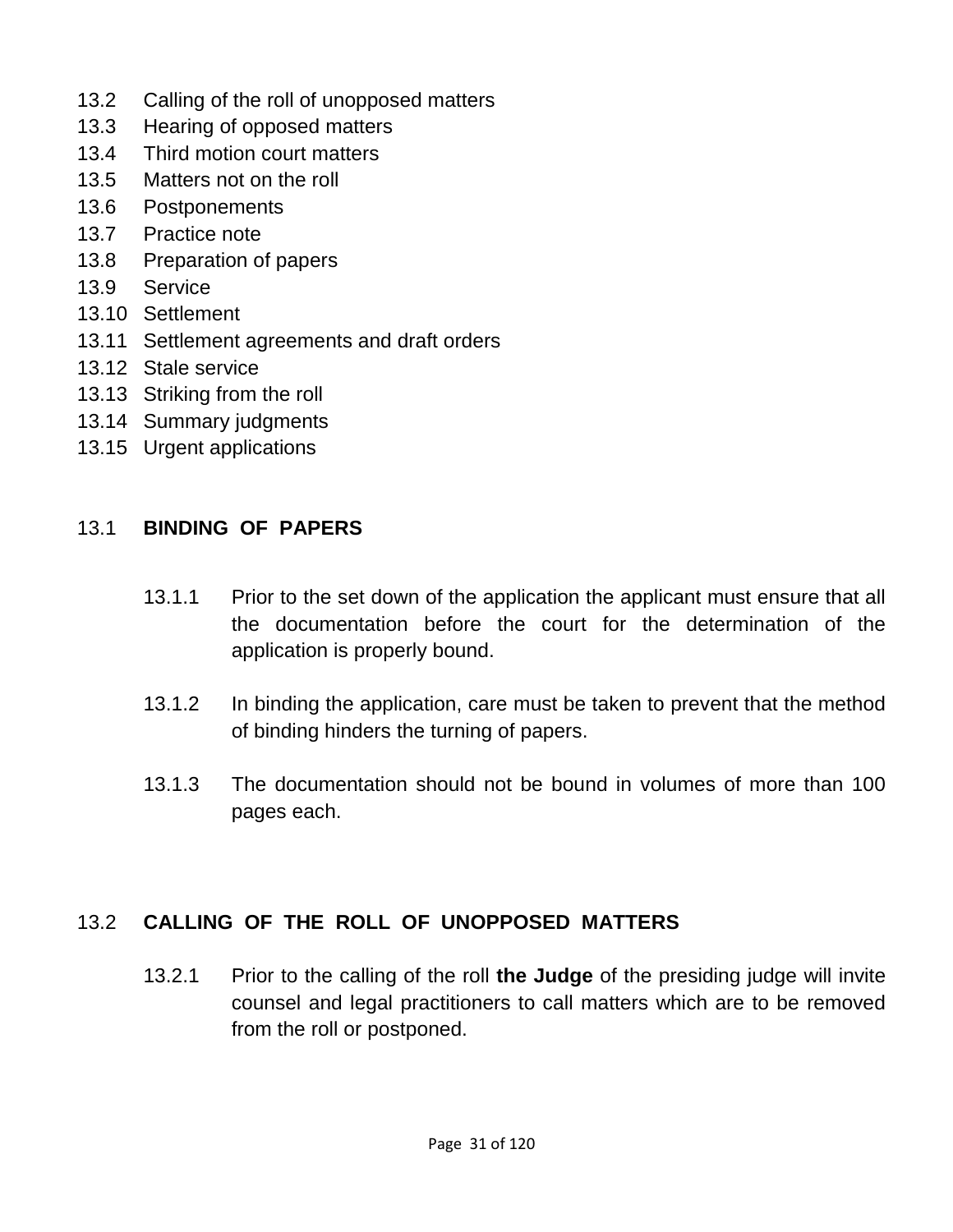- 13.2.2 **Opposed** Summary judgment and rule 43 applications which are not to be removed or postponed as well as divorce matters, **may** stand down to the end of the roll.
- 13.2.3 Thereafter the roll **may** be called page by page and counsel will deal with their matters, including divorce matters, in order of seniority.
- 13.2.4 Thereafter, if not all matters have been dealt with, counsel and legal representatives **may** be entitled to call their matters in order of seniority.
- 13.2.5 Thereafter summary judgment applications **may** be dealt with.
- 13.2.6 Finally rule 43 applications will be dealt with.
- 13.2.7 If a matter has to stand down after it has been called, it must stand down until the roll has been called once, unless the presiding judge indicates otherwise.
- 13.2.8 It is emphasised that the courts of the most senior judges take precedence over the courts of more junior judges.
- 13.2.9 Judges may arrange the calling of matters in their specific courts other than provided herein.

#### 13.3 **HEARING OF OPPOSED MATTERS**

**Opposed applications should be properly indexed and paginated 10(ten) clear court days before the first day of the week during which the matters are to be heard so that the senior Judge may allocate them and determine if they are ripe for hearing.**

13.3.1 All matters will be enrolled **on a Tuesday** for the first day of the week in which the matters are to be heard.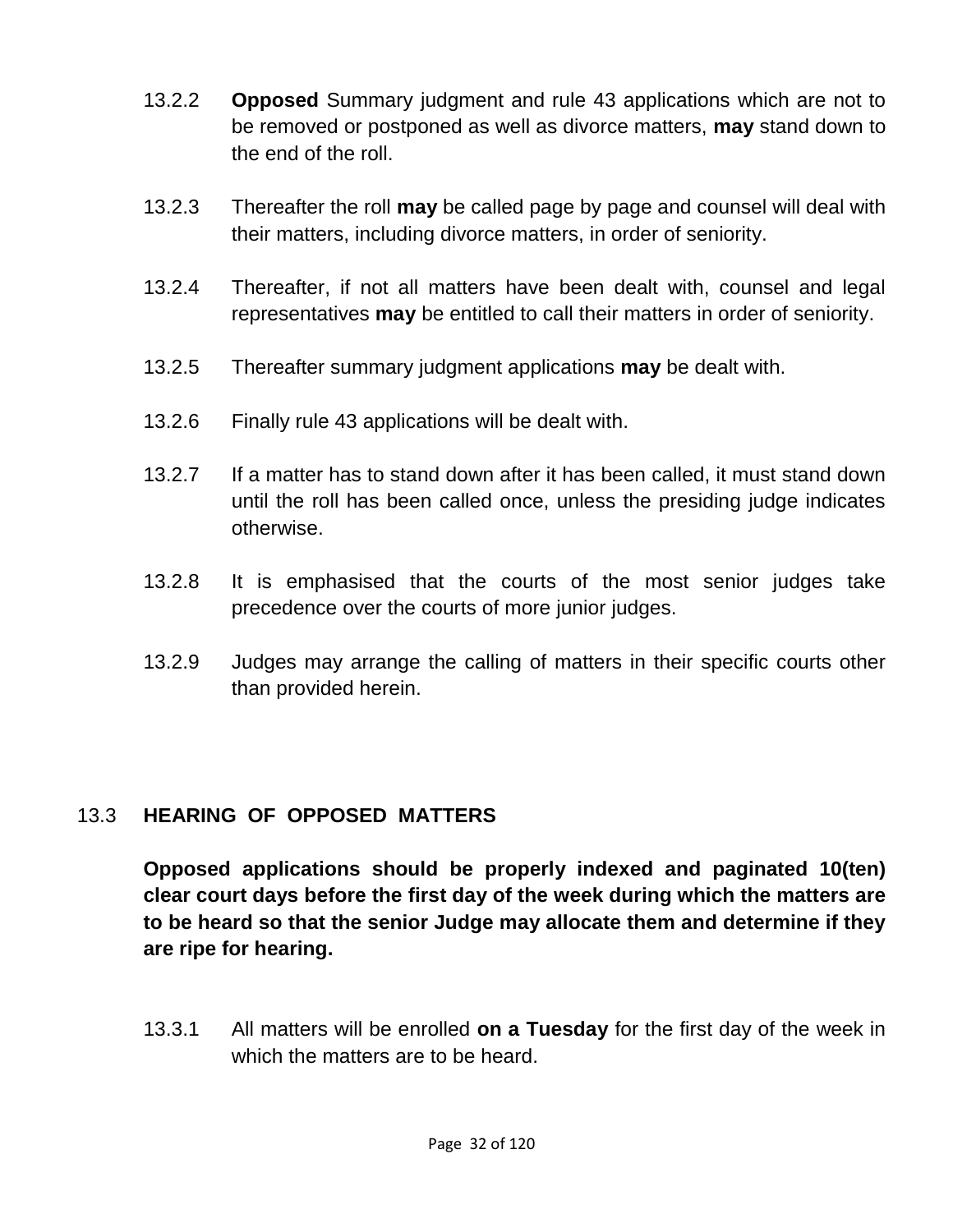- 13.3.2 The senior judge will have all files at least 10 (ten) clear court days before the first day of the week during which the matters are to be heard and will allocate all matters at least 5 (five) court days in advance. Each judge will then prepare his or her own roll for the week which will be distributed to the professions.
- 13.3.3 Judges will, as far as possible, accommodate counsel and legal practitioners to hear matters on specific dates.
- 13.3.4 As soon as a matter becomes settled or the parties agree to postpone, the judge presiding must be informed of that fact immediately.
- 13.3.5 No opposed applications may be postponed to another opposed motion court date. Instead a new date of hearing must be applied for.
- 13.3.6 Where the respondent has failed to deliver an answering affidavit and has not given notice of an intention only to raise a question of law (rule 6(5) (d)(iii) or a point *in limine*, the application must not be enrolled for hearing on the opposed roll.

Such an application must be enrolled on the unopposed roll. In the event of such an application thereafter becoming opposed (for whatever reasons),the application will not be postponed as a matter of course, but will be referred to the Deputy Judge President or the senior Judge.

The notice of set down of such an application must be served on the respondent"s attorney of record.

#### 13.4 **THIRD MOTION COURT MATTERS**

- 13.4.1 An opposed motion which is expected to require a day or more (including the delivery of an *ex tempore* judgment) may not be enrolled for hearing without the consent of the **Deputy** Judge President or the most senior judge available.
- 13.4.2 The consent of the Judge President or most senior judge available for the enrolment of the matter is sought in writing, a copy of which must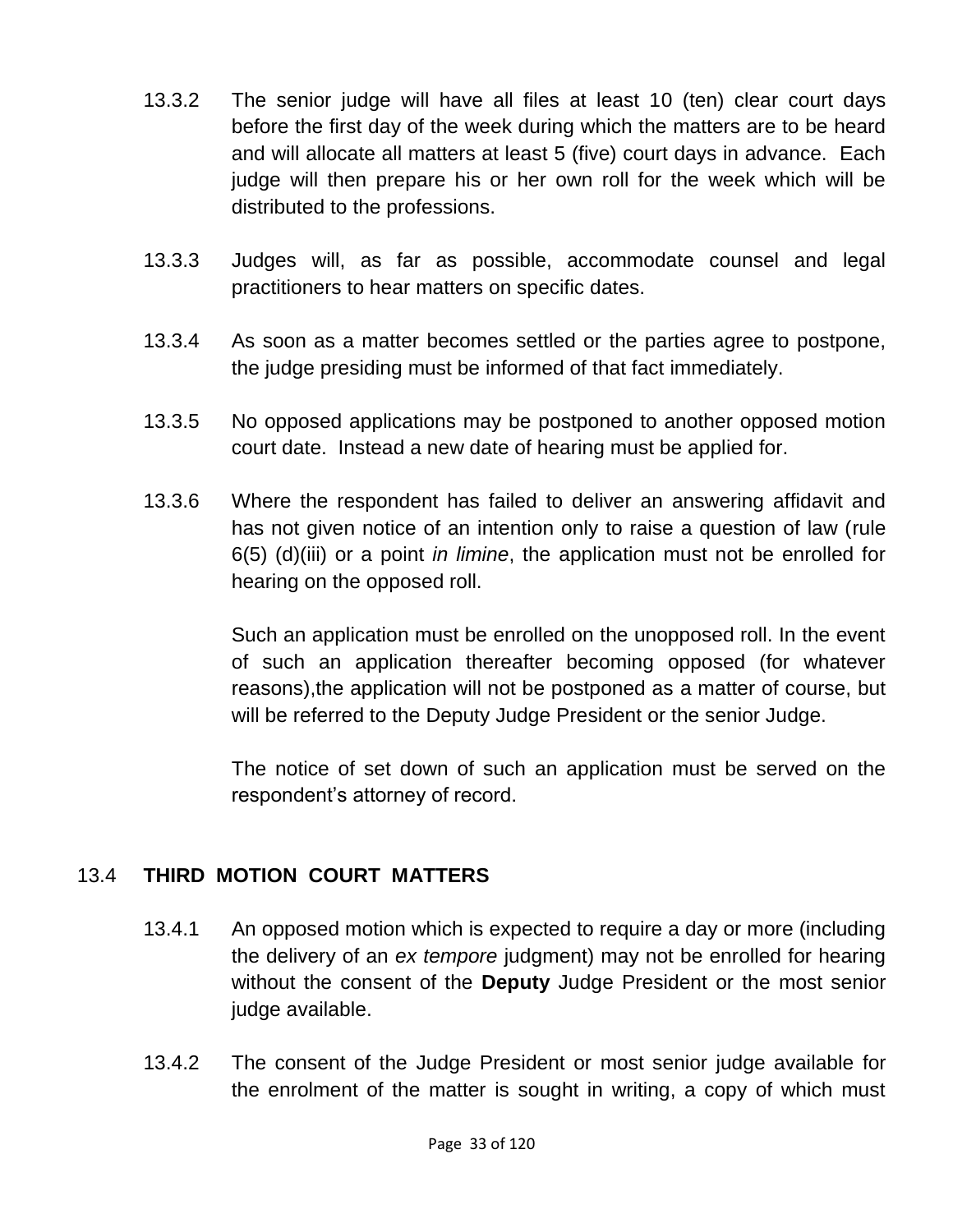simultaneously be made available to the other party or parties to the opposed motion and must contain:

- 13.4.2.1 A short exposition of the nature and complexity of the matter.
- 13.4.2.2 The estimated duration thereof.
- 13.4.2.3 An assurance that all the necessary affidavits have been exchanged (or in exceptional cases an indication of the date by when they will have been exchanged).
- 13.4.2.4 An assurance that the papers have been properly indexed and paginated.
- 13.4.2.5 Proposals for the filing of heads of argument by the parties.
- 13.4.2.6 Suggestions as to when the application can be heard.
- 13.4.3 The other party or parties to the opposed motion who wish to make representations in respect thereof may do so in writing.
- 13.4.4 The **Deputy** Judge President or the most senior judge available will determine the date of the hearing of the aforesaid opposed motion and furnish such directives as he deems fit in respect thereof.
- 13.4.5 The opposed motion must forthwith be enrolled for hearing in terms of the determination of the Judge President or the most senior judge available.

#### 13.5 **MATTERS NOT ON THE ROLL**

- 13.5.1 Any matters not on the roll must only be brought to the attention of the presiding judge of the court on whose roll the matter ought to have appeared after the roll of the court has been called at least once.
- Page 34 of 120 13.5.2 Once counsel has determined that a matter is not on the roll and the relevant court file has been located, the court file should be handed to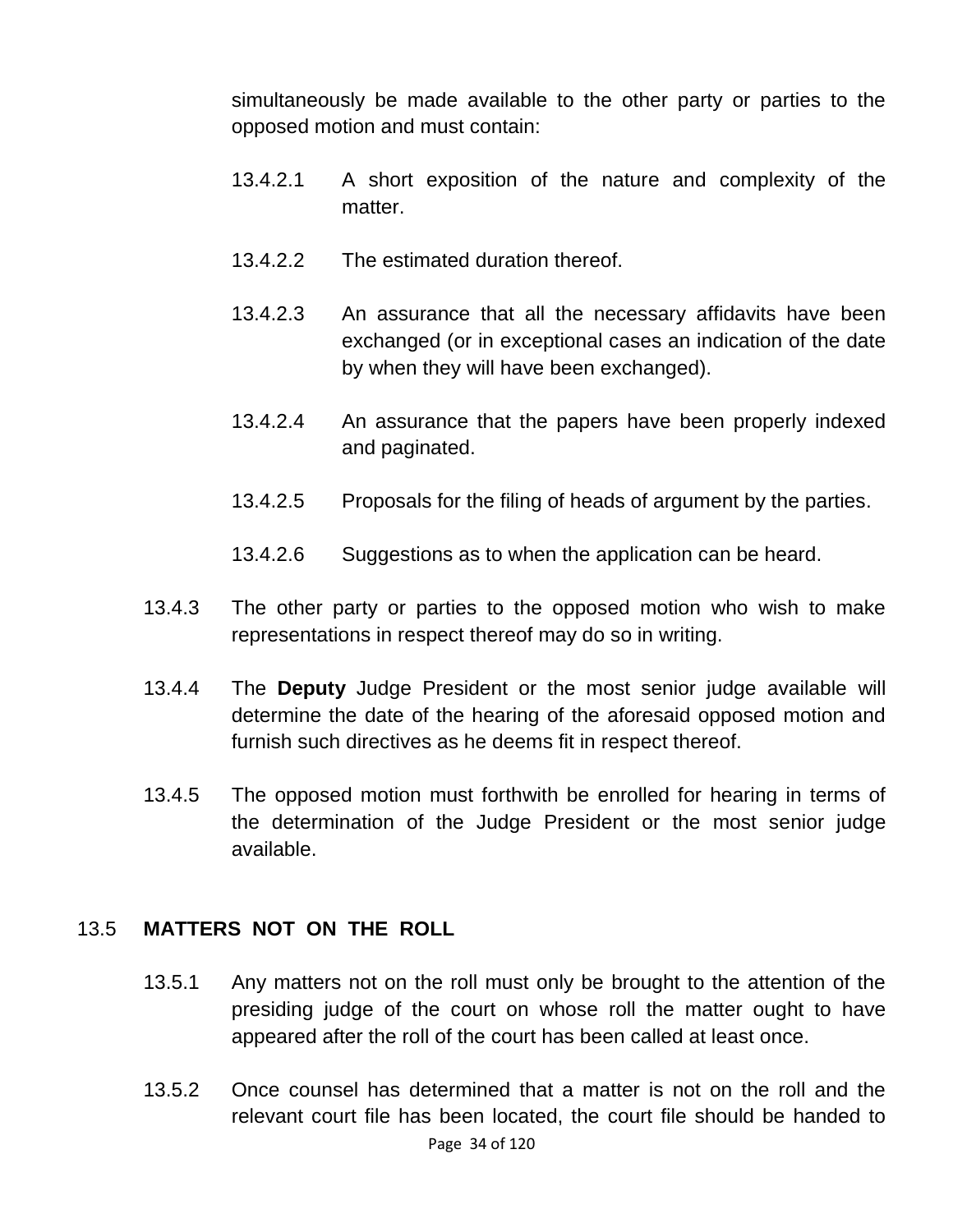the secretary of the judge presiding. The judge"s secretary shall prepare a list of such matters for use by the judge"s secretary and the presiding judge.

13.5.3 Once the matter is enrolled, the presiding judge will give directions for the hearing of the matter.

#### 13.6 **POSTPONEMENTS**

- 13.6.1 A motion, whether opposed or unopposed, will generally not be postponed to a specific date. It will either be postponed *sine die* or removed from the roll.
- 13.6.2 Where a motion has to be postponed to a specific date (e g rehabilitation for which notice has been given) such date, in the absence of urgency, must be to a date at least two weeks hence and confirmed with the registrar.
- 13.6.3 Subsequent to the allocation of an opposed matter to a particular judge for hearing, the clerk of the judge to whom the matter has been allocated, must be informed in person or telephonically immediately it becomes known that a matter is to be postponed.

#### 3.7 **PRACTICE NOTE**

- 13.7.1 Counsel for each party in a motion which appears on the opposed roll is to file a practice note not later than 13:00, preceding the first day of the week in which the matter will be heard. **Thursday preceding on Monday the matter has been set down.**
- 13.7.2 The practice note shall set out:
	- 13.7.2.1 The name of the parties, the case number and its number on the roll ( if known ).
	- 13.7.2.2 The names and telephone numbers of all counsel in the motion.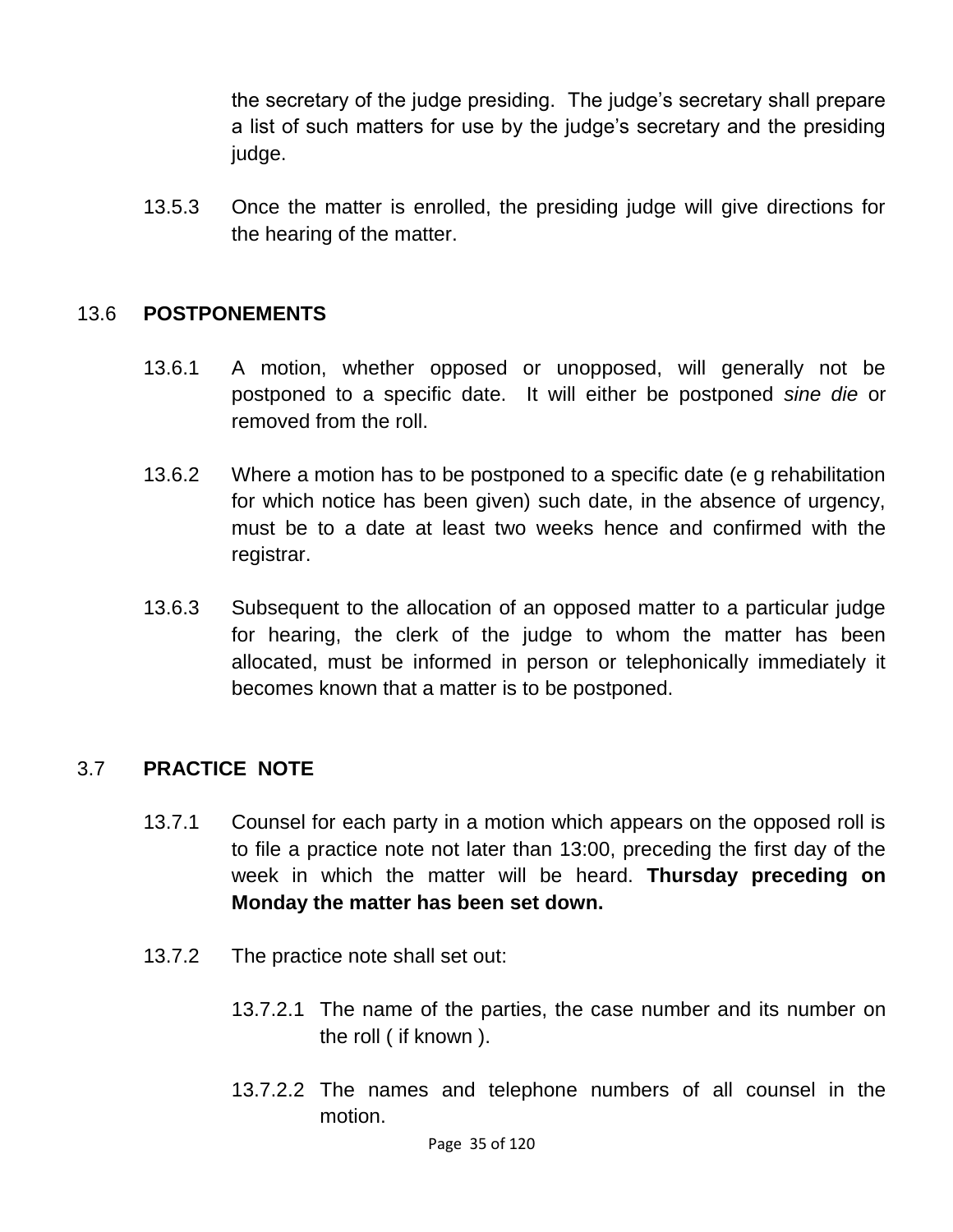- 13.7.2.3 The nature of the motion.
- 13.7.2.4 An indication of the issues to be determined in the application.
- 13.7.2.5 The relief sought at the hearing by the party on whose behalf counsel is completing the practice note.
- 13.7.2.6 An estimate of the probable duration of the motion.
- 13.7.2.7 If the matter is urgent and, if so, motivation for the urgency.
- 13.7.2.8 Whether or not the papers need to be read and, if so, which portion thereof.
- 13.7.3 A practice note must be filed as set out in 13.7.1 above on each occasion the motion appears on the opposed roll.
- 13.7.4 When the day on which the practice note is to be filed falls on a public holiday, such documents shall be filed on the preceding court day.

#### 13.8 **PREPARATION OF PAPERS**

- 13.8.1 The original application, the original return of service and other original documents comprising the application must be contained in the court file.
- 13.8.2 If a document or documents attached to the founding or replying affidavit are:
	- 13.8.2.1 In manuscript; and
	- 13.8.2.2 Not readily legible

The applicant shall ensure that typed and legible copies of the document or documents are provided.

13.8.3 The respondent bears the obligation referred to in the previous subparagraph in respect of documents attached to the answering affidavit.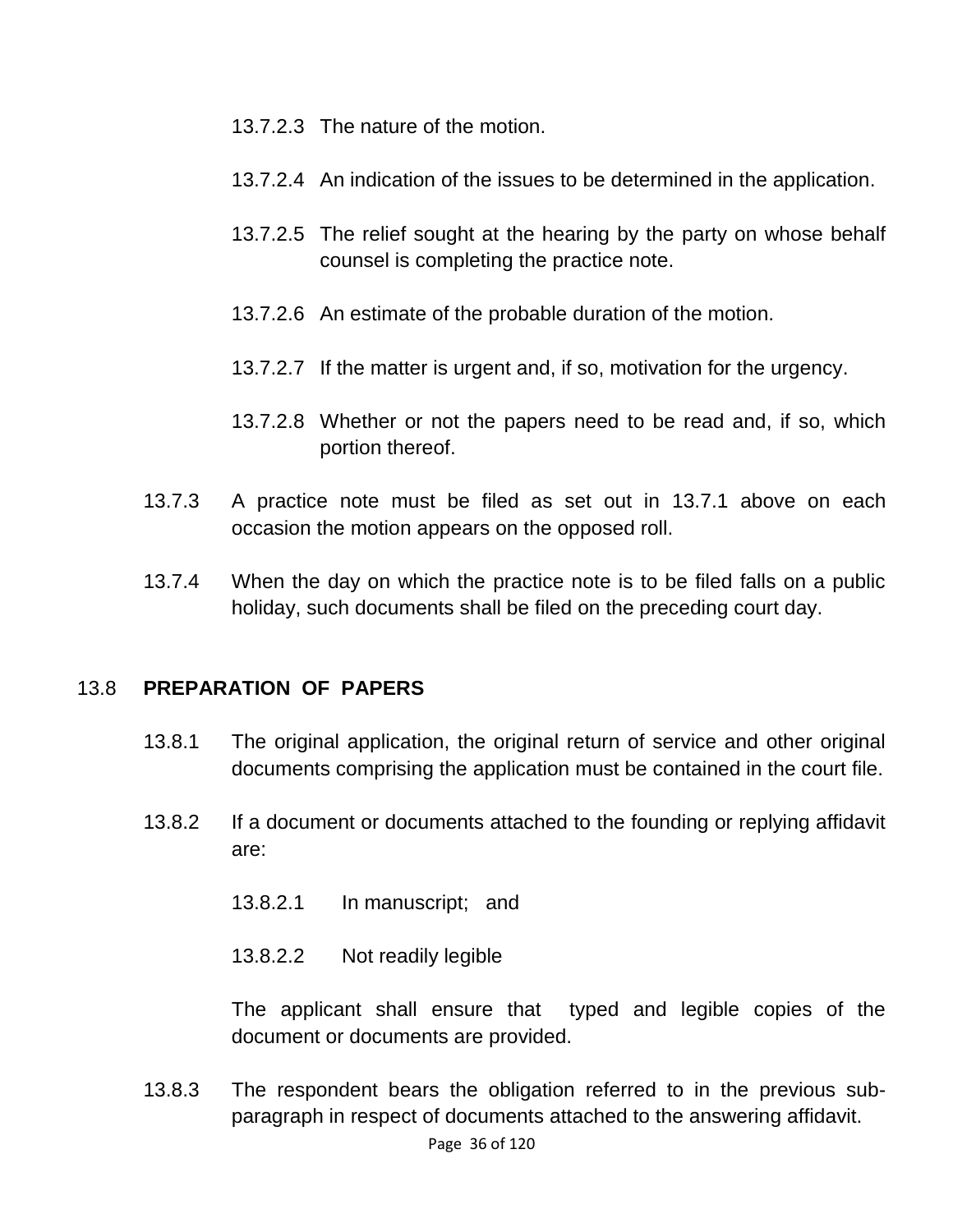#### 3.9 **SERVICE**

- 13.9.1 Service is proved by filing in the court file the original return of service which establishes the service. In the absence of an acceptable explanation, a return of service will generally not be accepted from the bar.
- 13.9.2 Where publication in the *Government Gazette* or newspaper of a court order, notice or other document has to be proved, the full page of the *Government Gazette* or newspaper containing the relevant order, notice or other document must be filed. The court order, notice or other document must be clearly highlighted. In the absence of an acceptable explanation, proof of publication will generally not be accepted from the bar.
- 13.9.3 … .
	- 13.9.3.1 Where service is effected at the registered address of a company or close corporation the Sheriff must state in the return that he or she ascertained that there was a board at the address where service was effected indicating that that address was indeed the registered office of the company or close corporation.
	- 13.9.3.2 In the absence of such statement in the return of service, the registered address must be proved by filing in the court file an official document proving the registered address of the company or close corporation.
- 13.9.4 Where service is effected at a *domicilium citandi et executandi*, the original document wherein the *domicilium* is chosen must be in the court file.
- 13.9.5 In actions or applications for the incarceration (i e imprisonment) of the defendant or respondent, personal service of the summons or application must be effected on the defendant or respondent. If notice of set down of the matter has to be given to the defendant or respondent, personal service of the notice of set down must be effected on the defendant or respondent.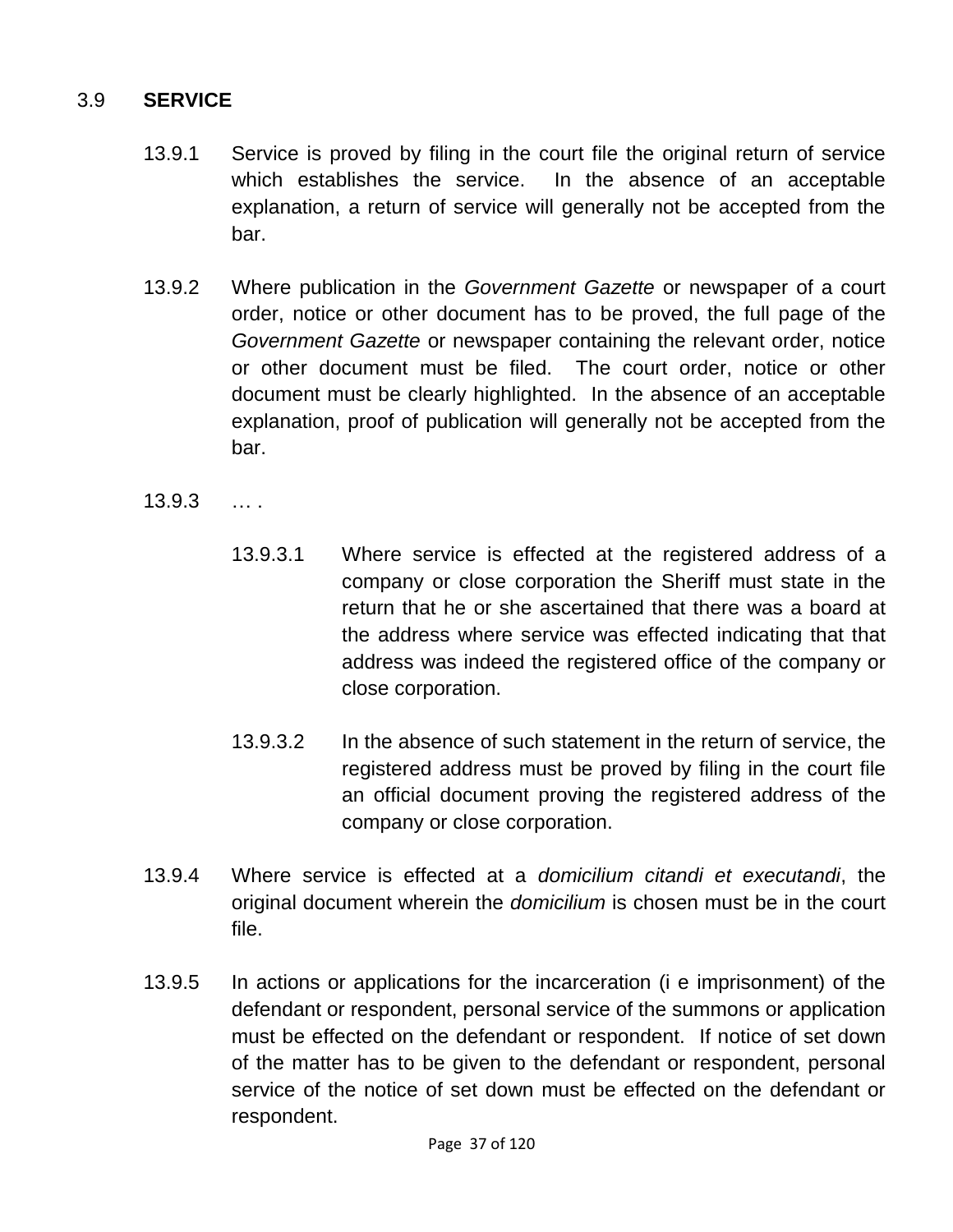- 13.9.6 When service of any document by registered post is prescribed or authorized (in any action or application), such service is proved by the production of an affidavit by the person who procured the dispatch of such document, in which he/she:
	- 13.9.6.1 Indicate the date of dispatch together with the name and address of the addressee.
	- 13.9.6.2 Describes the document so dispatched.
	- 13.9.6.3 Indicates, if that be the case, that the item in question has not been returned to the sender by the Post Office as being undelivered, and to which he/she annexes the documentary proof of posting of a registered article issued by the Post Office.

#### 13.10 **SETTLEMENT**

- 13.10.1 Prior to allocation and in respect of unallocated matters the clerk of the senior motion court judge for the particular week must be informed telephonically immediately it becomes known that a matter has become settled.
- 13.10.2 Subsequent to the allocation of a matter to a particular judge for hearing, the clerk of the judge to whom the matter has been allocated, must be informed telephonically immediately it becomes known that a matter has become settled, or where it has been agreed that the matter is to be postponed.

#### 13.11 **SETTLEMENT AGREEMENTS AND DRAFT ORDERS**

19.2.1 Where the parties to an application have entered into a settlement agreement, a judge will only make such settlement agreement an order of court if: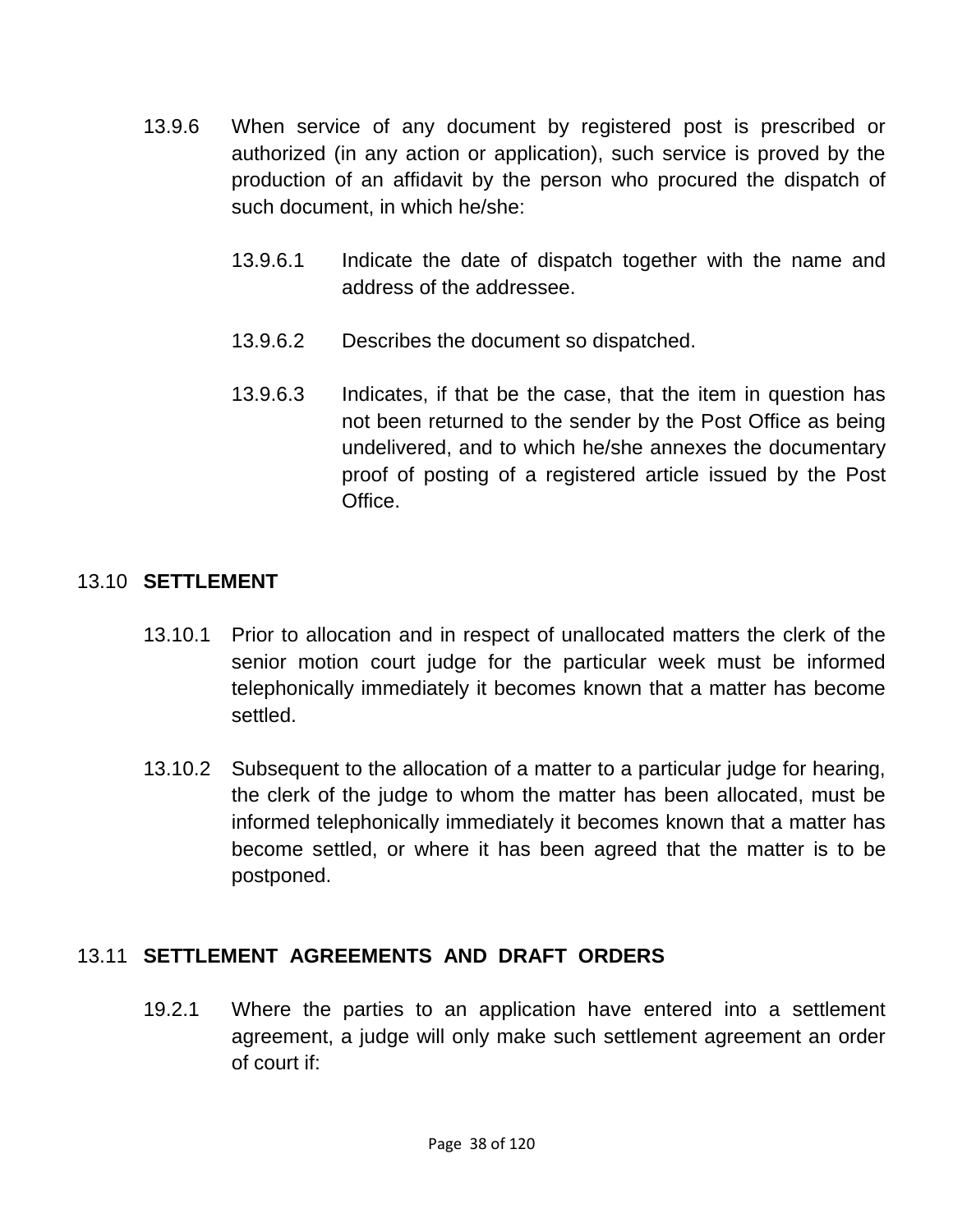13.11.1.1 **Legal representatives** representing all the parties to the application are present in court and confirm the signature of their respective clients to the settlement agreement and that their clients want the settlement agreement made an order of court;

or

- 13.11.1.2 Proof to the satisfaction of the presiding judge is provided as to the identity of the person who signed the settlement agreement and that the parties thereto want the settlement made an order of court.
- 19.2.2 +Where the parties to an application have settled the application on the terms set out in a draft order, a judge will only make such draft order an order of court if:-
	- 13.15.6.1 **Legal representatives** representing all the parties to the application are present in court and confirm that the draft order correctly reflects the terms agreed upon;

or

13.15.6.2 Proof to the satisfaction of the presiding judge is provided that the draft order correctly reflects the terms agreed upon.

#### 13.12 **STALE SERVICE**

- 15.3.1 Where any unopposed application is made 6 (six) months or longer after the date on which the application or summons was served, a notice of set down must be served on the defendant or respondent.
- 15.3.2 The notice of set down must set out:
	- 13.12.2.1 The date and time at which the relief will be sought.
	- 13.12.2.2 The nature of the relief that will be sought.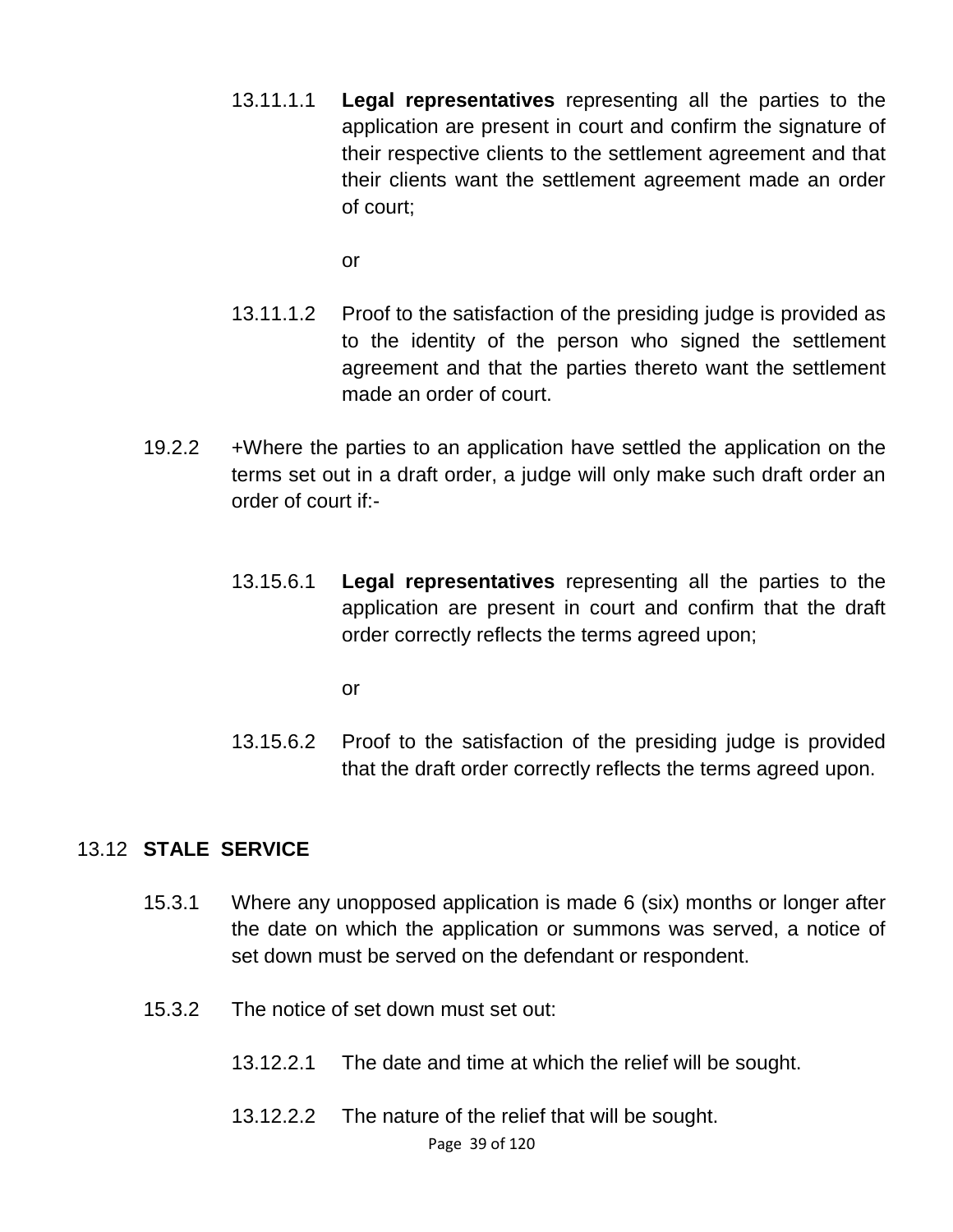15.3.3 The notice of set down must be served at least 5 (five) days before the date on which the relief will be sought.

#### 13.13 **STRIKING FROM THE ROLL**

- 13.13.1 If there is no appearance when a matter is called after a court has completed its roll, it may there and then be struck from the roll.
- 13.13.2 If a matter has been struck from the roll, counsel in the course of the week in which the matter was struck from the roll, may seek that the matter be re-enrolled. The matter will only be re-enrolled if a proper explanation for non-appearance is given. Such explanation must be on oath.
- 13.13.3 If a matter has been struck from the roll it may only be re-enrolled for a subsequent week if an affidavit explaining the previous non-appearance is filed.
- 13.13.4 The negligence or ignorance of the provisions of the directive by counsel or legal representative will not necessarily constitute an acceptable explanation for the non-appearance.
- 13.13.5 Where the applicant or plaintiff has failed to file a practice note and/or heads of argument where they are required to do so in terms of the practice directive, the relevant matter may be struck from the roll.

#### 13.14 **SUMMARY JUDGMENTS**

- 13.14.1 The plaintiff must paginate and index the application before it is served and filed.
- 13.14.2 If the defendant files an opposing affidavit in terms of rule 32(3)(b) such affidavit and annexures must be paginated and an updated index must be served and filed.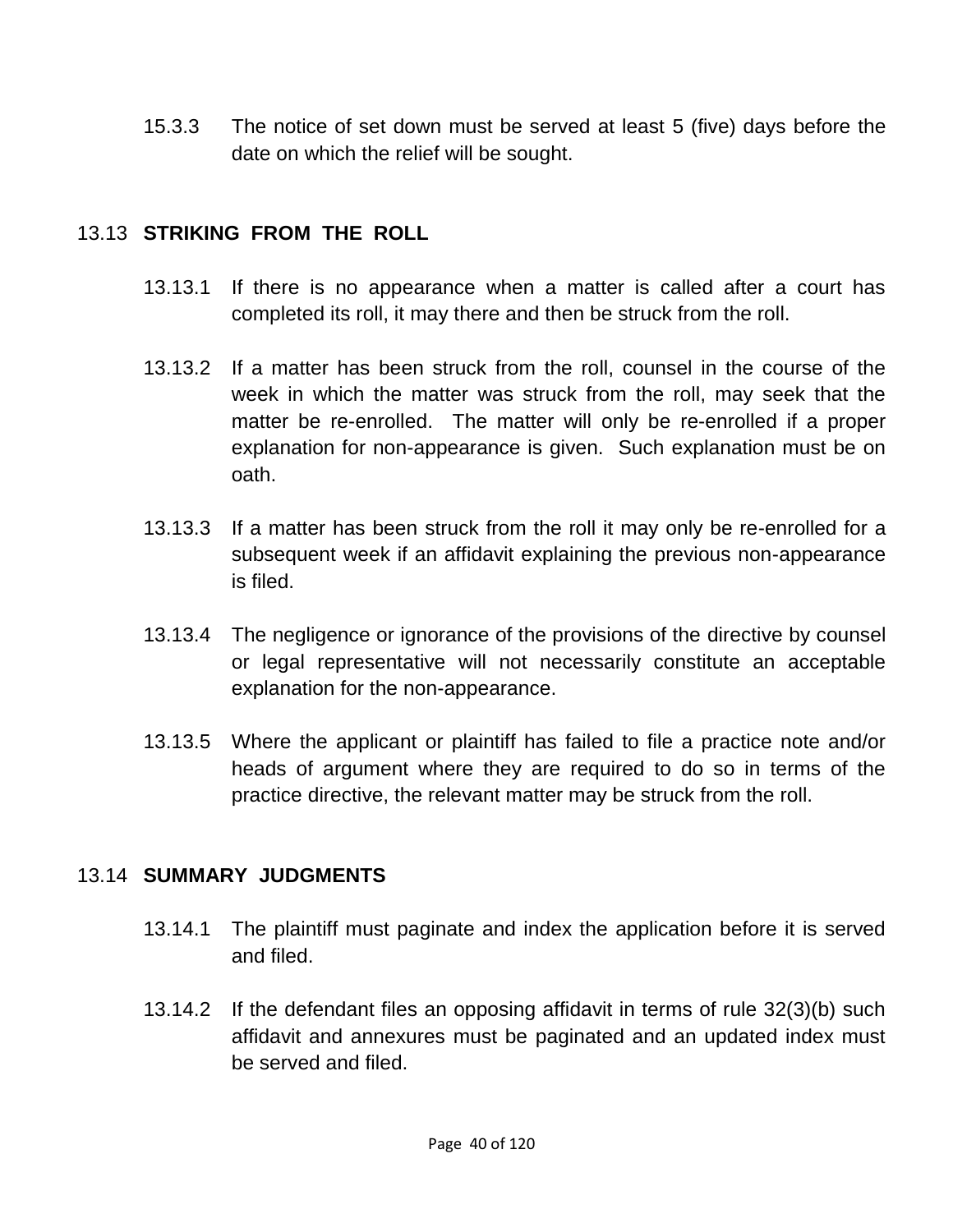13.14.3 Due to the fact that the defendant is entitled to file any opposing affidavit in terms of rule 32(3)(b) as late as noon on the court day but one preceding the day on which the application is to be heard, the court will hear the application in spite of the absence of a practice note and/or heads of argument, save in exceptional cases.

### 13.15 **URGENT APPLICATIONS**

- 13.15.1 A judge is designated for the hearing of urgent applications for each week of the year. For this purpose the week commences on Friday at 16:00 and terminates on the Friday of the next week at 16:00.
- 13.15.2 The normal time for the bringing of an urgent application is at 10:00 on Tuesday of the motion court week.
- 13.15.3 Exceptions.
	- 13.15.3.1 If the urgent application cannot be brought at 10:00 on the Tuesday of the motion court week, it may be brought on any other day of the motion court week at 10:00. The applicant in the founding affidavit must set out facts which justify the bringing of the application at a time other than 10:00 on the Tuesday.
	- 13.15.3.2 If the urgent application cannot be brought at 10:00 on any day during the motion court week, it may be brought at 11:30 or 14:00 on any day during the motion court week. The applicant in the founding affidavit must set out facts which justify the bringing of the application at a time other than 10:00 on the Tuesday and other than 10:00 of the relevant court day.
	- 13.15.3.3 If the application cannot be brought at 10:00 on the Tuesday or at 10:00 on any other court day or at 11:30 or 14:00 on any court day it may be brought at any time during the court day. The applicant in the founding affidavit must set out facts which justify the bringing of the application at a time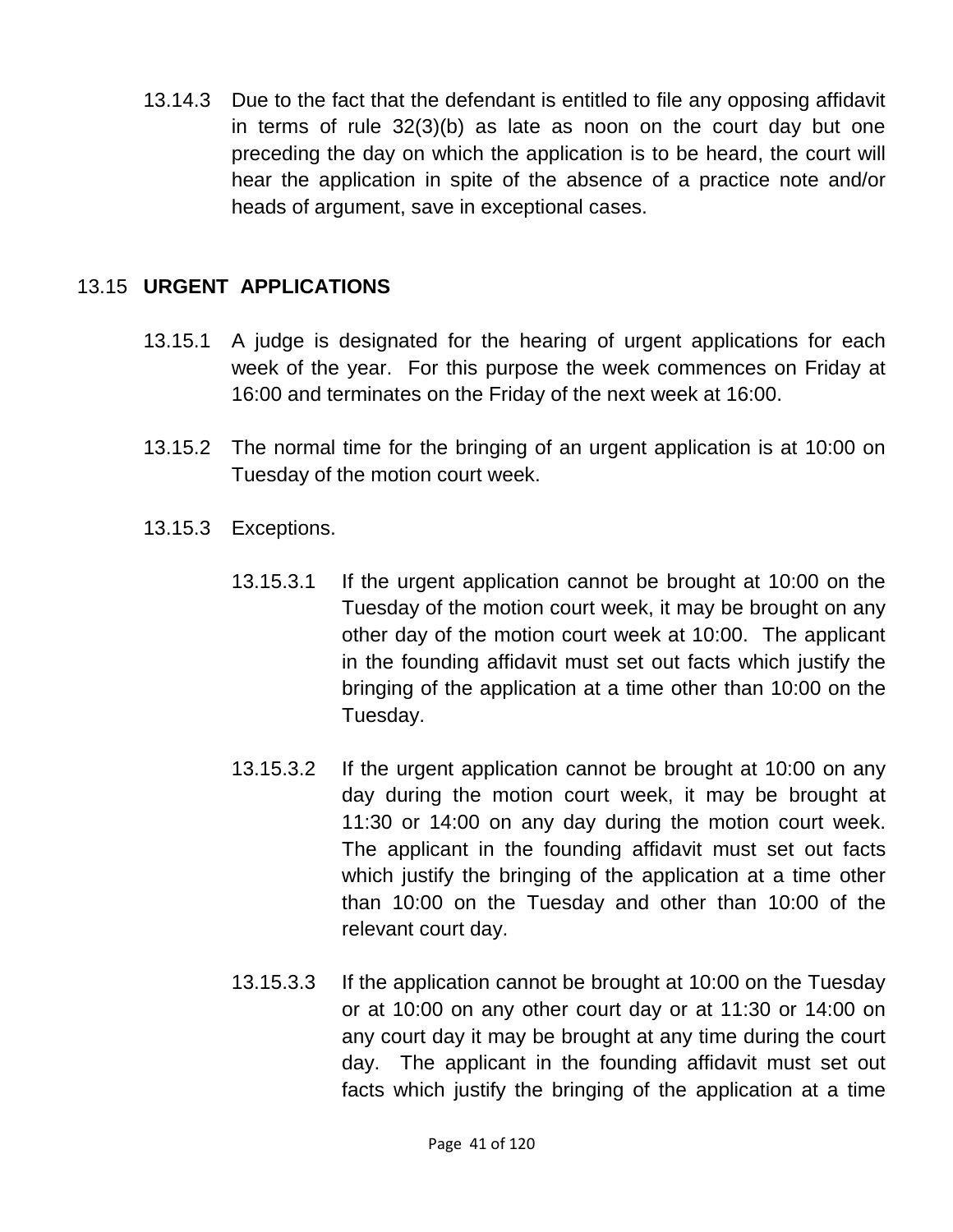other than 10:00 on the Tuesday and other than at 10:00, 11:30 or 14:00 on any other court day.

- 13.15.3.4 The aforementioned requirements are in addition to the applicant"s obligation to set out explicitly the circumstances which render the matter urgent. In this regard it is emphasised that while an application may be urgent, it may not be sufficiently urgent to be heard at the time selected by the applicant.
- 13.15.3.5 The aforementioned practices will be strictly enforced by the presiding judge. If an application is enrolled on a day or at a time that is not justified, the application will not be enrolled and an appropriate punitive cost order may be made.
- 13.15.4 The first paragraph of relief sought in the applicant"s notice of motion must be for the enrolment of the application as an urgent application and for dispensing of the forms and service provided for in the rules of court, to the extent necessary.
- 13.15.5 … .
	- 13.15.5.1 Unless the circumstances are such that no notice of the application is given to the respondent, or unless the urgency is so great that it is impossible to comply therewith, the notice of motion must follow the format of form 2(a) of the First Schedule to the Rules of Court and therefore must provide a reasonable time, place and method for the respondent to give notice of intention to oppose the application and must further provide a reasonable time within which the respondent may file an answering affidavit. The date and time selected by the applicant for the enrolment of the application must enable the applicant to file a replying affidavit if necessary.
	- 13.15.5.2 Deviation from the time periods prescribed by the Rules of Court must be strictly commensurate with the urgency of the matter as set out in the founding papers.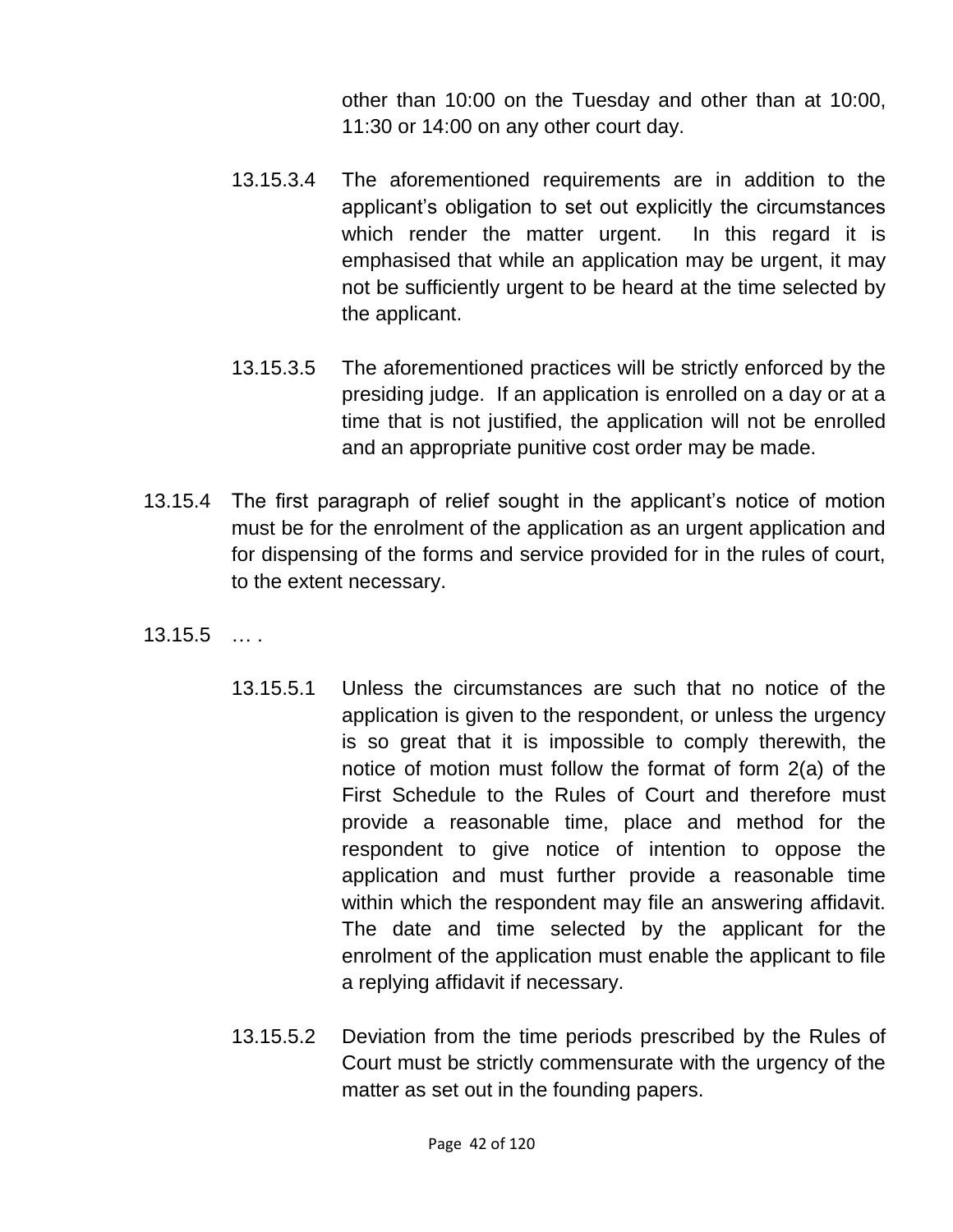13.15.5.3 In cases of extreme urgency, the reasonable time afforded to the respondent to give notice of intention to oppose, is usually not less than 2 (two) hours, excluding the hour between 13:00 and 14:00.

13.15.6 … .

- 13.15.6.1 If the facts and circumstances set out in the applicant"s affidavits do not:
	- 13.15.6.1.1 Constitute sufficient urgency for the application to be brought as an urgent application and/or
	- 13.15.6.1.2 justify the abrogation or curtailment of the time periods referred to in rule 6(5) and/or
	- 13.15.6.1.3 justify the failure to serve the application as required in rule 4, the court will decline to grant an order for the enrolment of the application as an urgent application and/or for the dispensing of the forms and services provided for in the rule. Save for a possible adverse cost order against the applicant the court will make no order on the application.
- 13.15.6.2 The aforementioned requirements will be strictly enforced by the presiding judge.

13.15.7 … .

13.15.7.1 For the purposes of urgent applications ordinary court hours are 10:00 to 11:15, 11:30 to 13:00 and 14:00 to 16:00 of a court day. If a party wishes to bring an urgent application out of ordinary court hours the presiding judge"s clerk must be telephoned at his/her office or on cell number: **…………………. (to provided later).** 

The following information must be conveyed to the judge's clerk: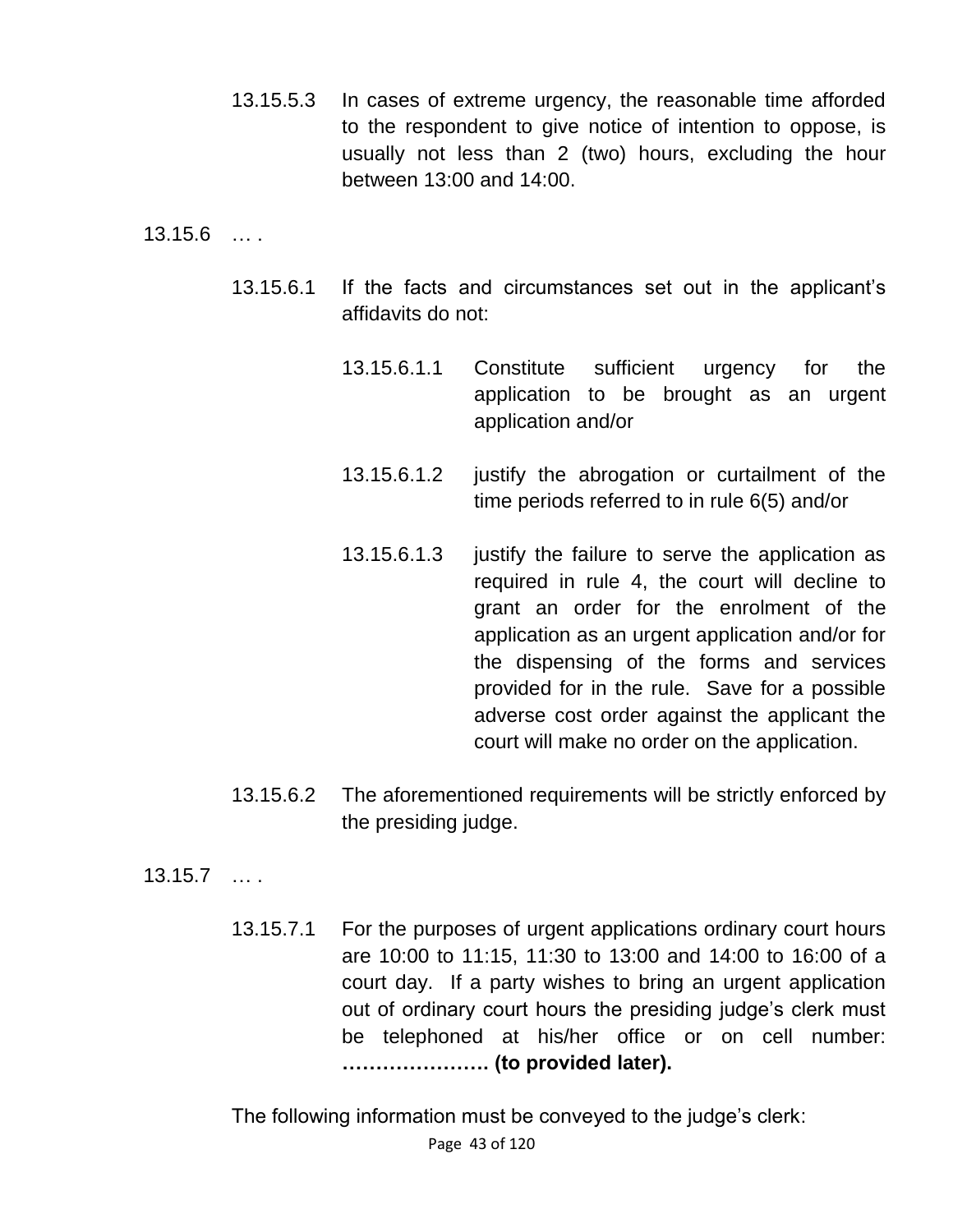- 13.15.7.1.1 The identity of the parties.
- 13.15.7.1.2 Whether or not service has been or will be effected.
- 13.15.7.1.3 Whether or not the application is or is anticipated to be opposed.
- 13.15.7.1.4 The type of application.
- 13.15.7.1.5 The nature of the relief sought.
- 13.15.7.1.6 Why it is not possible for the application to be heard during ordinary court hours.
- 13.15.7.1.7 When it is anticipated the application will be ripe for hearing.
- 13.15.7.2 The judge"s clerk will communicate with the judge and thereafter advise the party when and where the application will be heard or what directions the judge has given in regard to the application.
- 13.15.7.3 When an urgent application is brought out of ordinary court hours, the applicant must ensure that the order of the court can be typed so that it can be signed by the presiding judge's clerk.
- 13.15.7.4 The judge designated for the hearing of urgent applications is not to be contacted directly.
- 13.15.7.5 If the judge designated for the hearing of urgent applications directs that the application be heard in court after ordinary court hours the judge"s clerk shall telephone:
	- 13.15.7.5.1 The court stenographer on urgent application duty to arrange the stenographer"s attendance in court at the arranged time. The stenographer"s telephone number is obtained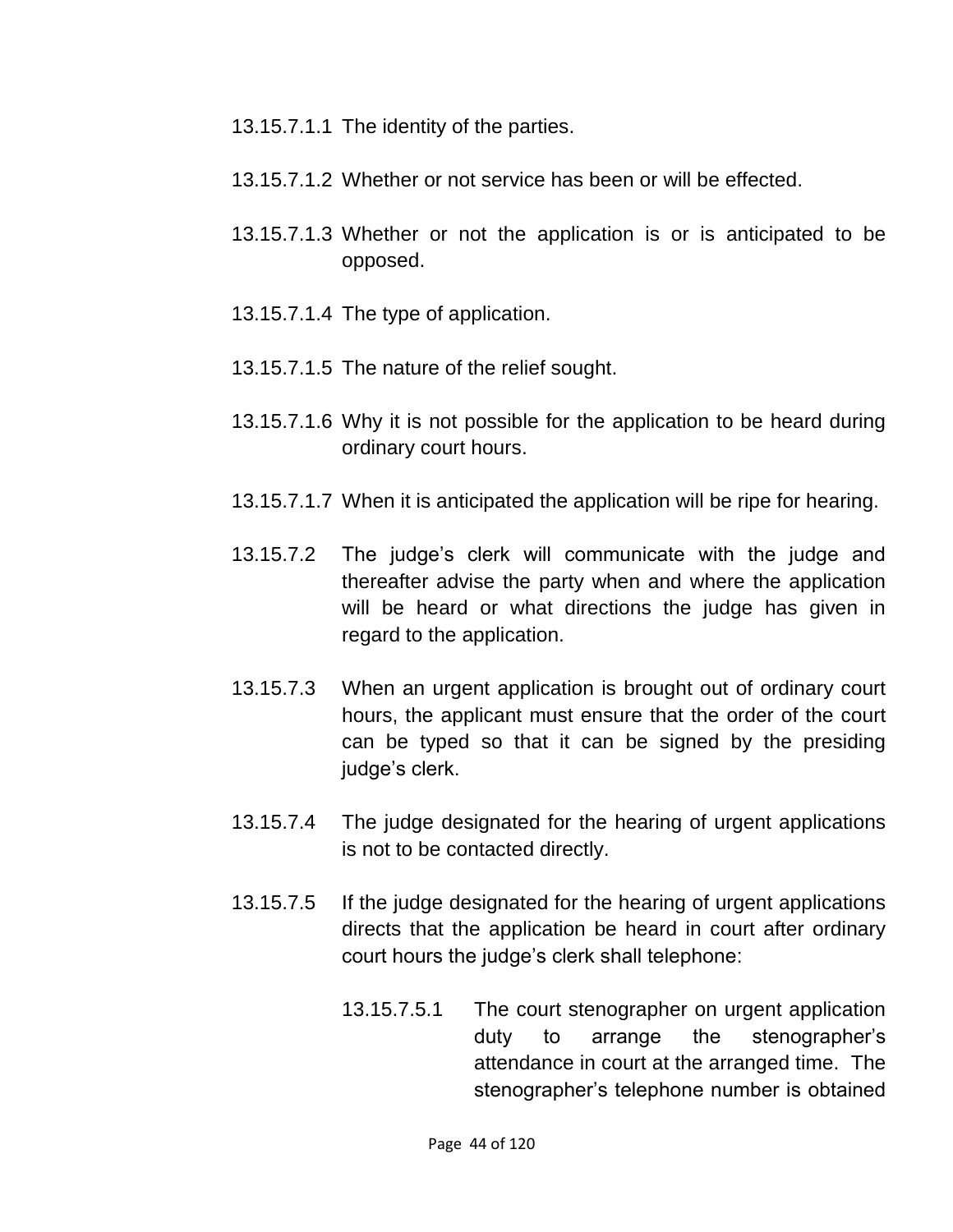from the court stenographers' senior on the Friday before 16:00.

- 13.15.7.5.2 The security officer on duty at the main entrance of the High Court at telephone number …………………. to arrange for the admission of the parties to the court and for the parties to be directed to the court in which the court dealing with urgent matters is sitting.
- 13.15.7.5.3 The court stenographer on urgent application duty to arrange the interpreter"s attendance in court at the arranged time. The interpreter"s telephone number is obtained from the principal court interpreter on the Friday before 16:00.

13.15.8 … .

- 13.15.8.1 When an urgent application is brought for the Tuesday at 10:00 the applicant must ensure that the relevant papers are filed with the registrar by the preceding Thursday at 12:00.
- 13.15.8.2 The registrar"s office must ensure that the court files of all urgent applications set down for the Tuesday at 10:00 are brought to the clerk of the judge hearing the urgent applications by 16:00 on the preceding Thursday.
- 13.15.8.3 The clerk of the judge hearing urgent applications will prepare a roll in respect of the urgent applications to be heard on the Tuesday at 10:00. The clerk will publish the roll in the foyer of the High Court by no later than 10:00 on the Tuesday.
- Page 45 of 120 13.15.8.4 Where an urgent application is brought for any other time than Tuesday at 10:00, the registrar"s office shall ensure that the court file is brought to the clerk of the judge hearing urgent applications as soon as possible. The judge"s clerk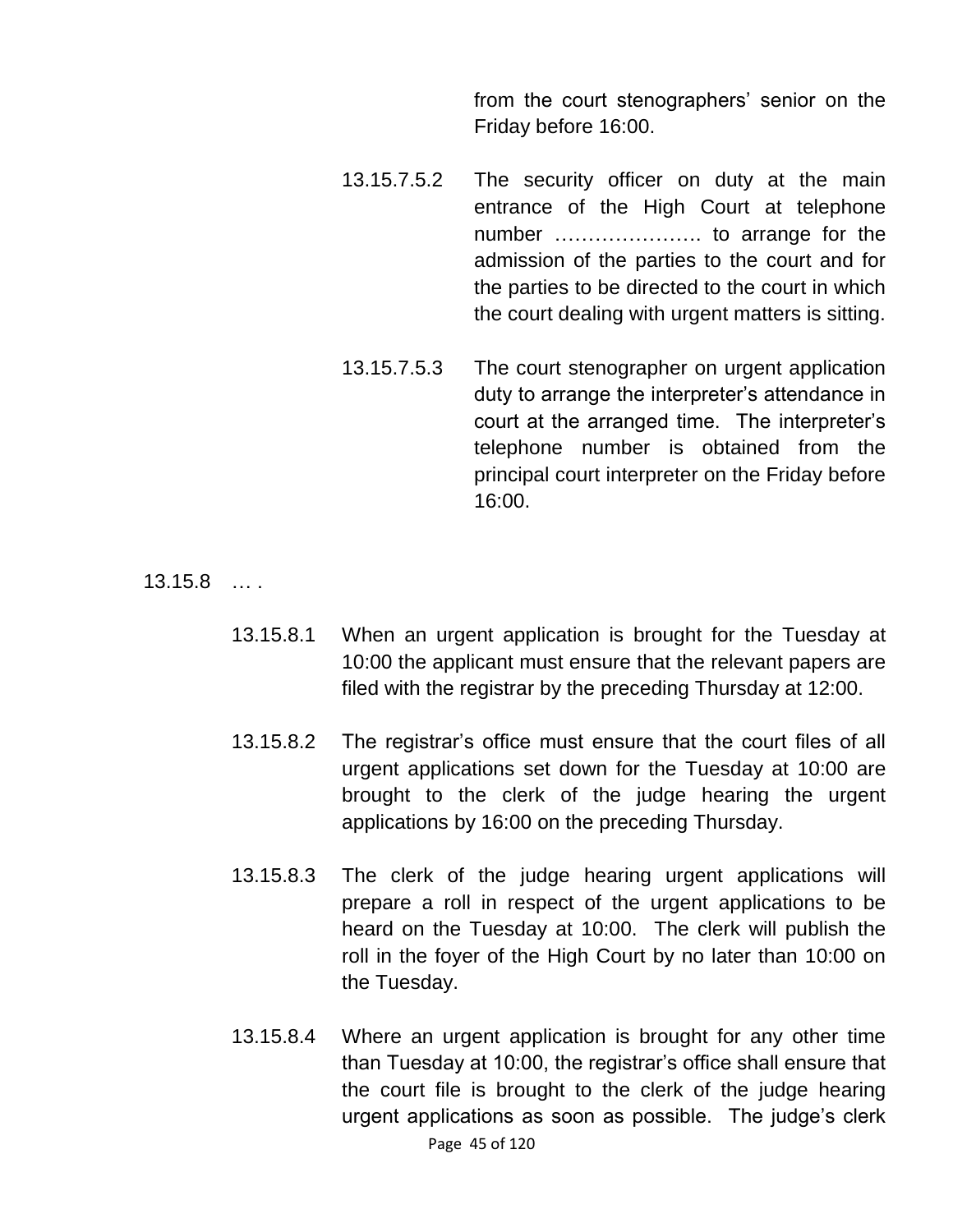shall prepare a roll in respect of the urgent applications to be heard on the other days of the week. The clerk will publish the roll in the foyer of the High Court by no later than 09:00 on the day of the hearing.

- 13.15.9 Save in exceptional circumstances the applicant should not frame the relief sought in the form of a rule *nisi* which has in whole or in part interim effect. Where applicable the urgent relief should be sought pending the determination of the application.
- 13.15.10 … .
	- 13.15.10.1 On the Friday of each week at 16:00 the registrar shall send to the clerk of the judge designated for the hearing of urgent applications for the week commencing at 16:00 on the Friday:
		- 13.15.10.1.1 The cellular phone provided for the judge"s clerk.
		- 13.15.10.1.2 Fifteen (15) consecutively numbered court files. (These files are to be utilized in the event of an urgent application being brought without a court file having been opened by the registrar of the court).
		- 13.15.10.1.3 An official stamp of the registrar of the High Court.
	- 13.15.10.2 On Friday of each week, before 16:00 the clerk of the judge who is to take over the urgent court, must obtain from the court stenographers" senior the telephone number of the stenographer on urgent court duty for the urgent court week.
	- 13.15.10.3 On Friday of each week, before 16:00 the clerk of the judge who is to take over the urgent court, must obtain from the principal court interpreter the telephone number of the interpreter on urgent court duty for the urgent court week.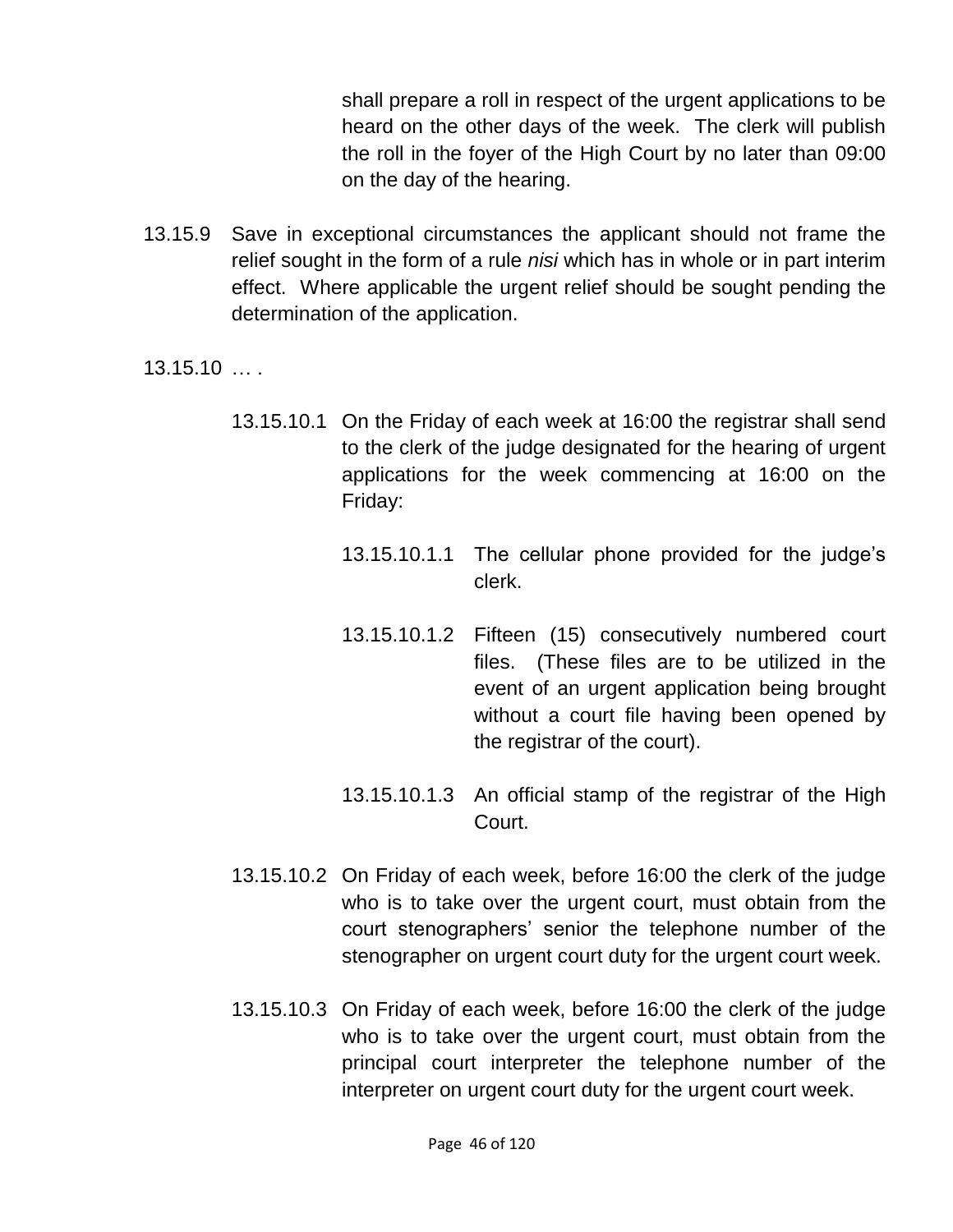- 13.15.10.4 On the first court day after any of the files referred to in 13.15.10.1.2 above have been utilized, the judge's clerk shall inform the registrar of the names of the parties and the allocated case number(s).
- 13.15.10.5 On the Friday morning at the conclusion of the week during which the designated judge heard the urgent applications, the judge"s clerk must return the cellular telephone, the unused numbered files and the aforesaid stamp to the registrar.

# **14 - OPENING OF COURT FILES**

- 14.1 Each proceeding is allocated a distinctive case number by the registrar. In all proceedings the distinctive number precedes the reference to the year in which the proceeding was registered (e g 100/2011). In appeals the distinctive number is preceded by an "A" (e g A100/2011).
- 14.2 An application for leave to appeal retains the case number of the matter in which leave to appeal is sought.
- 14.3 All interlocutory applications, applications related to or flowing from the main action or application and rule 43 applications are brought in the same court file as the main action or application and not under a new case number.

#### **15 - PARTICULAR APPLICATIONS**

- 15.1 Anton Pillar type orders
- 15.2 Admission of advocates
- 15.3 Cancellation of sales in execution
- 15.4 Change of matrimonial regime
- 15.5 Curator *bonis*
- 15.6 Curator *ad Litem*
- 15.7 Eviction where the Prevention of Unlawful Occupation of Land Act 1998 (No 19 of 1998), applies
- 15.8 Provisional sentence
- 15.9 Rehabilitation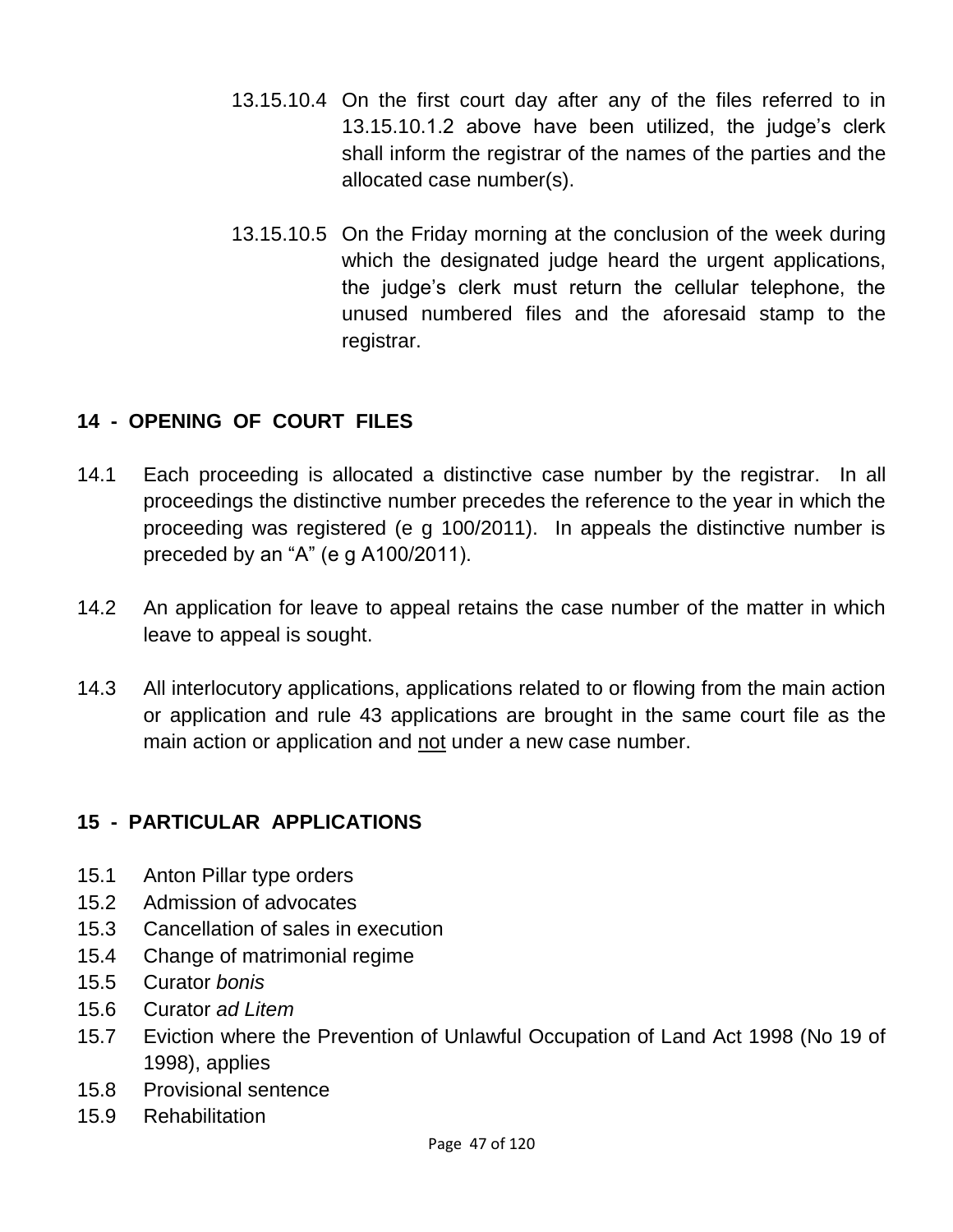- 15.10 Removal of amendment of restrictions on land use
- 15.11 Sequestration and Voluntary Surrender of Estates

### 15.1 **ANTON PILLER TYPE ORDERS**

- 15.1.1 These practices apply when an order which is sought *ex parte* involves a search for a movable object or the attachment thereof in order to preserve evidence as is meant in *Shoba v Officer Commanding, Temporarily Police Camp, Wagendrift dam and another: Maphanga v Officer Commanding, South African Police Murder and Robbery Unit, Pietermaritzburg, and others* 1995 (4) SA 1 (A) or if the item is not identified in the papers, i e if identification is dependent upon pointing out which is still to be made.
- 15.1.2 Such an application must stand on its own and not form part of an application in which other relief is claimed. Duplication of costs is to be minimized by incorporating evidence in one application by reference in any other application.
- 15.1.3 When the applicant wishes the matter to be head in camera:
	- 15.1.3.1 The applicant may, without being obliged to do so, prove the reason why such a hearing is necessary in a separate affidavit. If a separate affidavit is employed and a hearing in camera is refused without a party or the judge having placed reliance on the contents of the application itself, the applicant may withdraw and remove the Anton Piller application.
	- 15.1.3.2 A certificate from counsel in support of a hearing in camera is not necessary.
	- 15.1.3.3 All steps must be taken as if the application is being set down on the motion court roll by use of the ordinary forms and in the ordinary manner except that the notice of set down and application are handed to the clerk of the senior judge on motion court duty for purpose of safekeeping and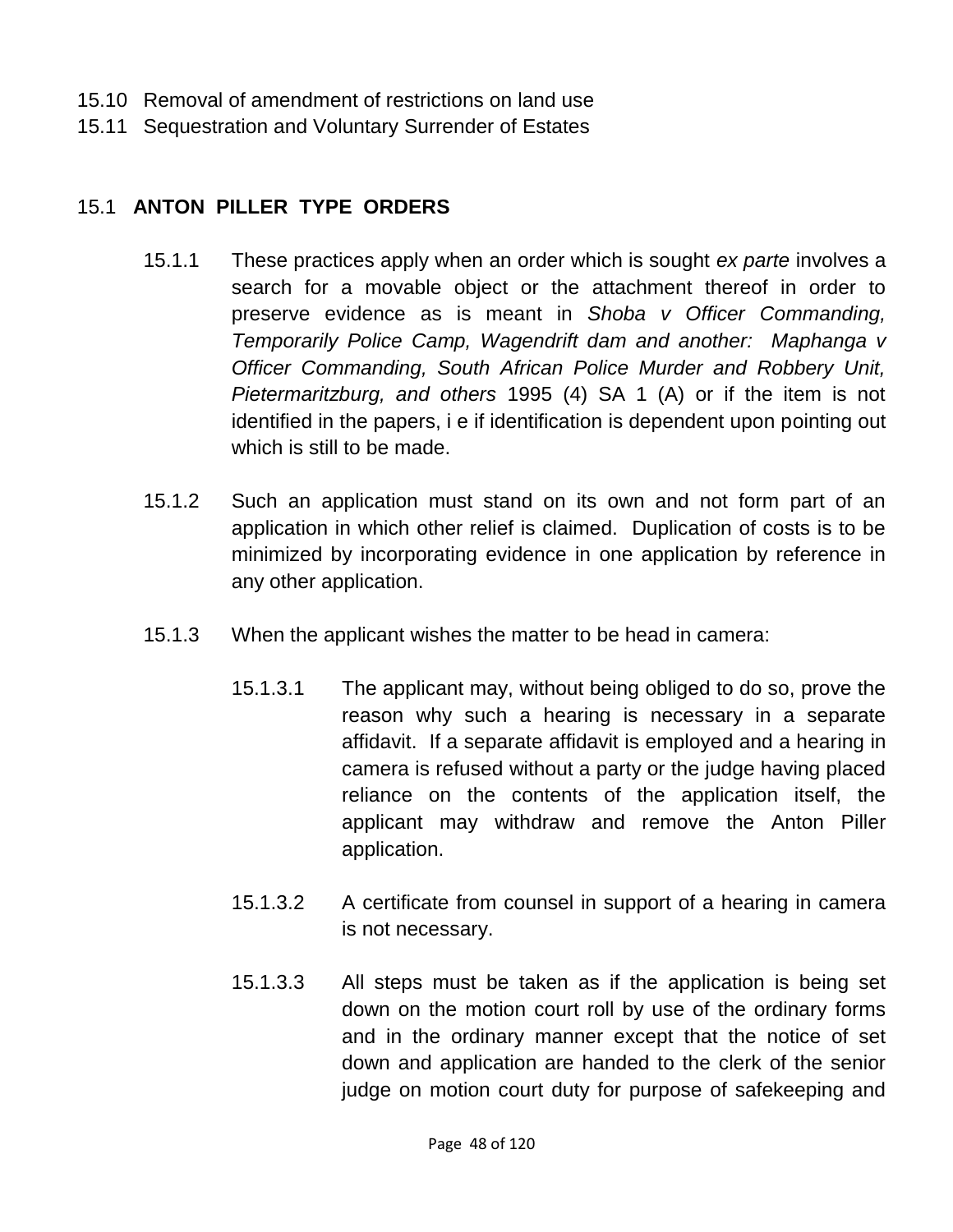maintaining secrecy all in accordance with the directions of the senior judge.

- 15.1.4 A Notice which accords with **annexure "A" 15.1** hereto must be handed to the person on whom the order is to be served prior to any execution of the order.
- 15.1.5 …. .
	- 15.1.5.1 **Annexure "B" 15.1** represents a model order which applies to relief along Anton Piller lines. It may be adapted according to circumstances but the judge"s attention must be drawn to deviations.
	- 15.1.5.2 Deviations from **annexure "B" 15.1** must be limited to what is necessary and must heed the following guidelines:
		- 15.1.5.2.1 Unless the procedure is limited in case law, undertakings to the court must be employed to counteract injustice and avoidable inconvenience to the respondent.
		- 15.1.5.2.2 The order must be justifiable in terms of South African law.
		- 15.1.5.2.3 It must be borne in mind that it is of the essence of an Anton Piller type order that it results in some immediate interference with the respondent without any prior notice (even if a rule *nisi* pattern of order were to be used). Immediate operation must be limited to what can be fully justified by urgency or other need for breach of the *audi alteram partem* principle.
		- Page 49 of 120 15.1.5.2.4 Relief which cannot be so justified must be dealt with in a separate part of the notice of motion (and where necessary in the court order) so that the respondent has a proper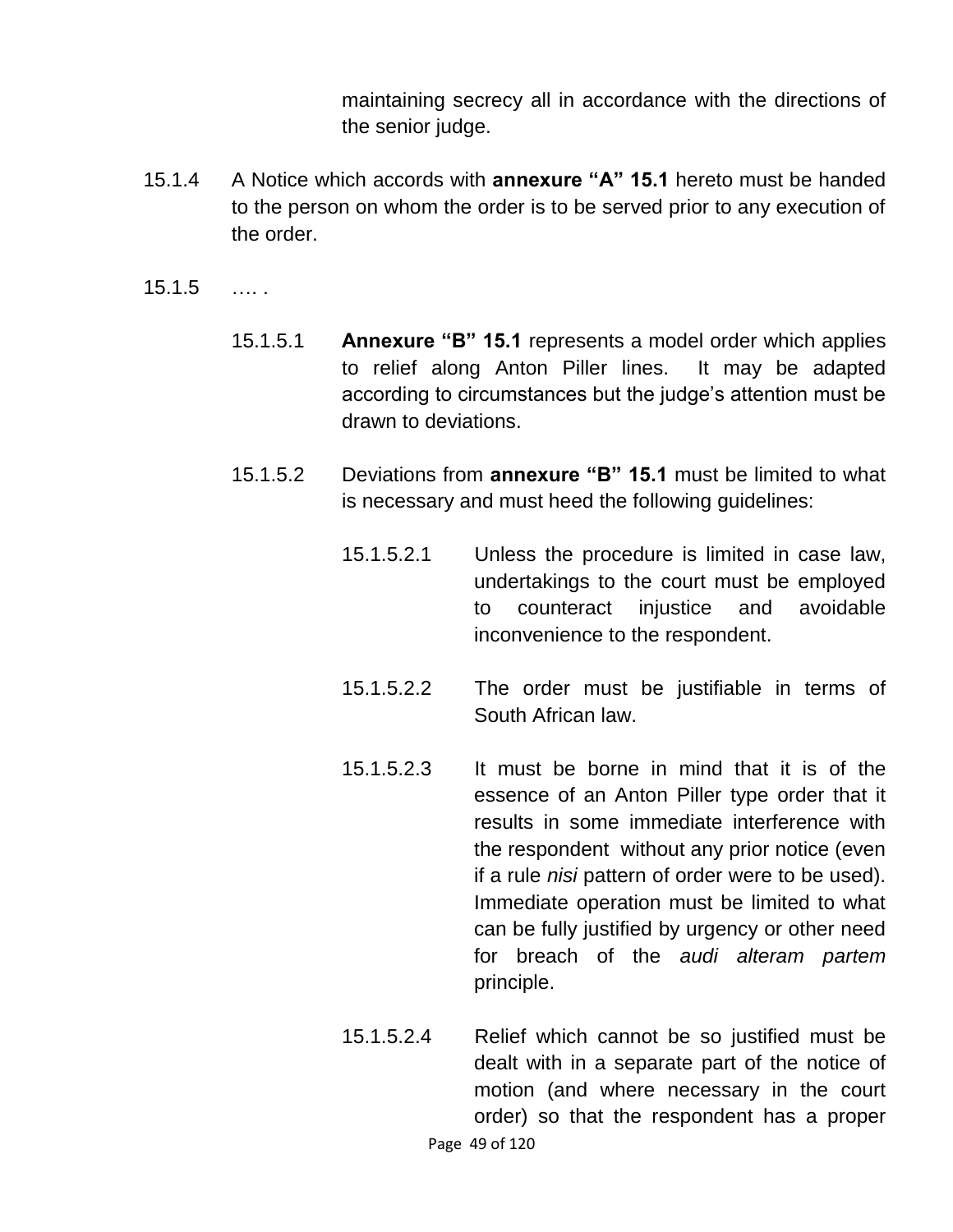opportunity to oppose such relief. Immediate preserving of evidence does not imply a need to allow the making of copies or other early discovery without the other party having a chance to be heard.

#### 15.2 **ADMISSION OF ADVOCATES**

- 15.2.1 An application for admission as an advocate must, in addition to the information required by section 3(1) of the Admissions of Advocates Act No 74 of 1964 and rule 3A of the Rules of Court allege that:
	- 15.2.1.1 The applicant is not arraigned on a criminal charge and has not been convicted of a criminal offence.
	- 15.2.1.2 The applicant"s estate has not been sequestrated and that no sequestration proceedings are pending.
	- 15.2.1.3 The applicant was not found guilty in misconduct proceedings while in a previous profession or employment and that when any previous profession was relinquished or employment was terminated, no misconduct proceedings were pending.
	- 15.2.1.4 The applicant is unaware of any fact which may detrimentally affect the adjudication of the application.
- $15.2.2$  …
	- 15.2.2.1 If the applicant is unable to make any of the allegations aforementioned, full details of the circumstances which preclude the allegation being made must be furnished.
	- Page 50 of 120 15.2.2.2 If the applicant is not in possession of a degree certificate evidencing the fact that a LL B degree or similar qualification was awarded to him because of her or his failure to effect payment of the tuition fees to the relevant tertiary education institution, such fact must be fully explained and such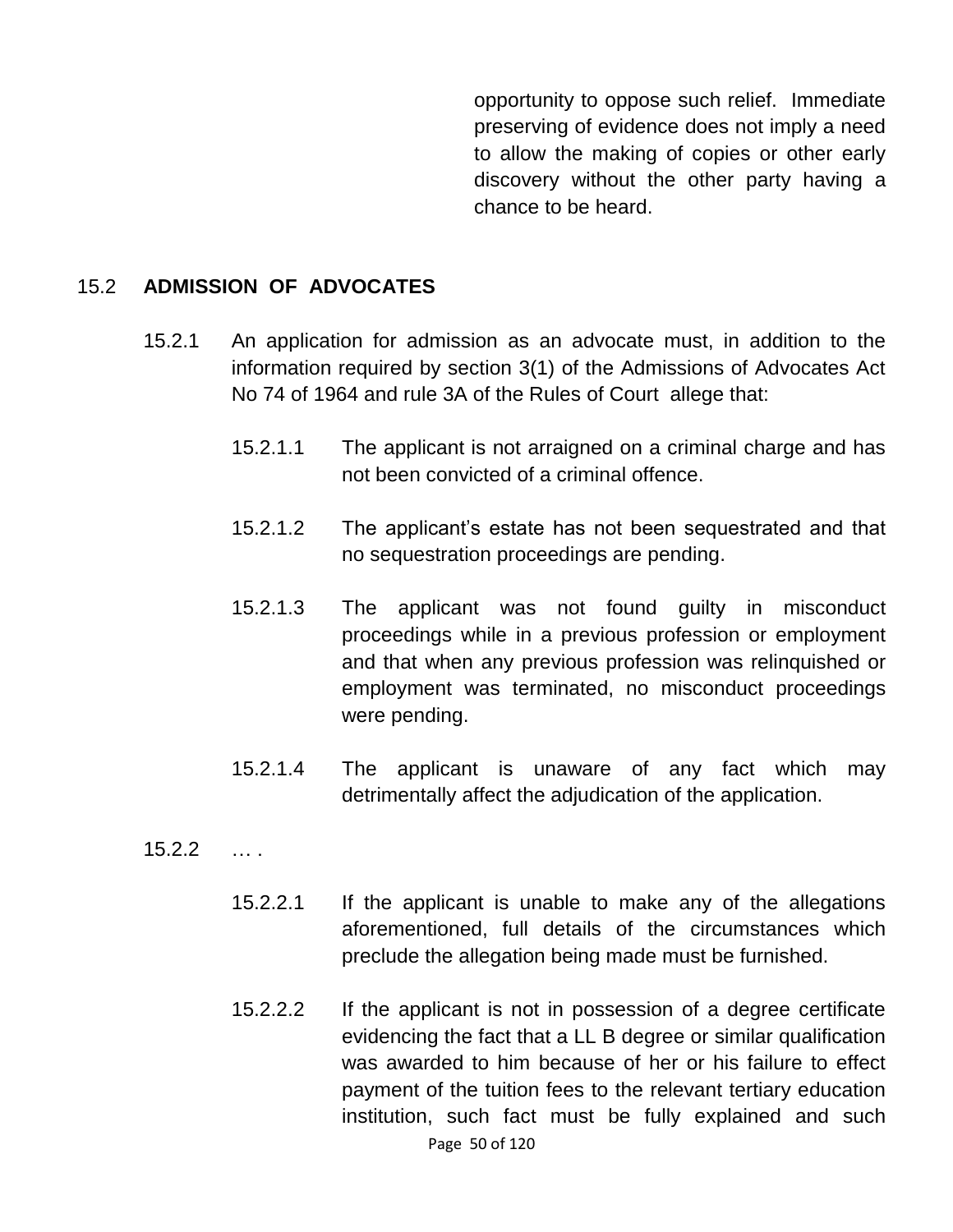candidate must provide proof to the court of any arrangement she or he has entered into with such institution to effect payment of any outstanding amount.

- 15.2.3 The registrar is to ensure that the court files containing the admission applications are handed to the clerks of the judges hearing the application at least two days before the hearing of the applications.
- 15.2.4 Applications for admissions are heard before two judges.

### 15.3 **CANCELLATION OF SALE IN EXECUTION**

- 15.3.1 If an application in terms of rule 46(11) is unopposed it is dealt with by the judge before whom it comes in chambers. If the application is opposed the application will be heard in open court.
- 15.3.2 The notice of motion must *inter alia* be served on the purchaser against whom relief is sought. The notice of motion must inform the purchaser of the time within which and the manner in which the applicant and the registrar must be informed of the purchaser"s intention to oppose the relief sought, if any.
- 15.3.3 If no intention to oppose the relief sought is filed, the applicant must depose to an affidavit stating that fact. The affidavit must be placed in the court file before the application comes before the judge.

#### 15.4 **CHANGE TO THE MATRIMONIAL REGIME**

- 15.4.1 The application is commenced by publication in the *Government Gazette* of a notice substantially in the form of annexure "A" 15.4 hereto.
- 15.4.2 The report of the registrar of Deeds must be obtained before such advertisement is placed.
- 15.4.3 At least 3 (three) weeks before the hearing date a copy of the notice referred to in paragraph 15.4.1 must be forwarded to each creditor by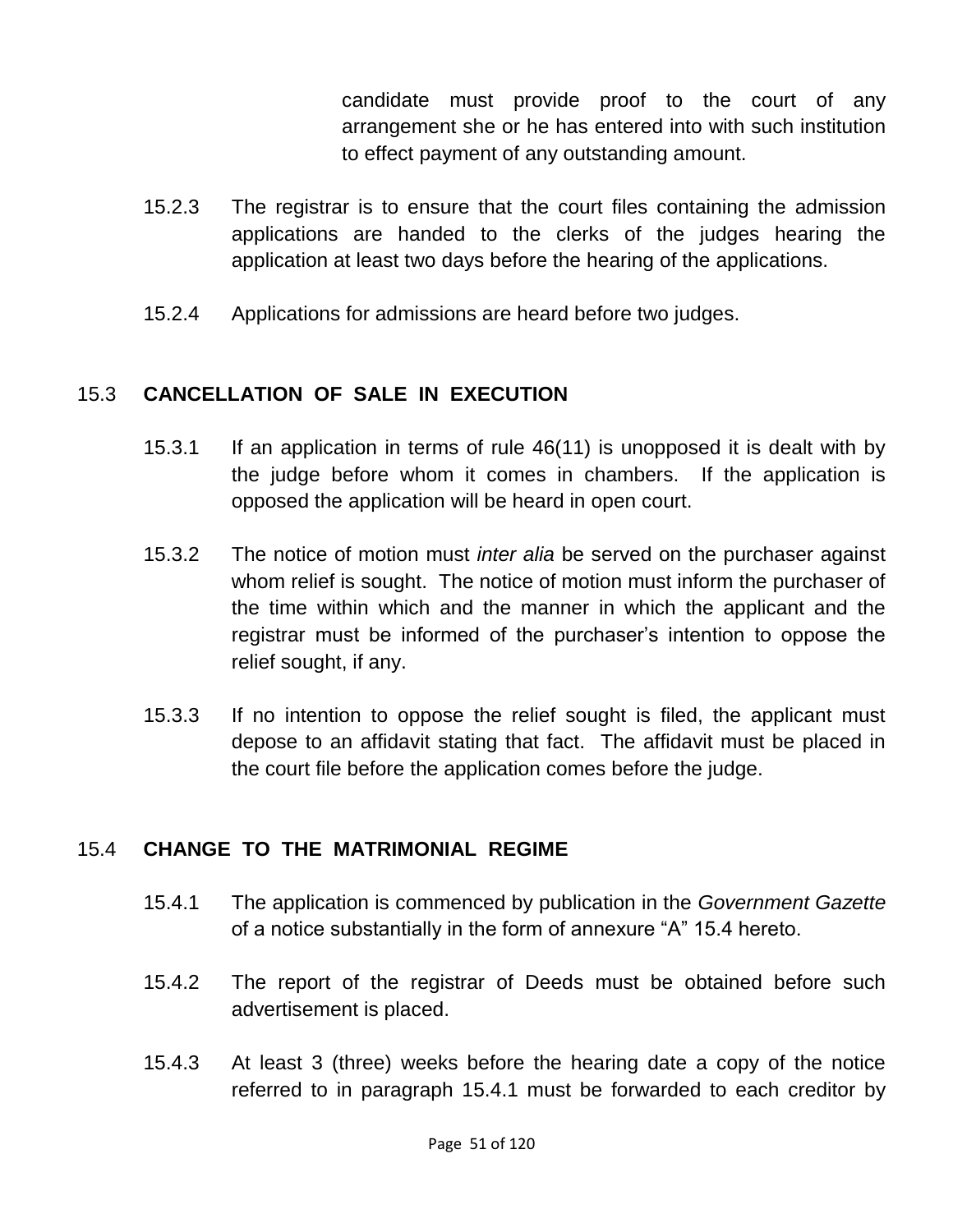registered post and must be accompanied by a letter, a copy of which must be placed before the court, which states:

- 15.4.3.1 On which date and time and to which court application will be made.
- 15.4.3.2 The full names of the spouses, their identity numbers and their residential addresses and places of employment in the preceding 12 (twelve) months.
- 15.4.3.3 The effect of the proposed order.
- 15.4.3.4 That a creditor whose interests will be prejudicially affected by the change of marital regime may appear at the hearing to oppose the granting of the order.
- 15.4.4 The name, address, amount owing to, and the cause of action of each contingent and other creditor must be set out in the application. Proof of compliance with paragraph 15.4.1, 15.4.2 and 15.4.3 must be proved at the hearing of the application by the filing of a supplementary affidavit.

#### 15.5 **CURATOR** *BONIS*

- 15.5.1 At the first hearing of the application for the appointment of a curator *bonis*, the only relief granted is the appointment of a curator *ad litem*. All other relief is postponed *sine die* pending receipt of the curator *ad litem*"s and the master"s report.
- 15.5.2 The application is re-enrolled after the aforementioned reports have come to hand.
- 15.5.3 Save in exceptional circumstances, which must be established on affidavit, an application for the appointment of a curator *bonis* will not be heard if the aforementioned reports have not been filed in the court file.
- 15.5.4 The consent of both the curator *ad litem* and the proposed curator *bonis* must be annexed to the application.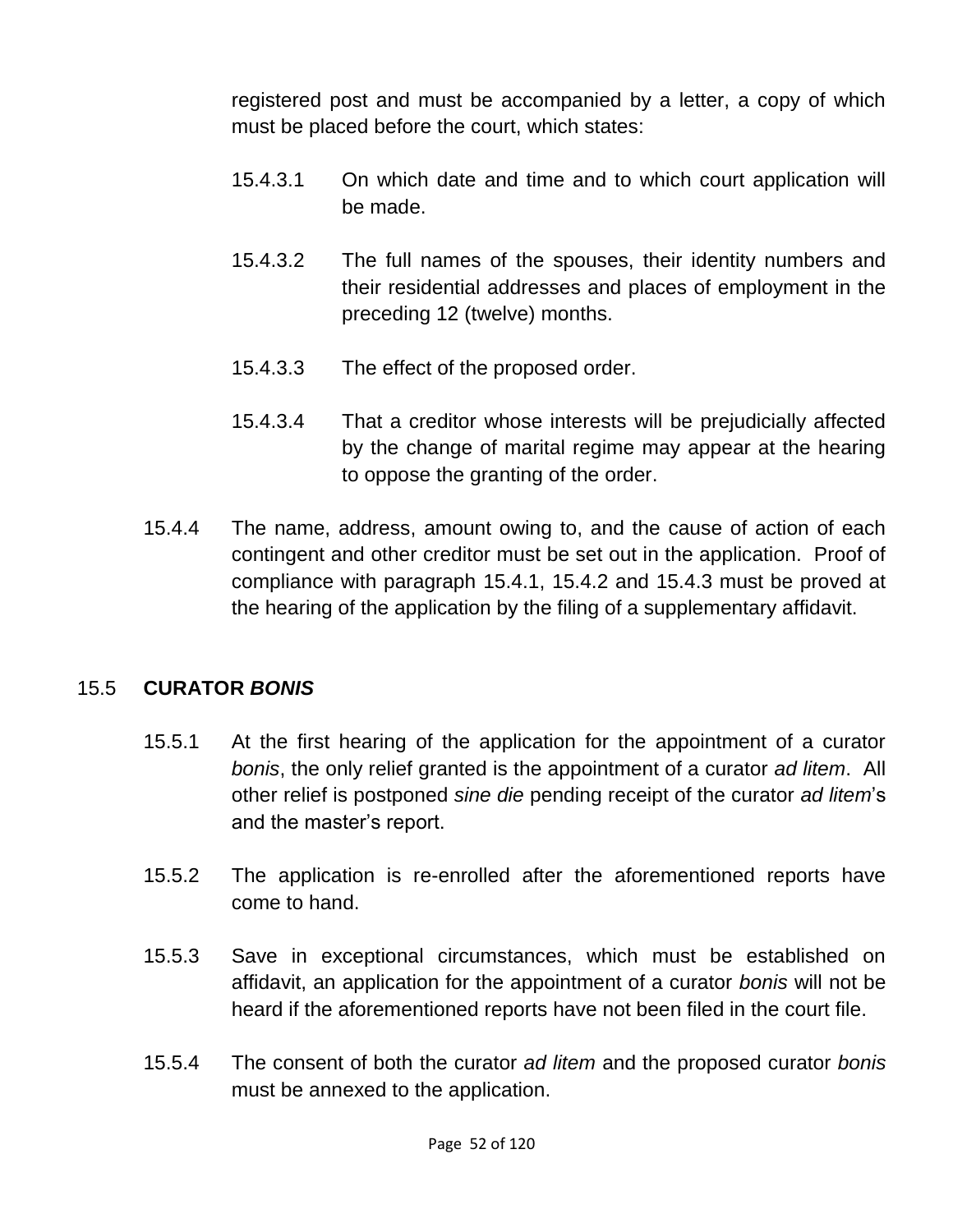### 15.6 **CURATOR AD** *LITEM*

- 15.6.1 Where the appointment of a curator *ad litem* is sought to assist a litigant in the institution or conduct of litigation, the applicant must establish the experience of the proposed curator *ad litem* in the type of litigation which the litigant wishes to institute or conduct and also of the curator *bonis* who is proposed should attend to the patient"s affairs and person.
- 15.6.2 Consent to act by the proposed curator *ad litem* must be annexed to the application.
- 15.6.3 In order to preclude giving notice of the application to the prospective defendant, the applicant should seek that the costs of the application be reserved for determination in the contemplated trial.
- 15.6.4 The order sought should only permit the proposed curator to settle the action with the approval of a judge.
- 15.6.5 Where the curator *ad litem* requires the approval of the court to settle the action, the curator *ad litem* and plaintiff's counsel may approach the Deputy Judge President for the allocation of a judge in chambers to approve the settlement.

# 15.7 **EVICTION IN TERMS OF THE PREVENTION OF ILLEGAL EVICTIONS AND UNLAWFUL OCCUPATION OF LAND ACT, 19 OF 1998.**

- 15.7.1 The application for eviction must be a separate application. The procedure to be adopted (except in urgent applications) is as follows:
	- 15.7.1.1 The notice of motion must follow Form 2(a).
	- 15.7.1.2 The notice of motion must allow not less than 5 (five) days from date of service of the application for delivery of a notice of intention to oppose.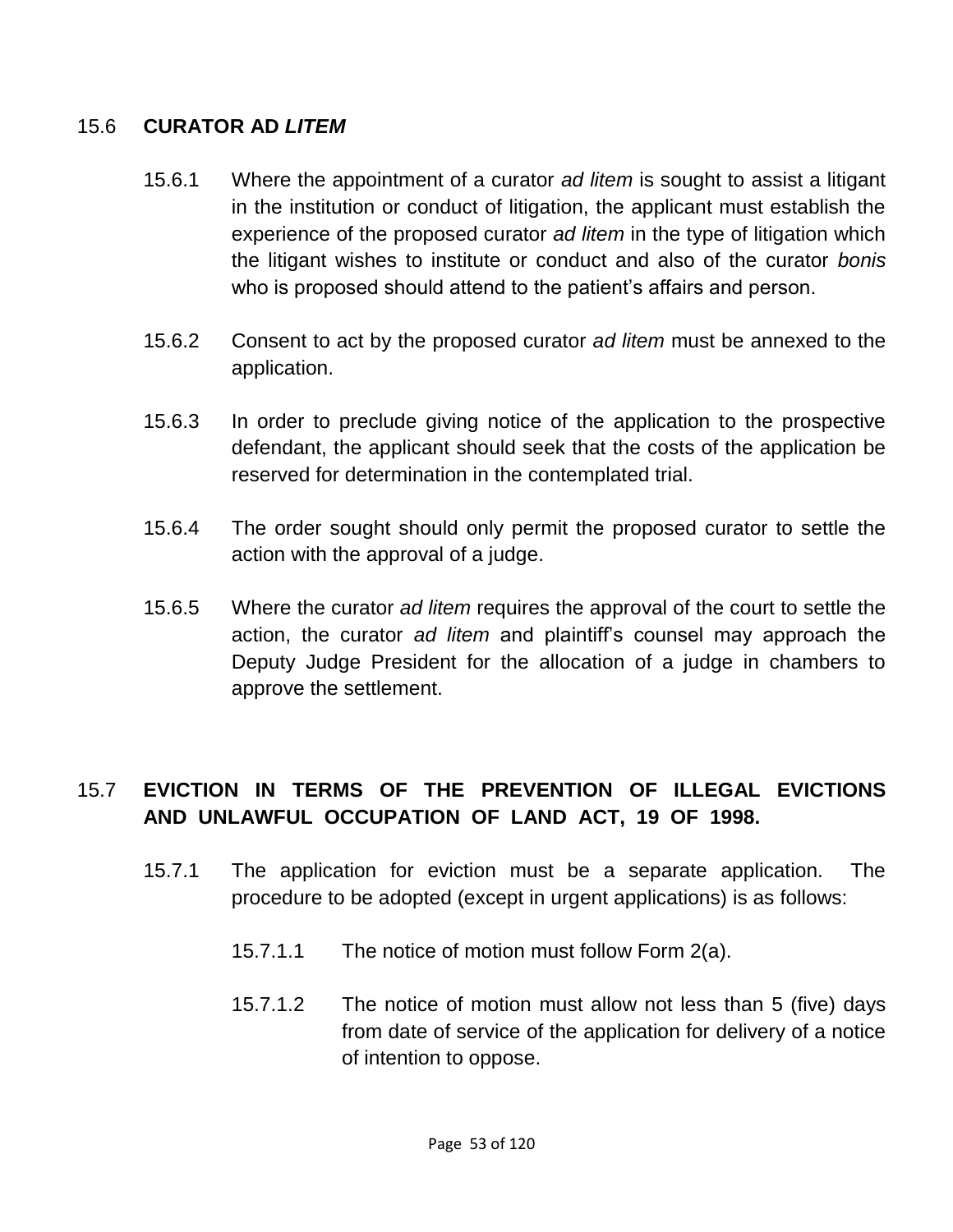- 15.7.1.3 The notice of motion must give a date when the application will be heard in the absence of a notice of intention to oppose.
- 15.7.2 After the eviction application has been served and no notice of intention to oppose has been delivered or if a notice of intention to oppose has been delivered at a stage when a date for the hearing of the application has been determined, the applicant may bring an *ex parte* interlocutory application authorizing a section 4(2) notice and for directions on service.
- 15.7.3 When determining a date for the hearing of an eviction application, sufficient time must be allowed for bringing the *ex parte* application, for serving the section 4(2) notice and for the 14 (fourteen) day notice period to expire.
- 15.7.4 If the eviction application is postponed in open court on a day of which notice in terms of section 4(2) was duly given, and if the postponement is to a specific date, it will not be necessary to serve another section 4(2) notice in respect of the latter date.
- 15.7.5 The local, provincial or national authorities that might be affected by an eviction order must be clearly identified.

#### 15.8 **PROVISIONAL SENTENCE**

- 15.8.1 Proof of presentation of a negotiable instrument is unnecessary unless presentation is disputed or the court requires proof thereof.
- 15.8.2 The original liquid document upon which provisional sentence is sought must be handed to the court when the provisional sentence is sought.

#### 15.9 **REHABILITATION**

15.9.1 An application for rehabilitation will not be read by the presiding judge if the master"s report is not in the court file. The presiding judge will only accept the master"s report from the bar in exceptional circumstances made out in an affidavit.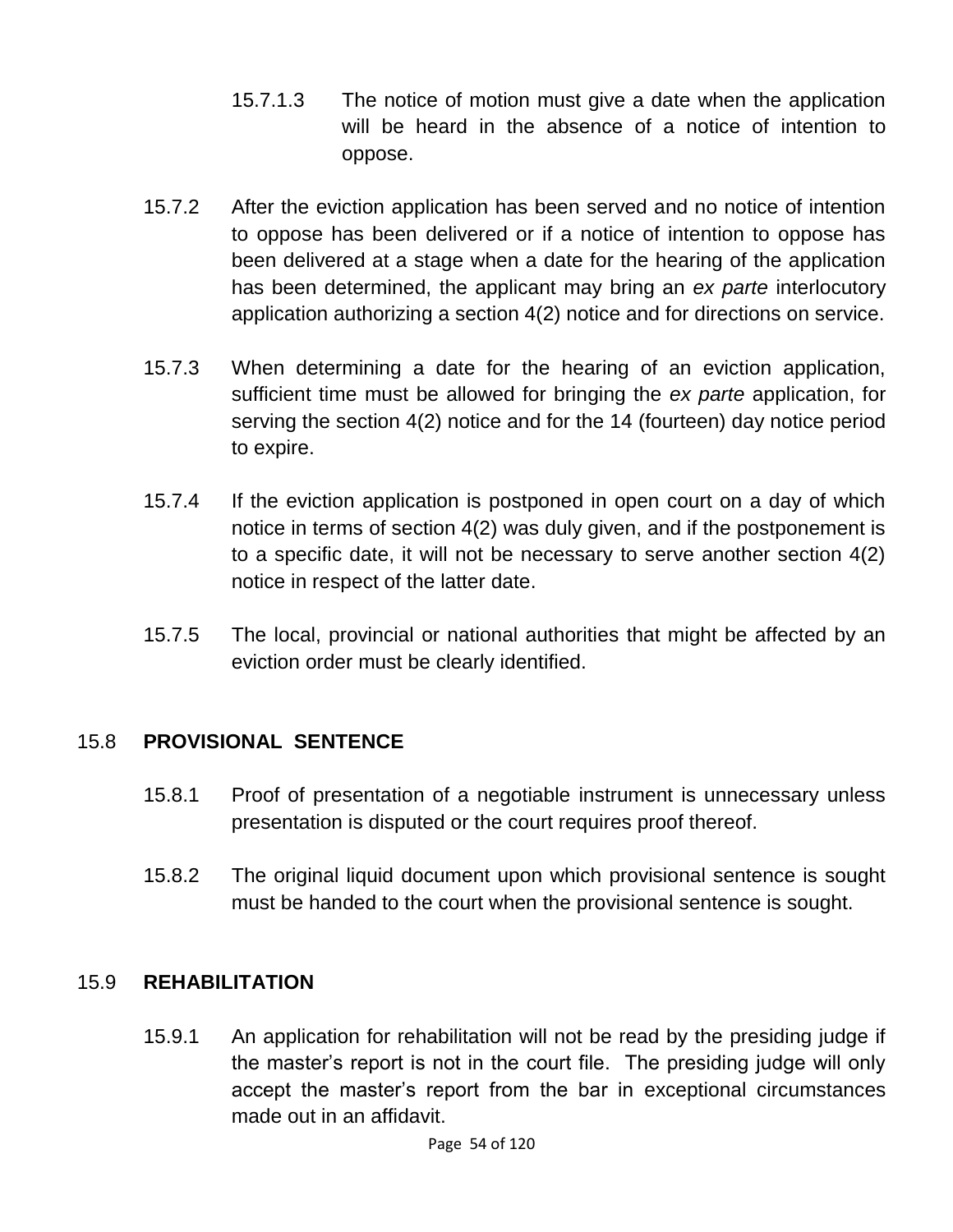- 15.9.2 If the applicant avers that a contribution paid by a creditor has been repaid to the creditor, adequate proof thereof must be provided.
- 15.9.3 The applicant, as is required by section 127 of Act 24 of 1936, must state what dividend was paid by the creditors. It is not acceptable to attempt to comply with this requirement by attaching the distribution account which the presiding judge is expected to analyse and interpret.
- 15.9.4 As the date of the hearing of an application for rehabilitation has been advertised, any postponement of the application will be to a specific date.

## 15.10 **REMOVAL OR AMENDMENT OF RESTRICTIONS ON LAND USE**

- 15.10.1 Applications dealt with in this section are based upon the premise that the consent of the holder of the right that is sought to be cancelled or the conditions under which it was granted are sought to be amended, does not object to the application, as is discussed in, *inter alia*, *Ex parte Gold* 1956 (2) SA 642 (T) and *Ex parte Glenrand (Pty) Ltd* 1983 (3) SA 203 (W).
- 15.10.2 If follows that the court should be convinced that the holder of the right in question has knowledge of the application. There should accordingly be service on all interested parties concerned. Service under rule 4(2) of the Rules of Court is authorised by way of exception to the ordinary methods of service. Full and cogent reasons should be advanced in support of a request under the sub-rule.
- 15.10.3 The fact that it might be difficult or costly to ascertain particulars of the persons concerned, and to effect service on them, is not the most important consideration. The nature and extent of the curtailment of the rights of affected persons and the need to ensure that they are made aware of the application, is of greater importance. It follows that the court might distinguish between persons directly or indirectly affected by such applications, and differentiated service might be authorised.
- 15.10.4 When the application is presented to court: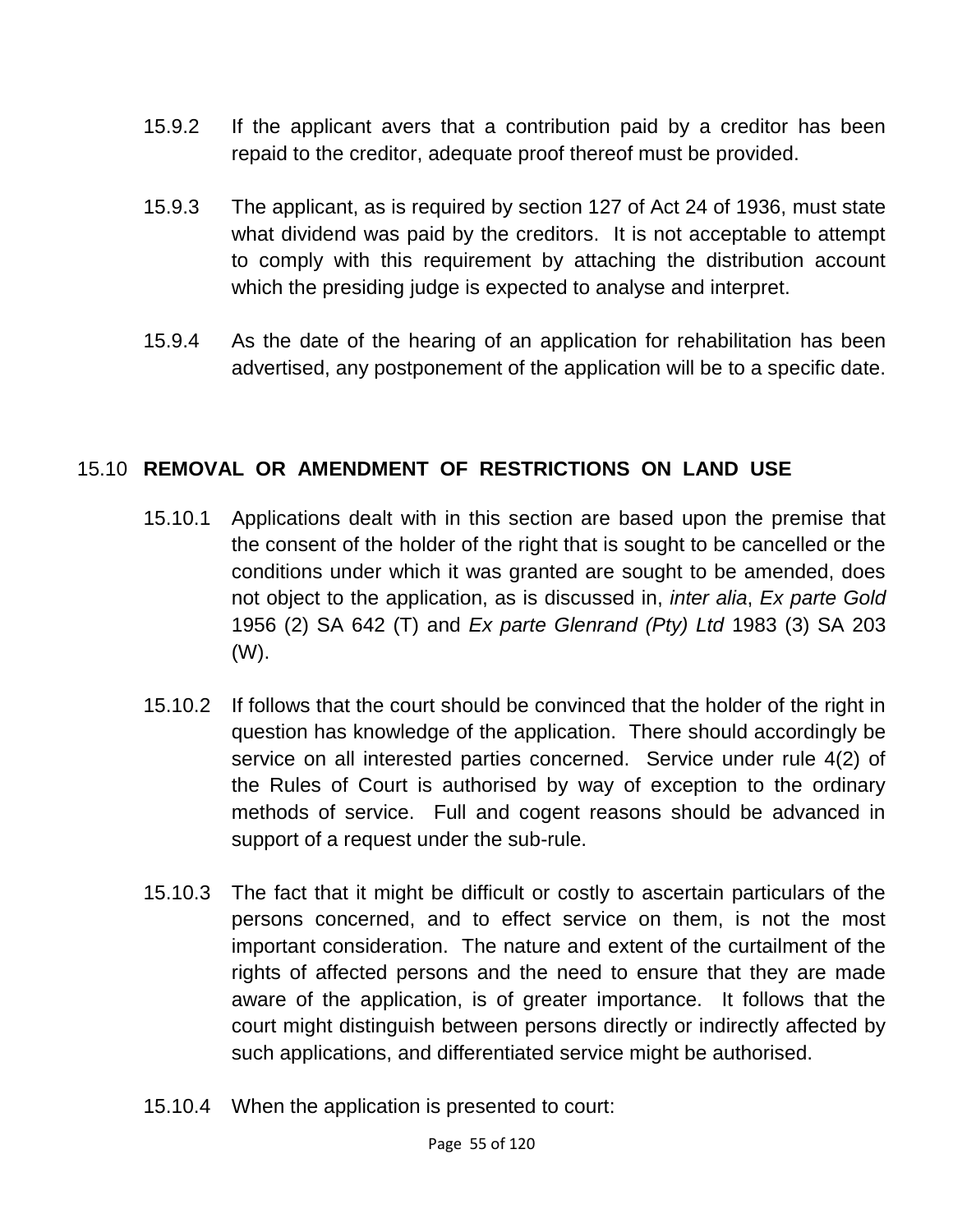- 15.10.4.1 It must be proved that the application together with a request to report was served in good time upon the registrar of Deeds, any Township Board that might be involved and, where applicable, a local authority that is able to comment upon:
	- 15.10.4.1.1 The correctness of the facts relied upon by the applicant.
	- 15.10.4.1.2 The identity of persons who may have a legal interest or whose refusal of consent could constitute adequate reason to refuse the application.
	- 15.10.4.1.3 The optimal method of notifying interested parties.
- 15.10.4.2 A plan or map must be attached as an annexure to the report (if necessary extending beyond the relevant township in which the property is situated) that will assist the court to ascertain which owners or users (of roads or rights) have an interest sufficiently strong to warrant their being given notice of the application.
- 15.10.4.3 If applicable, factors must be recorded that may render ordinary service on interested parties impractical.
- 15.10.4.4 As the mere objection by an affected person to the removal or amendment may put an end to the application, affected persons must be clearly informed that they may raise their objections, either by written notice to the registrar or on the return day, without running the risk of being mulcted in costs.

## 5.11 **SEQUESTRATION AND VOLUNTARY SURRENDER OF ESTATES**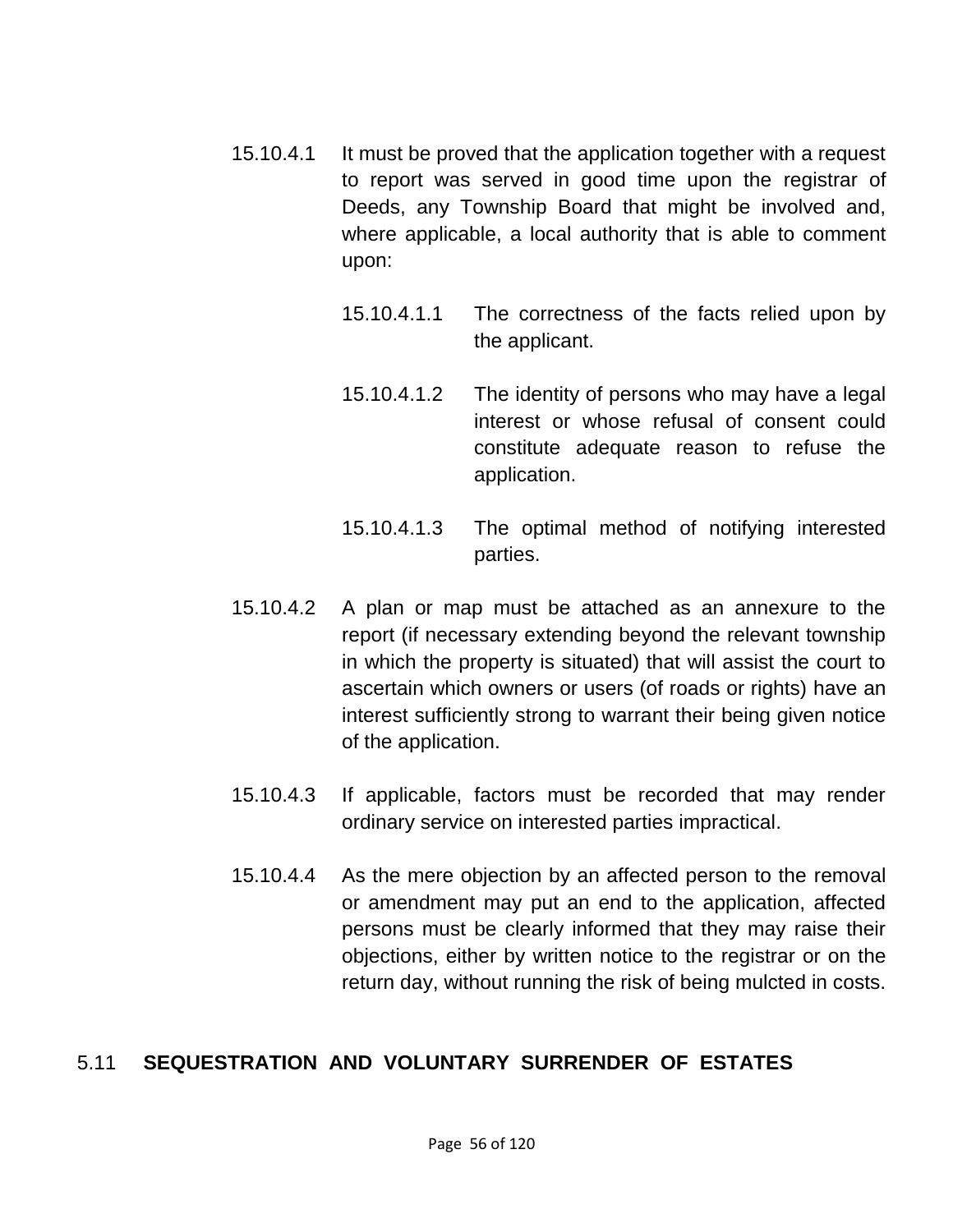- 15.11.1 In an application for sequestration, unless leave to proceed by way of substituted service has been granted, personal service of the application must be effected on the respondent.
- 15.11.2 Unless the court directs otherwise in terms of section 11(2) of Act 24 of 1936, the provisional order of sequestration must be served on the respondent personally.
- 15.11.3 If an extension of a provisional order of sequestration is sought, the party seeking such an extension must deliver an affidavit motivating such an extension.
- 15.11.4 If the applicant fails to establish that the application is not a so-called "friendly" sequestration the following will apply:
	- 15.11.4.1 Sufficient proof of the existence of the debt which gives rise to the application must be provided. The mere say so of the applicant and the respondent will generally not be regarded as sufficient.
	- 15.11.4.2 The respondent"s assets must be valued by a sworn appraiser on the basis of what the assets will probably realize on a forced sale. Mere opinions, devoid of reasoning as to what the assets will probably realize, will not be regarded as compliance herewith. The valuation must be made on oath and the appraiser must be qualified as any other expert witness.
	- Page 57 of 120 15.11.4.3 Where the applicant seeks to establish advantage to creditors by relying on the residue between immovable property valued as aforesaid and the amount outstanding on a mortgage bond registered over the immovable property, proof of the amount outstanding on the mortgage bond at the time of the launching of the application is required, together with an accurate exposition of the rate of interest charged by the bondholder at the time of signature of the notice of motion. Provision must be made for any interest that will be charged on the balance outstanding of the debt secured by the bond until the date of hearing, to be added to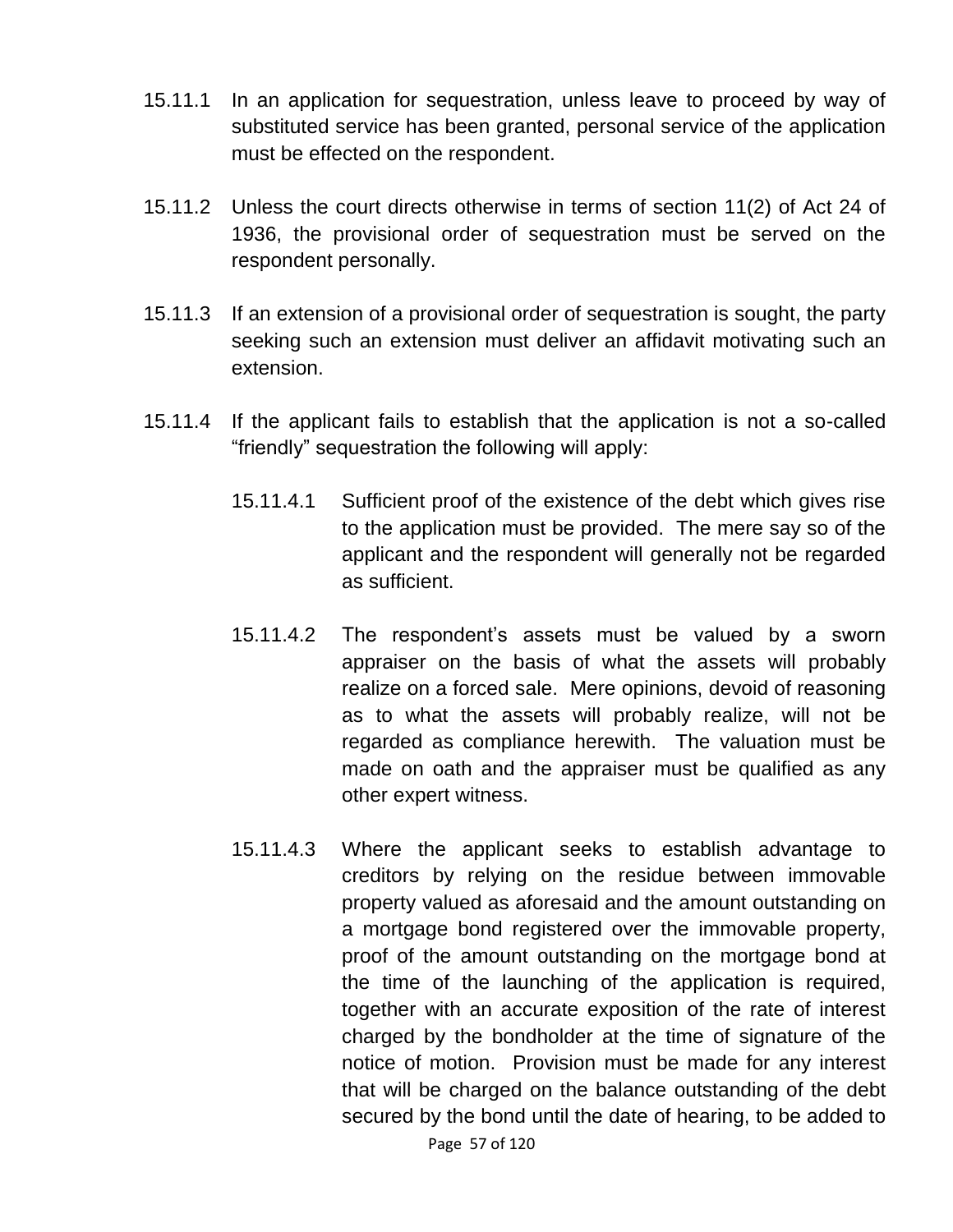the amount owing to the bondholder when the matter is heard.

- 15.11.4.4 Where the applicant seeks to establish advantage to creditors by relying on a sum of money paid into an attorney"s trust account to establish benefit for creditors, an affidavit by the attorney must be attached to the application in which he/she confirms that the money has been paid into his trust account and will be retained there until the appointment of a trustee. The source of the funds paid into the attorney"s trust account must be clearly disclosed under oath by the person providing the money.
- 15.11.4.5 In establishing advantage to creditors the following sequestration and administration costs will be assumed in an uncomplicated application:
	- 15.11.4.5.1 Cost of application R6,000. Cost of application if correspondent utilized – R8.000 (if the applicant"s attorney of record has agreed to limit fees proof thereof must be provided).
	- 15.11.4.5.2 The aforementioned costs are assumed to increase by R700 for every postponement of the application or if the provisional order has to be furnished to all known creditors, the aforementioned costs are assumed to increase by R700.
	- 15.11.4.5.3 The cost of administration, subject to a minimum of R2,500 are:
		- 1% plus VAT on cash or money in a financial institution;
		- 3% plus VAT on immovable property and shares; and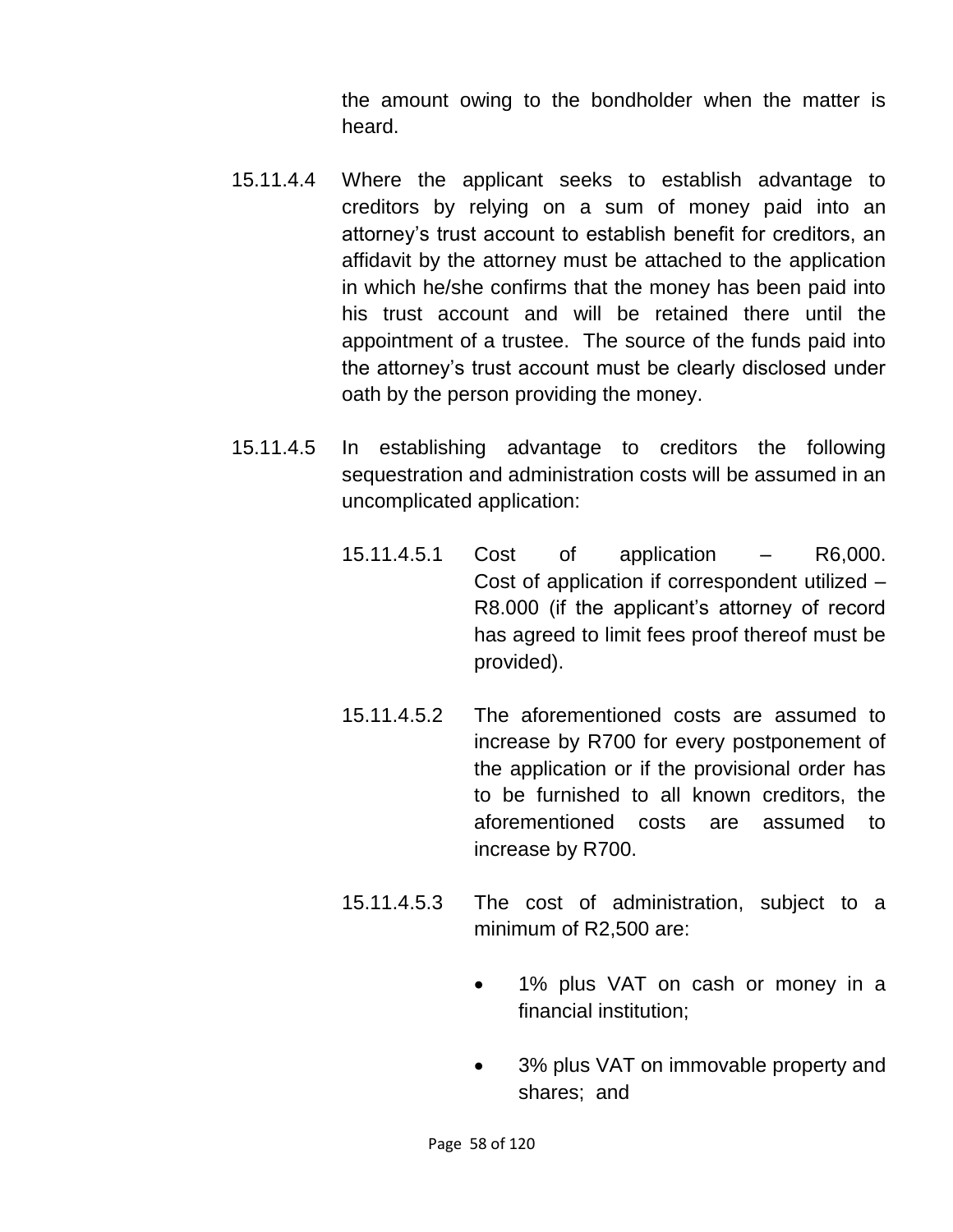- 10% plus VAT on movable property including book debts.
- 15.11.4.5.4 Other administration costs include sheriff fees (Schedule 3 of Act 24 of 1936) and the costs of security.
- 15.11.4.5.5 The aforementioned costs do not include the costs of the realization of the asset. The cost must be established. Unless evidence to the contrary is placed before the court, it will be assumed that the cost of the realization of immovable property is 6% of the selling price plus advertising charges.
- 15.11.4.5.6 Regard being had to the costs set out in paragraph 15.11.4.5.5, the applicant must in the application set out a calculation indicating the probable dividend to concurrent creditors, which shall not be less than 20с in the Rand, unless extraordinary circumstances exist.
- 15.11.4.5.7 If the court hearing an application is doubtful whether the free residue in an insolvent estate will be sufficient to render a dividend of 20с in the Rand to concurrent creditors, it may order any shortfall of such dividend to be supplemented from the applicant's attorney's taxed fees in order to ensure that proven concurrent creditors receive at least 20% of their claims. The court may further order the applicant"s attorney to inform all concurrent creditors by registered mail that a dividend of 20% of all proven claims has been guaranteed by such order.
- Page 59 of 120 15.11.5 Where the application is brought as an urgent application with the purpose of staying a sale in execution, notice of the application must be given to the judgment creditor. In addition the applicant must set out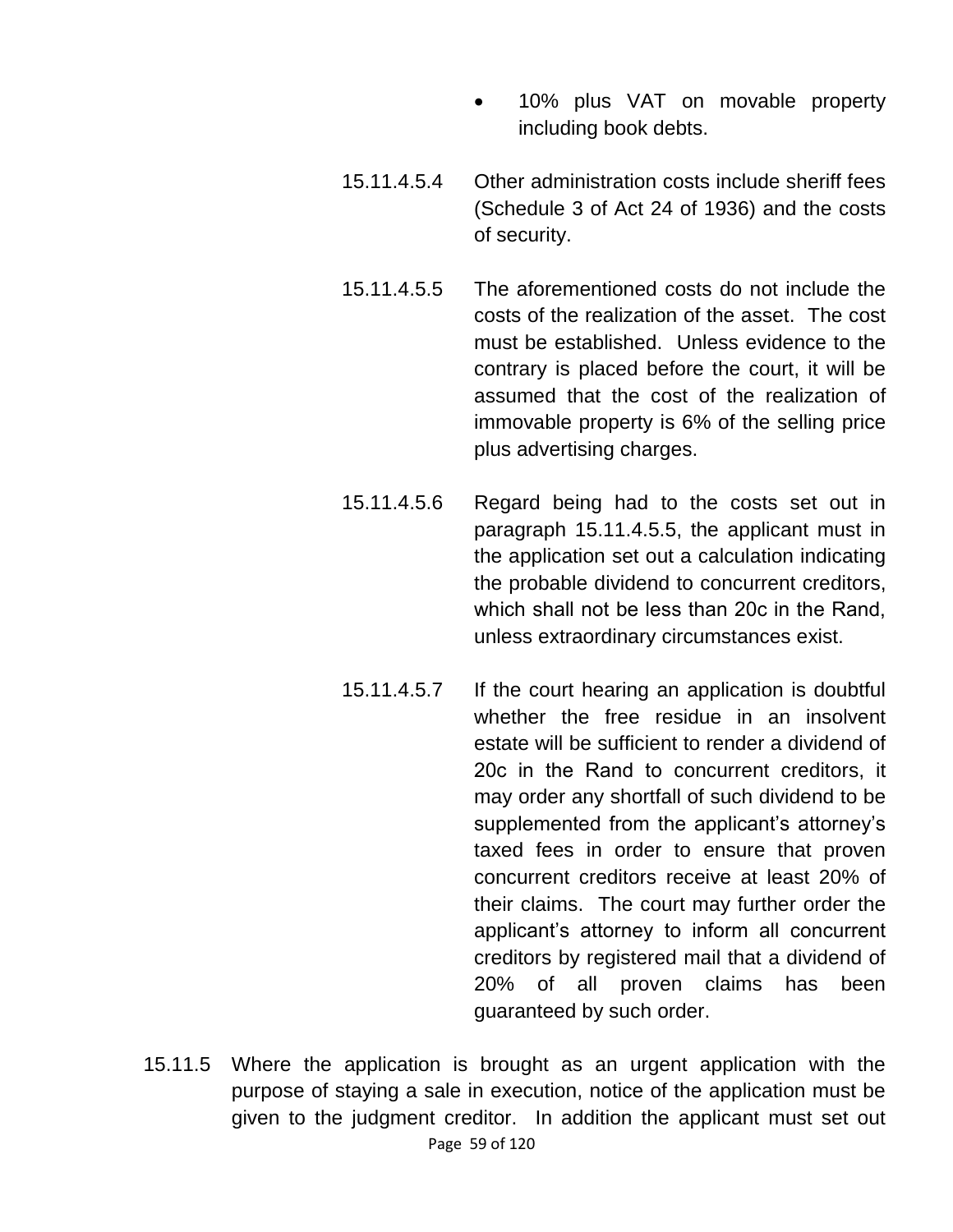facts to enable the court to determine that the assets which are to be sold at the sale in execution will realise more, if sold privately.

- 15.11.6 Notwithstanding paragraph 15.11.3 above, a court will be reluctant to grant an extension of a return date in a "friendly" sequestration.
- 15.11.7 Where applicable, the aforegoing also apply to applications for the voluntary surrender of estates.
- 15.11.8 Every application for the voluntary surrender of an estate must be accompanied by a practice note completed by the attorney presenting the application which is in the form annexed hereto as annexure "A" 15.14.

### **16 - RESERVED JUDGMENTS**

- 16.1 All enquiries about reserved judgments must be directed to the Judge President or the most senior judge available in writing who will then enquire from the judge involved when the judgment will be delivered.
- 16.2 If the aforementioned letter is not delivered by all the parties to the litigation, proof that a copy of the letter has been forwarded to the other party or parties, must be provided.
- 16.3 Legal representatives must no later than 14 (fourteen) days after the beginning of a court term, provide a list of reserved judgments in matters handled by him/her to the Judge President or the most senior judge available.

## **17 - UNOPPOSED DIVORCE ACTIONS**

17.1 Prior to enrolling the matter, the legal representative who enrols the matter must ensure that the court file contains all the relevant pleadings, notices and returns of service. The legal representative must further ensure that the court file is properly paginated, indexed and bound. Documents will only be accepted from the bar in exceptional circumstances which must be established on affidavit.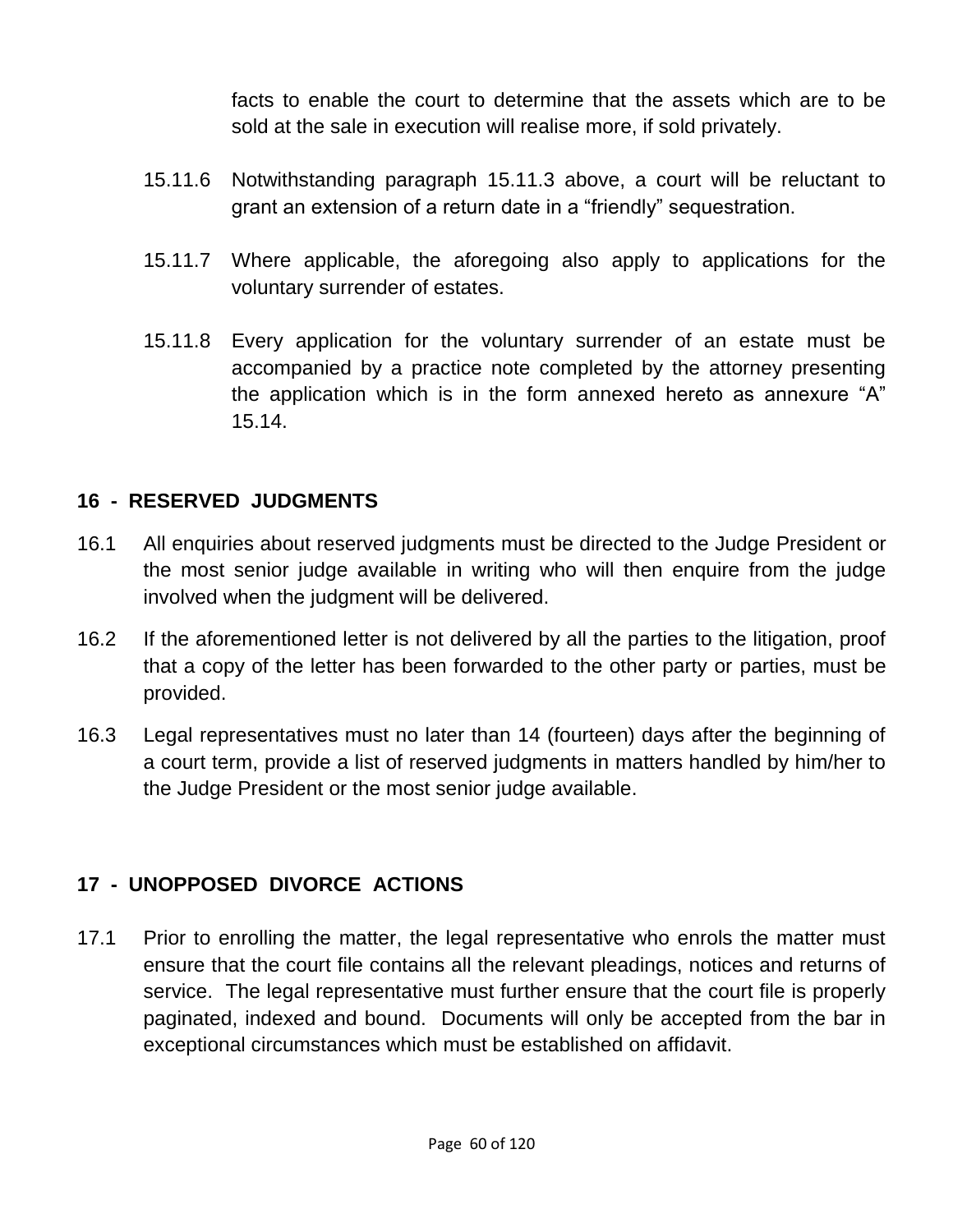- 17.2 The pleadings, notices and returns of services referred to in the previous paragraph must all be originals. If anyone is not an original, an affidavit must be included in the documents explaining why the original is not in the court file and proving that the copy is a true copy of the original. Where the summons is not the original summons, the affidavit must additionally prove that the original summons was properly signed and stamped when issued. In such a case the presiding judge will determine if the matter can proceed in the absence of the original pleadings, notices and returns of service.
- 17.3 If a copy of a marriage certificate is used to prove the marriage, the copy must have been certified as a true copy of the original.
- 17.4 Where the party proving the marriage requires return of the original or certified marriage certificate, a copy thereof must be available to be placed in the court file at the hearing.
- 17.5 In the event that the parties have concluded an agreement of settlement, the original agreement of settlement must not be placed in the court file. The original agreement must be handed up through the witness proving its conclusion.
- 17.6 If a matter is not on the printed roll it will not be enrolled save in exceptional circumstances which must be made out on affidavit.
- 17.7 A matter may not be enrolled prior to the expiry of the *dies induciae* even if the *dies induciae* will have expired by the time the matter is heard.
- 17.8 Any amendment to the pleadings must be sought in writing. If the amendment is granted the judge"s clerk must note the order on the court file. The notation of the order will, in so far as the amendment may relate to the parties" names and the spelling thereof, draw the attention of the registrar"s office thereto and ensure that any court order will correctly reflect the parties' names.
- 17.9 Subject to the discretion of the presiding judge the evidence necessary for the grant of a decree of divorce may be presented on affidavit provided that:
	- 17.9.1 The affidavit proves that no child was born to or adopted by the parties to the marriage, or, if there was, that such child is over the age of 18 years.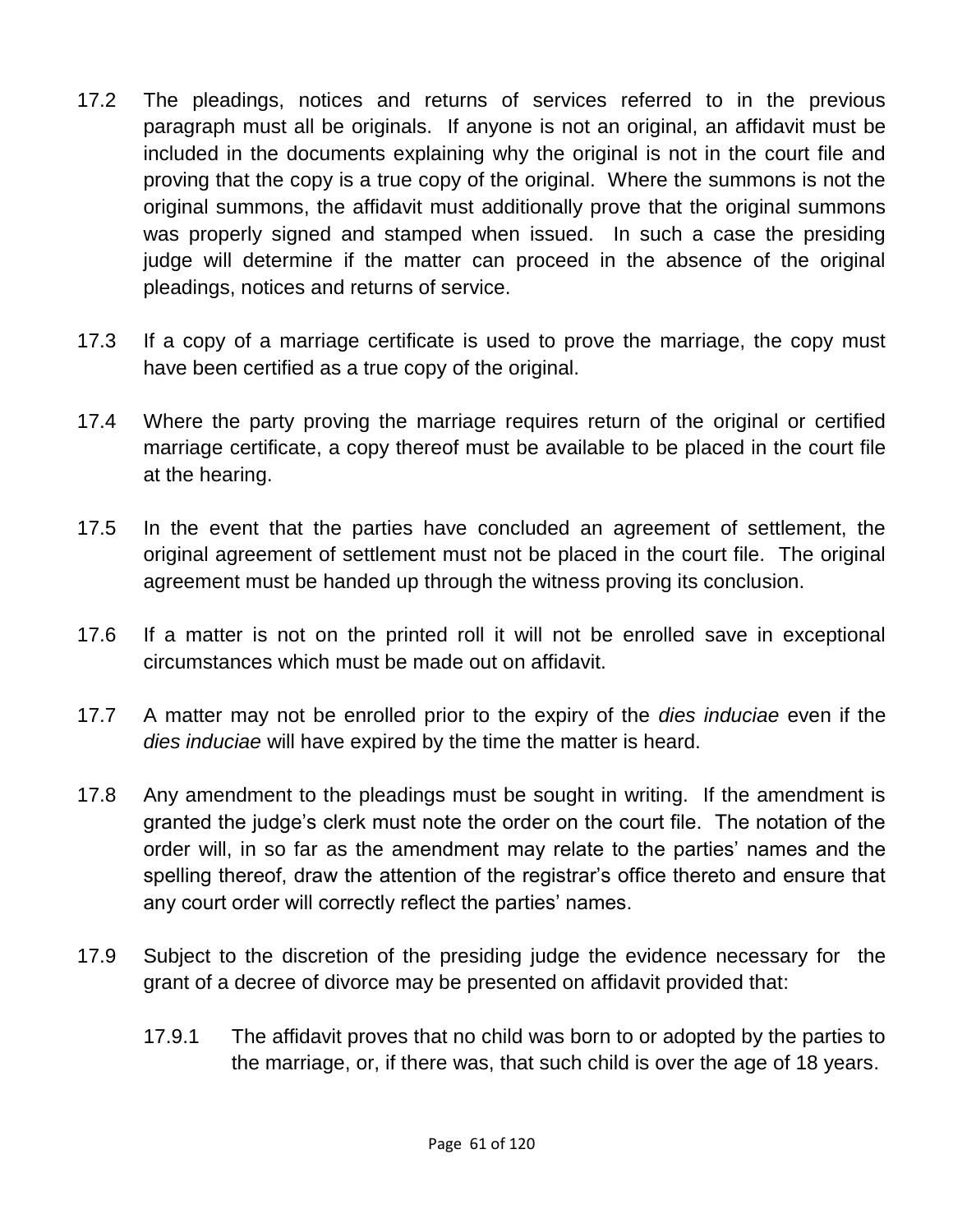- 17.9.2 All financial matters between the spouses have been settled in a signed written agreement which is identified in and attached to the affidavit, or if the only order to be sought in regard to financial matters is division of the joint estate or forfeiture of the benefits of the marriage in community of property.
- 17.9.3 All necessary evidence is set out in the affidavit. (In this regard it is emphasised that primary facts and not conclusions of fact are required).
- 17.9.4 The affidavit is attached to the notice of enrolment.
- 17.10. If the interests of minor children are involved in any divorce, any settlement agreement entered into by the parties in which the interests of such minors are addressed, or, in the absence of an agreement, any prayers dealing with the interest of minor children must be referred to the Family Advocate prior to the hearing of the matter. Any comment, concern or recommendation expressed by the Family Advocate must be brought to the court"s attention together with a comprehensive exposition of the manner in which the parties intend to address such comment, concern or recommendation.

## **18 - STANDARD ORDERS**

- 18.1 To facilitate the printing of court orders certain standard orders have been devised. Where practical, practitioners should seek relief in terms of the standard orders.
- 18.2 Any deviation from the standard order must be motivated either in the court papers or by counsel at the hearing of the matter.
- 18.3 The standard orders that are annexed hereto are:
	- 18.3.1 Absolution from the instance
	- 18.3.2 Admission of Translator
	- 18.3.3 Agreement of Settlement
	- 18.3.4 Default Judgment by Court
	- 18.3.5 Default judgment by registrar
	- 18.3.6 Discharge of Provisional Sequestration
	- 18.3.7 Divorce with Settlement Agreement
	- 18.3.8 Divorce without Settlement Agreement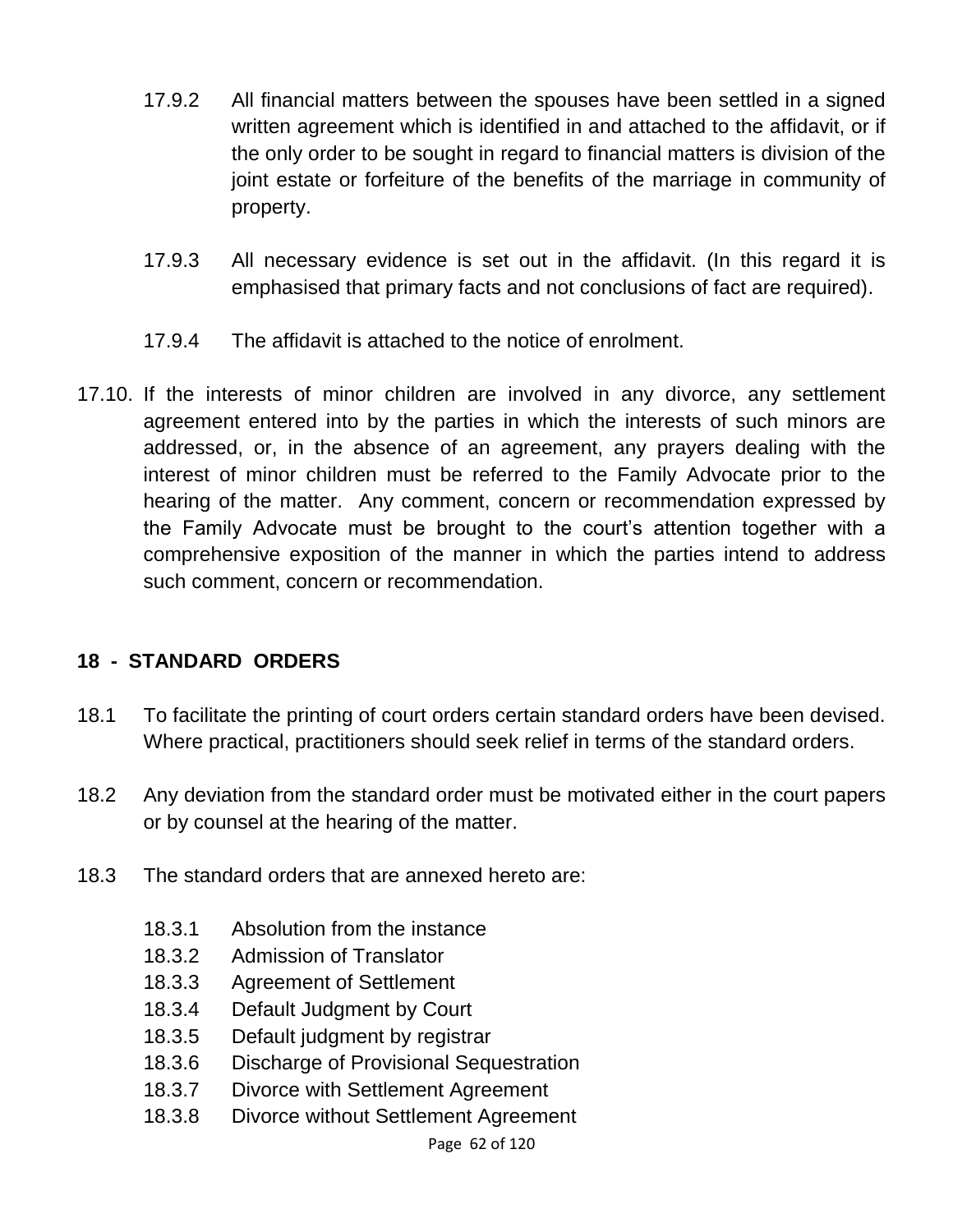- 18.3.9 Edictal Citation
- 18.3.10 Final Sequestration
- 18.3.11 General order for Discovery
- 18.3.12 Leave to Appeal
- 18.3.13 Order in terms of rule 39(22)
- 18.3.14 Order on Appeal
- 18.3.15 Post Nuptial Registration of a contract
- 18.3.16 Provisional Sentence 1
- 18.3.17 Provisional Sequestration
- 18.3.18 Rehabilitation
- 18.3.19 Restrictive Conditions on Land
- 18.3.20 Rule 43
- 18.3.21 Rule *Nisi*
- 18.3.22 Substituted Service
- 18.3.23 Summary Judgment granted
- 18.3.24 Summary Judgment refused
- 18.3.25 Surrender
- 18.3.26 Unallocated Order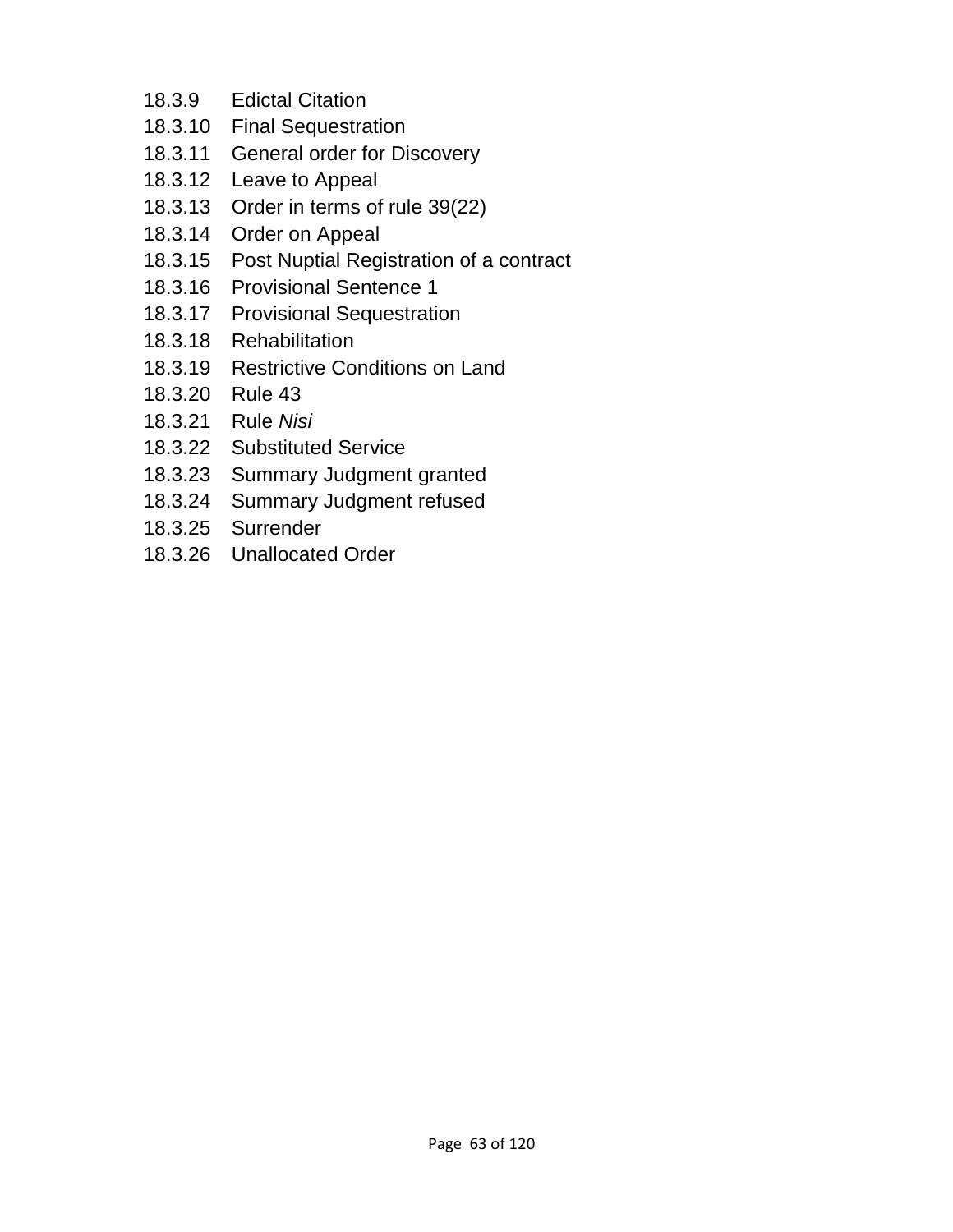### 18.3.1 *ABSOLUTION FROM THE INSTANCE*

# **IN THE HIGH COURT OF SOUTH AFRICA LIMPOPO DIVISION OR LIMPOPO LOCAL DIVISION**

CASE NO:

BEFORE THE HONOURABLE JUDGE

In the matter between:-

**PLAINTIFF** 

**and**

#### **DEFENDANT**

HAVING read the documents filed of record, having heard counsel and having considered the matter:-

#### **THE COURT ORDERS THAT:**

- 1. Absolution form the instance be granted to the defendant.
- 2. The plaintiff is ordered to pay the costs of the action.

BY THE COURT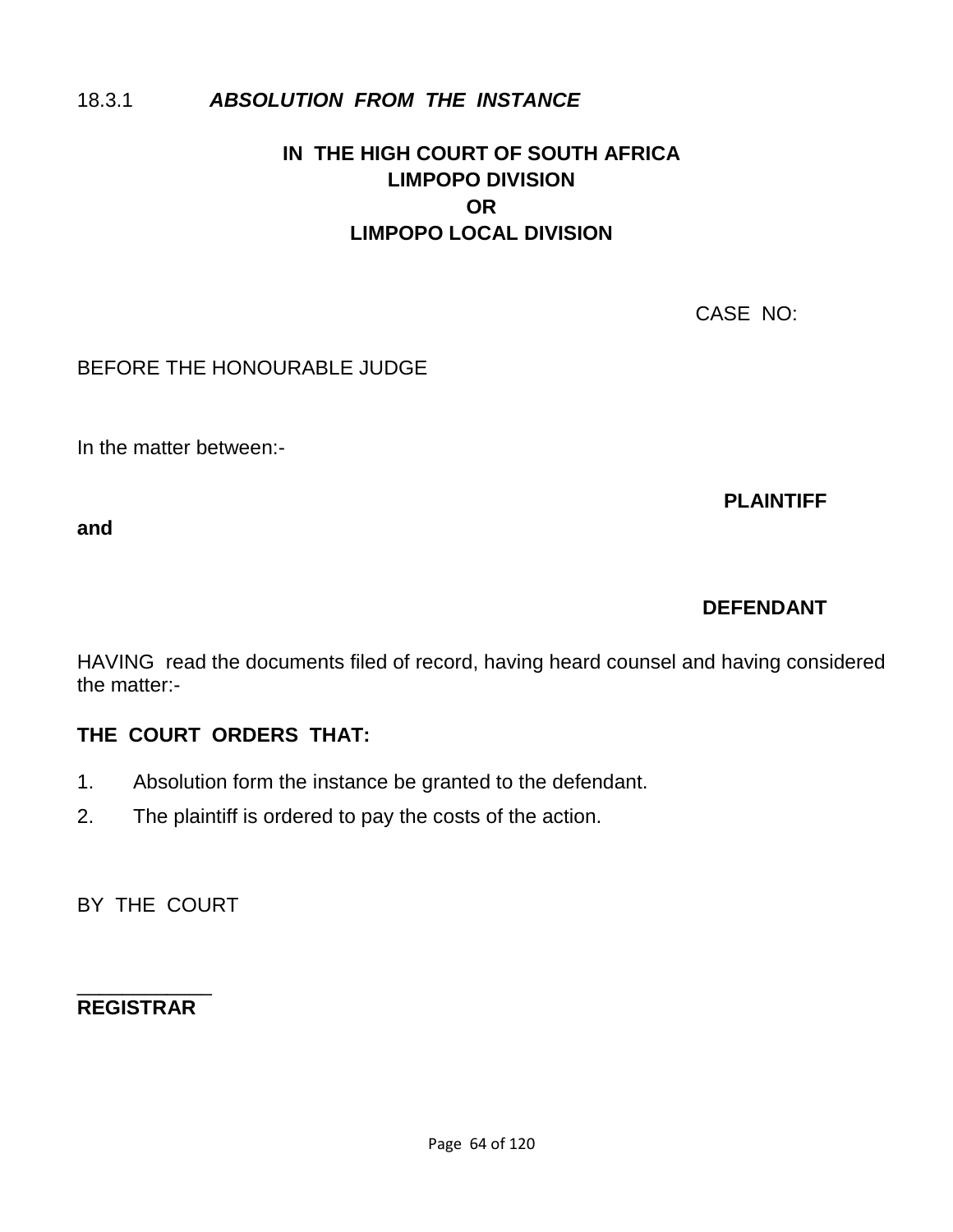#### 18.3.2 *ADMISSION OF TRANSLATOR*

# **IN THE HIGH COURT OF SOUTH AFRICA LIMPOPO DIVISION OR LIMPOPO LOCAL DIVISION**

CASE NO:

#### BEFORE THE HONOURABLE JUDGE

In the matter between:-

#### **APPLICANT**

HAVING read the documents filed of record, heard counsel and having considered the matter:-

#### **IT IS ORDERED THAT:**

The proper officer places the name of the applicant on the roll of translators for translations from ………………………..to ………………………. and from ……………………. to ……………………….

BY THE COURT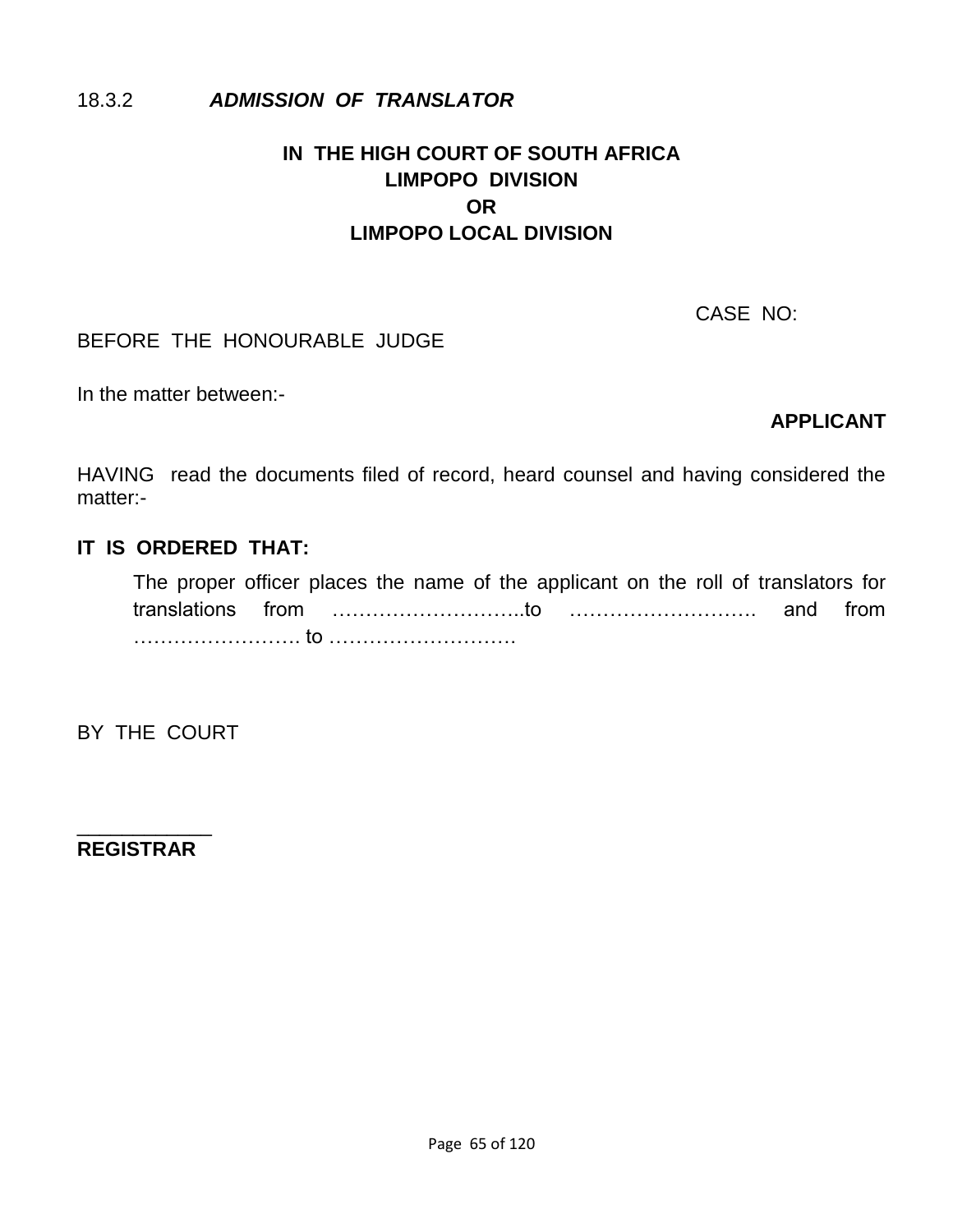### 18.3.3 *AGREEMENT OF SETTLEMENT*

# **IN THE HIGH COURT OF SOUTH AFRICA LIMPOPO DIVISION OR LIMPOPO LOCAL DIVISION**

CASE NO:

#### BEFORE THE HONOURABLE JUDGE

In the matter between:-

**APPLICANT** 

**and**

# **RESPONDENT**

HAVING read the documents filed of record, heard counsel and having considered the matter:

## **IT IS ORDERED THAT:**

The agreement of settlement marked "…." is made an order of court.

BY THE COURT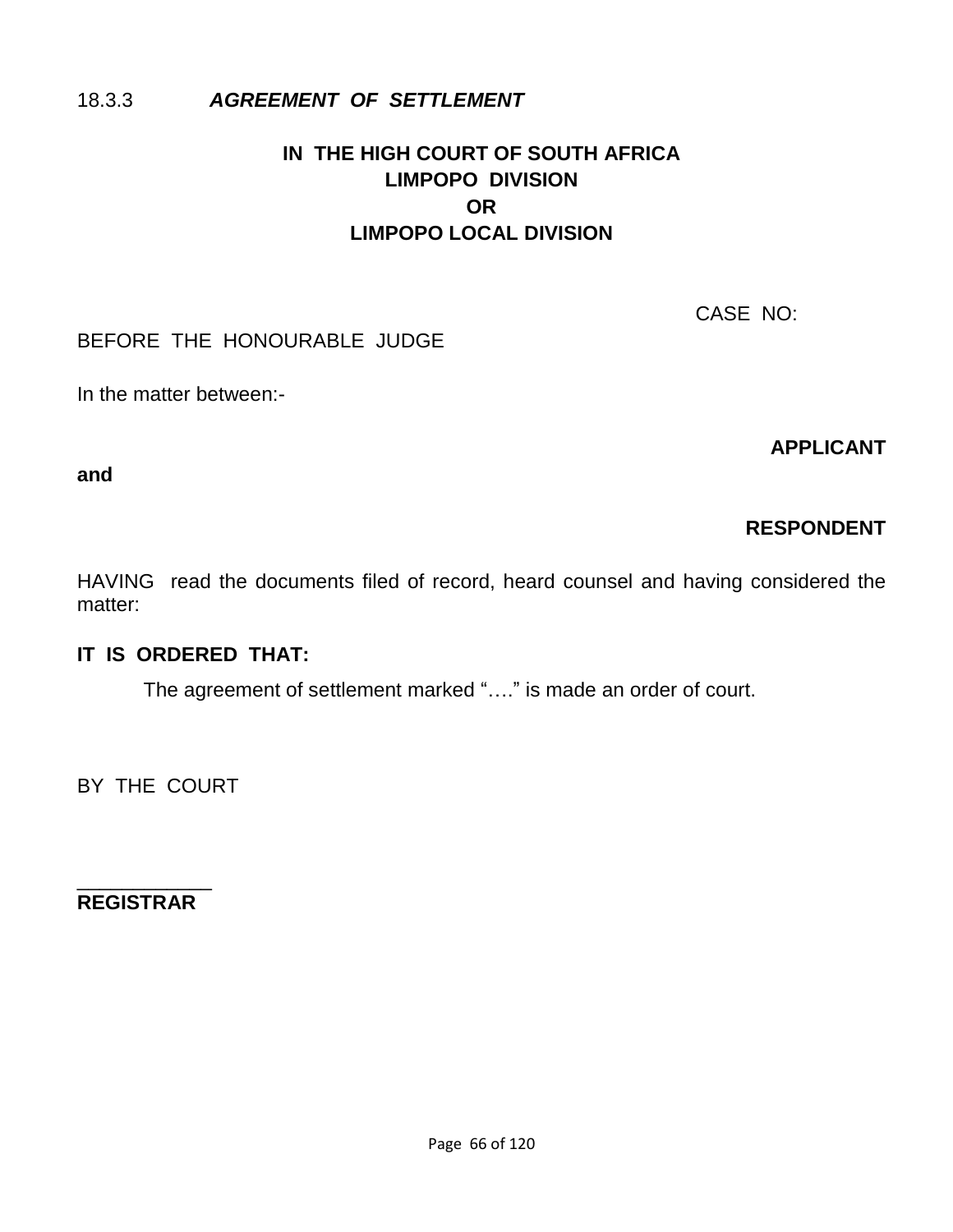#### 18.3.4 *DEFAULT JUDGMENT BY COURT*

# **IN THE HIGH COURT OF SOUTH AFRICA LIMPOPO DIVISION OR LIMPOPO LOCAL DIVISION**

CASE NO:

#### BEFORE THE HONOURABLE JUDGE

In the matter between:-

**PLAINTIFF** 

**and**

#### **DEFENDANT**

HAVING read the documents filed of record, heard counsel and having considered the matter:-

**DEFAULT JUDGEMENT** is granted against the for:

- 1. Payment of the sum of ………………
- 2. Interest on the sum of ………………at the rate of ….... per annum from …………….to date of payment.
- 3. The following property is declared especially executable ………………………….
- 4. Costs of suit.

.

BY THE COURT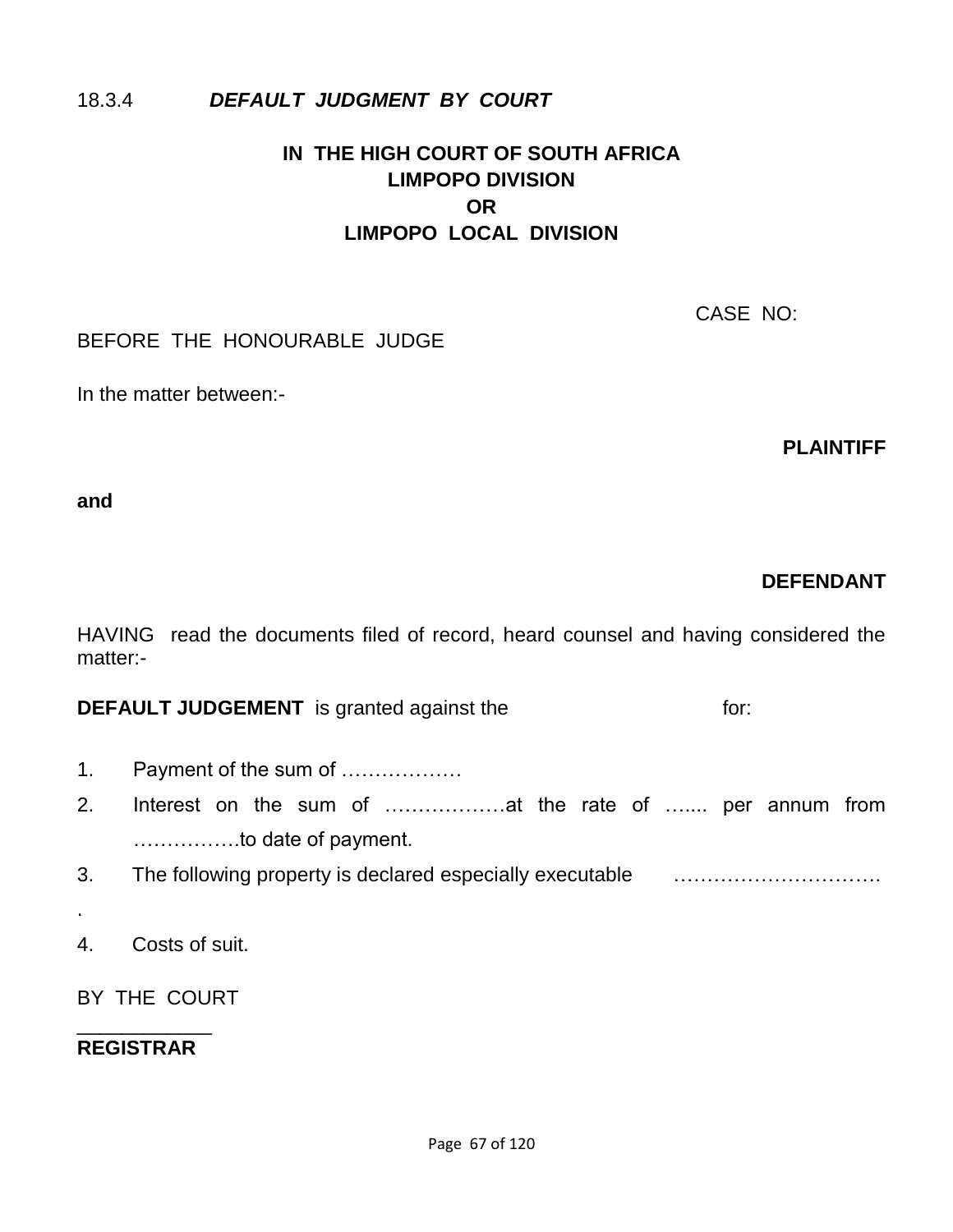### 18.3.5 *DEFAULT JUDGMENT BY THE REGISTRAR*

# **IN THE HIGH COURT OF SOUTH AFRICA LIMPOPO DIVISION OR LIMPOPO LOCAL DIVISION**

CASE NO:

In the matter between:-

**PLAINTIFF** 

**and**

#### **DEFENDANT**

HAVING read the documents filed of record and having considered the matter:-

|  | <b>DEFAULT JUDGEMENT</b> is granted against the | for: |
|--|-------------------------------------------------|------|
|--|-------------------------------------------------|------|

- 1. Payment of the sum of …………………………… .
- 2. Interest on the sum of……at the rate of…..per annum from ……..to date of payment.
- 3. ………………… .

BY THE COURT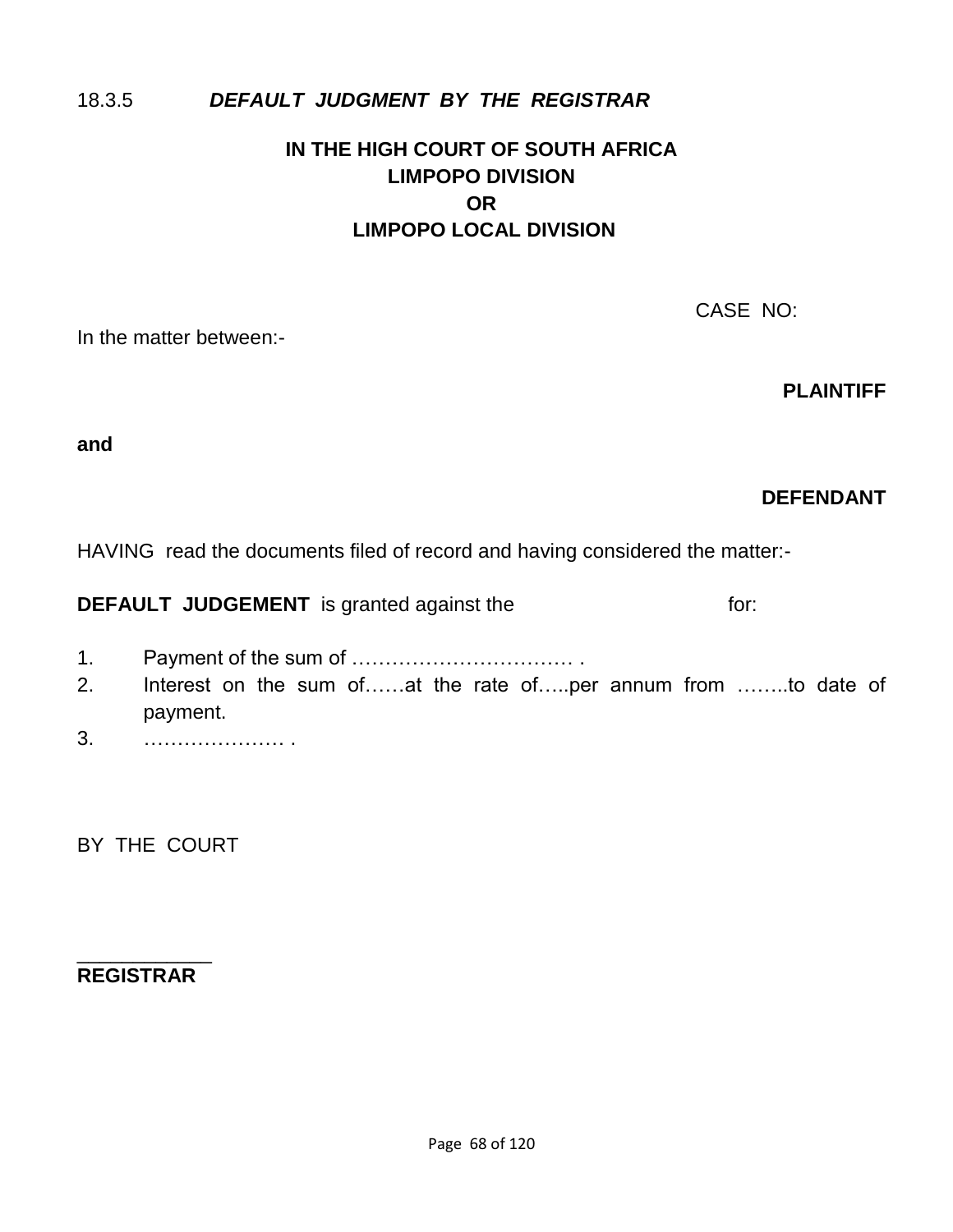## 18.3.6 *DISCHARGE OF PROVISIONAL SEQUESTRATION*

# **IN THE HIGH COURT OF SOUTH AFRICA LIMPOPO DIVISION OR LIMPOPO LOCAL DIVISION**

CASE NO:

### BEFORE THE HONOURABLE JUDGE

In the matter between:-

**APPLICANT** 

**and**

# **RESPONDENT**

HAVING read the documents filed of record, heard counsel and having considered the matter:-

## **IT IS ORDERED THAT:**

- 1. The order of provisional sequestration is set aside.
- 2. The rule *nisi* is discharged.

BY THE COURT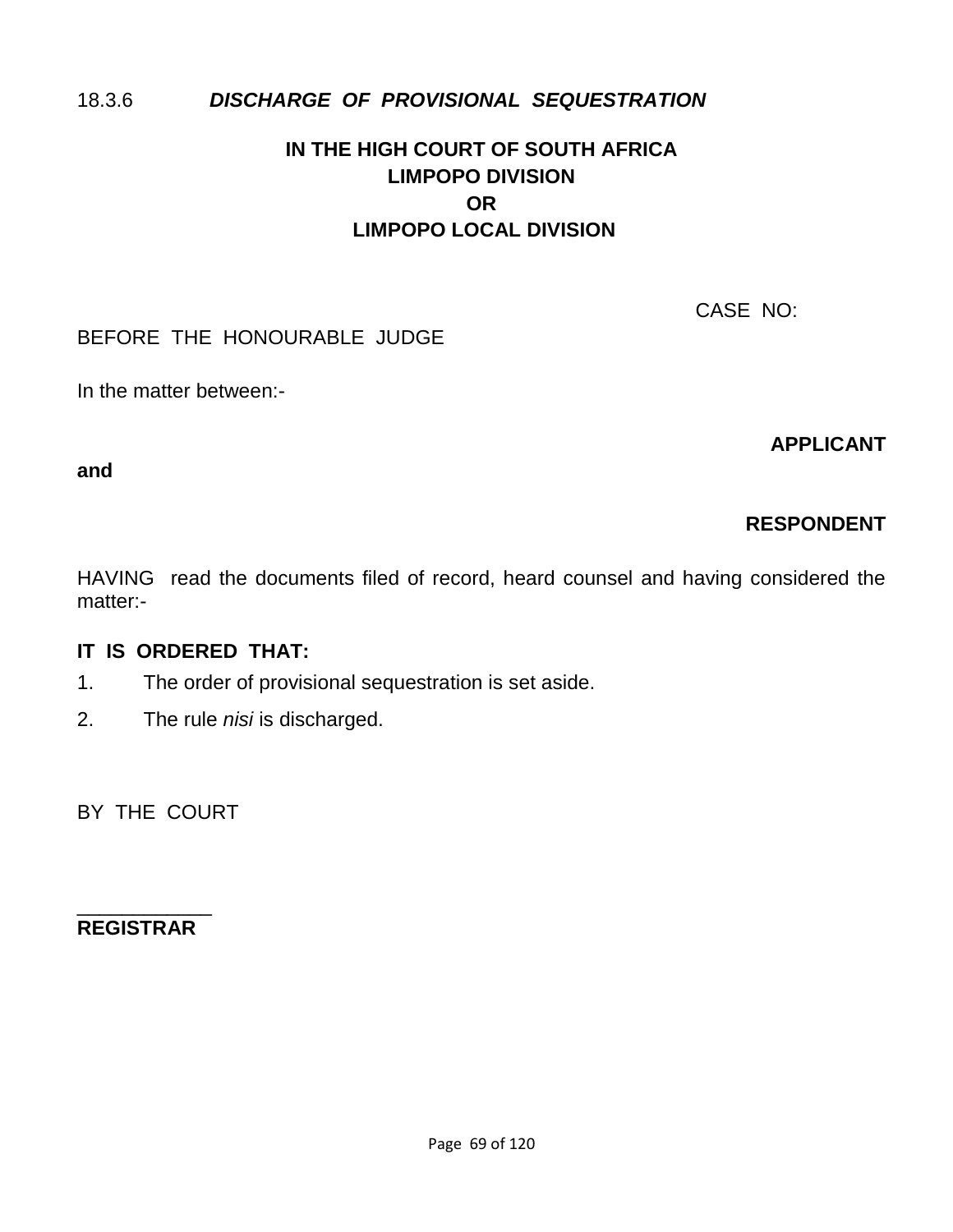## 18.3.7 *DIVORCE WITH SETTLEMENT AGREEMENT*

# **IN THE HIGH COURT OF SOUTH AFRICA LIMPOPO DIVISION OR LIMPOPO LOCAL DIVISION**

CASE NO:

## BEFORE THE HONOURABLE JUDGE

In the matter between:-

**PLAINTIFF** 

**and**

# **DEFENDANT**

HAVING read the documents filed of record, heard counsel and having considered the matter:-

## **THE COURT ORDERS THAT:**

- 1. The marriage between the plaintiff and defendant is dissolved.
- 2. The deed of settlement (marked "") is hereby made an order of court.

BY THE COURT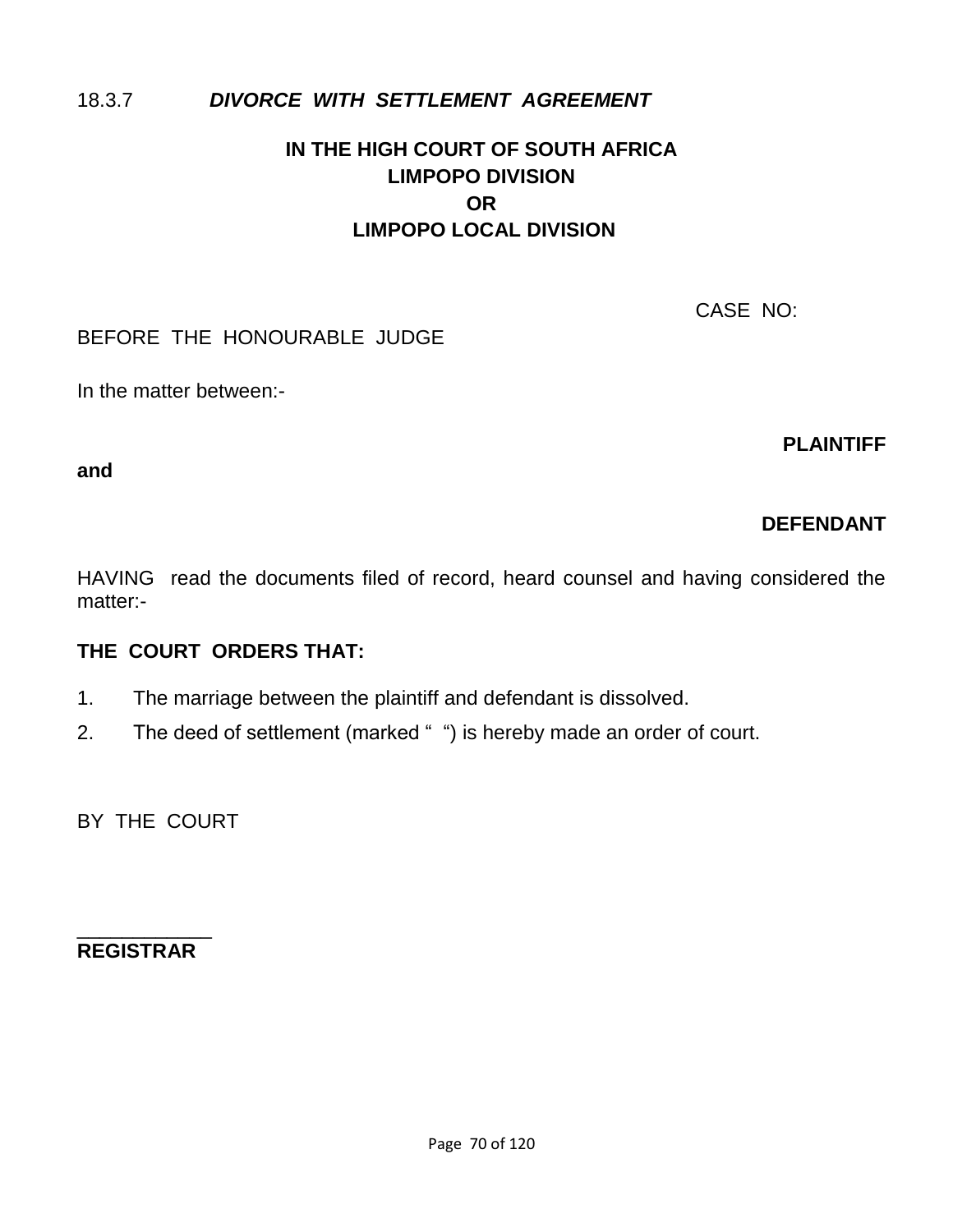## 18.3.8 *DIVORCE WITHOUT SETTLEMENT AGREEMENT*

# **IN THE HIGH COURT OF SOUTH AFRICA LIMPOPO DIVISION OR LIMPOPO LOCAL DIVISION**

CASE NO:

#### BEFORE THE HONOURABLE JUDGE

In the matter between:-

**PLAINTIFF** 

**and**

# **DEFENDANT**

HAVING read the documents filed of record, heard counsel and having considered the matter:-

## **THE COURT ORDERS THAT:**

- 1. The marriage between the plaintiff and defendant is dissolved.
- 2. ……………….. is awarded care and primary residence of the minor children ………………..
- 3. The other parent shall be entitled to reasonable contact to the said children which contact shall include:
- 4. …………….. is ordered to pay maintenance to ………………. in the amount of ……………..per month per child .
- 5. …………….. is ordered to pay maintenance in respect of the minor children at the rate of………………….
- 6. The defendant is ordered to pay the costs

BY THE COURT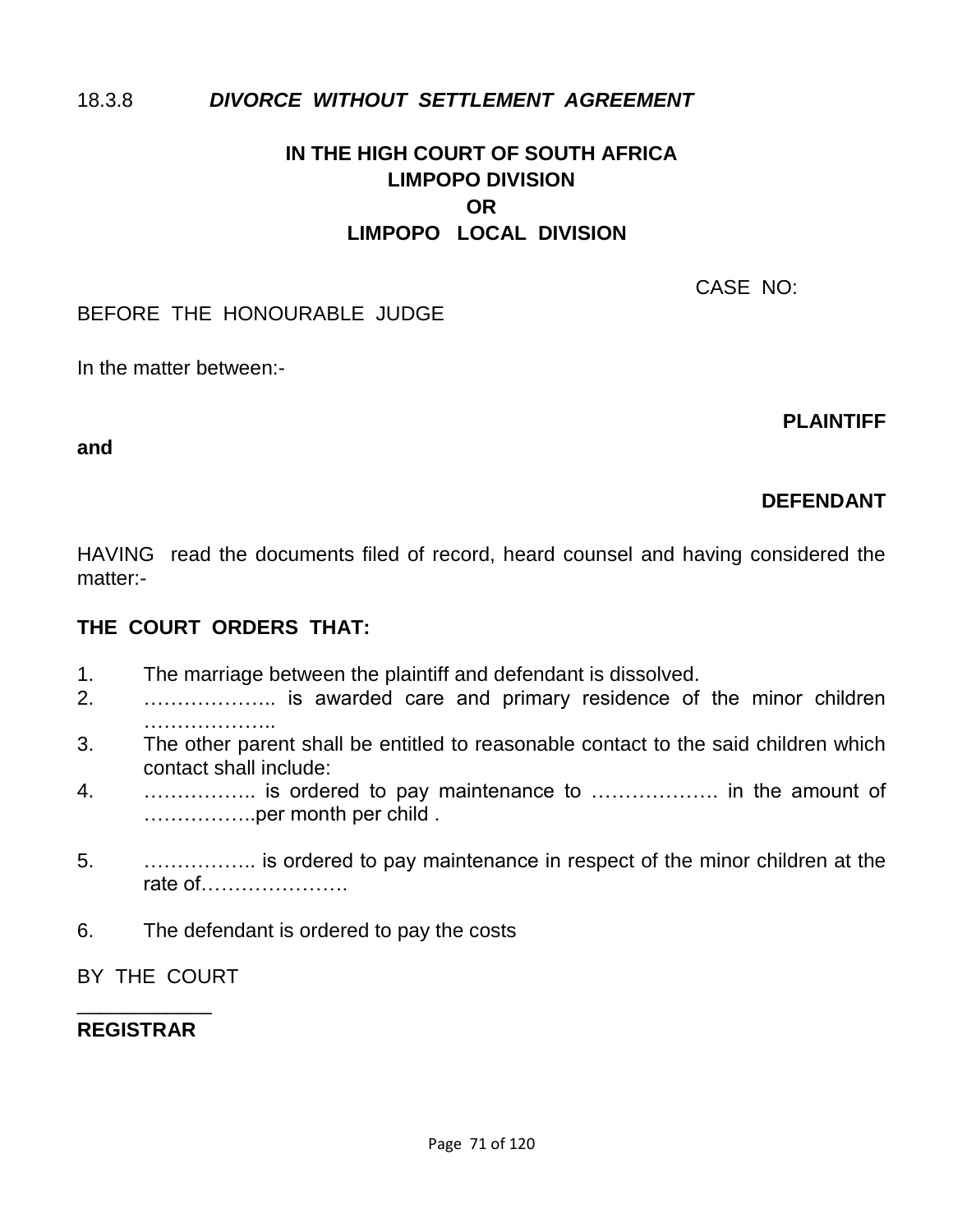## 18.3.9 *EDICTAL CITATION*

# **IN THE HIGH COURT OF SOUTH AFRICA LIMPOPO DIVISION OR LIMPOPO LOCAL DIVISION**

CASE NO:

## BEFORE THE HONOURABLE JUDGE

In the matter between:-

**PLAINTIFF** 

**and**

## **DEFENDANT**

HAVING read the documents filed of record, heard counsel and having considered the matter:-

## **THE COURT ORDERS THAT:**

- 1. Leave is granted to the applicant to sue the abovementioned respondent by way of edictal citation for the following relief:
- 2. The citation must be served on the respondent ……………………
- 3. The respondent is afforded …………………. (days) within which to enter appearance to defend.
- 4. The costs of this application are costs in the cause.

BY THE COURT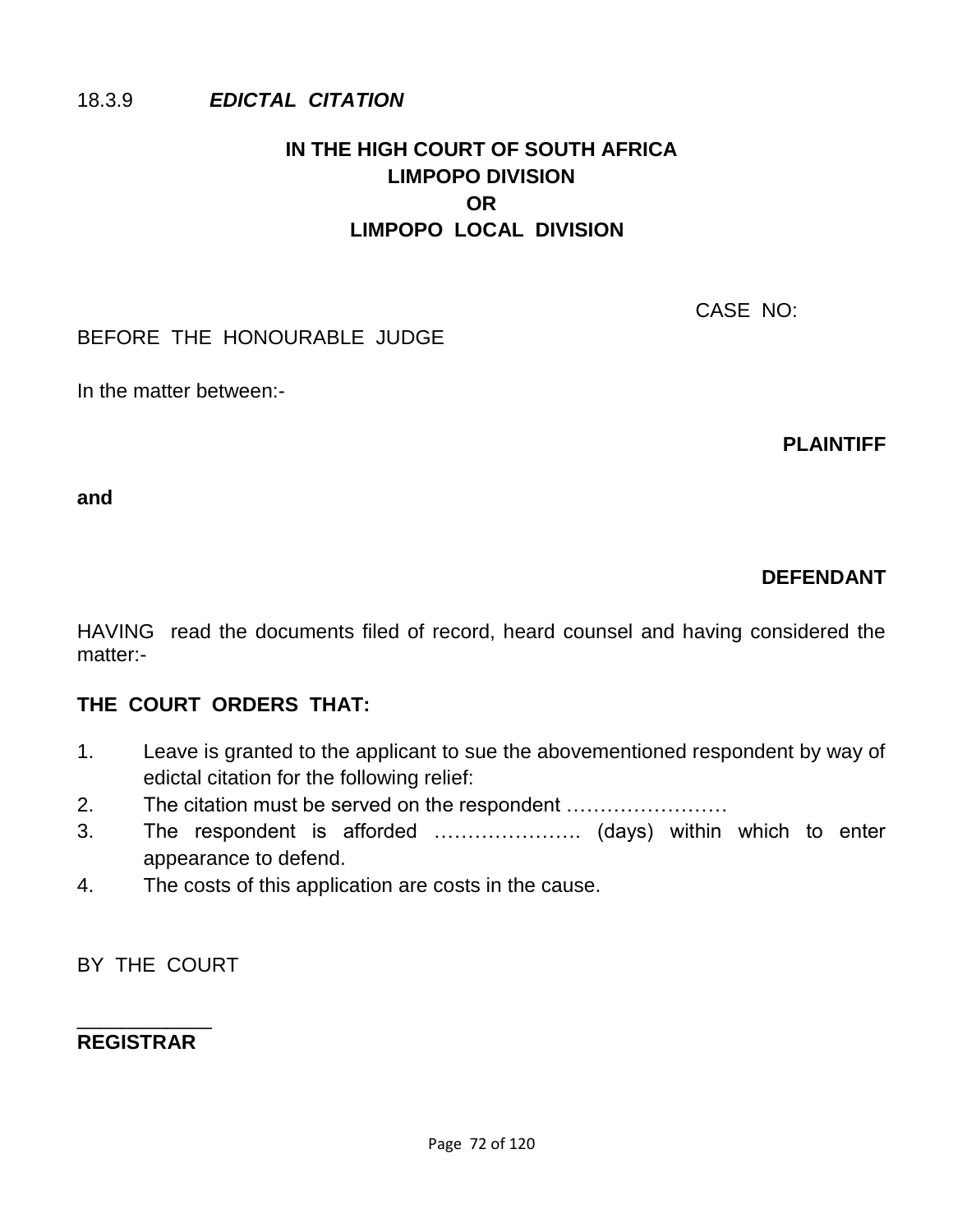### 18.3.10 *FINAL SEQUESTRATION*

# **IN THE HIGH COURT OF SOUTH AFRICA LIMPOPO DIVISION OR LIMPOPO LOCAL DIVISION**

CASE NO:

### BEFORE THE HONOURABLE JUDGE

In the matter between:-

### **APPLICANT**

**and**

## **RESPONDENT**

HAVING read the documents filed of record, heard counsel and having considered the matter:-

#### **IT IS ORDERED THAT:**

The estate of the respondent is placed under final sequestration

BY THE COURT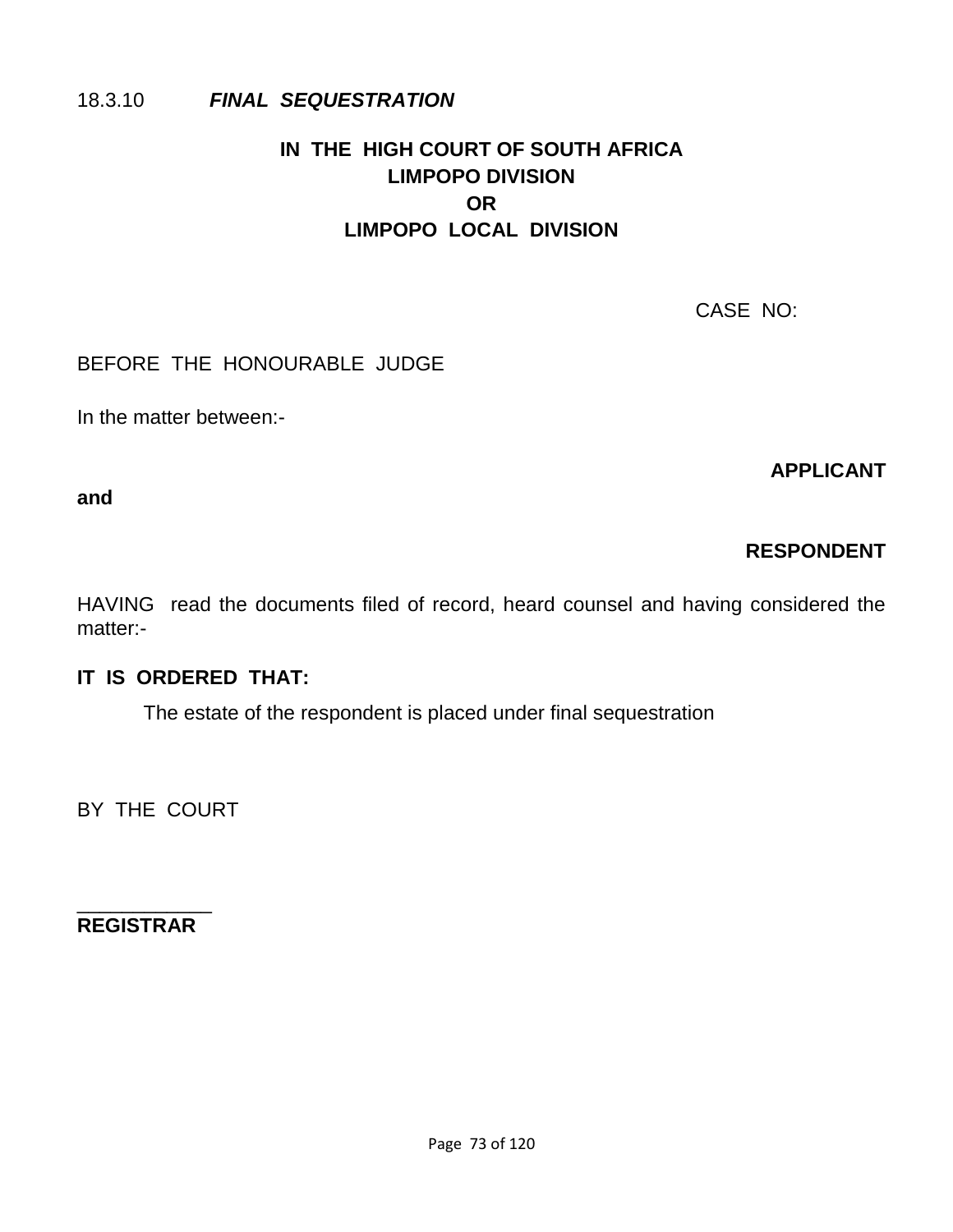## 18.3.11 *GENERAL ORDER FOR DISCOVERY*

# **IN THE HIGH COURT OF SOUTH AFRICA LIMPOPO DIVISION OR LIMPOPO LOCAL DIVISION**

CASE NO:

## BEFORE THE HONOURABLE JUDGE

In the matter between:-

**APPLICANT** 

#### **and**

# **RESPONDENT**

HAVING read the documents filed of record, heard counsel and having considered the matter:-

## **IT IS ORDERED THAT:**

- 1. …………………………..shall make discovery on affidavit within ……………………………………..days from the date of service of this order.
- 2. The costs of this application are to be paid by ……………………………………………………………...

BY THE COURT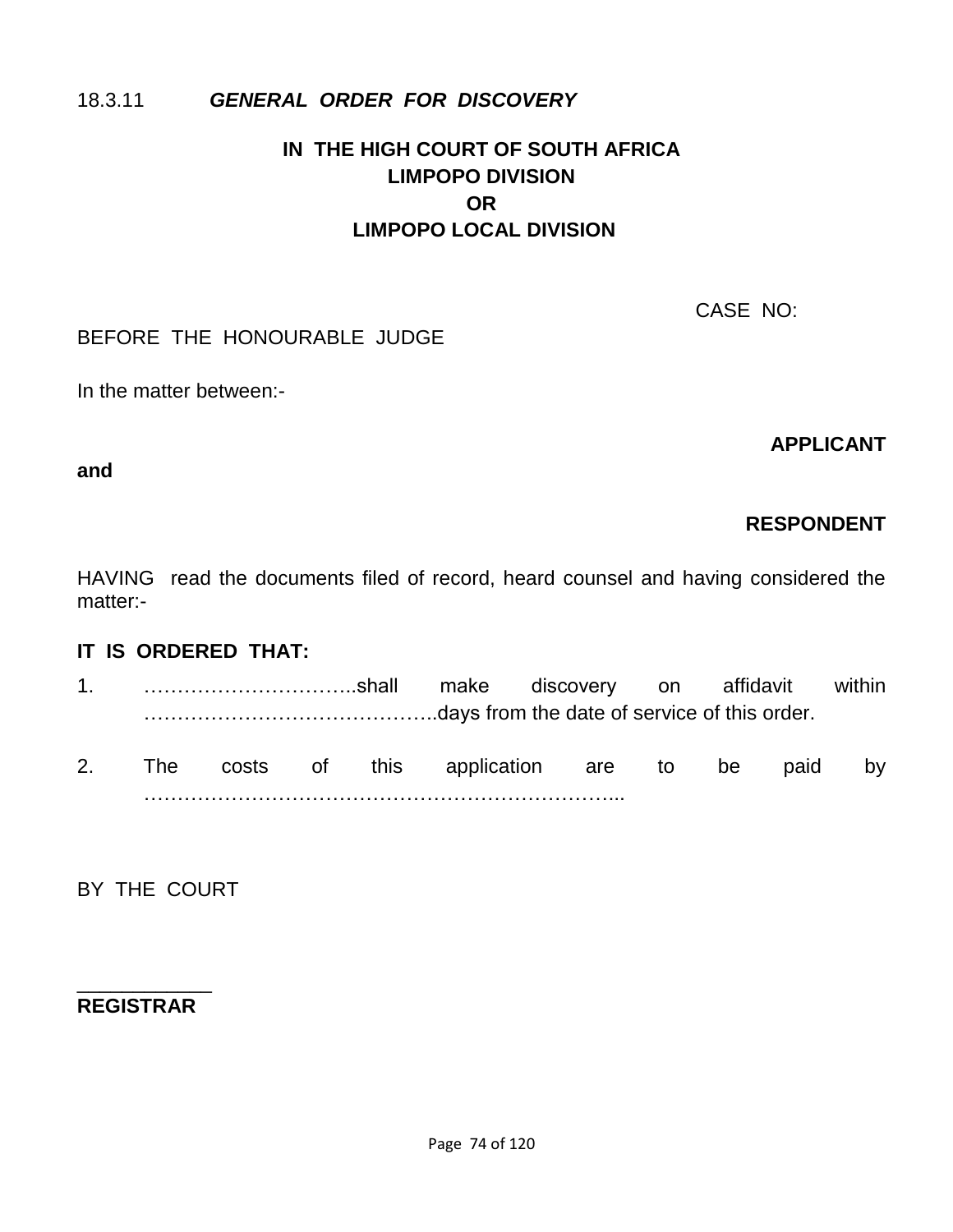## 18.3.12 *LEAVE TO APPEAL*

# **IN THE HIGH COURT OF SOUTH AFRICA LIMPOPO DIVISION OR LIMPOPO LOCAL DIVISION**

CASE NO:

### BEFORE THE HONOURABLE JUDGE

In the matter between:-

**APPLICANT** 

#### **and**

# **RESPONDENT**

HAVING read the documents filed of record, heard counsel and having considered the matter:-

## **IT IS ORDERED THAT:**

- 1. Leave to appeal is granted.
- 2. Leave is granted to appeal to the Supreme Court of Appeal / the Full Court of this division.
- 3. The costs of this application are costs in the appeal.

BY THE COURT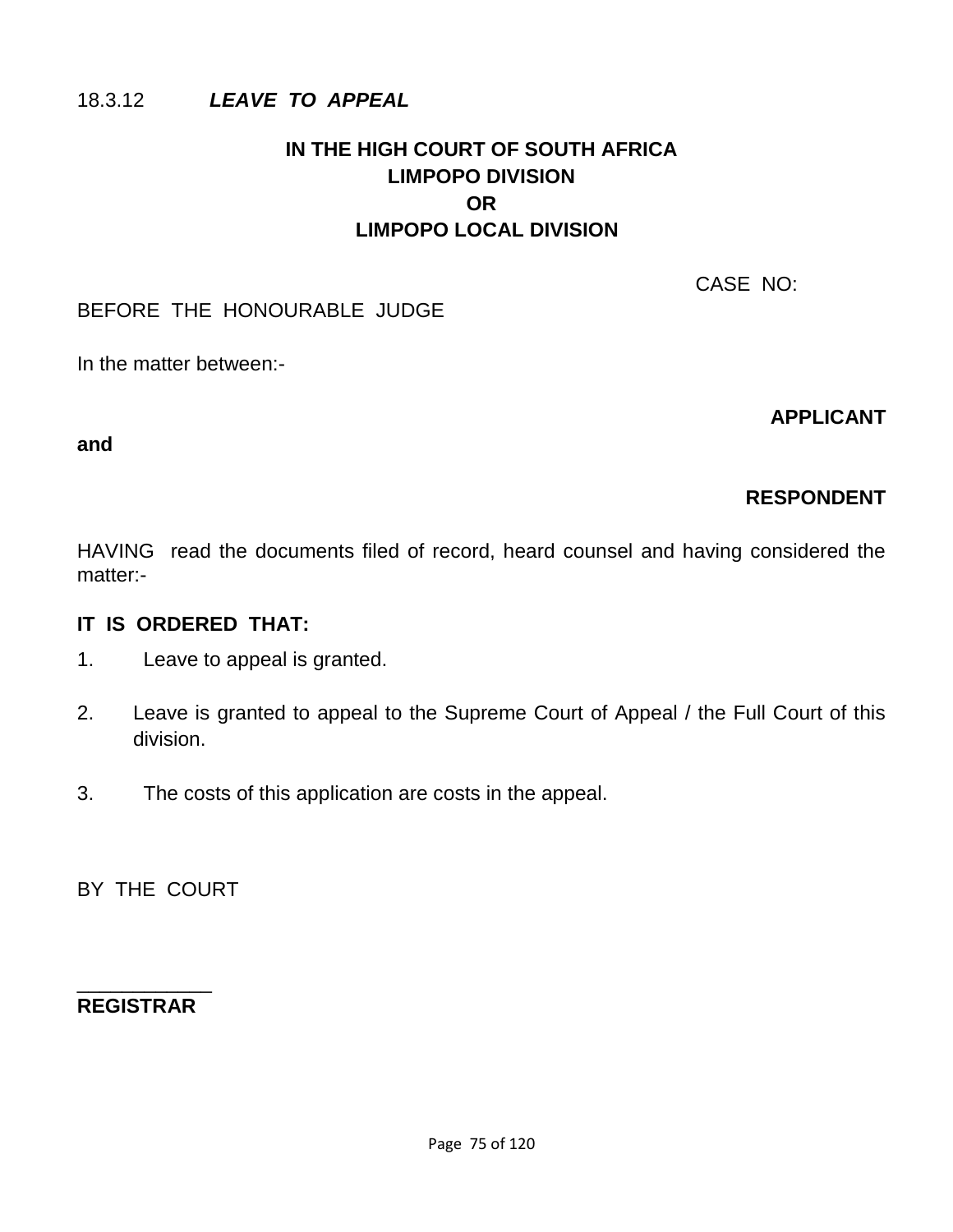## 18.3.13 *ORDER IN TERMS OF RULE 39(22)*

# **IN THE HIGH COURT OF SOUTH AFRICA LIMPOPO DIVISION OR LIMPOPO LOCAL DIVISION**

CASE NO:

BEFORE THE HONOURABLE JUDGE

In the matter between:-

**PLAINTIFF**

**and**

# **DEFENDANT**

HAVING read the documents filed of record, heard counsel and having considered the matter:-

#### **IT IS ORDERED THAT:-**

- 1. The matter is transferred to the magistrate`s court for the area in terms of rule 39(22).
- 2. The costs incurred to date are costs in the cause.

BY THE COURT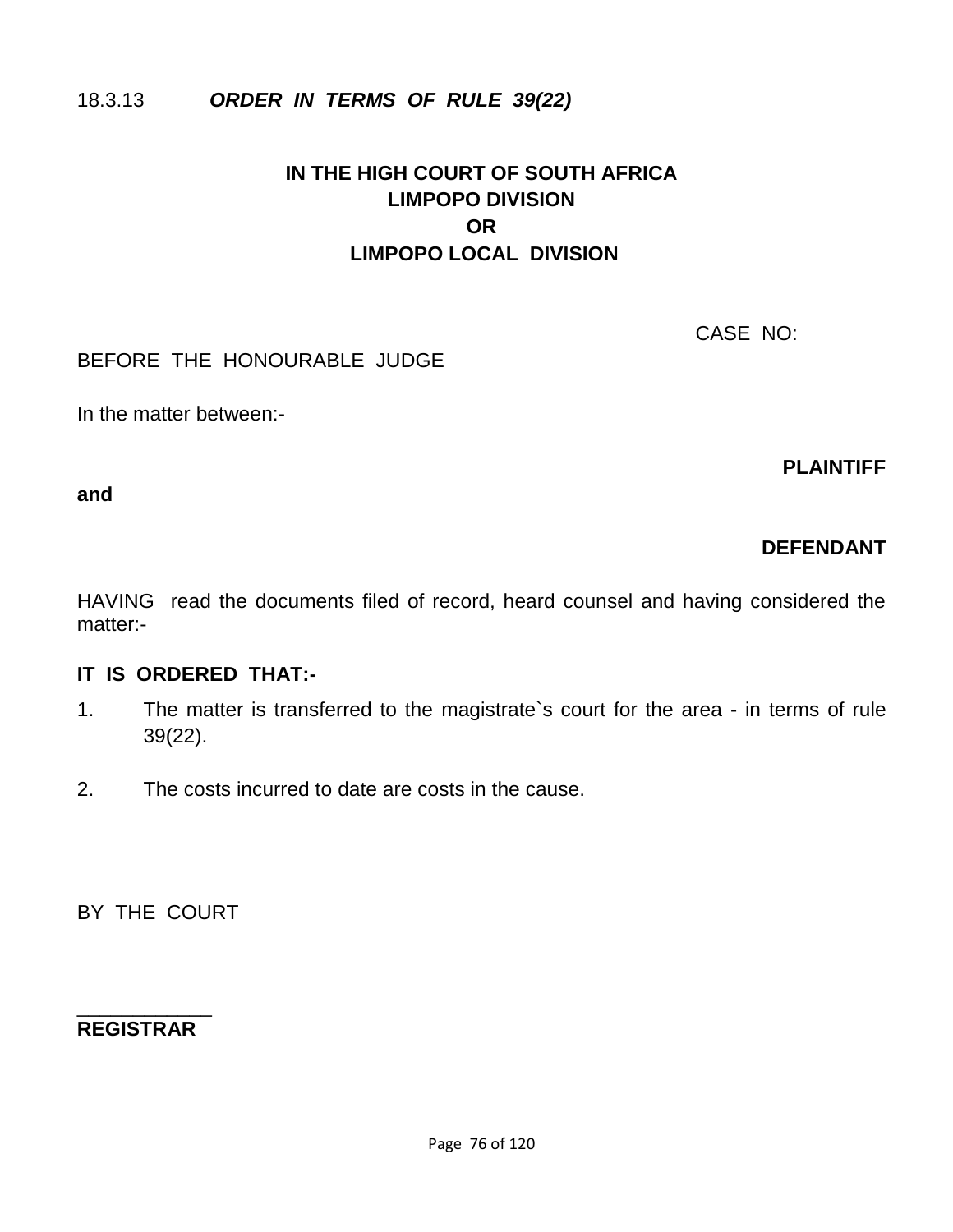### 18.3.14 *ORDER ON APPEAL*

# **IN THE HIGH COURT OF SOUTH AFRICA LIMPOPO DIVISION OR LIMPOPO LOCAL DIVISION**

CASE NO:

### BEFORE THE HONOURABLE JUDGE

In the matter between:-

**APPLICANT** 

#### **and**

# **RESPONDENT**

HAVING read the documents filed of record, heard counsel and having considered the matter:-

## **IT IS ORDERED THAT:**

- 1. The appeal is upheld / dismissed.
- 2. The order of the court *a quo* is set aside and substituted with the following order:

(Set out order if the appeal is upheld)

3. The respondent / appellant is ordered to pay the costs of the appeal.

BY THE COURT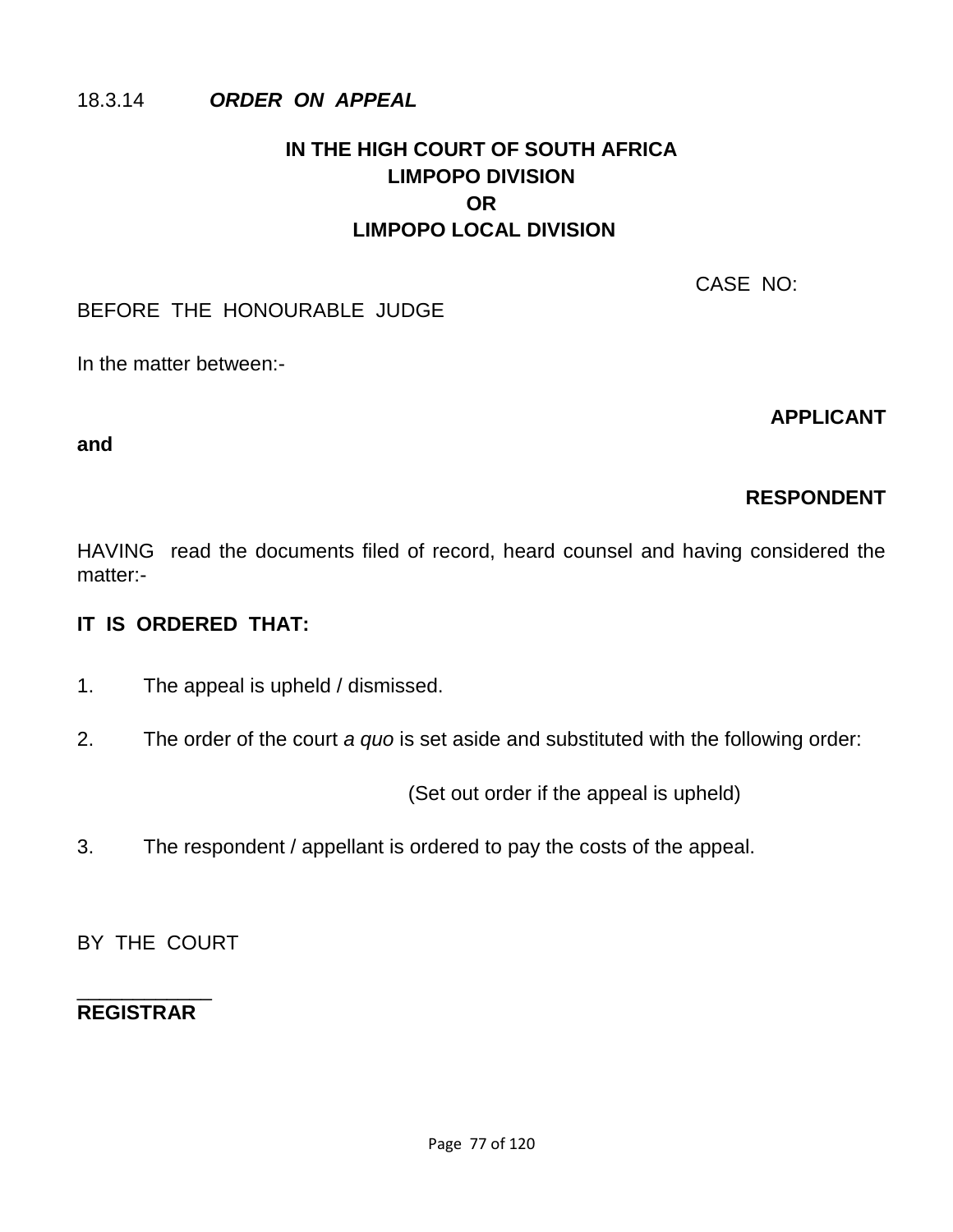## 18.3.15 *POST NUPTIAL REGISTRATION OF A CONTRACT*

# **IN THE HIGH COURT OF SOUTH AFRICA LIMPOPO DIVISION OR LIMPOPO LOCAL DIVISION**

CASE NO:

#### BEFORE THE HONOURABLE JUDGE

In the matter between:-

#### **FIRST APPLICANT**

**and**

### **SECOND APPLICANT**

HAVING read the documents filed of record, heard counsel and having considered the matter:-

#### **THE COURT ORDERS THAT:**

- 1. The applicants are given leave to effect the execution and registration of a notarial contract, a draft whereof is annexed as annexure " " to the application, which contract will after registration thereof regulate their matrimonial property system:-
- 2. The registrar of Deeds is authorised to register the said notarial contract:
- 3. This order:
- 3.1 will lapse if the notarial contract is not registered by the registrar of Deeds within two months of the date of the granting of this order;
- 3.2 will not prejudice the rights of any creditor of the applicant as at date of registration of the contract.

BY THE COURT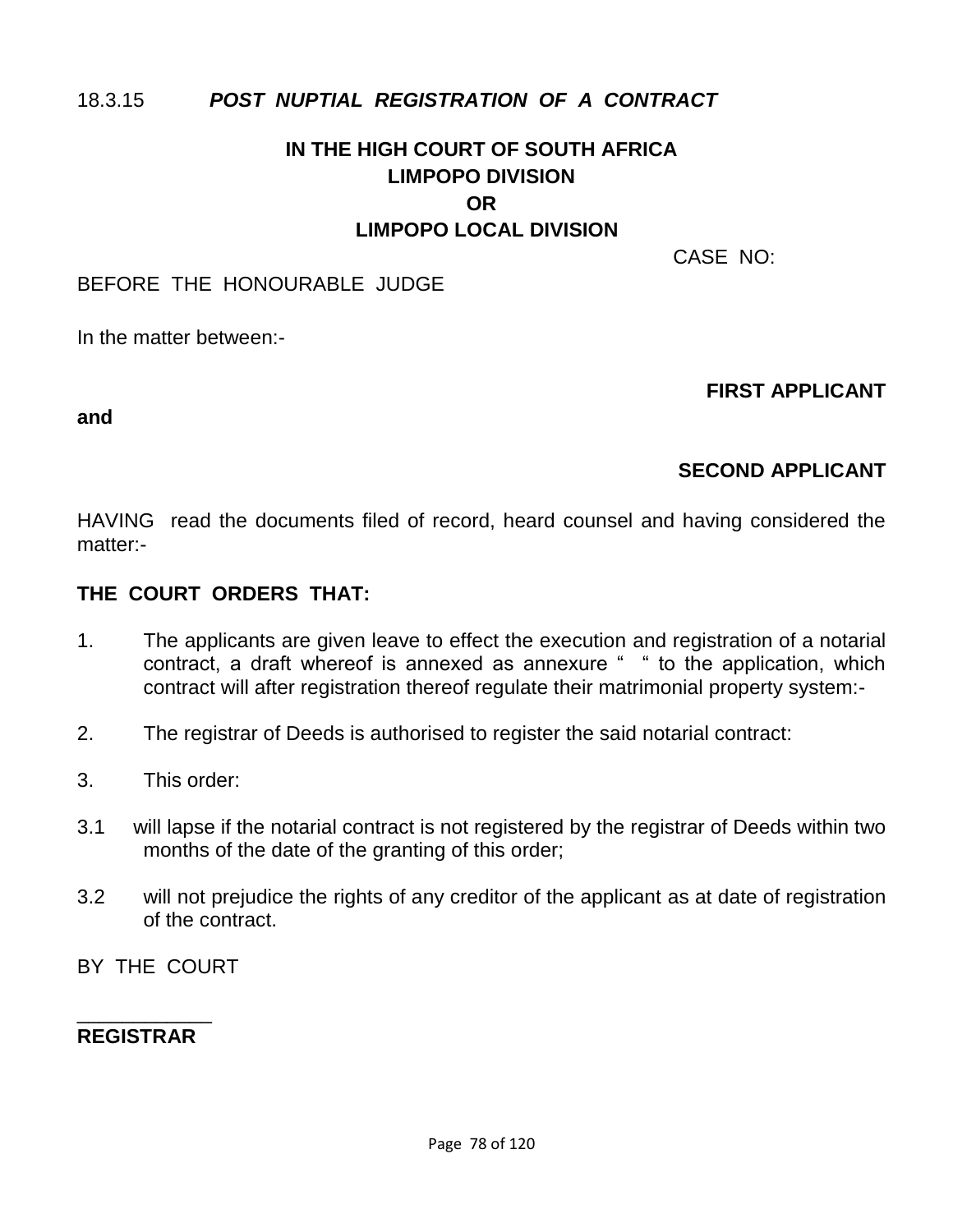### 18.3.16 *PROVISIONAL SENTENCE*

# **IN THE HIGH COURT OF SOUTH AFRICA LIMPOPO DIVISION OR LIMPOPO LOCAL DIVISION**

CASE NO:

BEFORE THE HONOURABLE JUDGE

In the matter between:-

**PLAINTIFF** 

#### **and**

### **DEFENDANT**

HAVING read the documents filed of record, heard counsel and having considered the matter:-

**PROVISIONAL SENTENCE** is granted against the defendant for:

- 1. Payment of the sum of ………………
- 2. Interest on the sum of ………………at the rate of ….... per annum from …………….to date of payment.
- 3. Costs of suit
- 4. The following property is declared especially executable:

BY THE COURT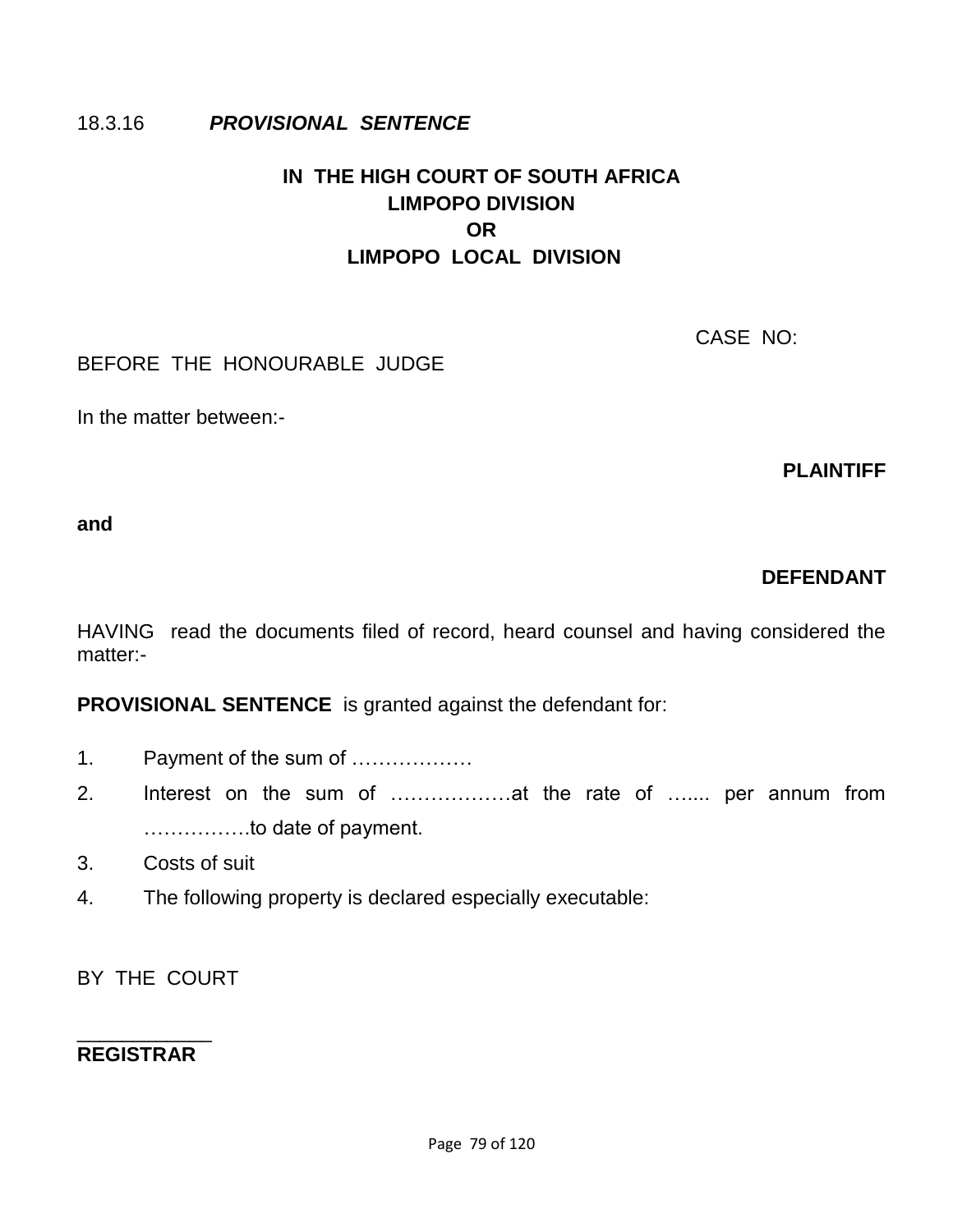## 18.3.17 *PROVISIONAL SEQUESTRATION*

# **IN THE HIGH COURT OF SOUTH AFRICA LIMPOPO DIVISION OR LIMPOPO LOCAL DIVISION**

CASE NO:

#### BEFORE THE HONOURABLE JUDGE

In the matter between:-

#### **APPLICANT**

**and**

## **RESPONDENT**

HAVING read the documents filed of record, heard counsel and having considered the matter:-

### **IT IS ORDERED THAT:**

- 1. The estate of the respondent is placed under provisional sequestration.
- 2. The respondent and any other party who wishes to avoid such an order being made final, are called upon to advance the reasons, if any, why the court should not grant a final order of sequestration of the said estate on the …….day of …………..………..at 10:00 or as soon thereafter as the matter may be heard.

BY THE COURT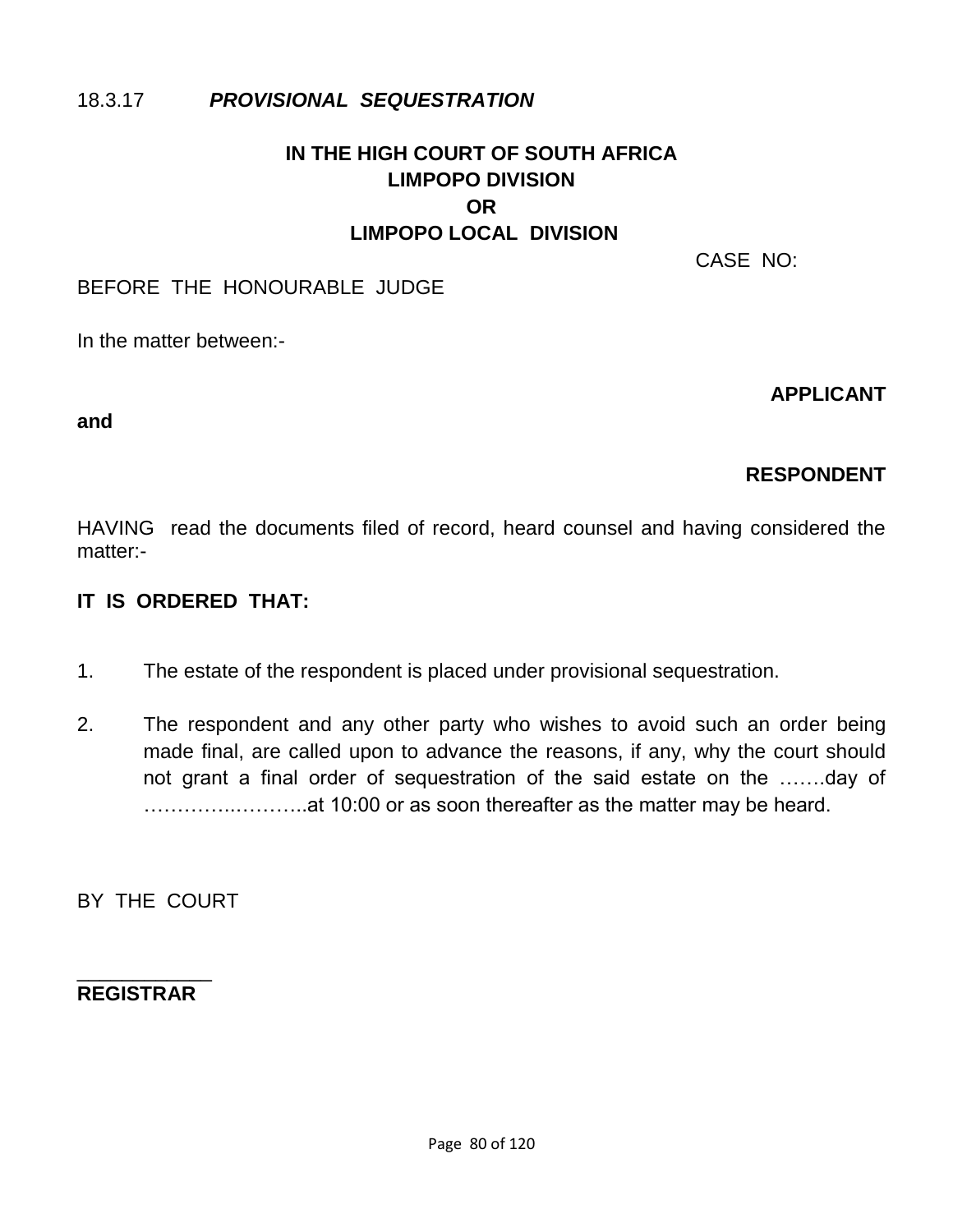### 18.3.18 *REHABILITATION*

# **IN THE HIGH COURT OF SOUTH AFRICA LIMPOPO DIVISION OR LIMPOPO LOCAL DIVISION**

CASE NO:

### BEFORE THE HONOURABLE JUDGE

In the matter between:-

### **APPLICANT**

HAVING read the documents filed of record, heard counsel and having considered the matter:-

### **IT IS ORDERED THAT:**

1. The abovementioned applicant be and is hereby rehabilitated.

BY THE COURT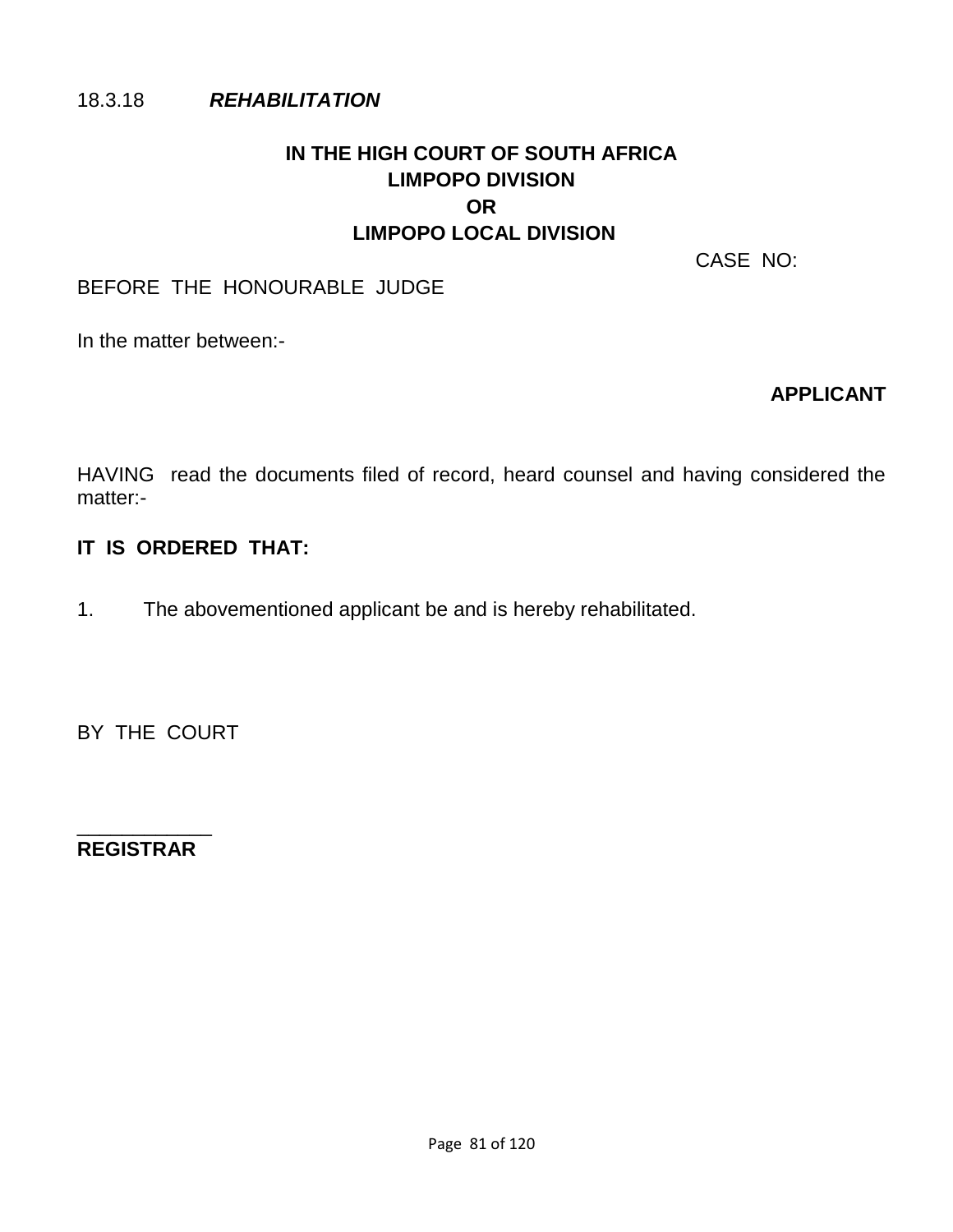## 18.3.19 *RESTRICTIVE CONDITIONS ON LAND*

# **IN THE HIGH COURT OF SOUTH AFRICA LIMPOPO DIVISION OR LIMPOPO LOCAL DIVISION**

CASE NO:

### BEFORE THE HONOURABLE JUDGE

In the matter between:-

### **APPLICANT**

**and**

## **RESPONDENT**

HAVING read the documents filed of record, heard counsel and having considered the matter:-

### **IT IS ORDERED THAT:**

- 1. A rule *nisi* is issued calling on any interested persons who may choose to do so, to object either by letter received by the registrar before …….., or by personally or through counsel appearing in court on ……………..at 10:00 against the granting of the following order:-
	- 1.1
	- 1.2
	- 1.3
- 2. Any person who has a right which may be affected is entitled to object to the granting of such an order, and may do so without incurring liability for costs. If he opposes by writing a letter to the registrar, the objector must state the objector"s full names, identity number and address and describe the property or right which will be affected by the grant of the order.
- 3. The order sought will have the following effect: ………………………………………………………………..
- 4. The papers in the matter are open for inspection without charge at the office of the Registrar, High Court, cnr Paul Kruger and Vermeulen Street, Pretoria, and at the offices of the applicant"s attorney:-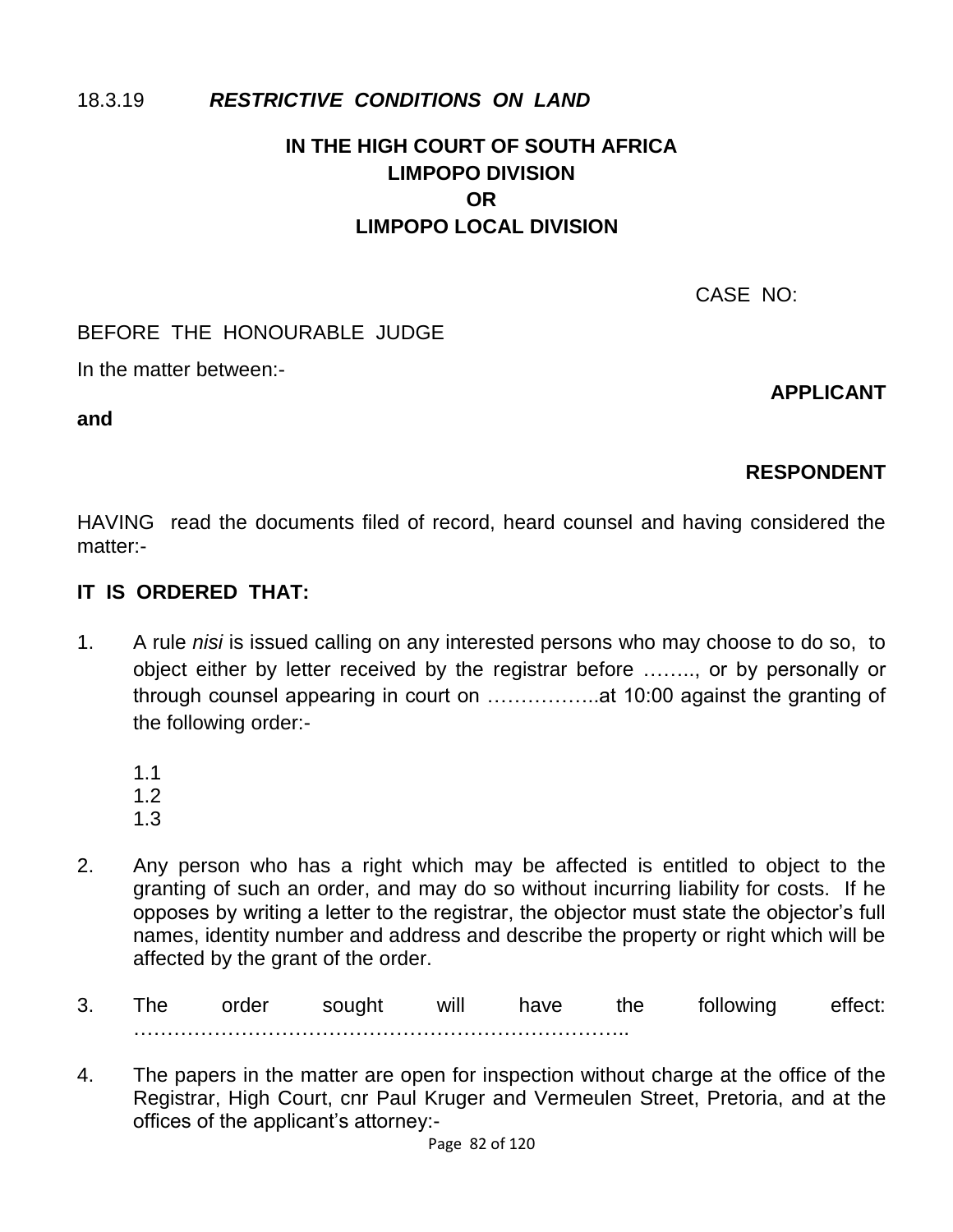Messrs. of

- 5. Service is to be effected:-
- 5.1 by the dispatch of a copy of the order by prepaid post before …………..to the following persons at the addresses set out alongside their names……….
- 6. A copy of the order, in two official languages, is to be exhibited on a prominent part of the public notice board at the office of the …………………..for a period of four weeks from ……………
- 7. Copies of the order in two official languages are to be exhibited at conspicuous places at ……….

BY THE COURT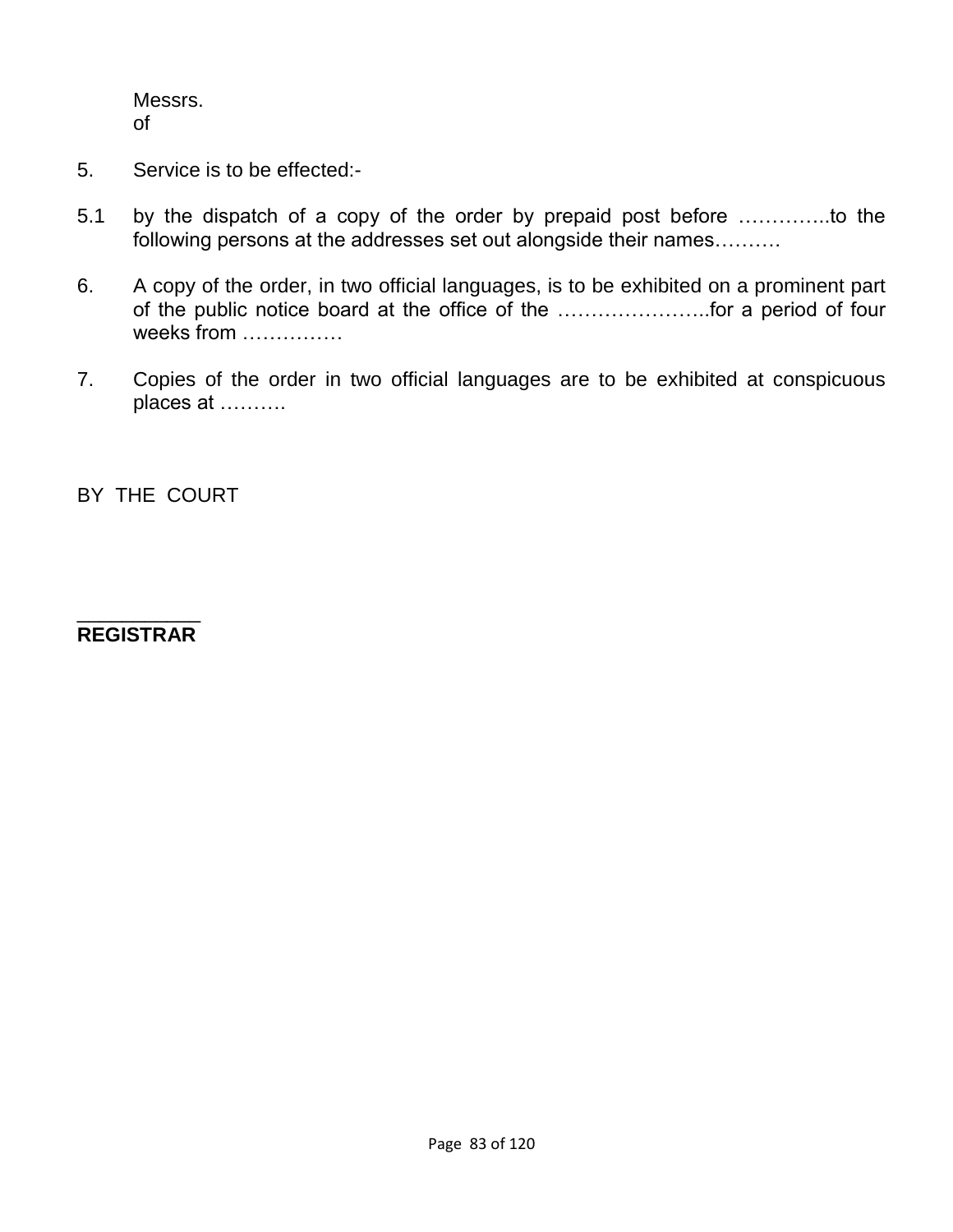#### 18.3.20 *RULE 43*

# **IN THE HIGH COURT OF SOUTH AFRICA LIMPOPO DIVISION OR LIMPOPO LOCAL DIVISION**

CASE NO:

BEFORE THE HONOURABLE JUDGE

In the matter between:-

**and**

### **PLAINTIFF**

## **DEFENDANT**

HAVING read the documents filed of record, heard counsel and having considered the matter:-

#### **THE COURT ORDERS THAT:**

- 1. *Pendente lite* the………………………. is ordered to pay maintenance to ……………in the amount of R ………per month.
- 2. *Pendente lite* the …………………. is awarded care and primary residence of the minor children born out of the marriage.
- 3. *Pendente lite* the ………………… shall be entitled to reasonable contact to the said minor children, which access shall include:-
	- (i) …………………….
	- (ii) …………………….
- 4. *Pendente lite* the ………………….. is ordered to pay maintenance to ……………… in respect of the aforesaid minor children in the amount of R …………. per month per child.
- 3. The……………………….. is ordered to make a provisional contribution to …………….. legal costs *pendente lite* in monthly instalments in the amount of R ……………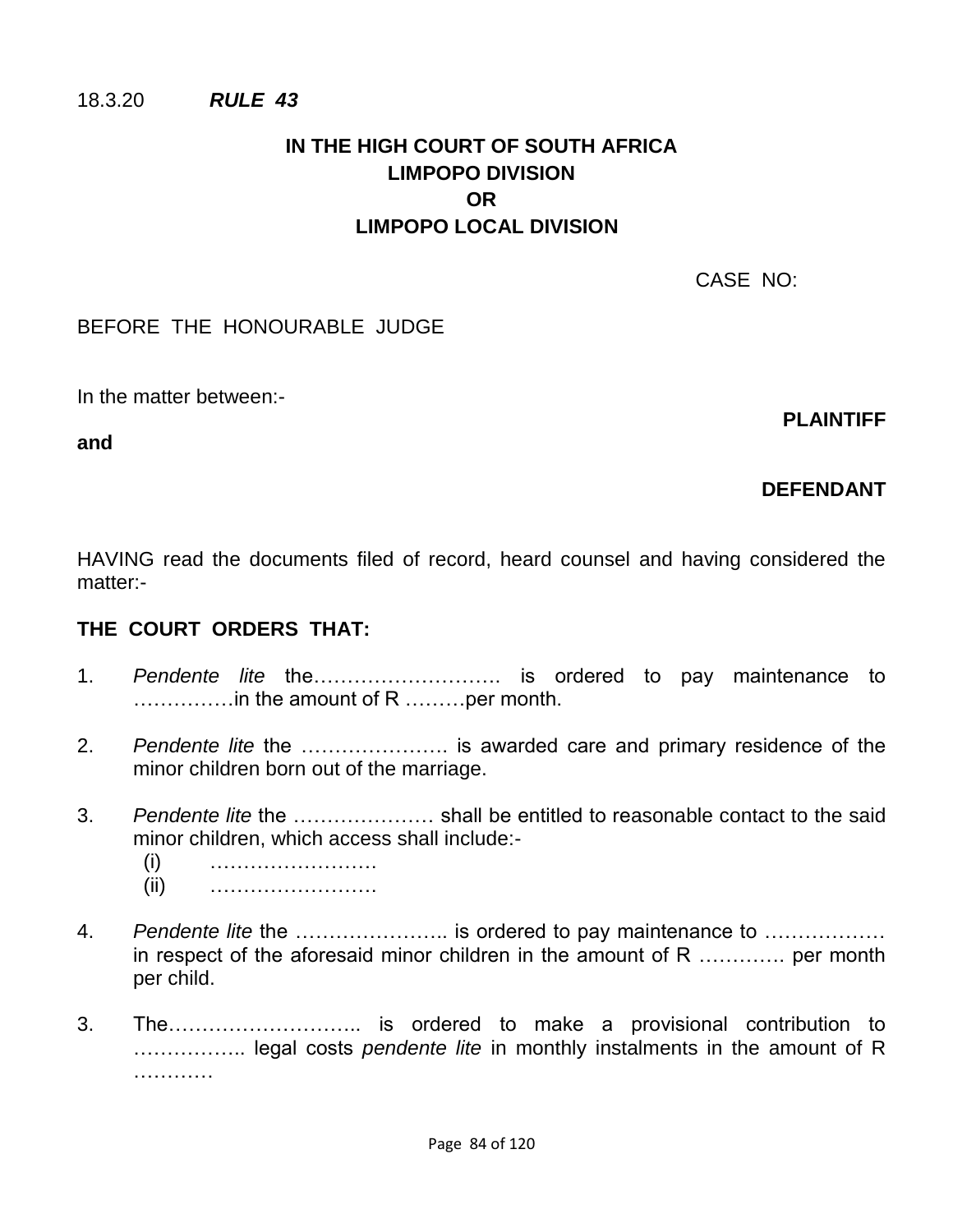- 4. The payments referred to above will commence on or before the ……. day of …….. 20…. And shall thereafter be made on or before the …….. day of each succeeding month.
- 5. The costs of this application are to be costs in the cause.

BY THE COURT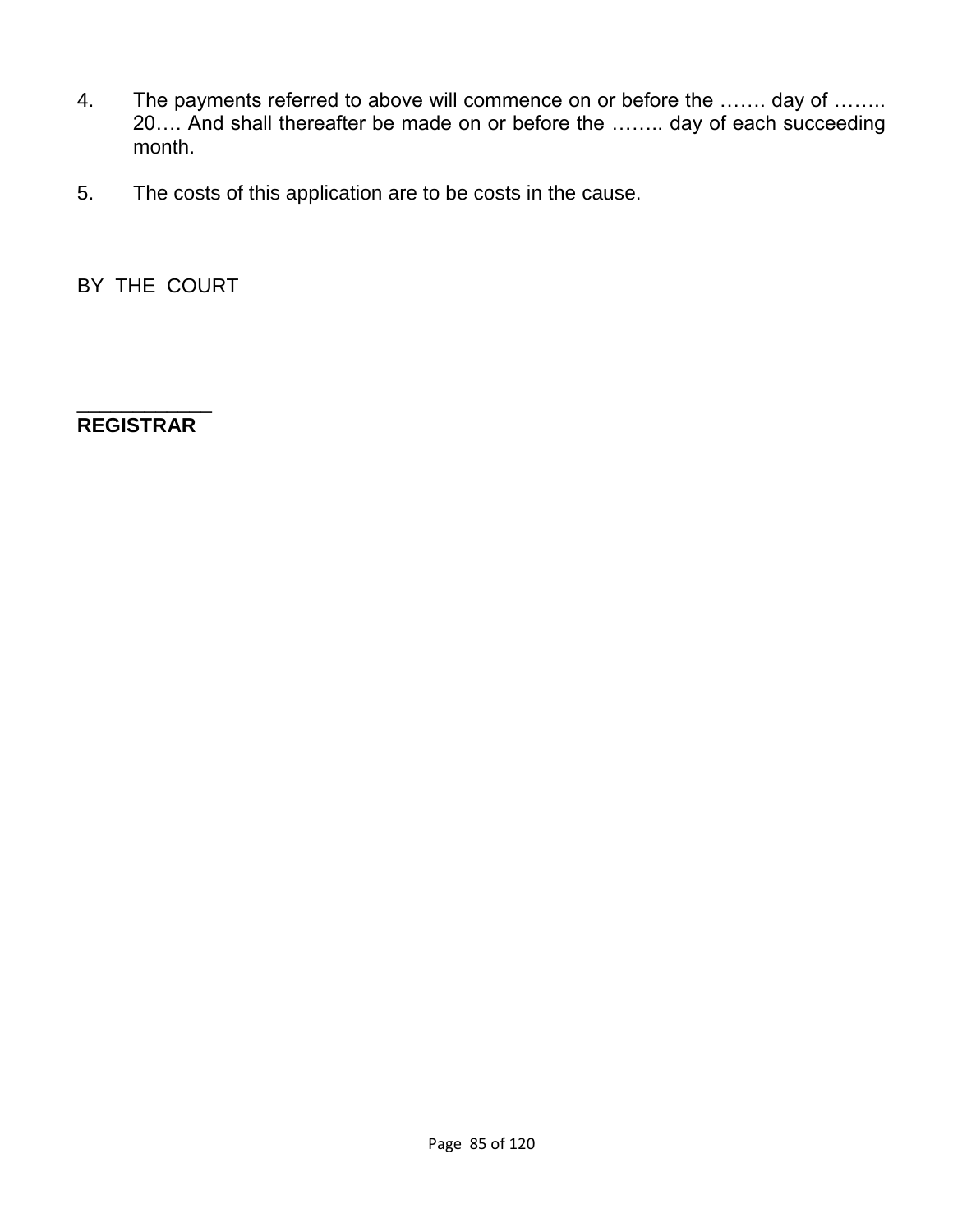#### 18.3.21 *RULE NISI*

## **IN THE HIGH COURT OF SOUTH AFRICA LIMPOPO DIVISION OR LIMPOPO LOCAL DIVISION**

CASE NO:

#### BEFORE THE HONOURABLE JUDGE

In the matter between:-

#### **APPLICANT**

#### **and**

## **RESPONDENT**

HAVING read the documents filed of record, heard counsel and having considered the matter:-

#### **IT IS ORDERED THAT:**

- 1. A rule *nisi* is issued calling upon the respondent to show cause on …………………….. day of (month and year) at 10:00 or so soon thereafter as the matter may be heard why an order should not be made in the following terms:-
	- 1.1
	- 1.2
	- 1.3
- 2. Pending the return day the respondent is interdicted from:
	- 2.1
	- 2.2

BY THE COURT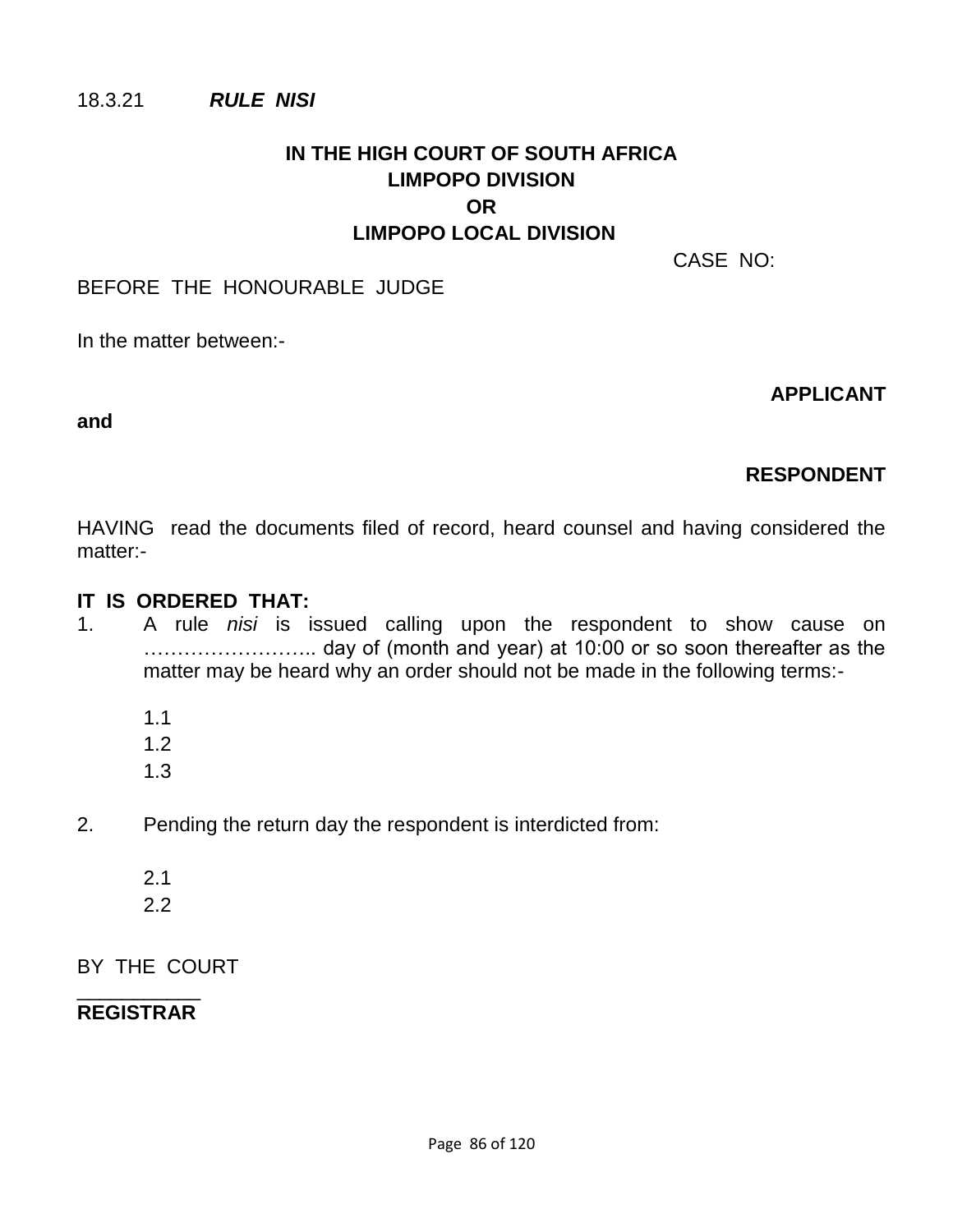### 18.3.22 *SUBSTITUTED SERVICE*

## **IN THE HIGH COURT OF SOUTH AFRICA LIMPOPO DIVISION OR LIMPOPO LOCAL DIVISION**

CASE NO:

#### BEFORE THE HONOURABLE JUDGE

In the matter between:-

**PLAINTIFF** 

#### **and**

## **DEFENDANT**

HAVING read the documents filed of record, heard counsel and having considered the matter:-

### **THE COURT ORDERS THAT:**

- 1. Leave is granted to the application to serve the summons in which the applicant claims:
	- 1.1
	- 1.2

by way of substituted service.

- 2. Service of the summons must be effected by ………………………… .
- 3. The respondent is to be afforded ……………………. (days) after service of the summons within which to enter appearance to defend.
- 4 The costs of this application are to be costs in the cause.
- BY THE COURT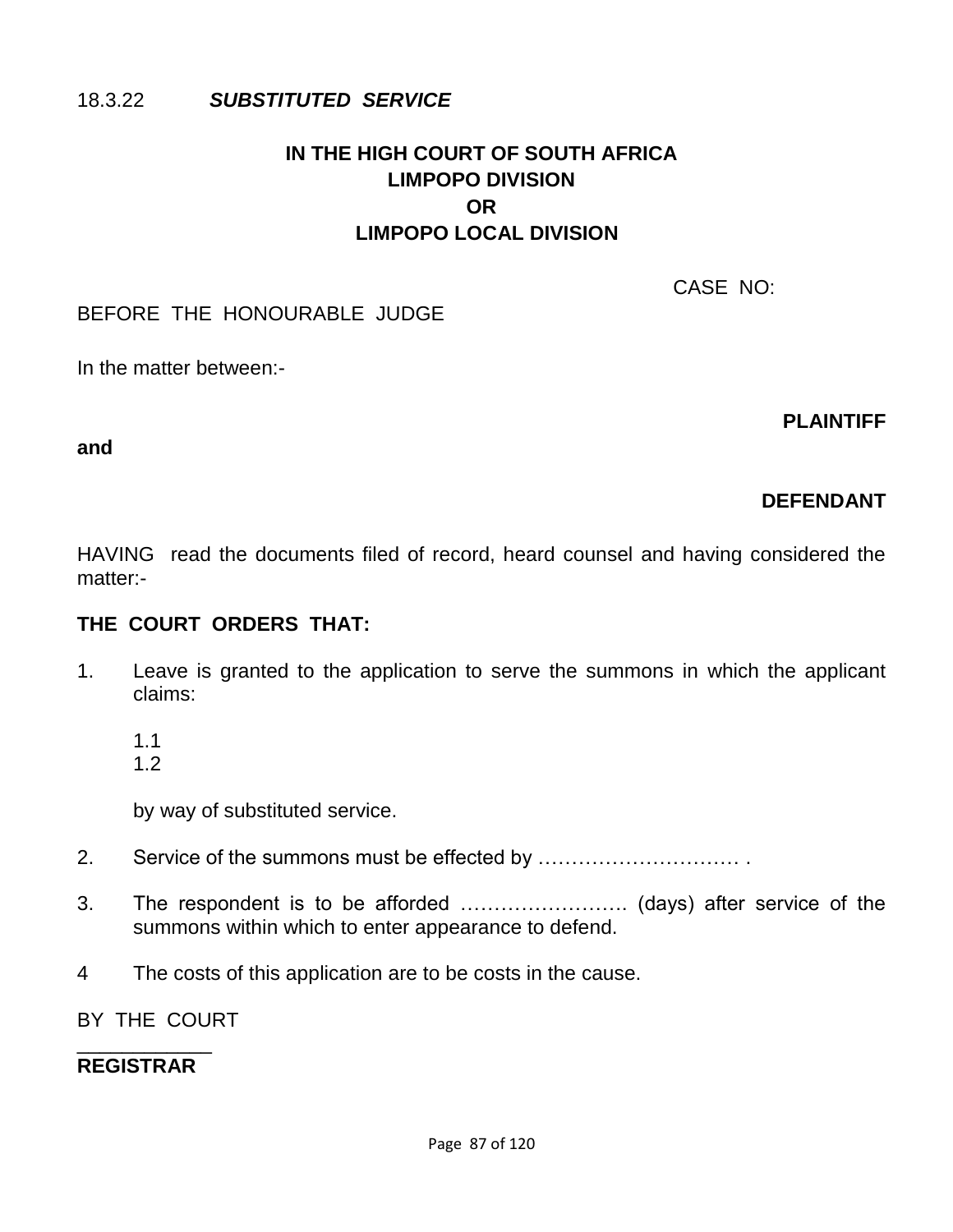## 18.3.23 *SUMMARY JUDGMENT GRANTED*

# **IN THE HIGH COURT OF SOUTH AFRICA LIMPOPO DIVISION OR LIMPOPO LOCAL DIVISION**

CASE NO:

## BEFORE THE HONOURABLE JUDGE

In the matter between:-

**PLAINTIFF** 

#### **and**

# **DEFENDANT**

HAVING read the documents filed of record, heard counsel and having considered the matter:-

**SUMMARY JUDGEMENT** is granted against the for:

- 1. Payment of the sum of ………………
- 2. Interest on the sum of ………………at the rate of ….... per annum from …………….to date of payment.
- 3. Costs of suit
- BY THE COURT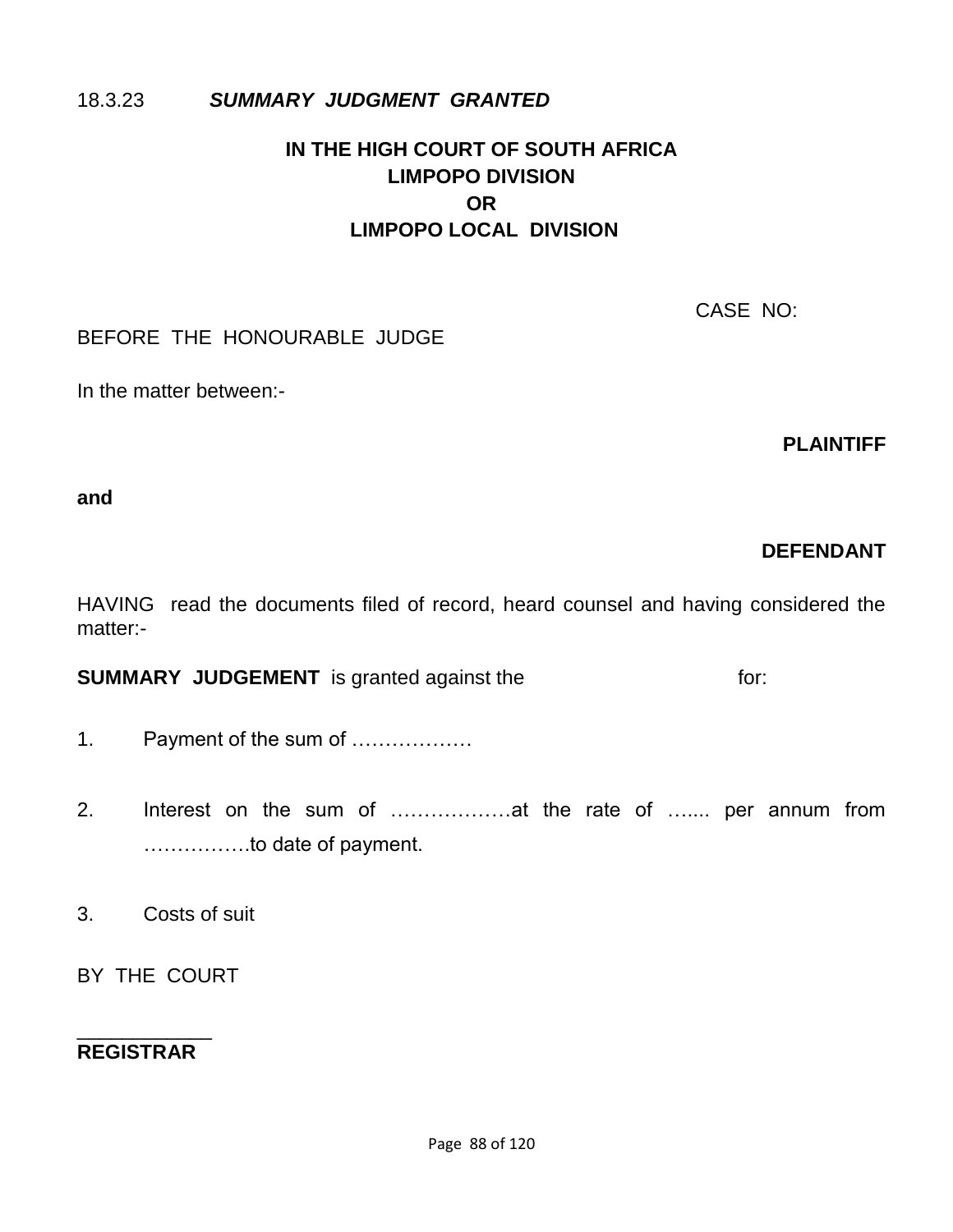### 18.3.24 *SUMMARY JUDGMENT REFUSED*

## **IN THE HIGH COURT OF SOUTH AFRICA LIMPOPO DIVISION OR LIMPOPO LOCAL DIVISION**

CASE NO:

#### BEFORE THE HONOURABLE JUDGE

In the matter between:-

**PLAINTIFF** 

#### **and**

## **DEFENDANT**

HAVING read the documents filed of record, heard counsel and having considered the matter:-

## **SUMMARY JUDGEMENT** is:

- 1. Refused
- 2. Leave is granted to the defendant to defend the action.
- 3. Costs will be costs in the cause.

BY THE COURT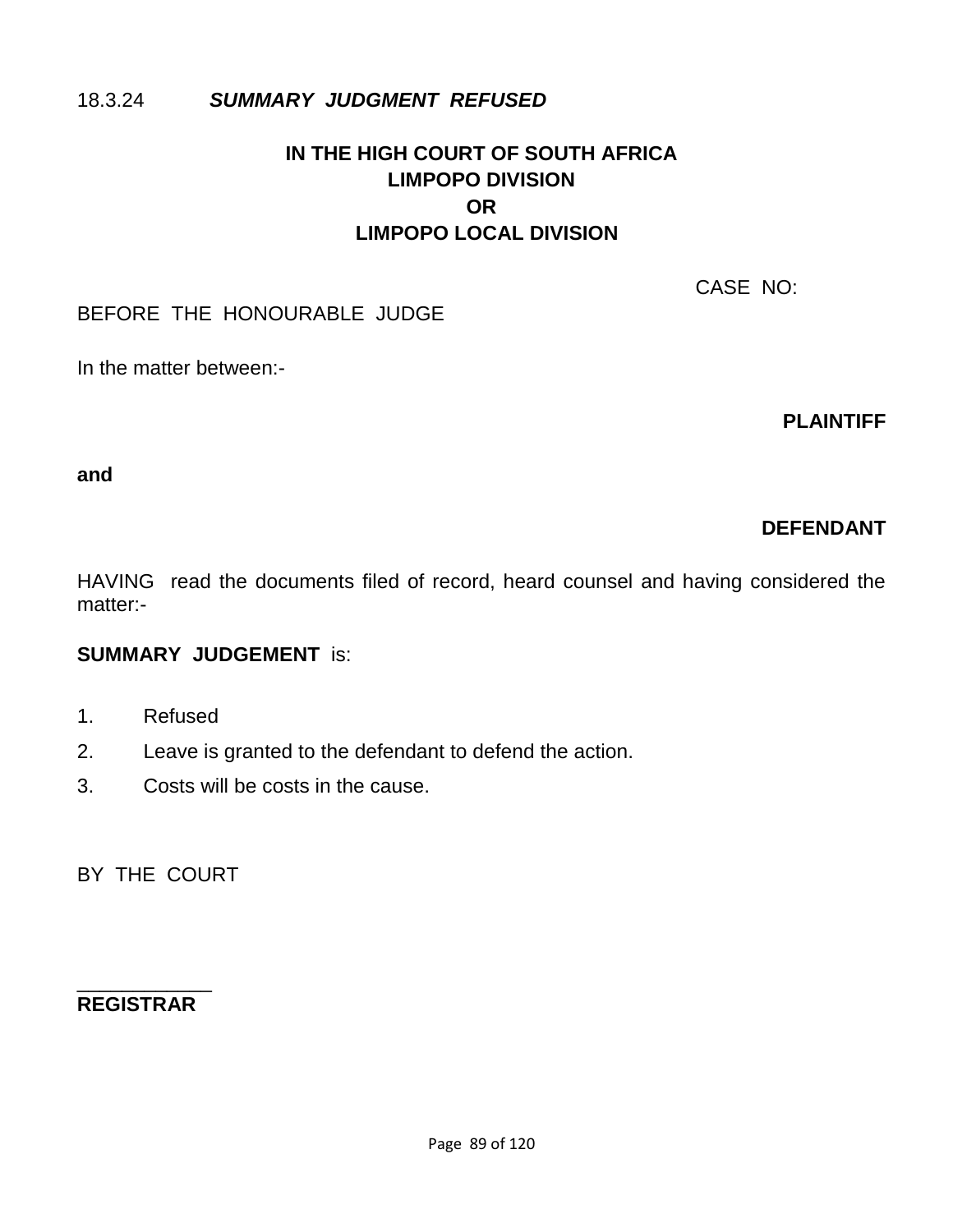#### 18.3.25 *SURRENDER*

# **IN THE HIGH COURT OF SOUTH AFRICA LIMPOPO DIVISION OR LIMPOPO LOCAL DIVISION**

CASE NO:

### BEFORE THE HONOURABLE JUDGE

In the matter between:-

**APPLICANT** 

HAVING read the documents filed of record, heard counsel and having considered the matter:-

### **IT IS ORDERED THAT:**

The surrender of the estate of the applicant is accepted as insolvent and the estate is placed under sequestration in the hands of the Master of the High Court.

BY THE COURT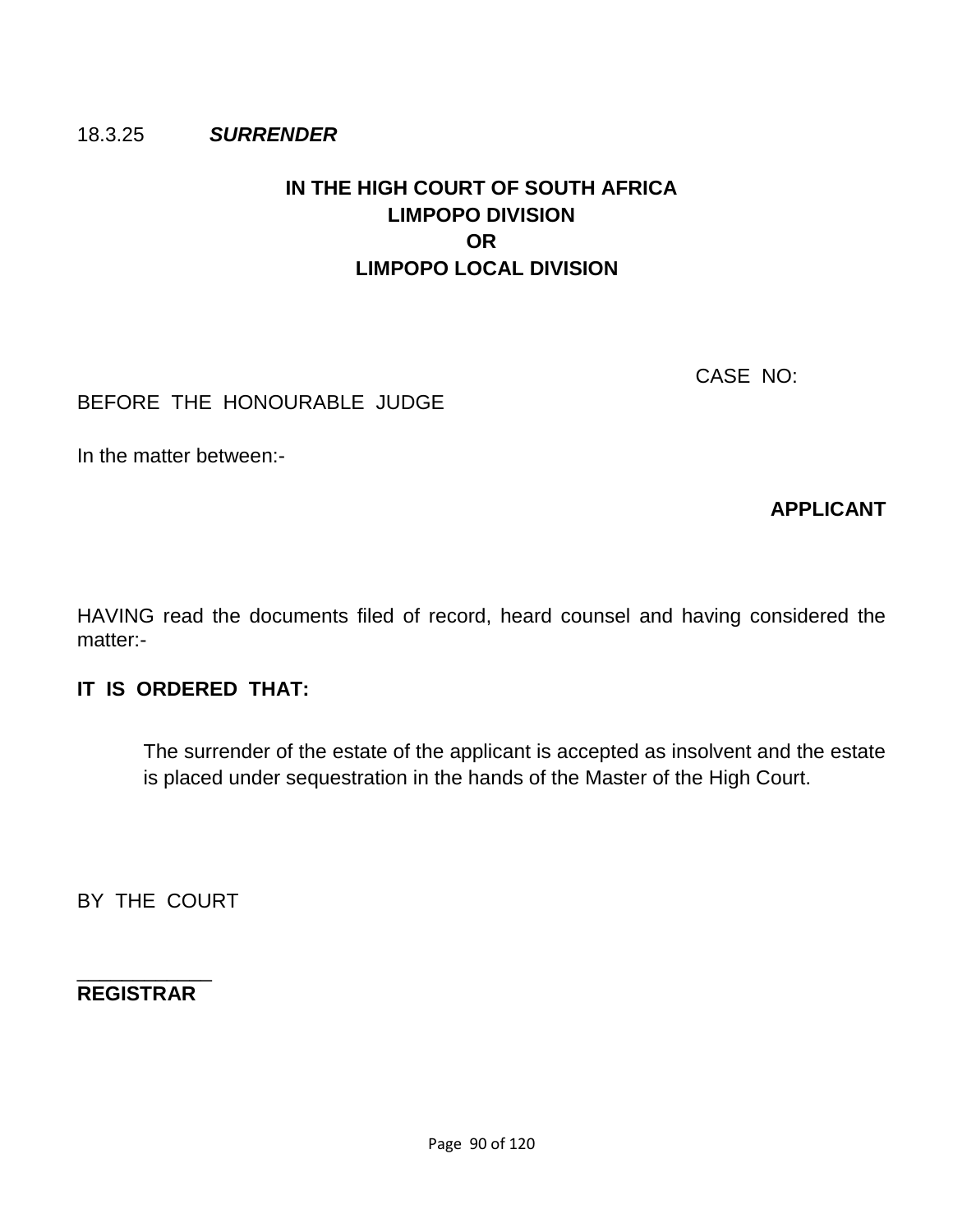#### 18.3.26 *UNALLOCATED ORDER*

# **IN THE HIGH COURT OF SOUTH AFRICA LIMPOPO DIVISION OR LIMPOPO LOCAL DIVISION**

CASE NO:

## BEFORE THE HONOURABLE JUDGE

In the matter between:-

**APPLICANT** 

**and**

## **RESPONDENT**

HAVING read the documents filed of record, heard counsel and having considered the matter:-

## **IT IS ORDERED THAT:**

BY THE COURT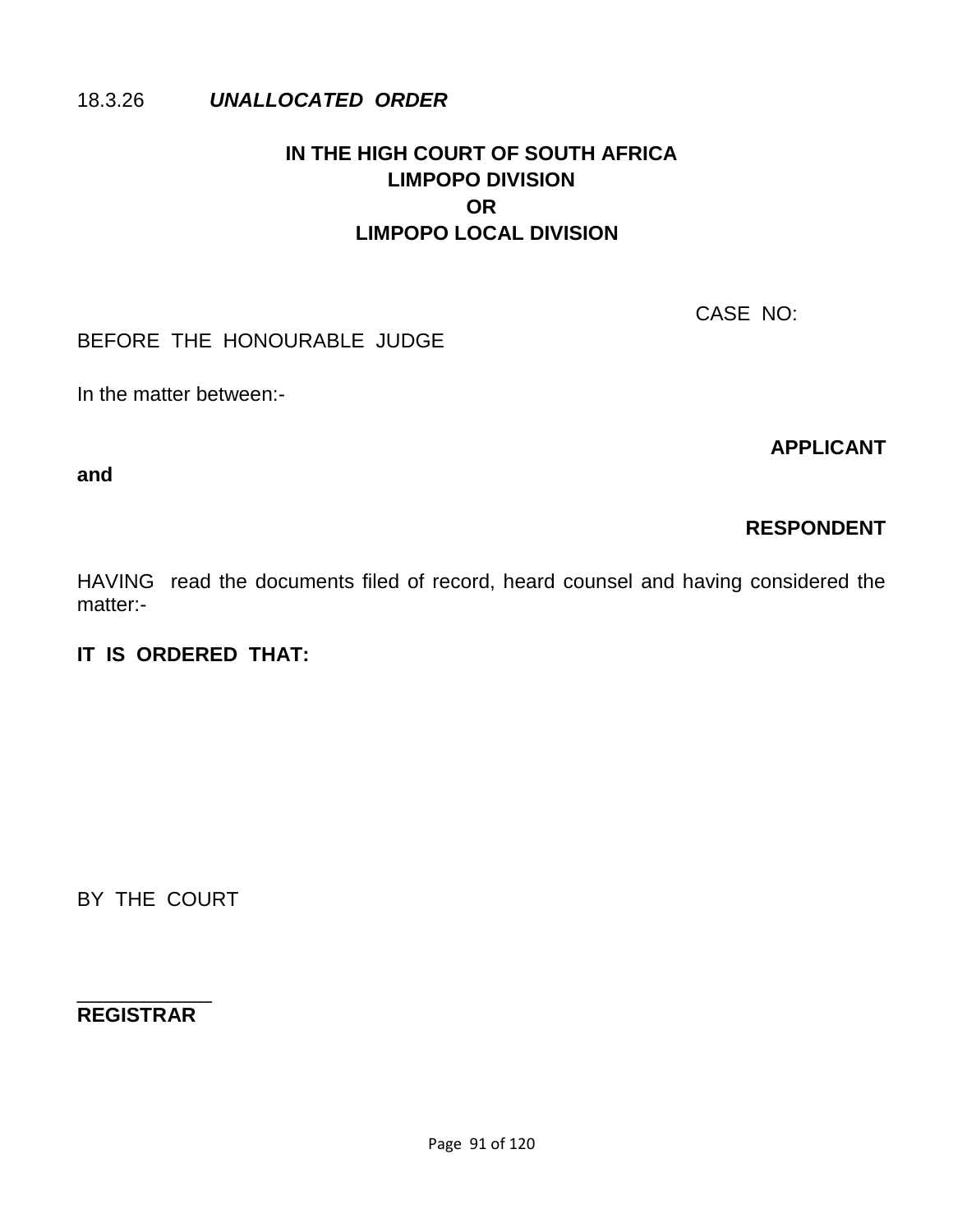## **19 - USHERS**

- 19.1 The standards that are expected of ushers in the performance of their court duties as described in their job description are set out hereunder.
- 19.2 While in attendance in court, ushers should be neatly and appropriately dressed. The appropriate dress code is the following:
	- 19.2.1 Male ushers should be dressed in shoes, socks, dark long trousers, white shirt with buttoned collar, and a sober tie.
	- 19.2.2 Female ushers should be dressed in shoes, dark skirt or long trousers, and a white, collared blouse.
	- 19.2.3 All ushers are required to wear a black gown which must be in a proper state of repair. Gowns are issued by the registrar, and each usher is responsible to ensure that the gown remains in his possession, and is properly cared for. If a gown is lost, the usher concerned will be responsible for the cost of replacement. If a gown becomes unduly worn, it must be returned to the registrar, and will be replaced.
- 19.3 Ushers must adhere to the duty roster issued by the registrar unless a departure from the roster has been arranged with the chief registrar. A copy of the roster for the week will be circulated to all judges at the commencement of the working week.
- 19.4 The working hours of ushers are from 08:00 am to 16:15, and they should make their transport arrangements accordingly. Working hours may not be altered without prior arrangement with the chief usher and the judge concerned.
- 19.5 An usher will present himself or herself at the chambers of the judge to whom he or she has been allocated at 09:30 am each day in order to determine what may be required of him or her in order to ensure that the court commences at 10:00 am. The usher will thereafter attend the court concerned. Once the court is ready to convene he or she will report at the chambers of the judge concerned in sufficient time to enable the court to convene at 10:00 am. If a court is not ready to convene by 10:00 the usher will immediately report the fact to the judge concerned.
- Page 92 of 120 19.6 Ushers will remain in court, and will remain alert, throughout the court session.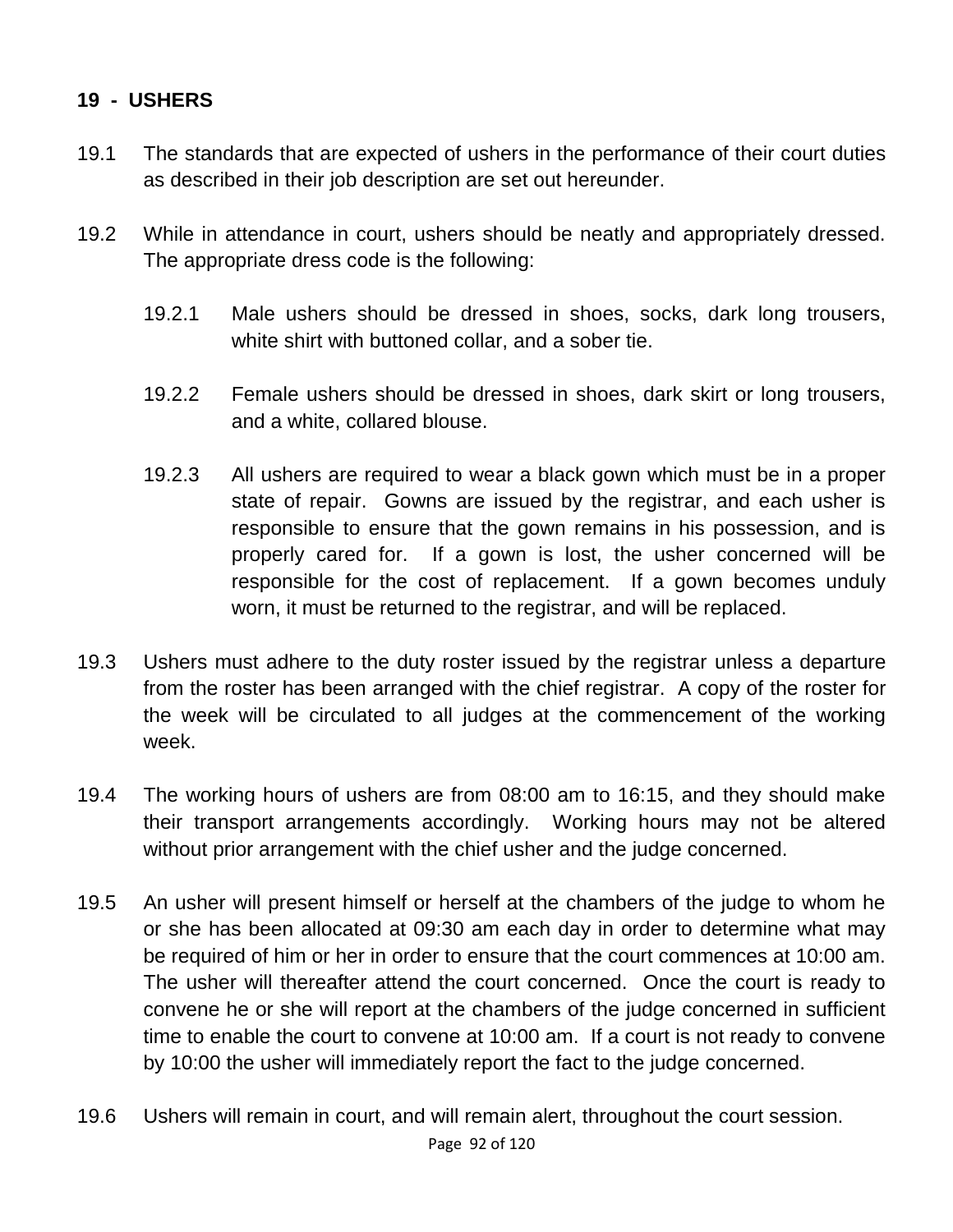- 19.7 An usher who has been allocated to perform duties in two courts must inform the clerk of both judges accordingly. If the usher is performing duties in a trial court and in an appeal court, the usher is required to remain in attendance at the trial court, unless specific arrangements to the contrary have been made by the judges concerned, and conveyed to the usher.
- 19.8 If the court session has not been completed by 15:55 pm, the usher may leave the court at that time in order to complete his or her other duties before the end of the working day.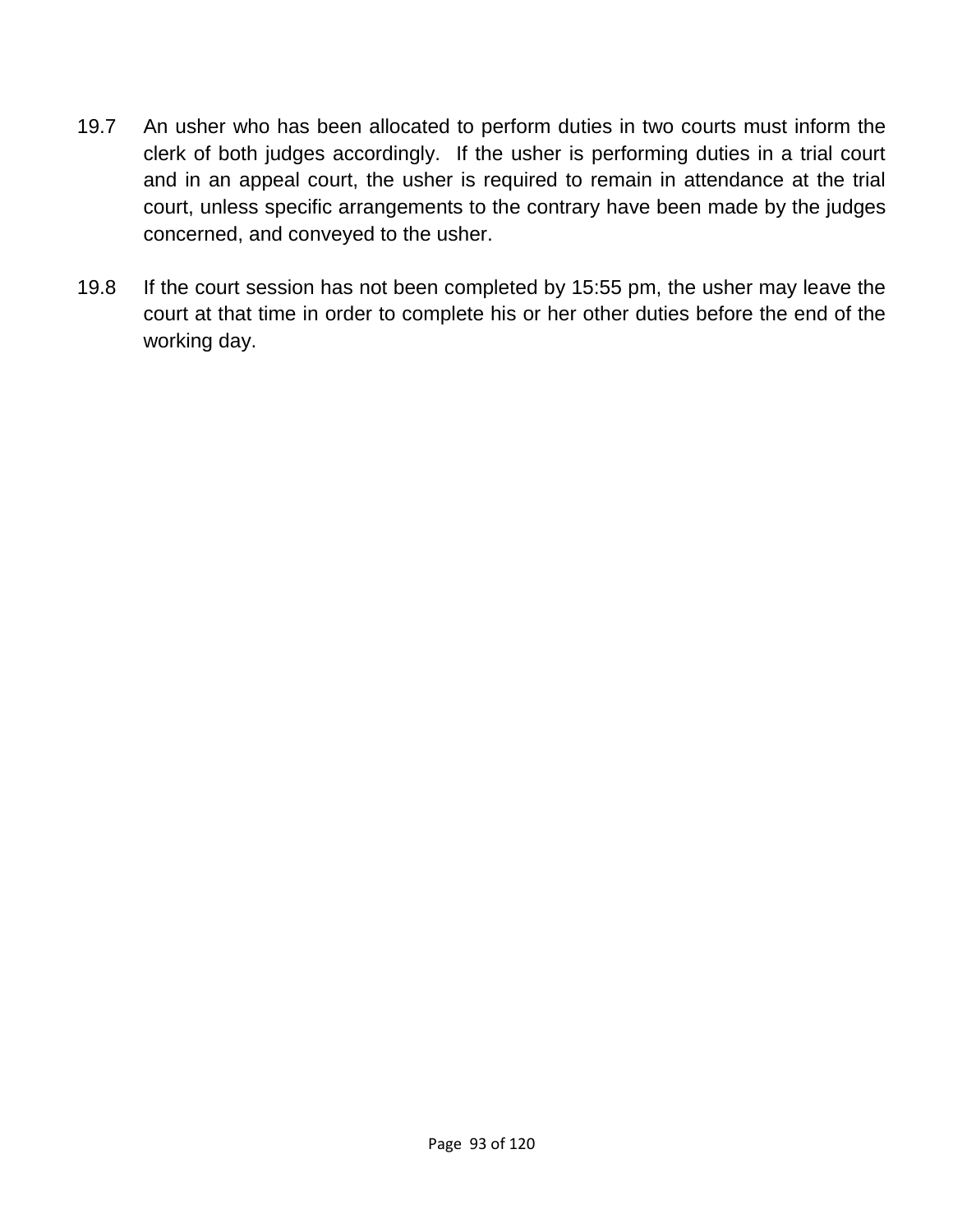### ANNEXURE TO NOTICE OF SET DOWN FOR TRIALS **This document must be** completed in triplicate

## TELEFAX CONFIRMATION IN TERMS OF TRANSVAAL RULE 7(3) FOR TRIAL DATES ALLOCATED

|                                                            |                                              | DATE OF APPLICATION FOR TRIAL DATE: ______                                                                                          |  |
|------------------------------------------------------------|----------------------------------------------|-------------------------------------------------------------------------------------------------------------------------------------|--|
| <b>PLAINTIFF</b>                                           |                                              | CASE NO: ___________                                                                                                                |  |
| <b>DEFENDANT</b>                                           |                                              |                                                                                                                                     |  |
| <b>PARTY APPLYING FOR A TRIAL DATE.</b><br><b>ATTORNEY</b> |                                              |                                                                                                                                     |  |
| <b>ADDRESS</b>                                             |                                              |                                                                                                                                     |  |
|                                                            |                                              |                                                                                                                                     |  |
| <b>REF NO:</b>                                             |                                              |                                                                                                                                     |  |
| <b>LANDLINE NO:</b>                                        | <b>FAX number:</b> _____________COMPULSORY   |                                                                                                                                     |  |
| <b>ATTORNEY</b>                                            | PARTY/PARTIES TO WHOM NOTICE IS TO BE GIVEN. |                                                                                                                                     |  |
| <b>ADDRESS</b>                                             |                                              |                                                                                                                                     |  |
|                                                            |                                              |                                                                                                                                     |  |
| <b>REF NO:</b>                                             |                                              |                                                                                                                                     |  |
|                                                            |                                              |                                                                                                                                     |  |
| <b>LANDLINE NO:</b>                                        | <b>FAX number:</b>                           | <b>COMPULSORY</b><br>and the state of the state of the state of the state of the state of the state of the state of the state of th |  |
|                                                            | Page 94 of 120                               |                                                                                                                                     |  |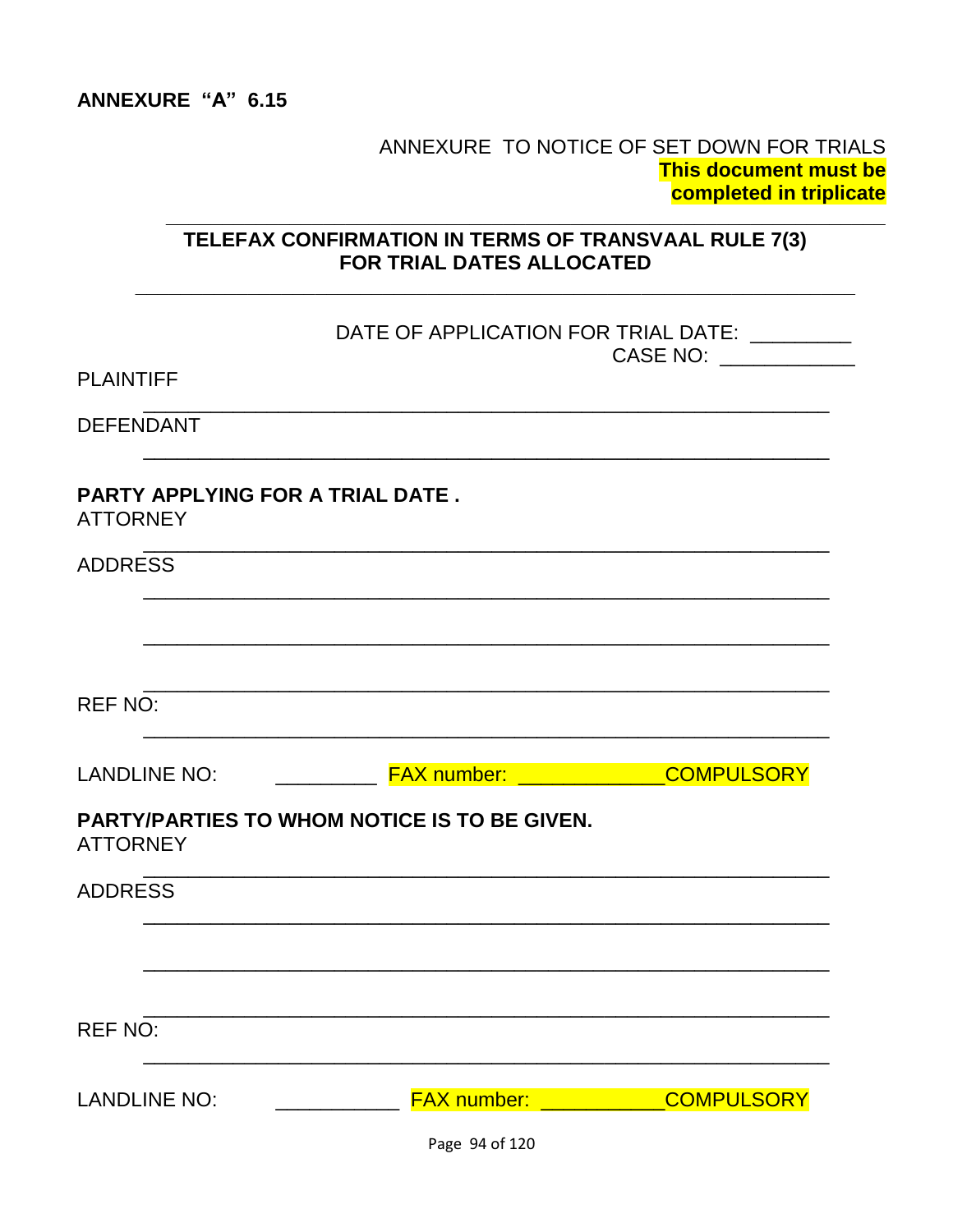## **TRIAL DATE ALLOCATED BY REGISTRAR"S OFFICE**\_\_\_\_\_\_\_\_\_\_\_\_\_\_\_\_\_\_\_\_\_\_\_\_\_\_

**This fax transmission serves as notification in terms of Transvaal Rule 7(3) to ALL parties of the trial date allocated, no further registered post notification will be sent.** 

**Parties must further satisfy the obligations imposed upon them by Transvaal Rule 7(5) within 7 days of receipt of this fax transmission.** 

**Official** 

Date Stamp

**REGISTRAR**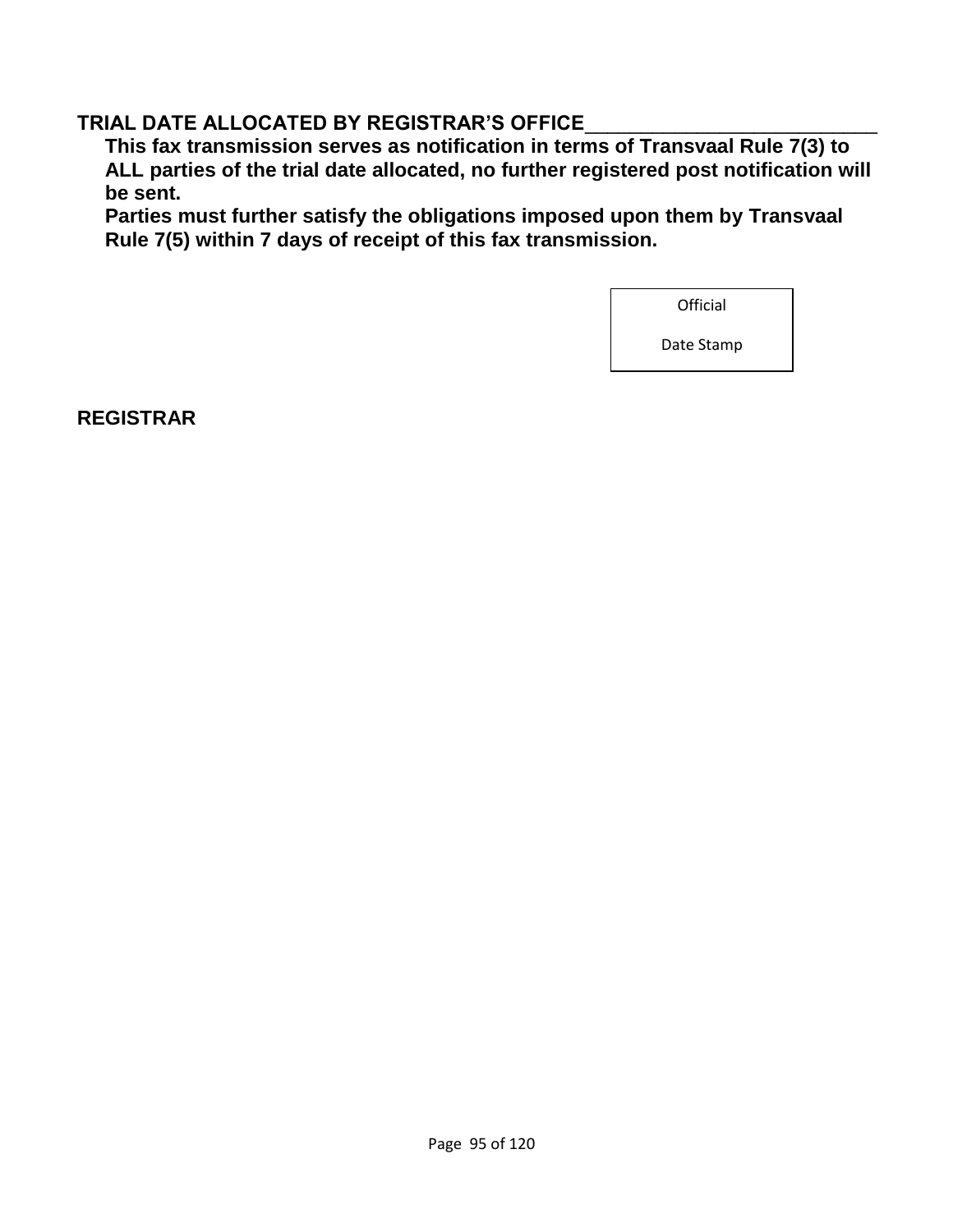### **ANNEXURE "A" 12**

- 1. The court grants the necessary leave in general terms subject to the provisions set out below.
- 2. Any party who wishes to film or record proceedings must notify the registrar of its intention at least 24 (twenty four) hours beforehand. The registrar will then establish from the presiding judge whether there is any particular objection to the request.
- 3. Any party who wishes to object to any filming or recording must raise its objections in writing.
- 4. The court may on good cause in any particular case withdraw the leave or change the conditions.
- 5. Equipment limitations:
	- 15.1 Video: one camera only may be used at a time and the location of the camera is not to change while the court is in session.
	- 15.2 Audio: the media may install their own audio-recording system provided this is unobtrusive and does not interfere with the proceedings. Individual journalists may bring tape recorders into the courtroom for the purposes of recording the proceedings but changing of cassettes is not permitted while the court is in session.
	- 15.3 Still cameras: only one photographer allowed and the location of the camera is not to change and no changing of lenses or film is permitted while the court is in session.
	- 15.4 All camera, video and audio equipment must be in position at least 15 minutes before the start of proceedings and may be moved or removed only when the court is not in session. Cameras, cables and the like are not to interfere with the free movement within the court.
	- 15.5 Lighting: no movie lights, flash attachments or artificial lighting devises are permitted during court proceedings.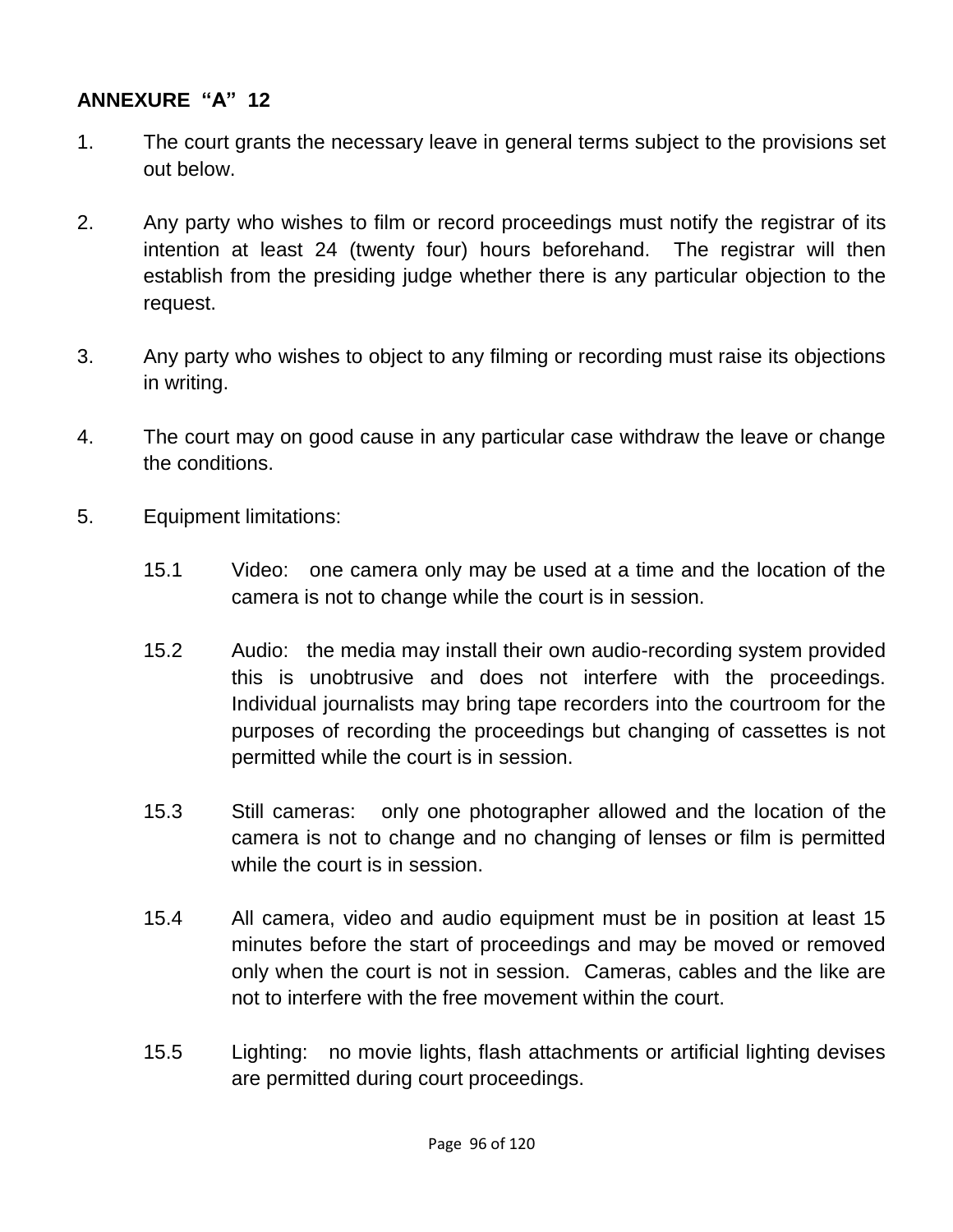- 15.6 Operating signals: no visible or audible light or signal may be used on any equipment.
- 6. Pooling arrangements:
	- 16.1 Only one media representative may conduct each of the audio-, video and still-photography activities.
	- 16.2 This media representative is to be determined by the media themselves and is to operate an open and impartial distribution scheme, in terms of which the footage, sound or photographs would have to be distributed in a "clean" form, that is, with no visible logos, etc, to any other media organization requesting same and would also be archived in such a manner that it remains freely available to other media.
	- 16.3 If no agreement can be reached on these arrangements, no expanded media coverage may take place.
- 7. Rules regarding behaviour of media representatives:
	- 7.1 Conduct must be consistent with the decorum and dignity of the court.
	- 7.2 No identifying names, marks, logos or symbols should be used on any equipment or clothing worn by media representatives.
	- 7.3 All representatives (including camera crew) must be appropriately dressed.
	- 7.4 Equipment must be positioned and operated to minimize any distraction while the court is in session.
	- 7.5 Equipment must not be placed in or removed from the court room.
	- 7.6 No film, video tape, cassette tape or lens may be changed.
- 8. There is an absolute bar on:
	- 8.1 Audio recordings or close-up photography of bench discussions.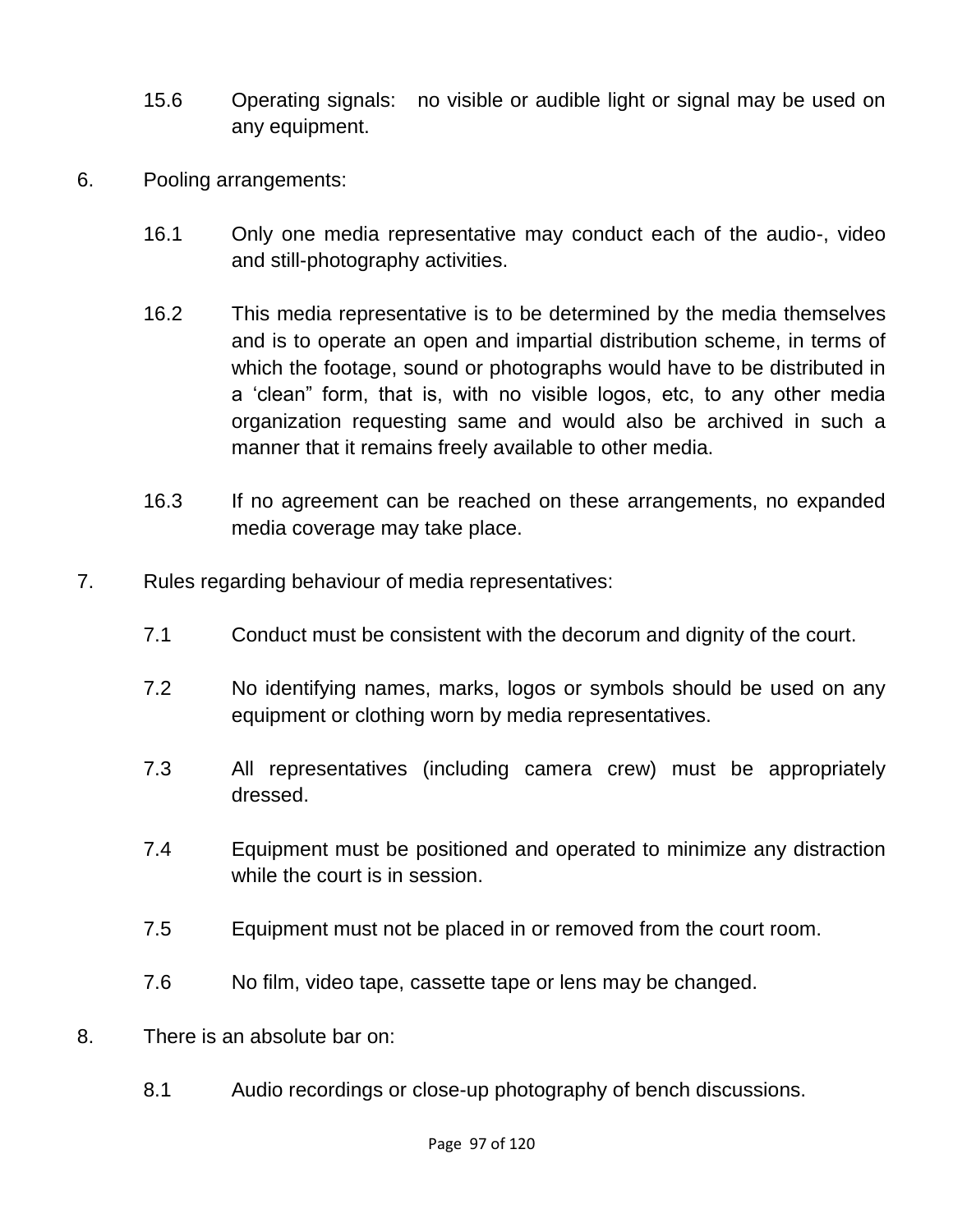- 8.2 Audio recordings or close-up photography of communication between legal representatives or between clients and their legal representative.
- 8.3 Close-up photographs or filming of judges, lawyers or parties in court.
- 8.4 Recordings (whether video or audio) being used for commercial or political advertising purposes thereafter.
- 8.5 Use of sound bytes without the prior consent of the presiding judge. (This does not apply to extracts from judgments or orders.)
- 9. Failure to comply with these instructions may lead to contempt of court proceedings.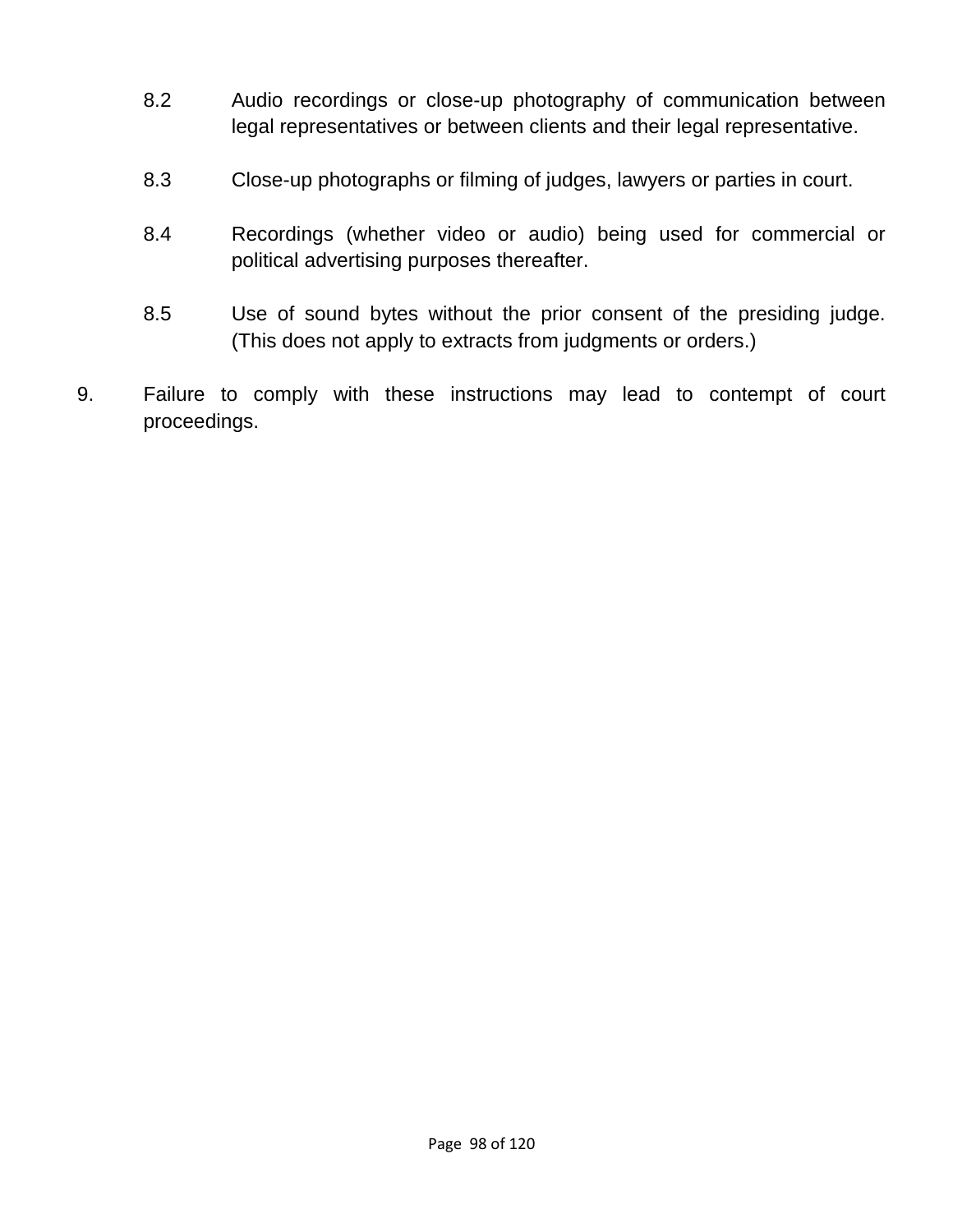#### **ANNEXURE "A" 13**

#### **MEMORANDUM TO PRACTITIONERS**

- [1] Urgent applications must be brought in accordance with rule 6 and the guidelines set out in cases such as *Republikeinse Publikasies (Edms) Bpk v Afrikaanse Pers Publikasies (Edms) Bpk* 1972 (1) SA 773 (A) at 782A-G, *Luna Meubel Vervaardigers (Edms) Bpk v Makin and Another (t/a Makin's Furniture Manufacturers)* 1977 (4) SA 135 (W) and *Sikwe v SA Mutual Fire & General Insurance* 1977 (3) SA 438 (W) at 440G-441A. The majority of practitioners launch urgent applications without taking account of the rules or the guidelines. Apparently many practitioners feel entitled to select any day of the week and any time of the day (or night) to demand a hearing. The result is that procedures are followed which do not accord remotely with "the good order which is necessary for the dignified functioning of the Court" – *Luna Meubel Vervaardigers* at 136G-H.
- [2] The purpose of this memorandum is to inform practitioners how rule 6(12) must be applied and the manner in which the urgent court will be managed to ensure that there is an orderly and dignified adjudication of applications in that court. This means ensuring that the papers are filed timeously and ready for adjudication. In general this means that they must be complete when filed by 12:00 on the Thursday ready for roll call at 10:00 the following Tuesday.
- [3] The attention of practitioners is drawn to the following:
	- (1) Urgent applications must as far as practicable be in terms of the rules: i e the deviation from the rules must be commensurate with the urgency of the case;
	- (2) Urgency mainly involves the abridgment of times prescribed by the rules and secondarily the departure from established filing and sitting times;
	- (3) In *Republikeinse Publikasies (Edms) Bpk v Afrikaanse Pers Publikasies (Edms) Bpk* **1972 (1) SA 773 (A)** at **782A-G** the court considered the effect of rule  $6(12)$  (what follows is a translation) –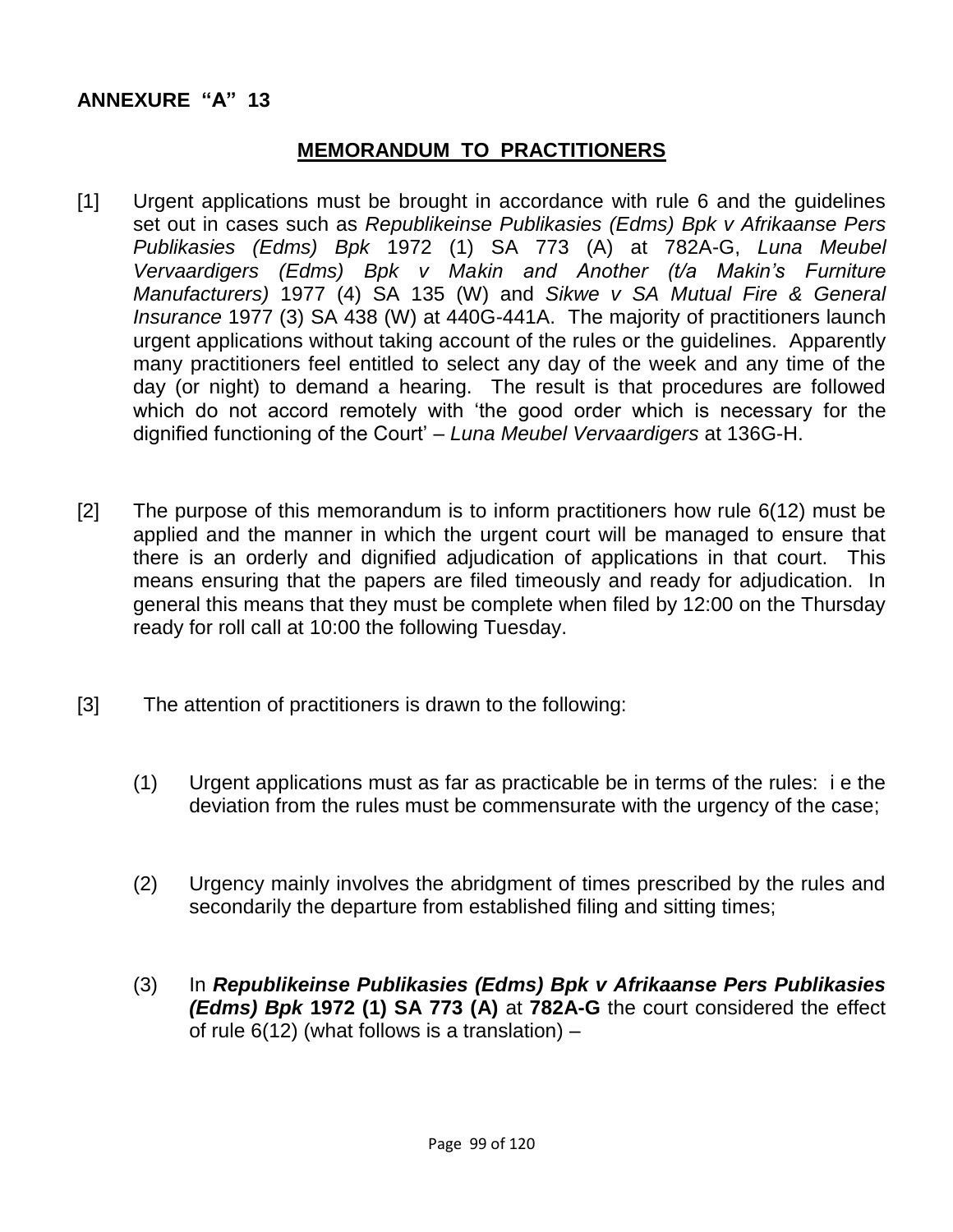"It is of importance to state what the effect of this rule is. In the case of an urgent application an applicant is permitted to act by way of notice of motion without taking into account the rules which are usually applicable. The applicant is, in a certain sense, taking into account the circumstances of the case permitted to make his own rules but "as far as practicable" in accordance with the existing rules. Rule 6(12) therefore makes provision for a process subject to rules different from the usual and when an applicant appears before a judge in such a procedural manner he must ask the judge to disregard the rules applicable to ordinary adjudication. He is not obliged to go to the judge first to ask permission to act by means of extraordinary adjudication because rule 6(12) expressly provides that the judge may deal with such a matter when and where he deems fit. If an applicant acts in terms of this rule and informs the respondent that he regards the application as urgent it follows, in my view, that the respondent is obliged, in the sense that he runs the risk of an order against him by default, and entitled to provisionally accept the rules which the applicant has adopted. When the matter comes before the judge he can object, but in the meantime, he dares not disregard the rules which the applicant has made for himself. Even if the rules of court with regard to ordinary adjudication are deemed to determine that an action is instituted when the notice of motion is handed to the registrar in the case of an urgent application the applicant in the absence of the registrar may launch the matter directly to the judge and the judge can disregard the rules of ordinary adjudication in this connection. Rule 6(12)(a) provides that in the case of urgent applications a judge can disregard the "forms and service" prescribed by the rules. Delivery of a notice of motion to the registrar is no "service" but because in the case of an opposed motion the applicable form 2(a) in the first Schedule requires express notice to the registrar and respondent a judge in an urgent case when the registrar is not available can disregard the requirement that form 2(a) be directed to the registrar."

- (4) Judges sit in the urgent motion court on a weekly basis and matters should be set down bearing that in mind. Whether unopposed or opposed the papers must be filed (bound, indexed and paginated) by 12:00 the previous Thursday, unless the matter is so urgent that relief must be granted sooner. In *Luna Meubel Vervaardigers* at 137A-E the ascending order of urgency is set out:
	- Page 100 of 120 (1) The question is whether there must be a departure at all from the times prescribed in rule 6(5)(b). Usually this involves a departure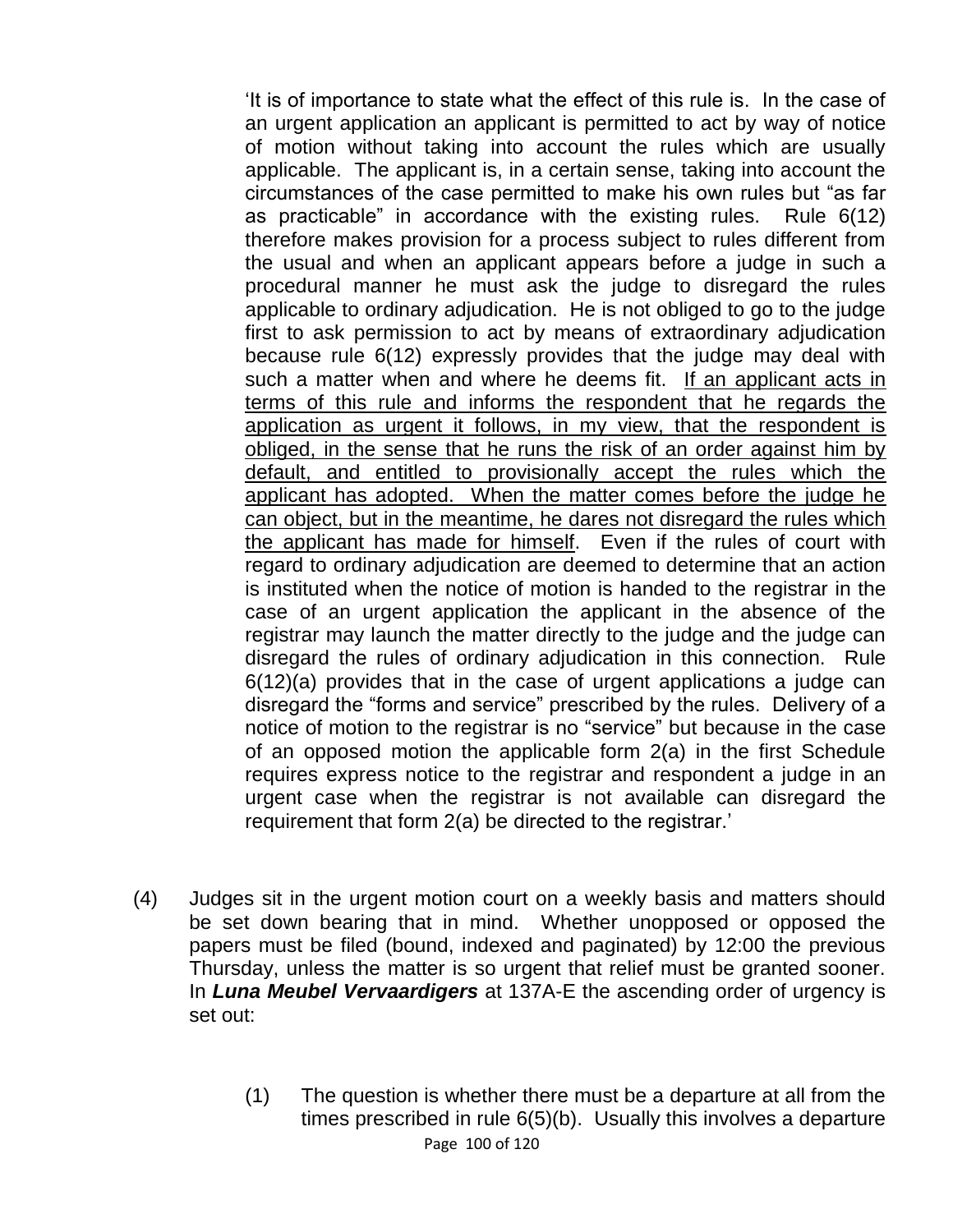from the time of 7 (now 10) days which must elapse from the date of service of the papers until the stated day for hearing. Once that is so, this requirement may be ignored and the application may be set down for hearing on the first available motion day but regard must still be had to the necessity of filing papers with the registrar by the preceding Thursday so that it can come onto the following week"s motion roll which will be prepared by the Motion Court Judge on duty for that week.

- (2) Only if the matter is so urgent that the applicant cannot wait for the next motion day, from the point of view of the obligation to file the papers by the preceding Thursday, can he consider placing it on the roll for the next Tuesday, without having filed papers by the previous Thursday.
- (3) Only if the urgency be such that the applicant dare not wait even for the next Tuesday, may he set the matter down for hearing on the next court day at the normal time of 10:00 am or for the same day if the court has not yet adjourned.
- (4) Once the court has dealt with the causes for that day and has adjourned, only if the applicant cannot possibly wait for the hearing until the next court day at the normal time that the court sits, may he set the matter down forthwith for hearing at any reasonably convenient time, in consultation with the registrar, even that be at night, or during the weekend.

Practitioners should carefully analyse the facts of each case to determine, for the purposes of setting the case down for hearing, whether a greater or lesser degree of relaxation of the rules under the ordinary practice of the court is required. The degree of relaxation should not be greater than the exigency of the case demands. It must be commensurate therewith. Mere lip service to the requirements of rule 6(12)(b) will not do and an applicant must make out a case in the founding affidavit to justify the particular extent of the departure from the norm, which is involved in the time and day for which the matter is set down."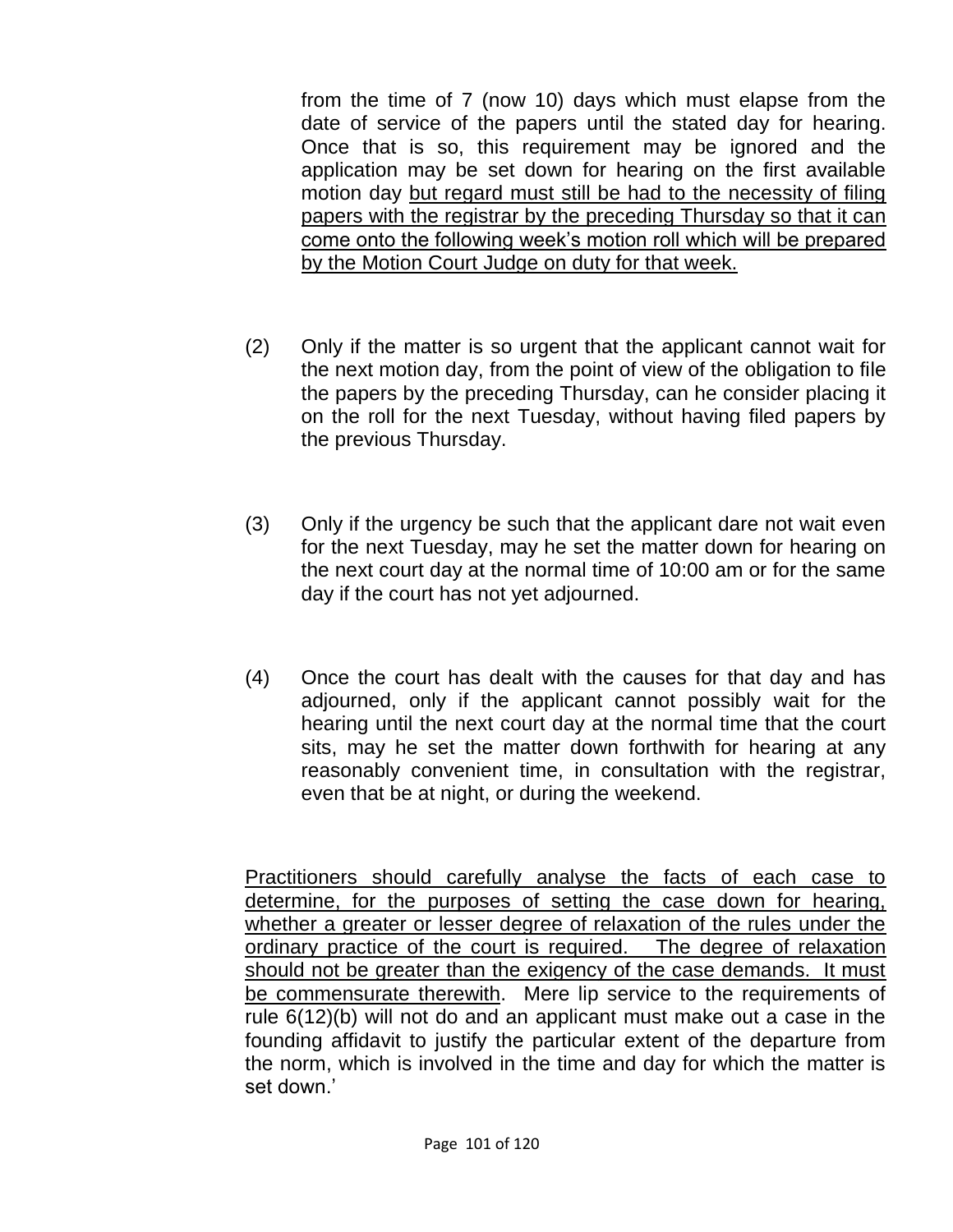- (5) Normally a respondent has not less than five days after service to give notice of his/her intention to oppose the application (rule 6(5)(b)) and if no notice of intention to oppose is given, a period of not less than ten days must elapse between the date of service and the date of the hearing stipulated in the notice of motion (rule 6(5)(b)). If the respondent gives notice of intention to oppose the respondent has 15 days from the date of service of the notice within which to file the answering affidavit or a notice of his/her intention to raise a question of law (rule  $6(5)(d)$ ). Thereafter the applicant has 10 days from the date of service of the answering affidavit to file a replying affidavit (rule 6(5)(e)). After that the applicant may within five days apply for the allocation of a date for the hearing, failing which the respondent may do so (rule 6(5)(f)). It is clear from these times that the respondent is normally given ample time to consider whether to oppose (5 days); to file an answering affidavit (15 days); and to consider the replying affidavit before the matter is enrolled (5 days);
- (6) The rule ensures an orderly flow of applications through the court and their expeditious adjudication. Rule 6(12) allows an applicant who requires relief urgently to have his case decided without the delays necessitated by the ordinary procedure. However the normal times will be abridged and the deviation from rule 6 will be permitted only when the matter is urgent. The degree of abridgement and deviation must be commensurate with the case and must be justified in the founding affidavit. It is also required that the applicant satisfy the court that the circumstances of the case are such that the

applicant will not be afforded substantial redress at a hearing in due course. Rule  $6(12)(b)$  provides that  $-$ 

"In every affidavit or petition filed in support of any application under sub-paragraph (a) of this sub-rule, the applicant shall set forth explicitly the circumstances which he avers render the matter urgent and the reasons why he claims that he could not be afforded substantial redress at a hearing in due course.'

(7) Too many practitioners are over-optimistic or reckless in their assessment of the requirements set out in rule  $6(12)(b)$  and attempt to use rule  $6(12)$  to jump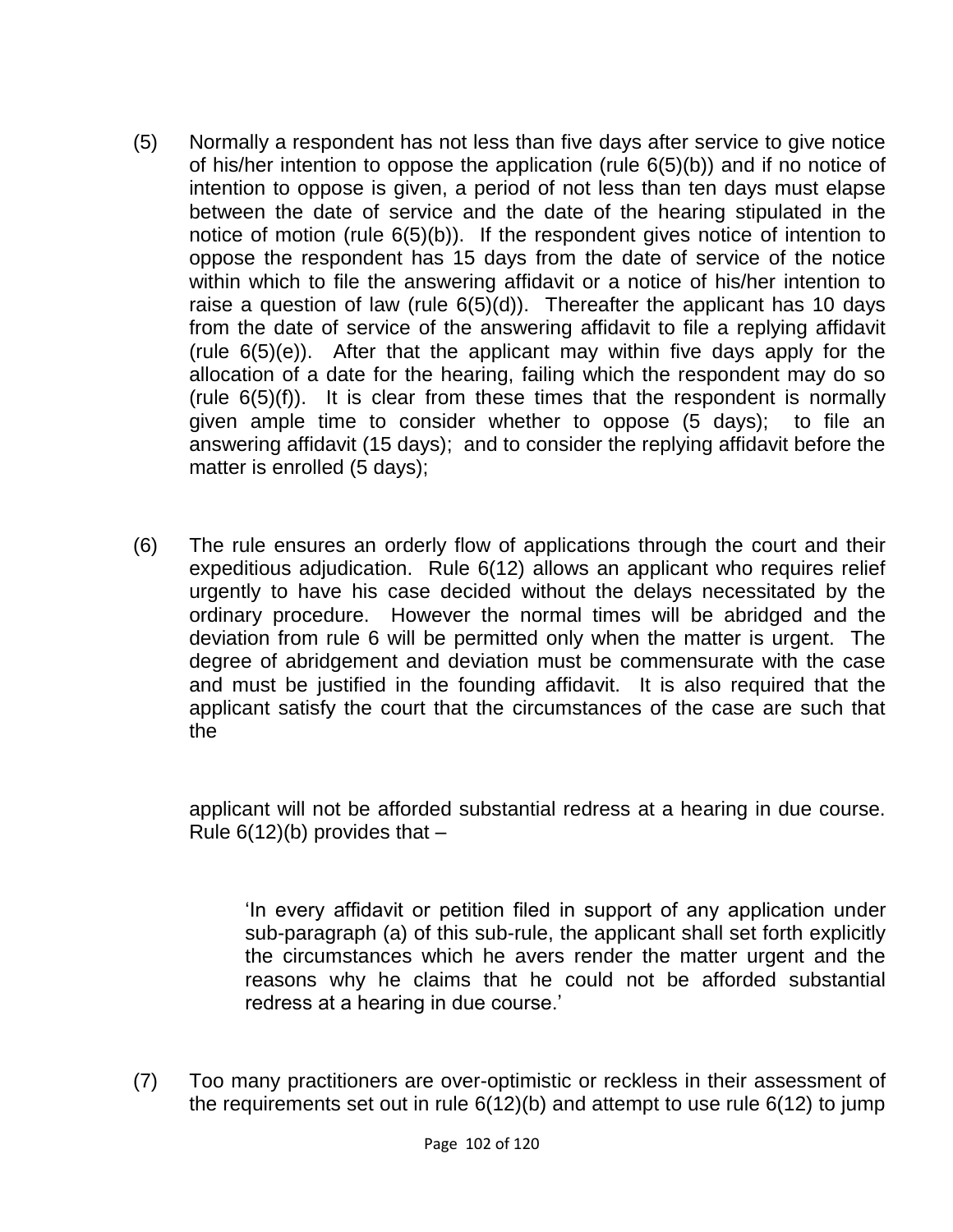the queue to their client"s advantage. Many applications are struck off the roll because the court has found them not to be urgent. It is clear that the rule continues to be the most abused rule in the Division;

- (8) In accordance with the *Republikeinse Publikasies* judgment an applicant may choose to set the matter down on any Tuesday (or other day, in accordance with the degrees of urgency referred to in *Luna Meubel Vervaardigers*) but if the applicant does not wish to have the matter heard on that day at the time indicated it is wrongly enrolled and the procedure abused. If an applicant anticipates that the application will be opposed it is essential that the respondent and the applicant be allowed reasonable times for the filing of answering and replying affidavits before the roll closes at 12:00 on Thursday. If these affidavits are not able to be filed in time and the matter cannot be heard at the time indicated in the notice of motion the procedure is abused. In every case the court will decide whether reasonable time has been allowed in the light of the circumstances revealed in the affidavits. If reasonable times have been allowed the respondent will not be allowed to delay the process;
- (9) Where the urgent motion court judge has found that the application is not urgent and strikes it off the roll the applicant is not prevented from re-enrolling the application duly amplified in a later week.
- [4] In the light of the aforegoing practitioners can expect the following approach in the urgent motion court –
	- (1) Strict application of the *Republikeinse Publikasies* and *Luna Meubel Vervaardigers* judgments: all urgent applications must be enrolled by 12:00 on the previous Thursday for hearing at 10:00 on Tuesday unless they are covered by the other three degrees of ascending urgency referred to in *Luna Meubel Vervaardigers*;
	- (2) Insistence by the urgent court judge that the judge be satisfied that
		- (i) the abridgement of times and the deviation from the rule is justified by the circumstances of the case; and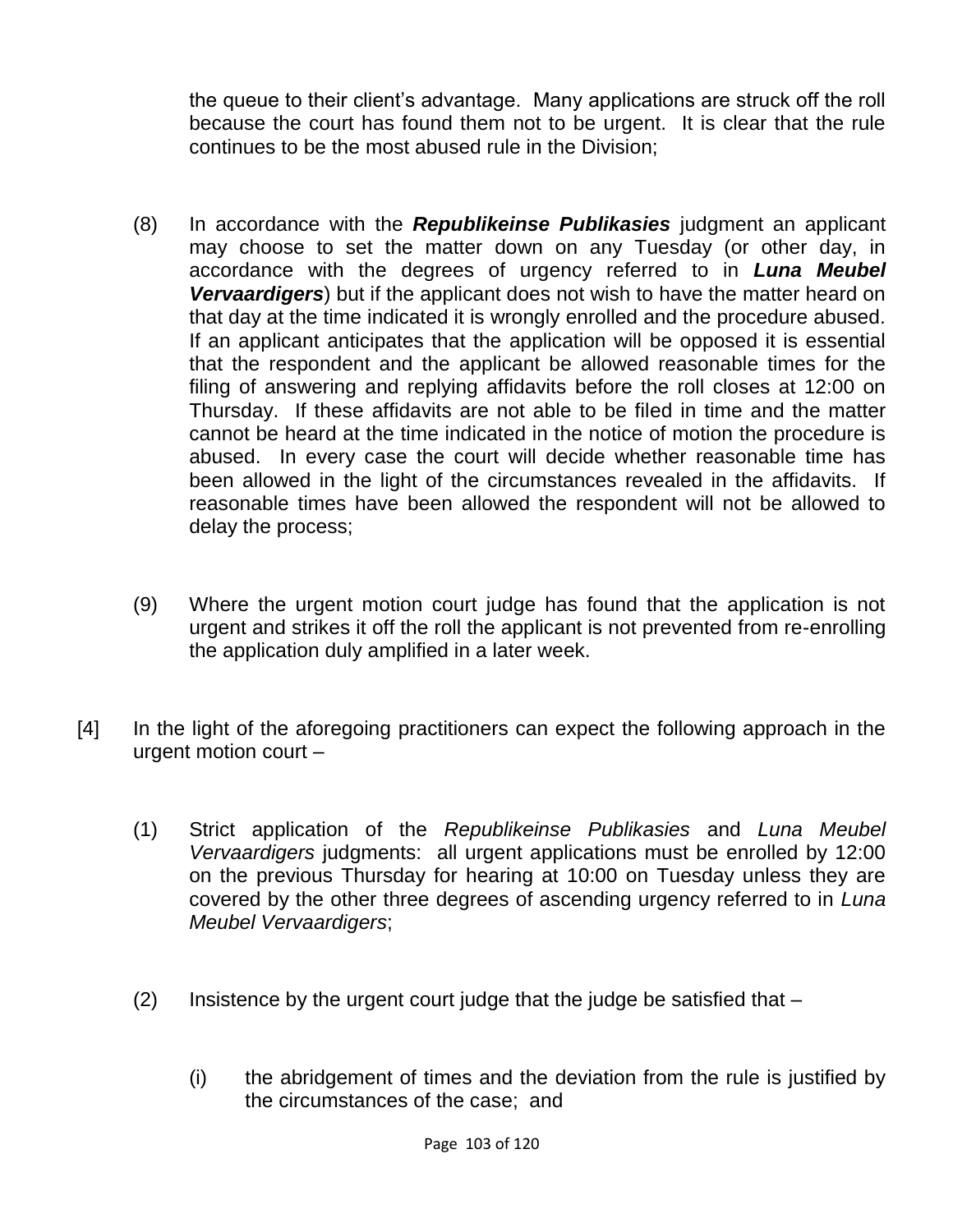(ii) if the matter is not heard immediately the applicant will not be afforded substantial redress at a hearing in due course;

These matters must be pertinently dealt with in the affidavits filed in support of the application;

- (3) If an application is not filed (bound, indexed and paginated) by 12:00 on the previous Thursday (subject to the remaining degrees of ascending urgency in *Luna Meubel Vervaardigers*) the application will not be heard and will be struck off the roll. The object of timeous filing of the papers is to enable the court to prepare and adjudicate upon the matter expeditiously;
- (4) If the judge is not satisfied that the application must be heard in the week in which it is enrolled for hearing it will be struck from the roll;
- (5) If the application is enrolled for hearing outside normal court hours (i e 10:00 – 16:00) without satisfactory explanation, it will be struck from the roll;
- (6) If an application, whether unopposed or opposed, is not ready to be adjudicated upon at the time indicated in the notice of motion it will be struck off the roll. If this occurs in an opposed application because the affidavits have not been filed timeously before 12:00 the previous Thursday (subject to the application falling under the remaining three degrees of ascending urgency referred to in *Luna Meubel Vervaardigers*) this will mean that the applicant has not complied with the *Republikeinse Publikasies* guidelines. The judge in the urgent motion court will not permit the application to stand down so that further affidavits can be filed;
- (7) If a matter is not ready for hearing in the week in which it is enrolled for hearing, for whatever reason, in the absence of exceptional circumstances, which must appear from an affidavit, it will not be postponed to a later week. It will be struck off the roll;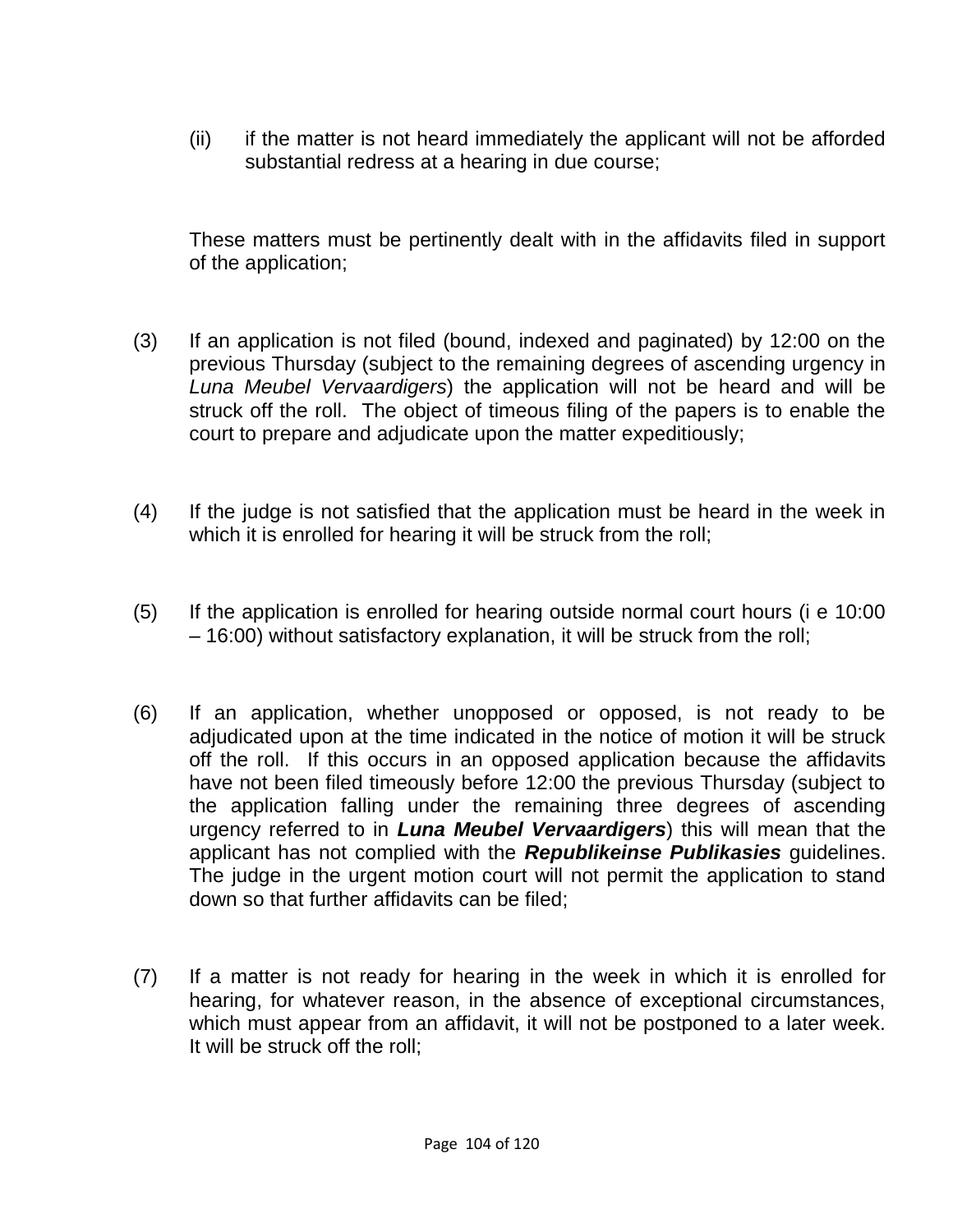- (8) If the circumstances of a case are exceptional and the judge postpones the matter to a later week the judge will order –
	- (i) that the remaining affidavits be filed (bound, indexed and paginated) by specific times;
	- (ii) that the papers be taken immediately to the judge who will sit in the later court;
	- (iii) that the applicant immediately deliver to the judge who will sit in the later week a letter summarising the issues in the matter and the nature of the urgency.
- (9) The return day of a rule *nisi* will be heard in the ordinary motion court unless the rule *nisi* expressly orders that the return day be heard in the urgent motion court. If parties agree that interim relief be granted and the respondent contends that the final adjudication of the matter is urgent, this must be dealt with in an affidavit so that the judge in the urgent motion court can make the appropriate order;
- (10) No matter involving more than 500 pages will be considered by the judge in the urgent court (subject to the remaining three degrees of ascending urgency) unless the papers are delivered to the judge who will hear the matter at least 48 hours before the time of the hearing in the notice of motion;
- (11) Any semi-urgent application which involves bulky affidavits in excess of 500 pages and/or argument in excess of three hours will be referred to the Deputy Judge President to allocate a date and judge for the hearing. Where practitioners anticipate that a dispute is of such importance that it must be resolved urgently by the court, for whatever reason, they should approach the Deputy Judge President to allocate a date for the hearing and determine dates for the filing of affidavits and heads of argument and the indexing and pagination of the affidavits.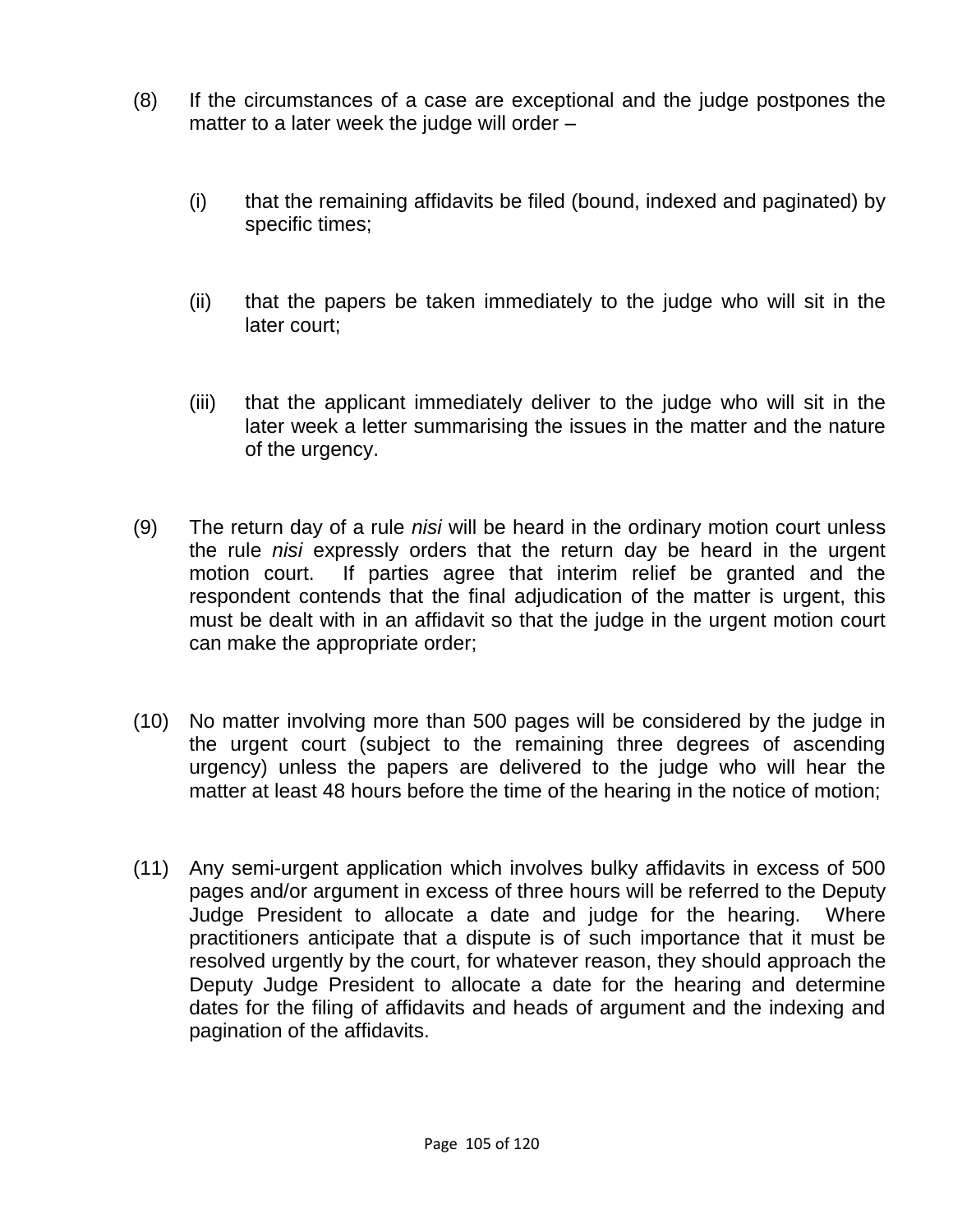### **ANNEXURE "A" 15.1**

- 1. The order being served on you requires you to allow the persons named therein to enter the premises described in this order and to search for, examine and remove or copy the articles specified in this order. You are also required to point out and hand over any such item to the sheriff. Particulars are stated in the order.
- 2. … .
	- 2.1 When this notice is handed to you, you are entitled, if you are an employee of the respondent or in charge of the premises, to contact the respondent or a more senior officer of the respondent. You are entitled to the attendance and advice of such senior person, the respondent or an attorney, provided such person arrives without delay and not later than an hour after the handing over of this notice.
	- 2.2 Until the attorney, the respondent or such other officer arrives or until the time has passed for him or her to arrive, you need not comply with any part of this order, except that you must allow the applicant"s attorney, the sheriff and the other persons named in the order to enter the premises and to take such steps as, in the opinion of that attorney, are reasonably necessary to prevent prejudice to the further execution of the order.
- 3. You are further entitled to have the sheriff and the applicant"s attorney explains to you what this notice and the court order mean.
- 4. You may be punished for contempt of court if you, *inter alia*:
	- 4.1 Obstruct the sheriff unlawfully in the execution of this order.
	- 4.2 Wilfully disobey this order.
	- 4.3 Remove or intentionally cause harm to any item about to be attached or removed in terms of this order, until the attachment is set aside by the court or is lifted on instruction from the applicant.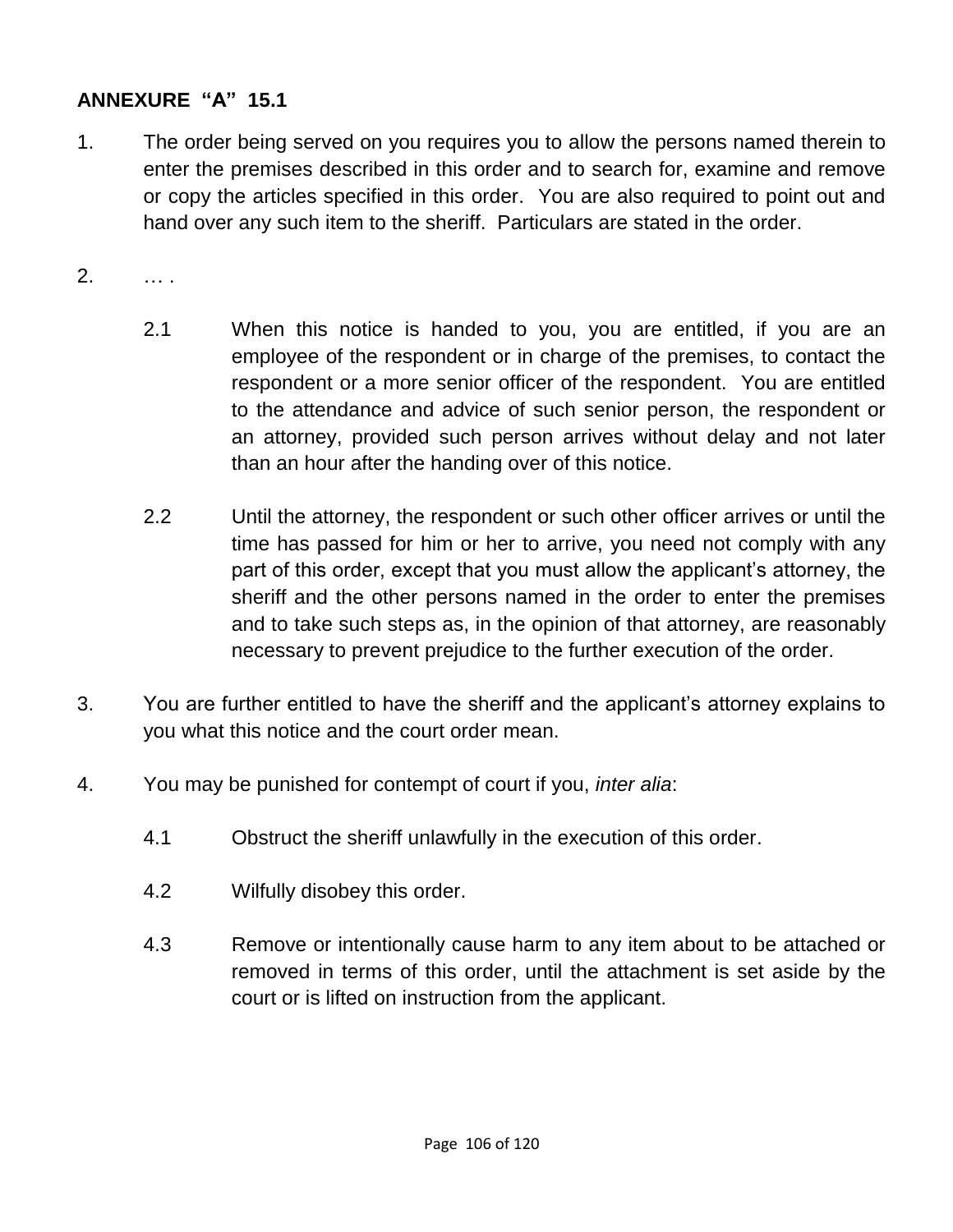## **ANNEXURE "B" 15.1**

Having heard counsel for the applicant and having read the papers filed of record, and on the basis that the applicant undertakes to this court that:

- 1. This order will not be executed outside the hours between 08:00 and 18:00 on a weekday;
- 2. Applicant will prevent the disclosure of any information gained during the execution of this order to any party except in the course of obtaining legal advice or pursuing litigation against the respondent;
- 3. Applicant will compensate the respondent for any damages caused to the respondent by anyone exceeding the terms of this order;
- 4. Applicant will compensate the respondent for any damage caused to the respondent by reason of the execution of this order should this order subsequently be set aside.

#### **IT IS ORDERED:**

- 1. That the respondent and any other adult person in charge of the premises of the respondent at Lover"s Lane, Pretoria, grant the sheriff of the above honourable court, applicant's manager ("Mr ABC"), attorney DEF ("applicant's attorneys") and a computer operator nominated by applicant access to the said premises for the purpose of :
	- 1.1 Searching the premises for the purpose of enabling any of those persons to identify and point out to the sheriff originals or copies of, or extracts from applicant"s recipes and formulae for the manufacture of GHtoys.
	- 1.2 Examining any item for the purpose of identifying it and deciding whether it is of the nature mentioned in the preceding subparagraph.
	- 1.3 Searching the premises for the purposes of finding any computer disc containing any of the items referred to above.
- Page 107 of 120 2. That the respondent forthwith discloses passwords and procedures required for effective access to the computer for the purpose of searching on the computer and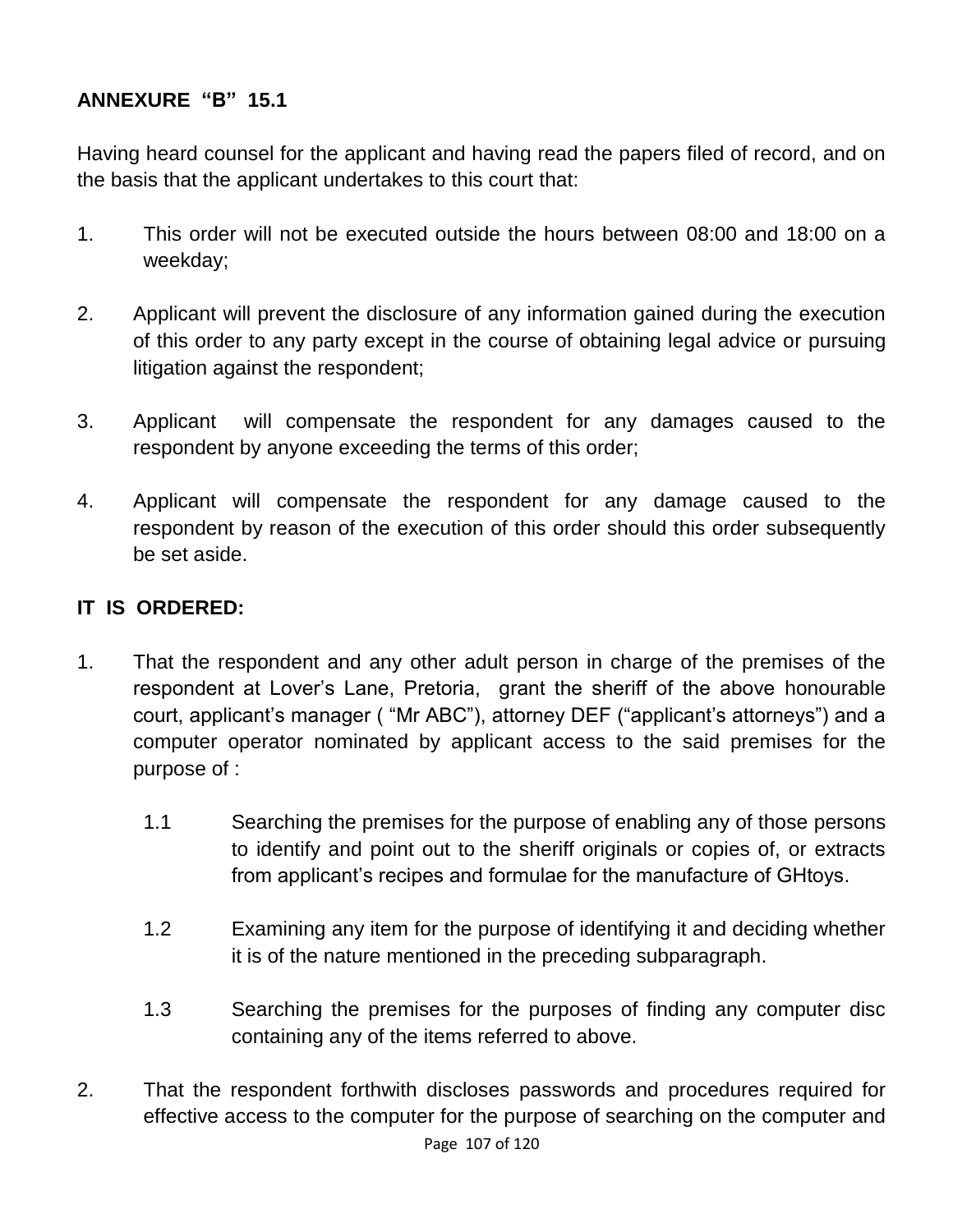making a disc copy, or, if that is not possible, a print out of computer documents containing information of the nature which would be expected in a document mentioned in paragraph 1.1 above.

- 3. … .
	- 3.1 That the respondent permits the sheriff to attach and to remove any document pointed out by a person mentioned in paragraph 1 as being a document covered by paragraph 1.
	- 3.2 That, subject to paragraph 5.3.2 hereof, the sheriff is authorized to attach any document which is pointed out by any of the aforesaid persons and is directed to remove any attached document in respect of which the applicant or the applicant"s attorney does not give a different instruction. The sheriff is directed to keep each removed item in his custody until the applicant authorizes its release to the respondent or this court directs otherwise.
- 4. That until completion of the search authorized in the preceding paragraphs the respondent may not access any computer or any area where documents of the class mentioned in paragraph 1.1 may be present except with the leave of the applicant"s attorney or to make telephone calls or send an electronic message to obtain the attendance and advice mentioned in the notice which is handed over immediately prior to execution of this order.
- 5. The sheriff is directed, before this order and this application is served or executed, to:
	- 5.1 Hand to the respondent or the other person found in charge of the said premises a copy of a notice which accords with annexure" A" 15.1 of the practice directive.
	- 5.2 To explain paragraphs 2, 3 and 4 thereof.
	- 5.3 To inform those persons of the following:
		- Page 108 of 120 5.3.1 That any interested party may apply to this court on not less than 24 (twenty four) hours" notice to the office of the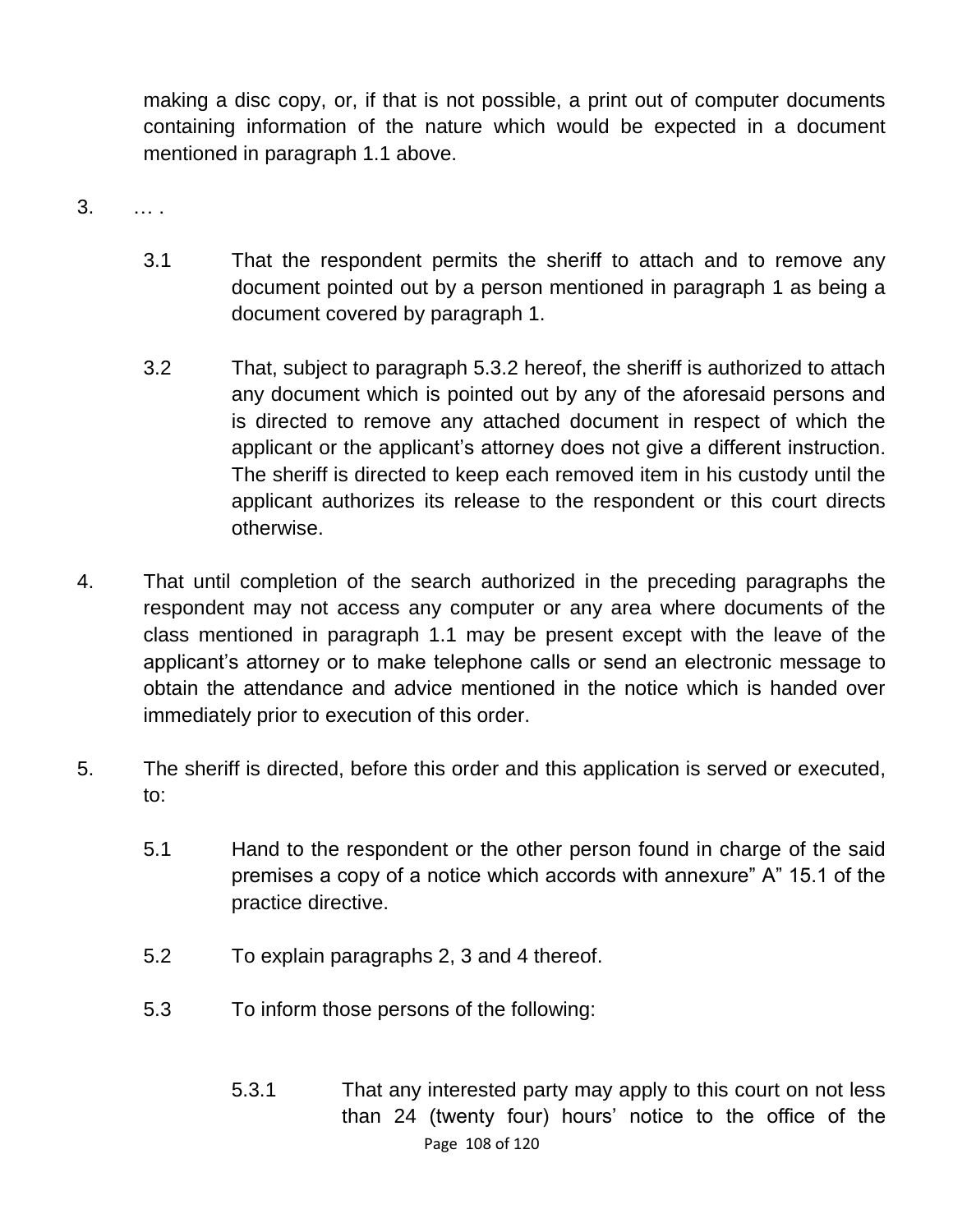applicant"s attorney for a variation or setting aside of this order, the court"s practices and rules applying unless the court directs otherwise.

- 5.3.2 That the respondent is entitled to make a copy of any document which the sheriff intends to remove unless the sheriff declares that the time involved makes the procedure impractical and the sheriff either does not remove the relevant item or removes it in a container sealed by him and which the sheriff may not open except to give effect to this order or to any further direction from the court.
- 5.3.3 That the respondent or his representative is entitled to inspect items in the sheriff"s possession for the purpose of satisfying themselves that the inventory is correct.
- 6. The sheriff is ordered to immediately make a detailed inventory of all items attached and to provide the registrar of this court, the applicant"s attorney, and the respondent with a clear copy thereof.
- 7. That unless a different direction is obtained from the court, applicant and applicant"s attorney will, two days after this order is executed, become entitled to inspect any of the removed items in order to assess whether it provides evidence relevant to the present application or to the further legal proceedings envisaged in the application.
- 8. That the sheriff is ordered to inform the respondent that the execution of this order does not dispose of all the relief sought by the applicant and to simultaneously serve the notice of motion and explain the nature and exigency thereof.
- 9. The costs of this application are reserved for determination in the further proceedings foreshadowed in this application save that:
	- 9.1 If the applicant does not institute those legal proceedings within 3 (three) weeks of the date of this order, either party may, on not less than 96 hours' notice to the other, apply to this honourable court for an order:
		- Page 109 of 120 9.1.1 Determining liability for those costs and determining what must be done about removed items and any copies thereof.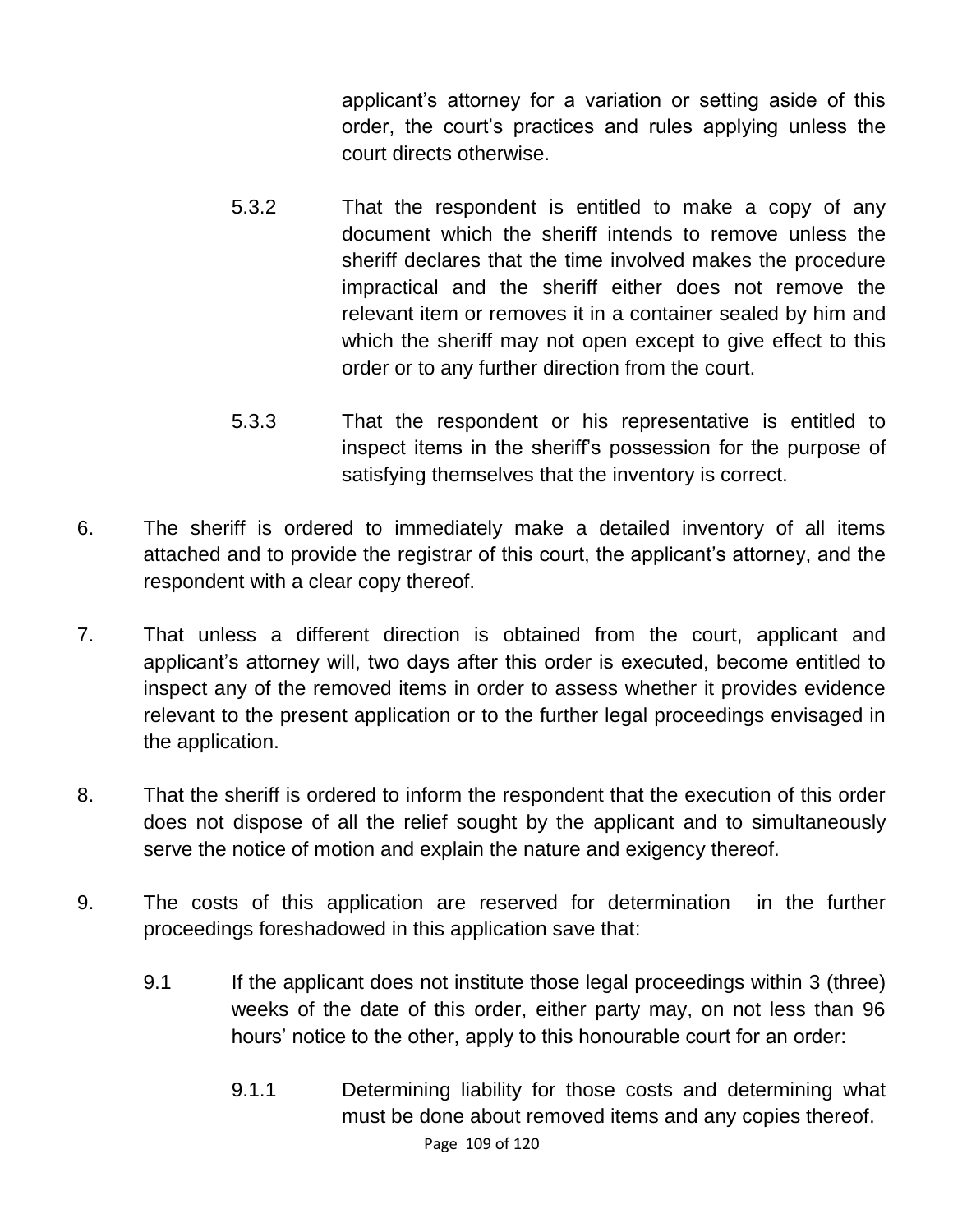- 9.1.2 Any other party effected by the grant or execution of this order may on no less than 96 hours" notice apply to this honourable court for an order determining liability for the costs of such party and determining what must be done about any item removed from any such party or any copy thereof.
- **Note**: In some situations the following may also be appropriate.
- 10. The respondent and any other adult person in charge of the premises at which this order is executed are further directed to disclose to the sheriff of the above honourable court the whereabouts of any document or item falling within the categories of documents and items referred to in 1.1 above, whether at the premises at which this order is executed or elsewhere to the extent that the whereabouts are known to such person(s).
- 11. In the event that any document or item is disclosed to be at premises other than the premises mentioned in paragraph 1 of this order, the applicant may approach this court *ex parte* for leave to permit execution of this order at such other premises.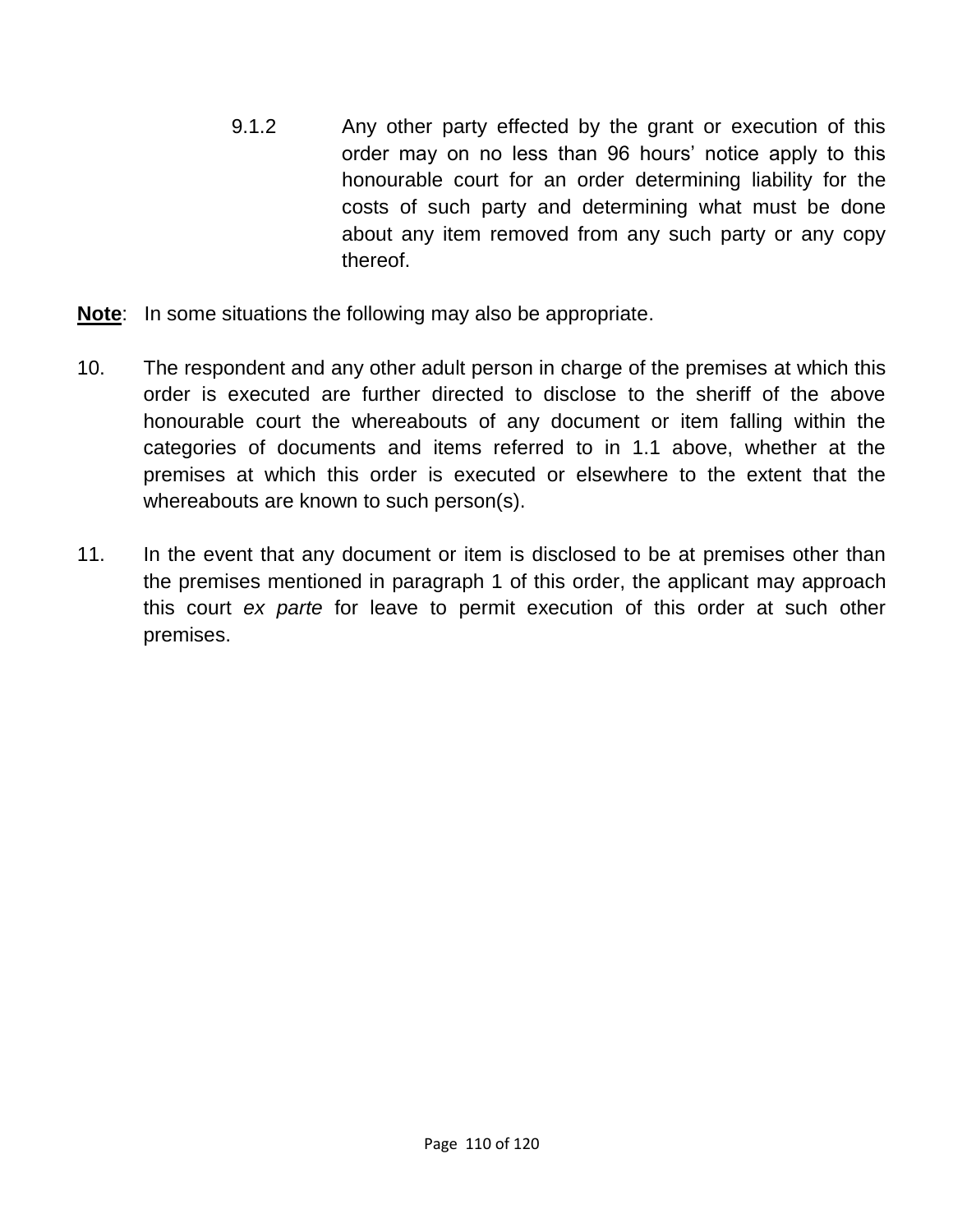#### **ANNEXURE "A" 15.4**

Take notice that on the day of a case of the solution of the solution of the solution of the solution of the t thereafter as the matter may be heard, the abovementioned applicants will apply to the Limpopo North Local Division, Thohoyandou (High Court Buildings, Mphephu Drive, Thohoyandou) for and order in the following terms:

- 1. The applicants are given leave to change the matrimonial property system which applies to their marriage, by the execution and registration of a notarial contract, a draft whereof is attached to the first applicant"s supporting affidavit and is marked "…." and which contract, after registration thereof, will regulate their property system;
- 2. The registrar of Deeds is authorised to register the notarial contract:
- 3. This order:
	- 3.1 will lapse if the notarial contract is not registered by the registrar of Deeds within two months of the date of the granting of this order; and
	- 3.2 will not prejudice the rights of any creditor of the applicants as at date of registration of the contract.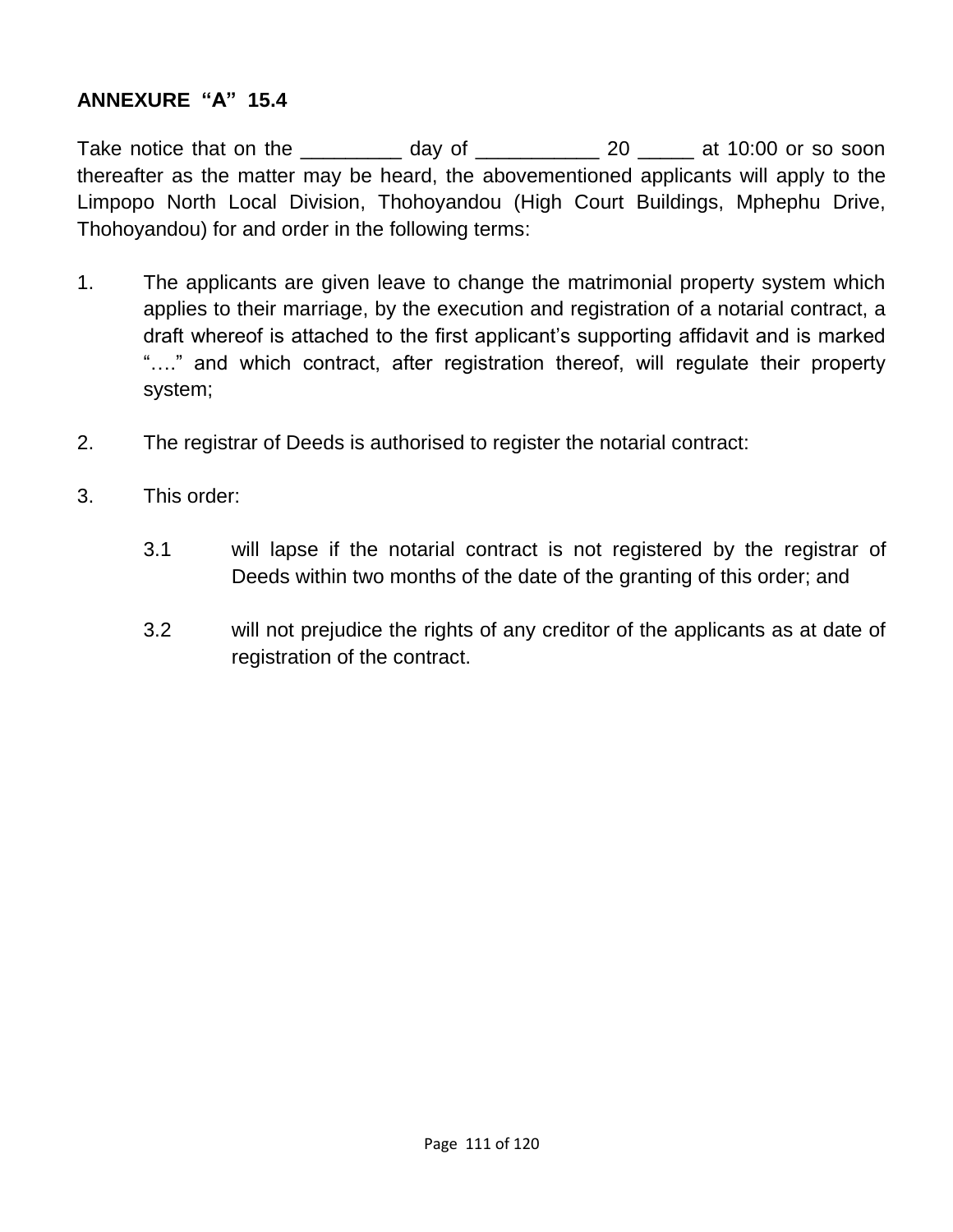# **ANNEXURE "A" 15.14**

|     |                                            | Case No: |                      |  |
|-----|--------------------------------------------|----------|----------------------|--|
|     |                                            |          | <b>Practice Note</b> |  |
| (1) |                                            |          |                      |  |
| (2) |                                            |          |                      |  |
| (3) | S 4(1): Publication of notice of surrender |          |                      |  |
|     |                                            |          |                      |  |
|     | <b>Government Gazette</b>                  |          |                      |  |
|     | Newspaper                                  |          |                      |  |
| (4) | S 4 (2): Notice to creditors               |          |                      |  |
|     | Date of delivery/posting                   |          |                      |  |
|     | Affidavit to prove delivery/posting        |          |                      |  |
|     | Physical proof delivery/posting            |          |                      |  |
| (5) | S 4 (3): Statement of affairs              |          |                      |  |
|     | Date of lodging                            |          |                      |  |
|     | Master's certificate                       |          |                      |  |
|     | Magistrate's certificate                   |          |                      |  |
| (6) | S 6 (1): Proof of insolvency               |          |                      |  |
|     | Movable property – description             |          |                      |  |
|     | and value                                  |          |                      |  |
|     | Proof of value of movable property         |          |                      |  |
|     | Immovable property – description           |          |                      |  |
|     | and value                                  |          |                      |  |
|     |                                            |          |                      |  |
|     | Calculation of dividend to creditors       |          |                      |  |
|     | Attorney's fees for application            |          |                      |  |
|     | Valuator's fees                            |          |                      |  |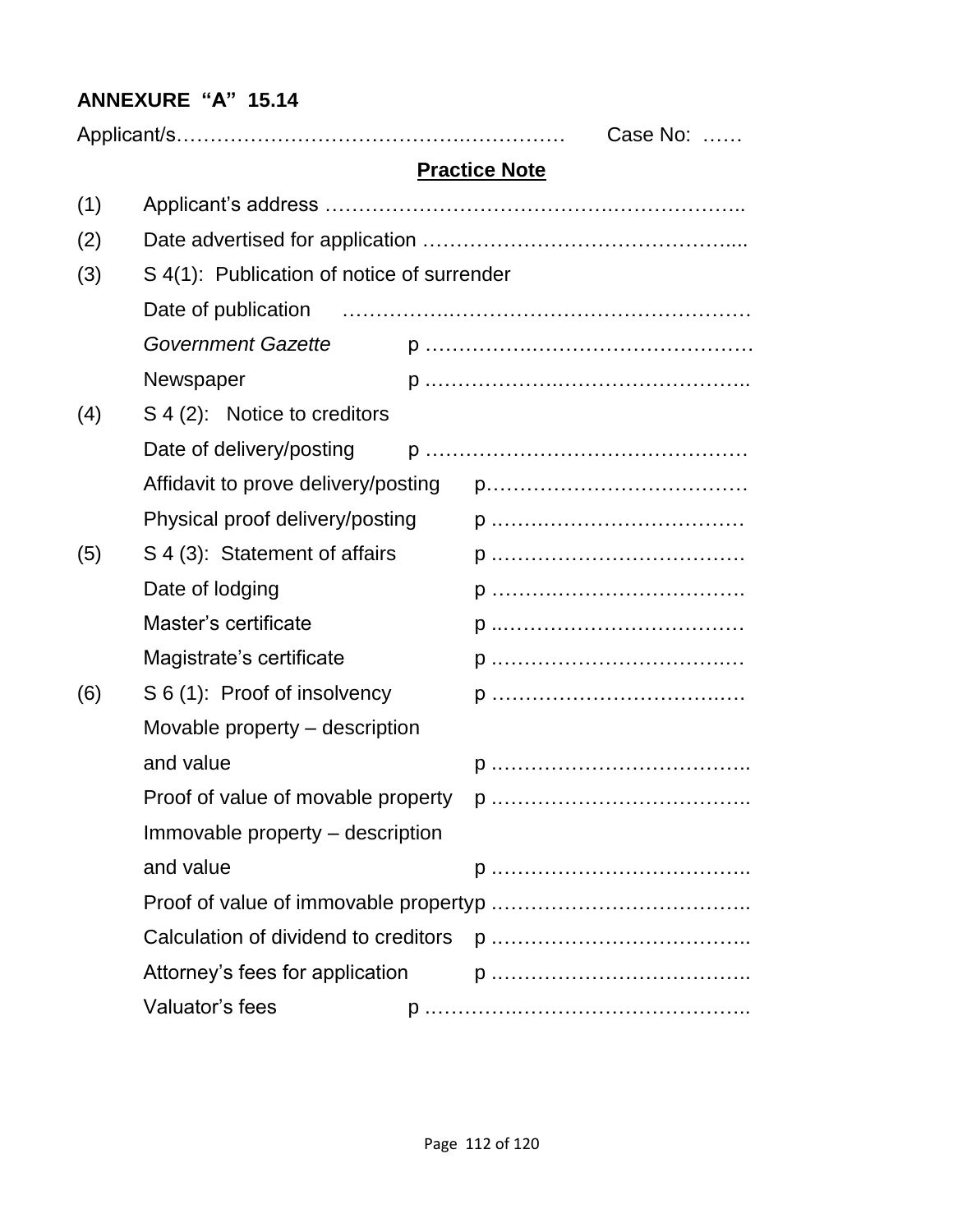## **APPENDICES**

The Companies Amendment Act 2011 (Act No 3 of 2011 was assented to by the President on 19 April 2011. This Act amended the Companies Act 2008 (Act No 71 of 2008) ("the 2008 Act"), extensively.

On 26 April 2011 in terms of Proclamation No 32, 2011 published in *Government Gazette* No 34239 the President determined that the 2008 Act shall come into force on 1 May 2011.

The courts are still to interpret and apply the provisions of the 2008 Act. Before that has been done no directives will be included in this manual dealing with Company and Close Corporation matters as a manual is not intended to direct the courts how to deal with new Acts. The manual rather informs practitioners how acts or parts thereof are interpreted or applied by the courts. In due course consideration will be given to the inclusion of chapters in this practice directive dealing with company matters.

The 2008 Act repeals the Companies Act 1973 (Act No 61 of 1973) ("the 1973 Act "), save for the transitional arrangements set out in schedule 5 of the 2008 Act. Section 9 of schedule 5 provides for the continued application of the 1973 Act to winding-up and liquidation applications.

Appendix 1 will therefore deal with applications for the liquidation of companies. Appendix 2 will deal with enquiries in terms of section 417 of the 1973 Act.

The National Credit Act 2005, (No 34 of 2005) is at present receiving much attention from the courts. A full court is to be constituted in the very near future in this division to deal with some provisions of the National Credit Act 2005. The National Credit Act 2005 will be dealt with in Appendix 3. As the case law develops on the National Credit Act the appendix will be updated.

In the judgment in the case of *Elsie Gundwana v Steko Development CC and others*, case CCT 44/10 delivered on 11 April 2011, The Constitutional Court declared "that it is unconstitutional for a registrar of a High Court to declare immovable property specially executable when ordering default judgment under rule 31(5) of the Uniform Rules of Court to the extent that this permits the sale in execution of the house of a person." Urgent measures were taken by the courts to deal with a substantial number of applications for default judgments which had previously been dealt with by the registrar.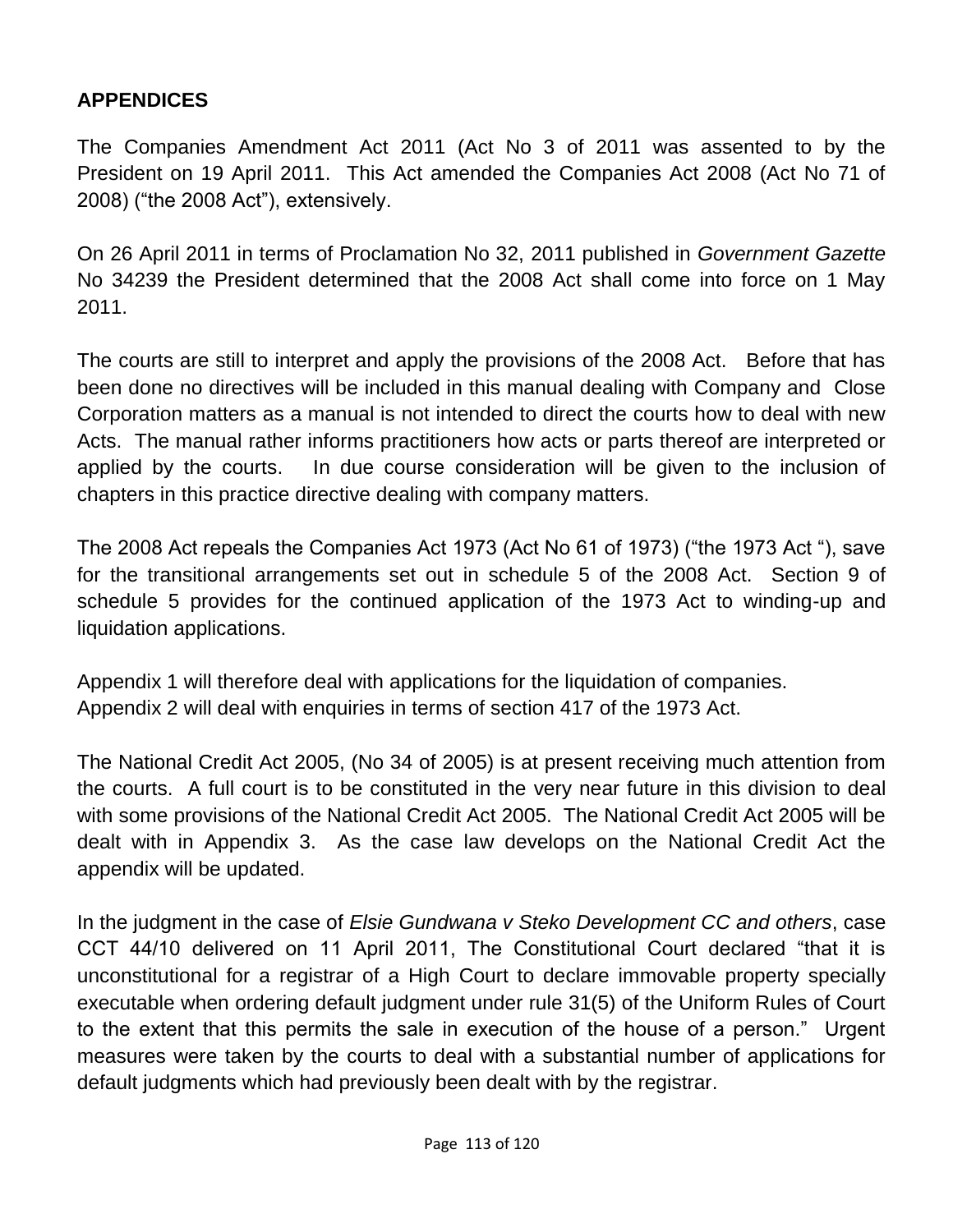On 24 December 2010 rule 46(1)(a)(ii) of the Uniform Rules of Court were amended to provide that where immovable property of a judgment debtor has been declared specially executable and it is the primary residence of such judgment debtor, no writ of execution against such immovable property shall issue unless the court, having considered all the relevant circumstances, orders execution against such property. It is expected that the courts will develop guidelines for such authorisation.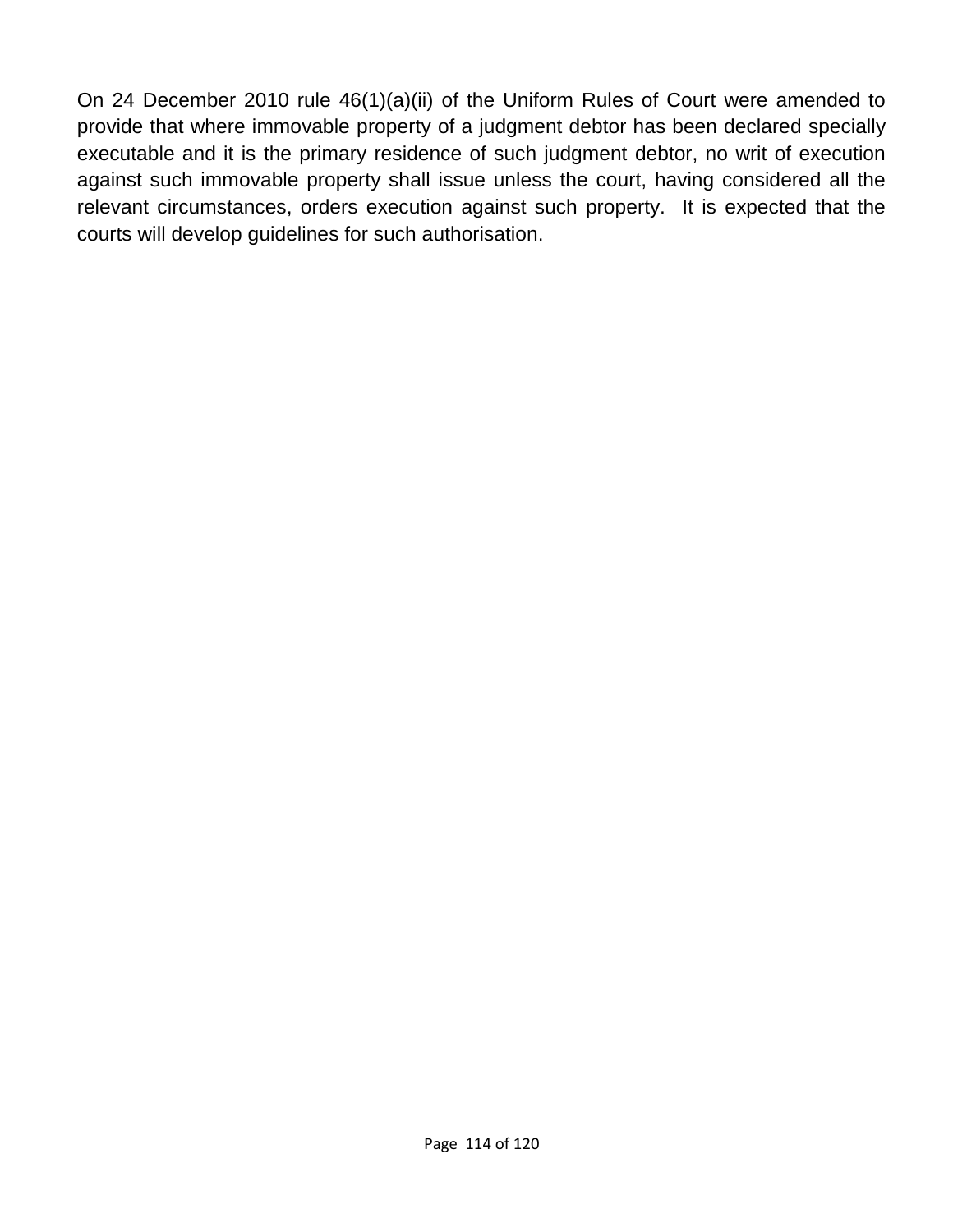## **APPENDIX I - LIQUIDATION**

- 1. The applicant shall seek a final winding-up order in the notice of motion.
- 2. The court may nonetheless in the exercise of its discretion grant a provisional order and direct that service and publication of the provisional order be effected.
- 3. The service referred to in paragraph 2 may include:
	- 3.1 Service of the order on the company or close corporation at its registered office.
	- 3.2 Publication of the order in the *Government Gazette.*
	- 3.3 Publication of the order in a newspaper circulating in the area where the company or close corporation carries on business.
	- 3.4 Service on all known creditors. This will only be ordered where the applicant has ready access to the identities and addresses of the creditors. Depending on the information that the applicant has as to the creditors" addresses such service can be ordered to be effected by email, facsimile transmission or pre-paid registered post.
- 4. If a provisional order for liquidation is granted, proof of compliance with the service ordered must be provided on the return date. Such proof is provided by filing an affidavit setting out the manner in which the service ordered was complied with. The presiding judge will only accept the affidavit of service from the bar in exceptional circumstances made out in an affidavit.
- 5. If an extension of the return date of a provisional order for liquidation is sought, the party seeking such an extension must deliver an affidavit motivating such an extension.
- 6. Where a company or a close corporation seeks its own winding-up, it is not necessary for the application or for any provisional order that may be granted to be served on the company or close corporation.
- Page 115 of 120 7. Where the applicant seeking a winding-up order is a shareholder of a company or member of a close corporation, he shall serve the application on all interested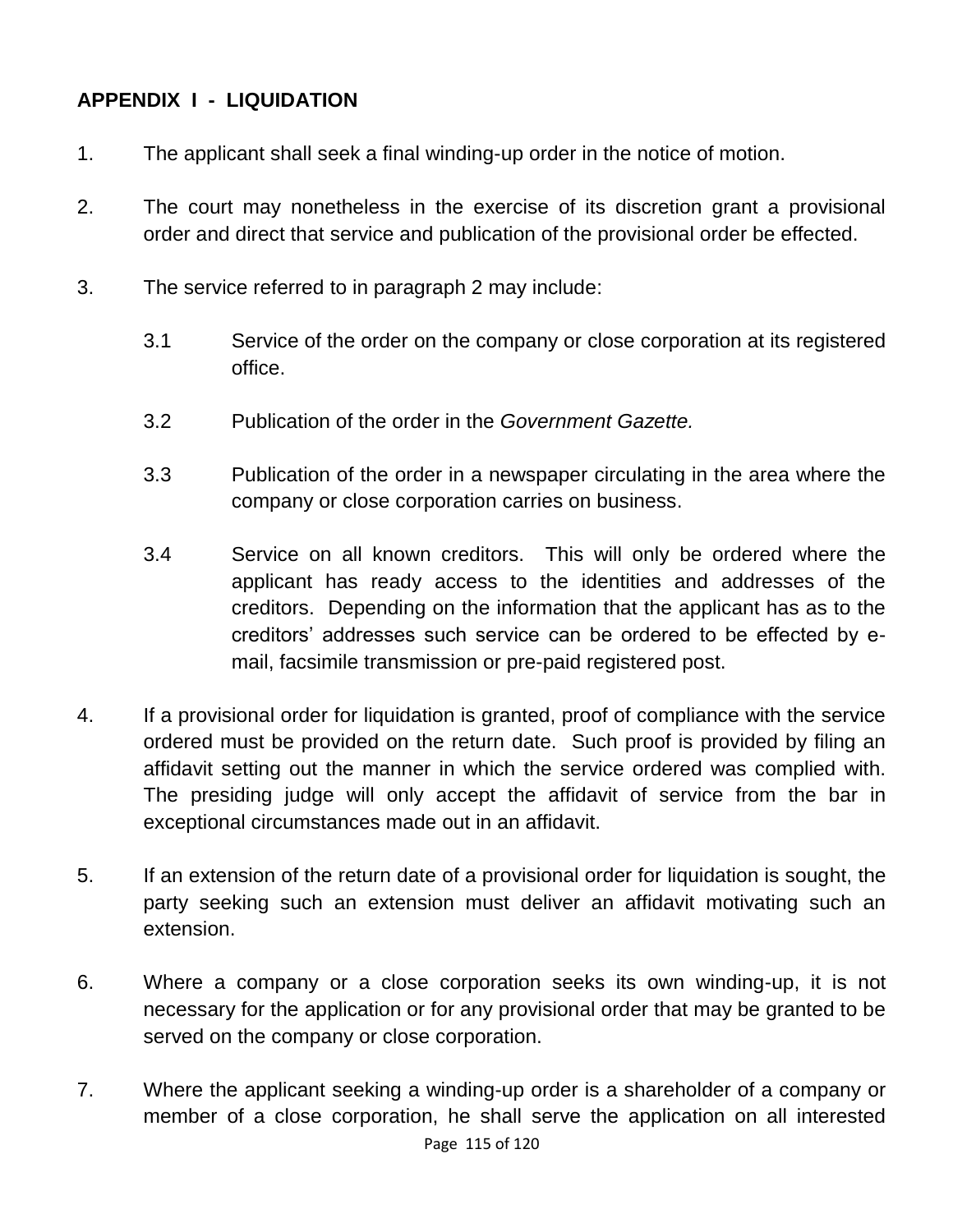parties, such as a co-shareholder or joint member. Failing such service the applicant should indicate in the founding affidavit why such service is not necessary or undesirable.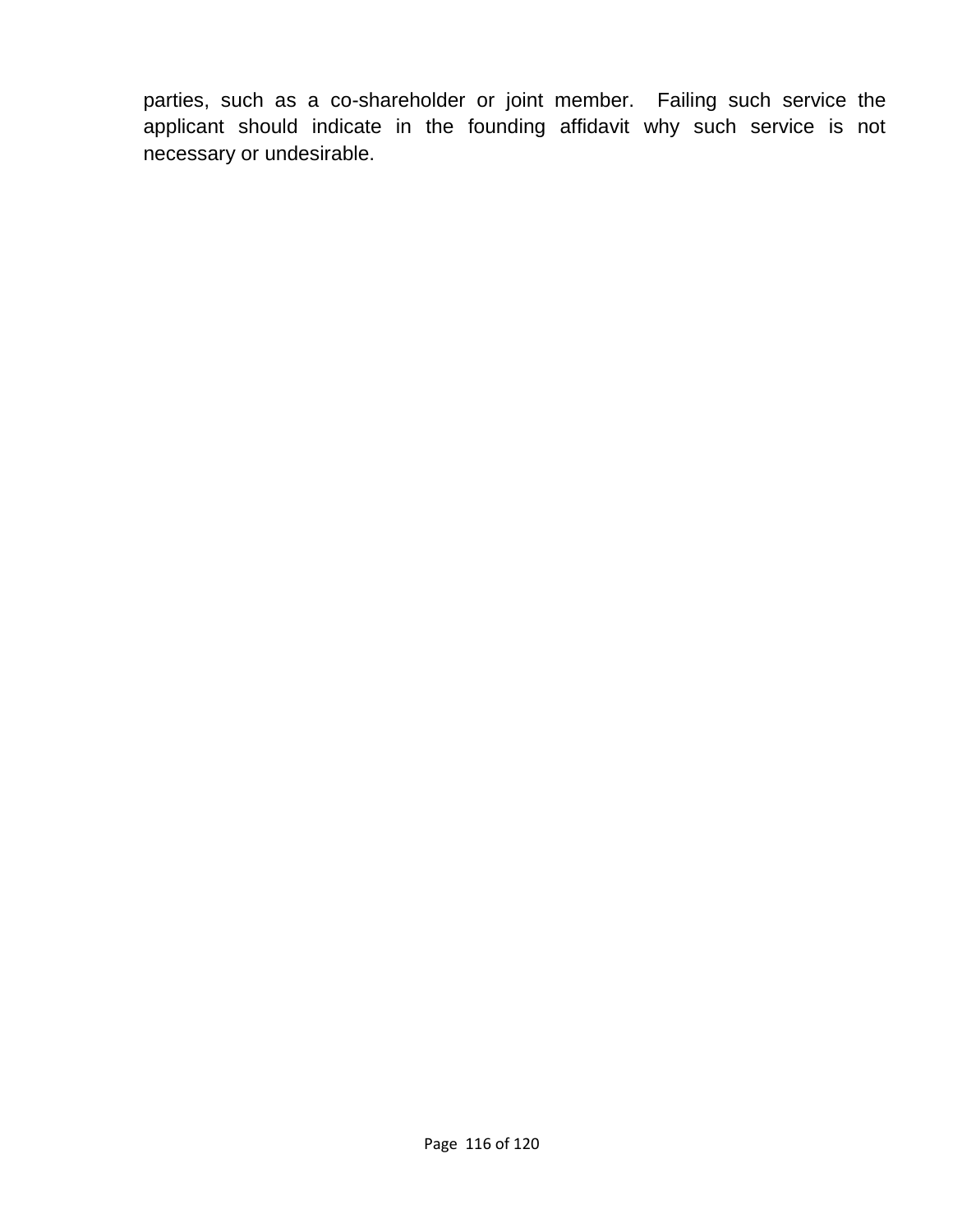# **ANNEXURE "A" – APPENDIX I**  *STANDARD ORDER FOR FINAL LIQUIDATION*

# **IN THE HIGH COURT OF SOUTH AFRICA LIMPOPO DIVISION OR LIMPOPO LOCAL DIVISION**

CASE NO:

## BEFORE THE HONOURABLE JUDGE

In the matter between:-

**APPLICANT** 

**and**

# **RESPONDENT**

HAVING read the documents filed of record, heard counsel and having considered the matter:-

## **IT IS ORDERED THAT:**

The above mentioned respondent is hereby placed under final winding up.

BY THE COURT

\_\_\_\_\_\_\_\_\_\_\_\_ **REGISTRAR**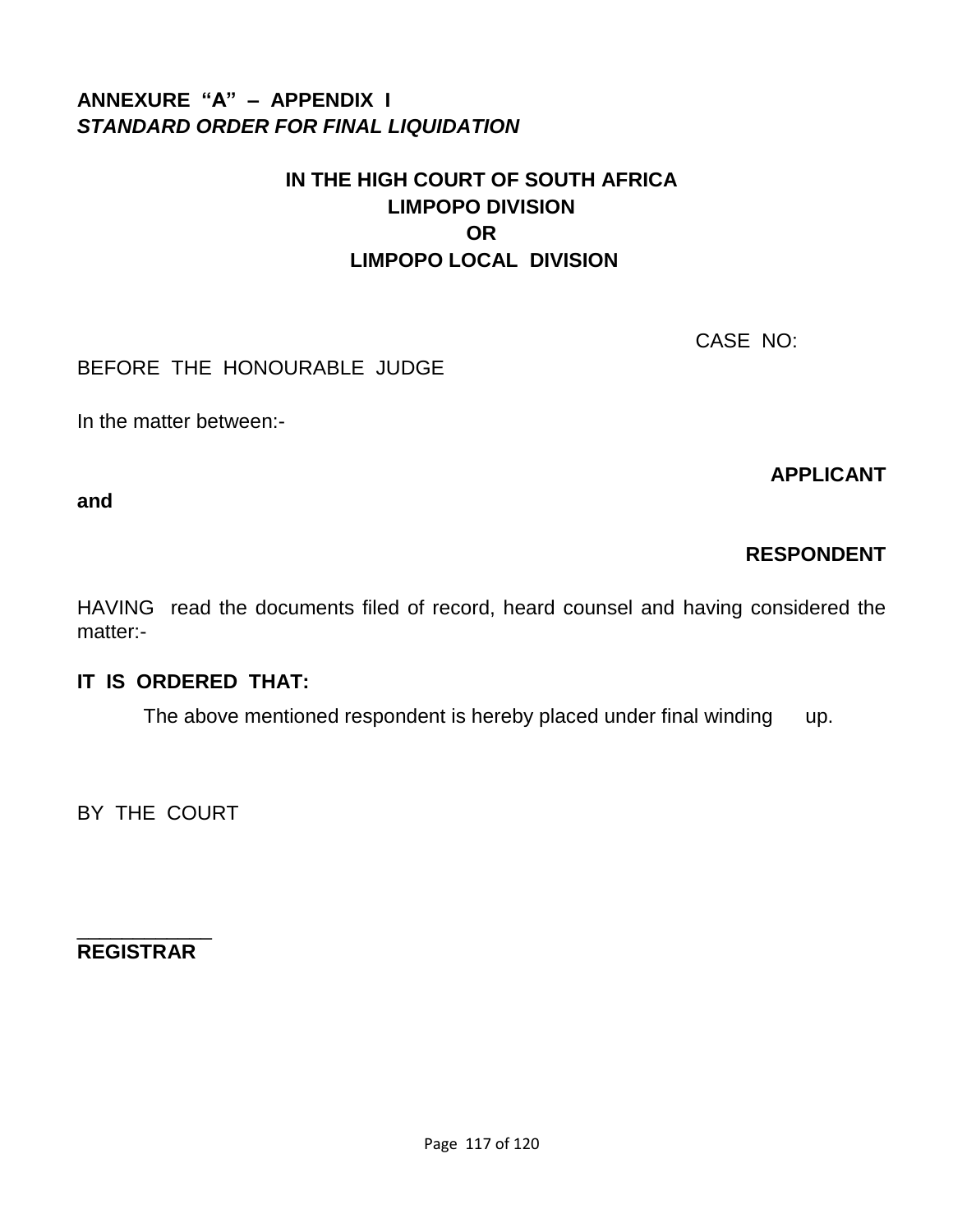# **ANNEXURE "B" APPENDIX I** *STANDARD ORDER FOR PROVISIONAL LIQUIDATION*

# **IN THE HIGH COURT OF SOUTH AFRICA LIMPOPO DIVISION OR LIMPOPO LOCAL DIVISION**

CASE NO:

#### BEFORE THE HONOURABLE JUDGE

In the matter between:-

**APPLICANT** 

**and**

# **RESPONDENT**

HAVING read the documents filed of record, heard counsel and having considered the matter:-

## **IT IS ORDERED THAT:-**

- 1. The abovementioned respondent is hereby placed under provisional winding up.
- 2. All persons who have a legitimate interest are called upon to put forward their reasons why this court should not order the final winding up of the respondent ……………….. at 10:00 or so soon thereafter as the matter may be heard.
- 3. A copy of this order be served on the respondent at its registered office.
- 4. A copy of this order to be published forthwith once in the *Government Gazette*.
- 5. A copy of this order be forthwith forwarded to each known creditor by prepaid registered post or by electronically receipted telefax transmission.
- BY THE COURT

#### \_\_\_\_\_\_\_\_\_\_\_\_ **REGISTRAR**